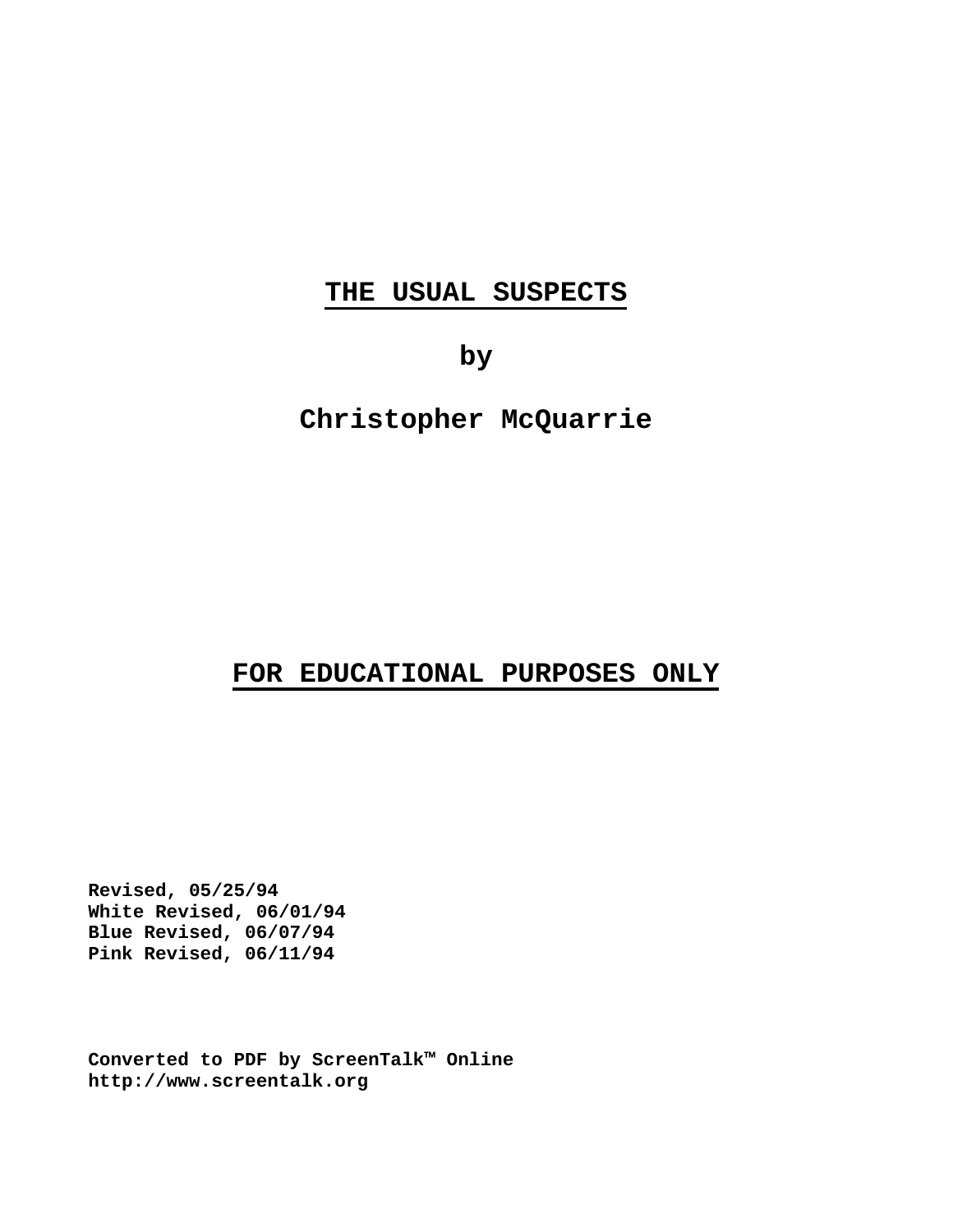### **1 BLACK 1**

**The lonely sound of a buoy bell in the distance. Water slapping against a smooth, flat surface in rhythm. The creaking of wood.**

**Off in the very far distance, one can make out the sound of sirens.**

**SUDDENLY, a single match ignites and invades the darkness. It quivers for a moment. A dimly lit hand brings the rest of the pack to the match. A plume of yellow-white flame flares and illuminates the battered face of DEAN KEATON, age forty. His salty-gray hair is wet and matted. His face drips with water or sweat. A large cut runs the length of his face from the corner of his eye to his chin. It bleeds freely. An unlit cigarette hangs in the corner of his mouth.**

**In the half-light we can make out that he is on the deck of a large boat. A yacht, perhaps, or a small freighter. He sits with his back against the front bulkhead of the wheel house. His legs are twisted at odd, almost impossible angles. He looks down.**

**A thin trail of liquid runs past his feet and off into the darkness. Keaton lights the cigarette on the burning pack of matches before throwing them into the liquid.**

**The liquid IGNITES with a poof.**

**The flame runs up the stream, gaining in speed and intensity. It begins to ripple and rumble as it runs down the deck towards the stern.**

#### **2 EXT. BOAT - NIGHT - STERN 2**

**A stack of oil drums rests on the stern. They are stacked on a palette with ropes at each corner that attach it to a huge crane on the dock. One of the barrels has been punctured at it's base. Gasoline trickles freely from the hole. The flame is racing now towards the barrels. Keaton smiles weakly to himself.**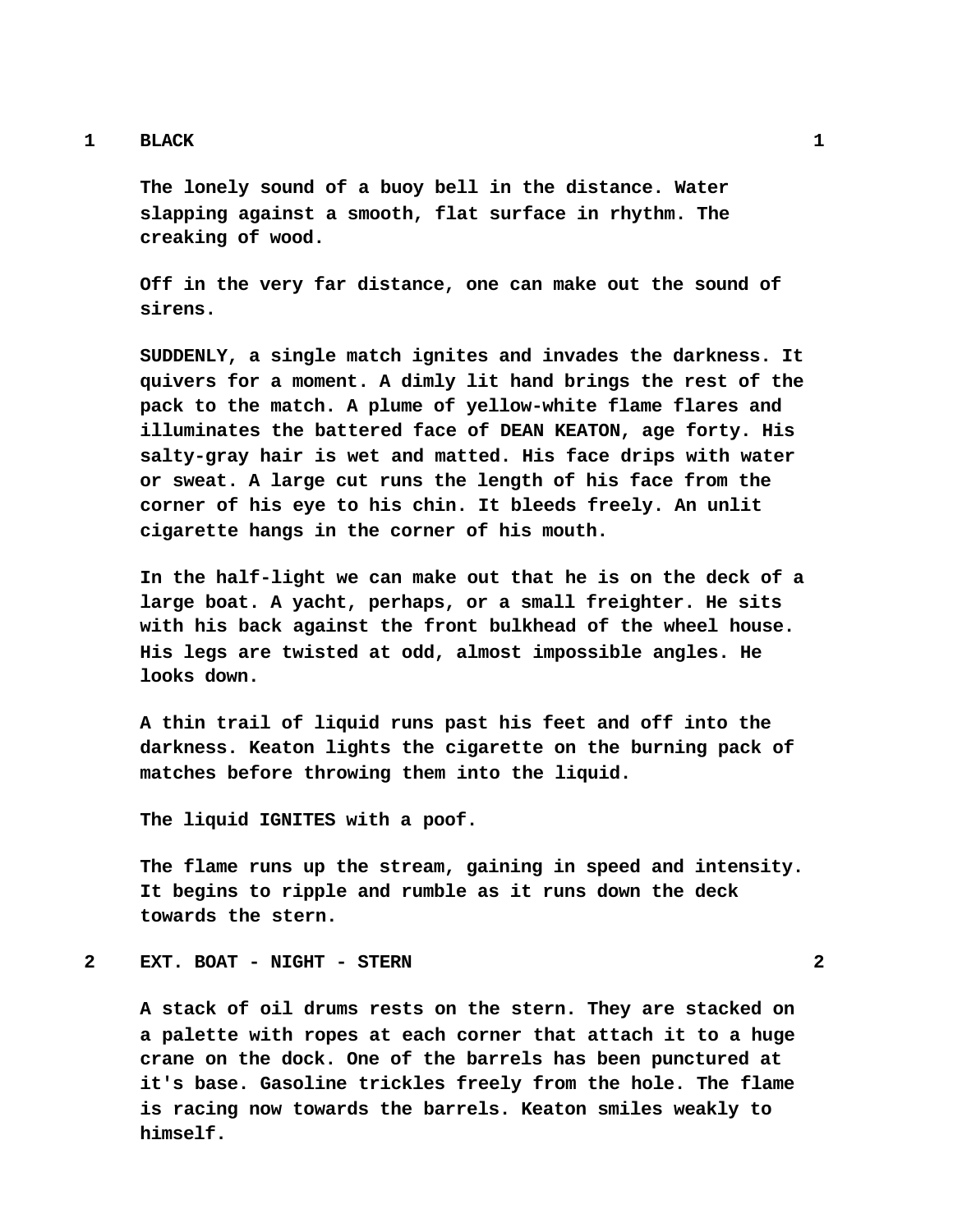**The flame is within a few yards of the barrels when another stream of liquid splashes onto the gas.**

**The flame fizzles out pitifully with a hiss. Two feet straddle the flame. A stream of urine flows onto the deck from between them.**

**BLUE 06/01/94**

**The sound of a fly zipping. Follow the feet as they move over to where Keaton rests at the wheel house.**

**CRANE UP to the waist of the unknown man. He pulls a pack of cigarettes out of one pocket and a strange antique lighter from the other. It is gold, with a clasp that folds down over the flint. The man flicks up the clasp with his thumb and strikes it with his index finger. It is a fluid motion, somewhat showy.**

**Keaton looks up at the man. A look of realization crosses his face. It is followed by frustration, anger, and finally resignation.**

> **VOICE (O.S.) How are you, Keaton?**

> > **KEATON**

**I'd have to say my spine was broken, Keyser.**

**He spits the name out like it was poison.**

**The man puts the lighter back in his pocket and reaches under his jacket. He produces a stainless .38 revolver.**

```
VOICE (O.S.)
```
**Ready?**

**KEATON What time is it?**

**The hand with the gun turns over, turning the gold watch on its wrist upward.**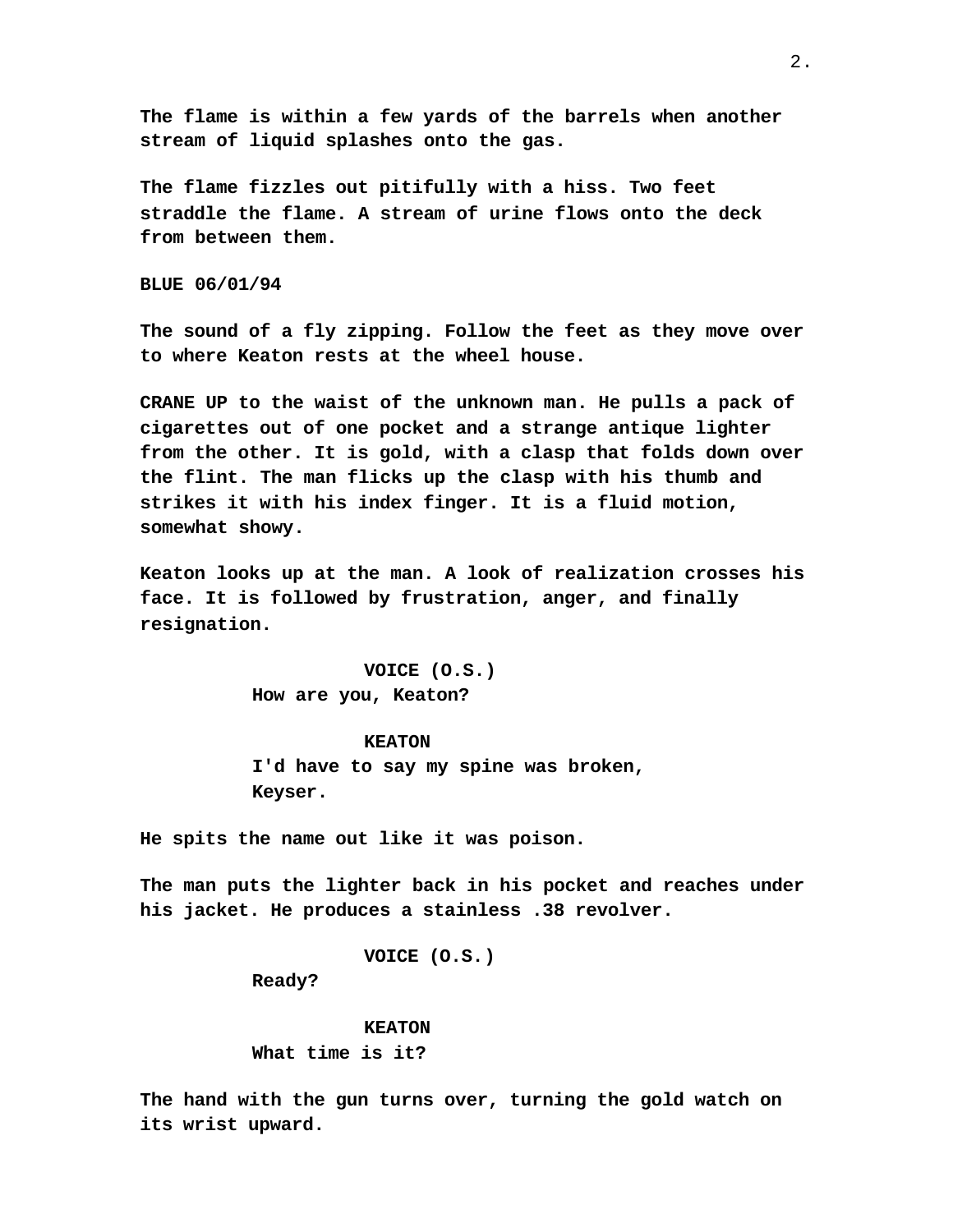**The sound of sirens is closer now. Headed this way.**

**VOICE (O.S.) Twelve thirty.**

**Keaton grimaces bitterly and nods. He turns his head away and takes another drag. The hand with the gun waits long enough for Keaton to enjoy his last drag before pulling the trigger.**

**GUNSHOT**

**The sound of Keaton's body slumping onto the deck.**

**YELLOW 06/11/94**

**MOVE OUT ACROSS THE DECK. Below is the stream of gasoline still flowing freely. The sound of the gasoline igniting.**

**The flame runs in front of us towards the barrels, finally leaping up in a circle around the drums, burning the wood of the pallet and licking the spouting stream as it pours from the hole.**

**MOVE OUT ACROSS THE DOCK, away from the boat.**

**The pier to which the boat is moored is littered with DEAD BODIES. Twenty or more men have been shot to pieces and lie scattered everywhere in what can only be the aftermath of a fierce fire-fight.**

**A BARGE COMES INTO VIEW.**

**On the deck of the barge is a tangle of cables and girders. The mesh of steel and rubber leaves a dark and open cocoon beneath its base.**

**MOVE INTO THE DARKNESS.**

**Sirens are close now. Almost here. The sound of fire raging out of control.**

**SIRENS BLARING. TIRES SQUEALING. CAR DOORS OPENING. FEET POUNDING THE PAVEMENT.**

3.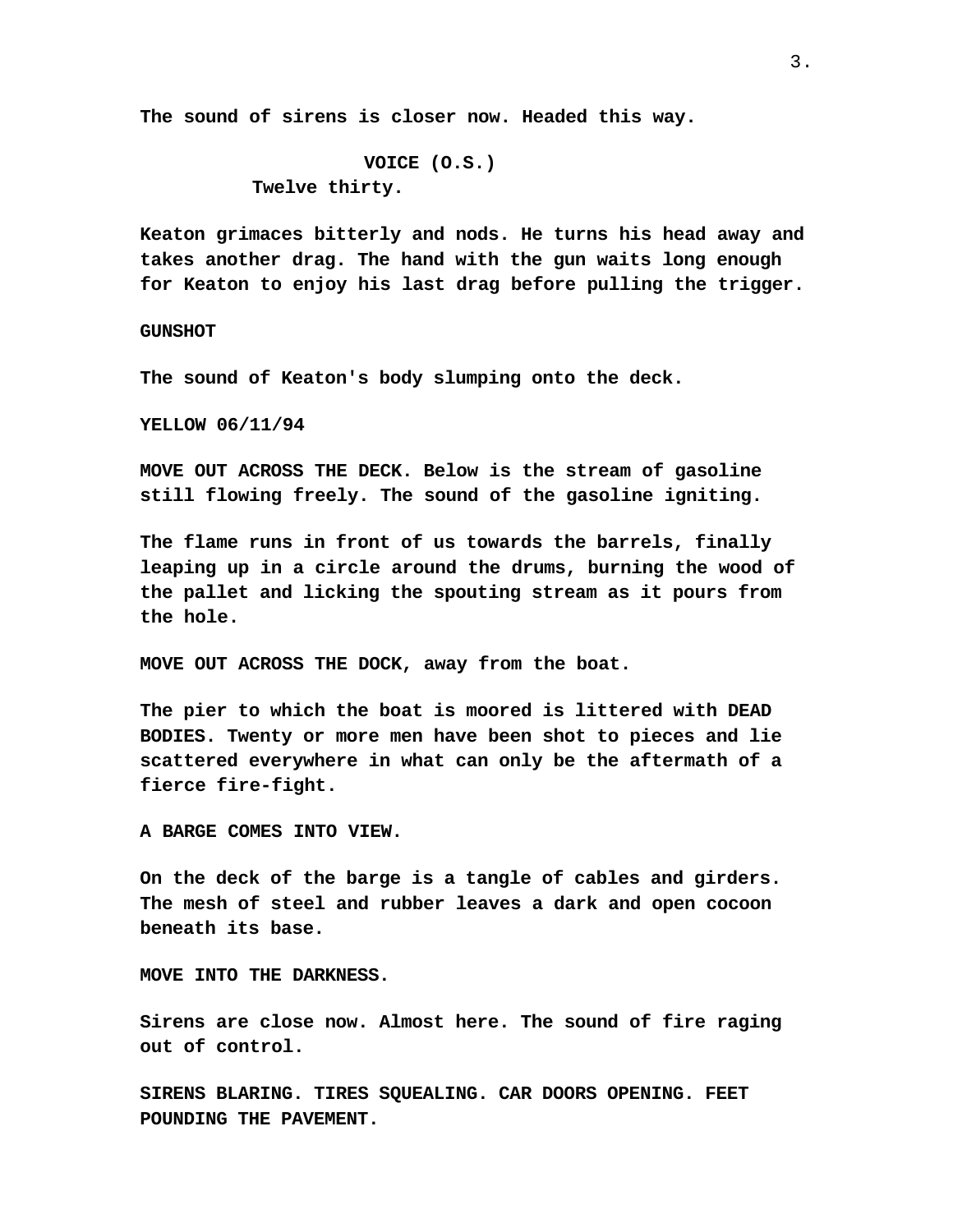**MOVE FURTHER, SLOWER, INTO THE DARKNESS**

**Voices yelling. New light flickering in the surrounding darkness.**

**SUDDENLY, AN EXPLOSION.**

**Then silence. TOTAL BLACKNESS.**

**We hear the voice of ROGER "VERBAL" KINT, whom we will soon meet.**

#### **VERBAL (V.O.)**

**New York. - six weeks ago. A truck loaded with stripped gun parts got jacked outside of Queens. The driver didn't see anybody, but somebody fucked up. He heard a voice. Sometimes, that's all you need.**

**YELLOW 06/11/94**

**BOOM**

**3 INT. DARK APARTMENT - DAY - NEW YORK - SIX WEEKS PRIOR TO 3 PRESENT DAY**

**The black explodes with the opening of a door into a dark room. Outside, the hall is filled with blinding white light. Shadows in the shapes of men flood into the room. We can make out men in hoods with flashlights. They are laden with weapons.**

> **VOICES POLICE. SEARCH WARRANT. DON'T MOVE.**

**It is a blur of violent action and sound.'Beams of flashlights cut the darkness in all directions.**

**FINALLY:**

**A dozen flashlights land on one man. He lies naked in bed, Merging from a deep sleep. He squints at the flood of blinding white light, more annoyed than frightened.**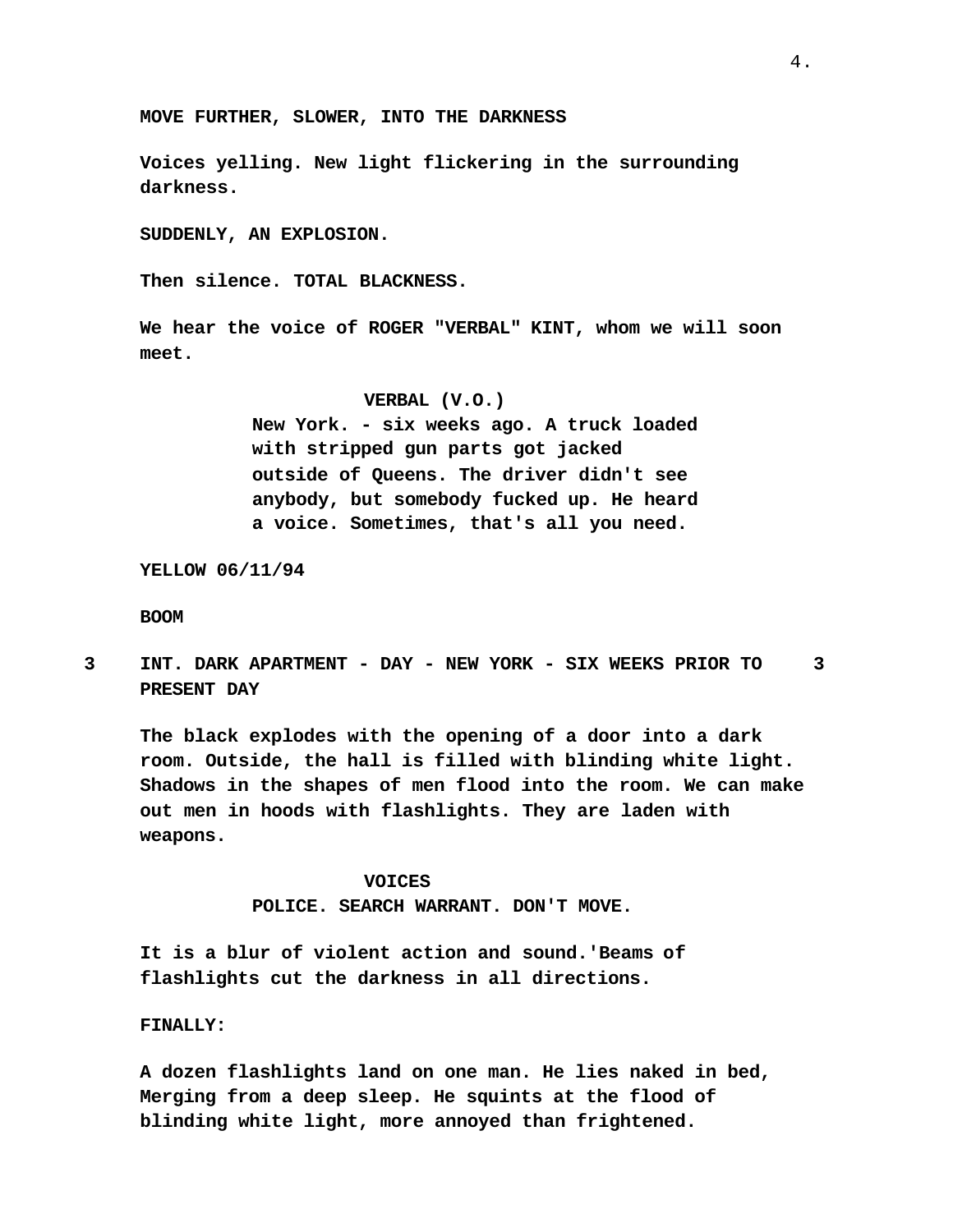**He nearly laughs at the sound of countless guns cocking. He is McMANUS. Age twenty-eight.**

```
VOICE (O.S.)
```
**Mr. McManus?**

#### **MCMANUS**

**Yeah.**

**VOICE (O.S.) Police. We have a warrant for your arrest.**

**McMANUS Will they be serving coffee downtown? Two dozen black gloved hands grab him and yank him out of bed.**

**4 INT. AUTO BODY SHOP - DAY 4**

**An old paint mixer vibrates furiously. TODD HOCKNEY, a dark, portly man in his thirties is working on an old Fire-bird.**

**A YOUNG HISPANIC KID mixes paint a few feet away. SUDDENLY, the garage door opens TO REVEAL:**

**YELLOW 06/11/94**

**A row of five men silhouetted by the bright sun. Hockney squints.**

**YELLOW 06/11/94**

#### **HOCKNEY**

**Can I help you?**

**Hockney's voice is gruff.**

### **MAN**

**Todd Hockney'**

**Hockney reaches for something just inside the door of the Fire-bird.**

#### **HOCKNEY**

**Who are you?**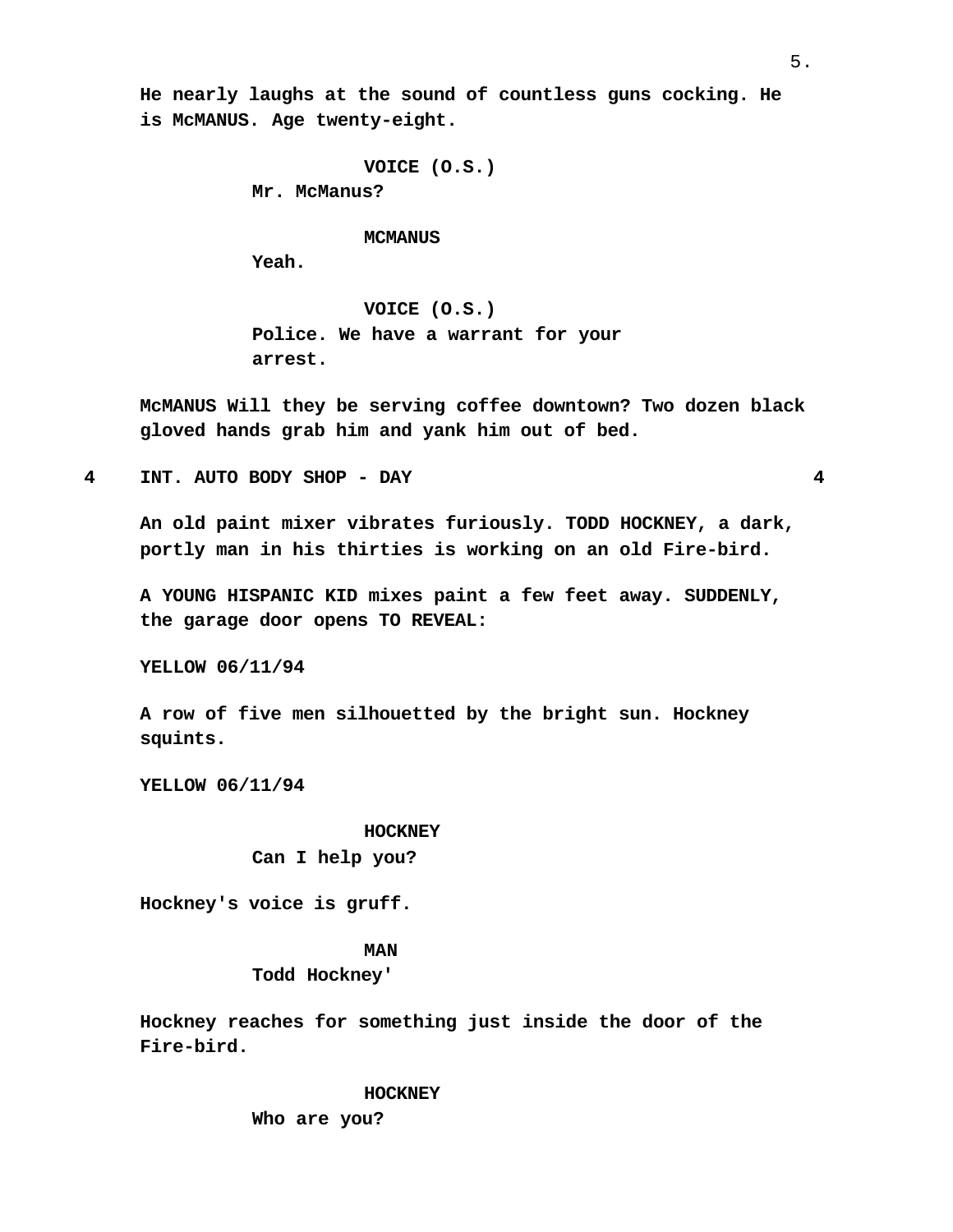**All six men INSTANTLY PRODUCE GUNS and aim them at Hockney.**

**MAN**

**Police.**

**Hockney withdraws a filthy towel and wipes grease and sweat from his forehead.**

#### **HOCKNEY**

**We don't do gun repair.**

**5 EXT. STREET - NEW YORK - DAY 5**

**FRED FENSTER, a tall, thin man in his thirties strolls casually down the street. He is dressed conspicuously in a loud suit and tie with shoes that have no hope of matching. He smokes a cigarette and chews gum at the same time.**

**He happens to glance over his shoulder and notice a brown Ford sedan with four men in it cruising along the curb. He picks up his step a little. The Ford keeps up.**

**He looks ahead at the corner. He tries to look as comfortable as he can, checking his watch as though remembering an appointment he is late for. The Ford stays right on him. SUDDENLY, he bolts. He gets no more than a few yards before cars pour out of every conceivable nook and cranny. Brakes are squealing, radios squawking, guns cocking. Fenster is surrounded instantly. He stops short and flaps his hands on his thighs in defeat.**

**6 INT. MONDINO'S RESTAURANT - DAY 6**

**An attractive man and woman walk quickly through the front of a small New York cafe. They are charged with nervous, excited energy.**

**YELLOW 06/11/94**

**The man is DEAN KEATON, a well dressed, sturdy looking man in his forties with slightly graying hair. He looks much better than he did in the opening scene.**

6.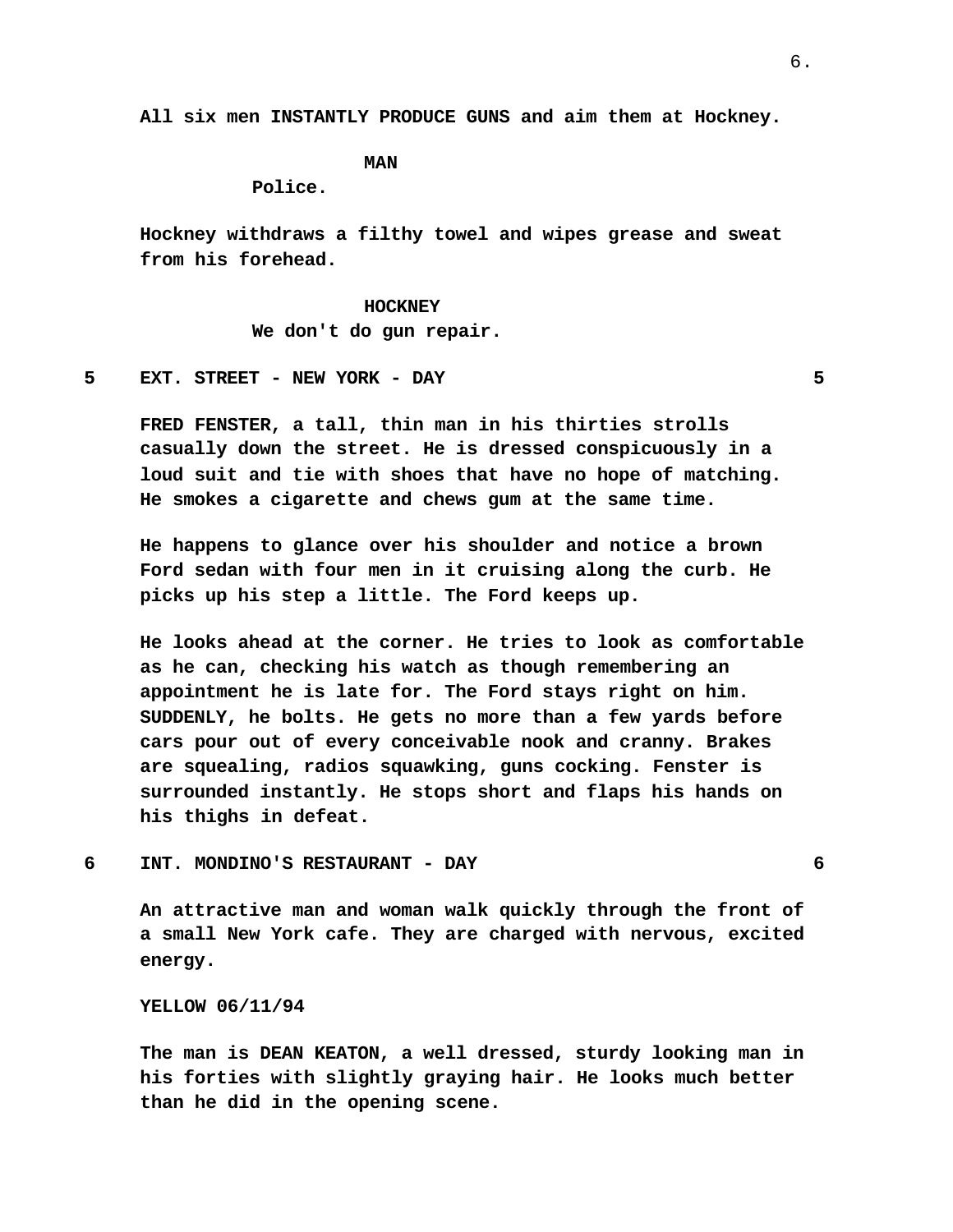**The woman with him is EDIE FINNERAN, age thirty-three, poised and attractive - Easily the calmer of the two.**

**BLUE 06/01/94**

**They come to a staircase at the back of the restaurant leading down to a dark room. Edie takes Keaton's arm and stops him.**

**EDIE**

**Let me look at you.**

**Keaton is uncomfortable in his suit, or perhaps the situation. Still, he smiles with genuine warmth. Edie straightens his tie and picks microscopic imperfections from his lapel.**

#### **EDIE**

**Now remember, this is another kind of business. They don't earn your respect. You owe it to them. Don't stare them down but don't look away either. Confidence. They are fools not to trust you. That's the attitude.**

#### **KEATON**

**I'm having a stroke.**

### **EDIE**

**You've come far. You're a good man. I love you.**

**Keaton blinks then stammers, looking for a response. PAUSE**

#### **EDIE**

**Live with it.**

**She kisses him and runs down the steps with Keaton close behind. Keaton playfully grabs her ass and she nearly stumbles down the stairs.**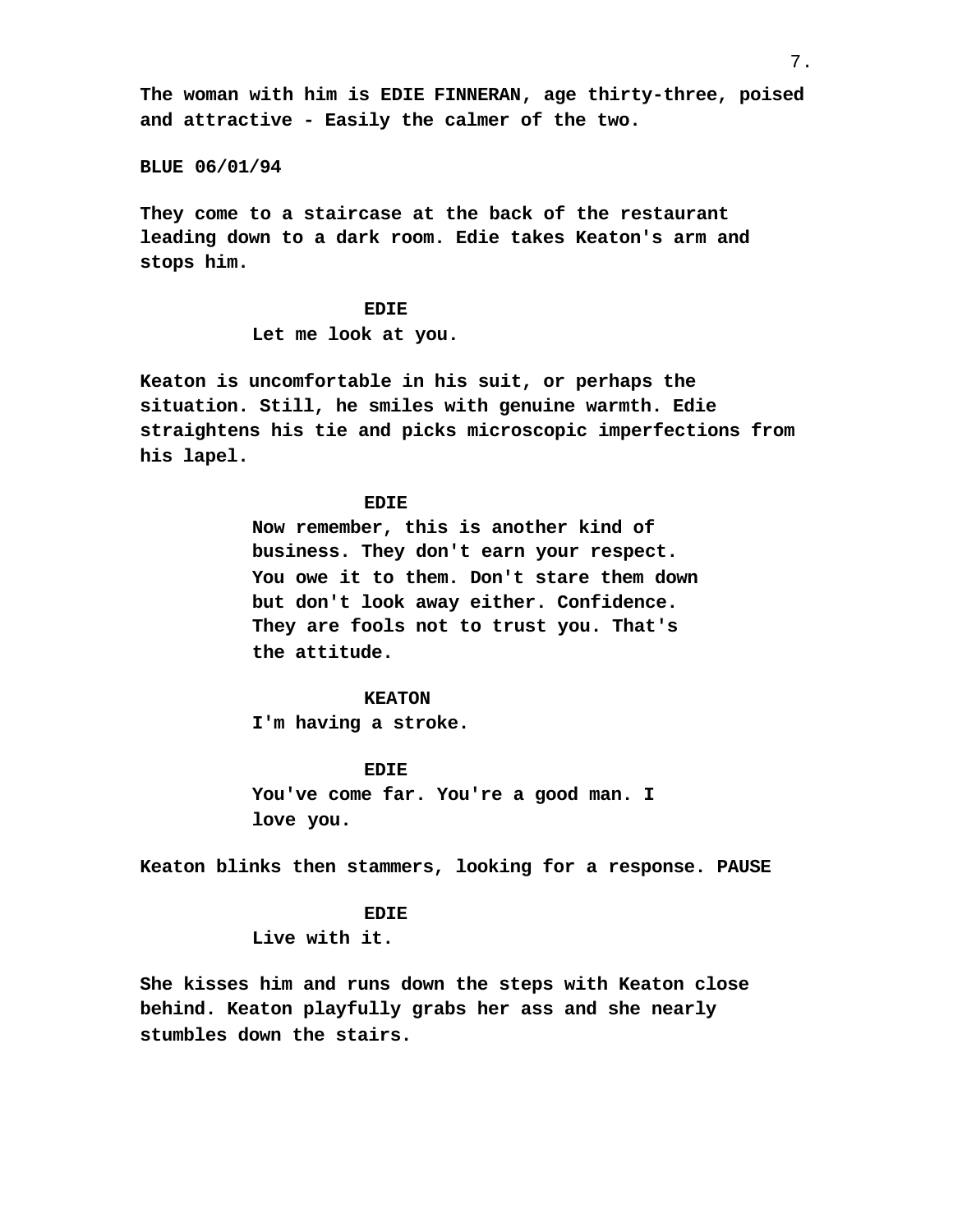#### **7 INT. RESTAURANT - DOWNSTAIRS 7**

**They come to the bottom of the steps giggling and jabbing each other. Once off the stairs they instantly transform as though hit with cold air. They assume a cool, professional exterior and walk two feet apart. One would look at them and see only two business associates here to ply their trade.**

**They walk across the dimly lit dining room to a table in the far corner where two men are already waiting. The first is MR. FORTIER, age thirty-five, the other is MR. RENAULT, age sixty. Both men are impeccably dressed with a distinguished air. They stand and smile.**

**YELLOW 06/11/94**

#### **FORTIER**

**Edie, nice to see you.**

**EDIE Sorry we're late.**

**FORTIER Nonsense. Sit, please.**

#### **RENAULT**

**(struggling with English) You must be Mr. Keaton.**

#### **EDIE**

**I'm sorry. Dean Keaton Renault's hand is already out.**

**RENAULT**

**Monsieur Renault. A pleasure.**

#### **KEATON**

**How do you do?**

**They shake hands. Keaton takes Fortier's hand next.**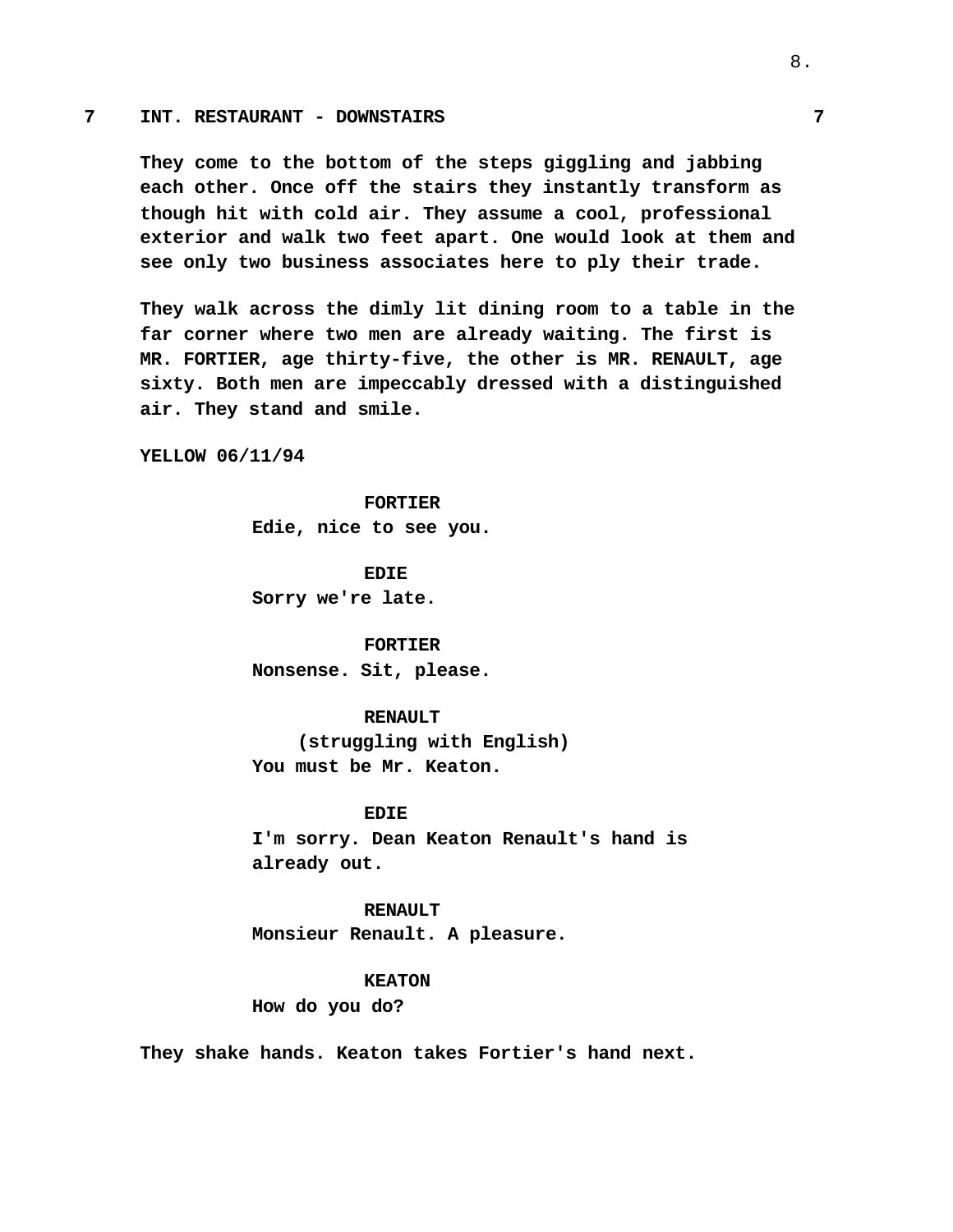**FORTIER**

**Monsieur Fortier. So nice to finally meet you.**

**Everyone sits at the table. All faces are smiling.**

**LOW ANGLE: UNDER TABLE**

**Edie's hand reaches out and finds Keaton's leg. Her hand runs high up his inner thigh and squeezes firmly. Her face is absolutely calm, giving no hint of what her hand is doing. Keaton smiles and clears his throat.**

**8 INT. MONDINO'S RESTAURANT 8**

**Follow a waiter past the flight of steps.**

**PAN DOWN TO REVEAL:**

**Five sets of feet arriving at the bottom. The feet in the middle wear shoes notably nicer than the rest.**

**YELLOW 06/11/94**

**PAN UP TO REVEAL:**

**SPECIAL AGENT DAVID KUJAN (Pronounced Koo-yahn), U.S. CUSTOMS. Thirtyish, dark-haired and determined.**

**9 SCENE DELETED 9**

**PINK 06/07/94**

**10 INT. RESTAURANT - DOWNSTAIRS 10**

### **FORTIER**

**Edie brought us your proposal and I'll be honest. We're very impressed. A bit skeptical, I must admit, but impressed.**

**KEATON**

**Skeptical.**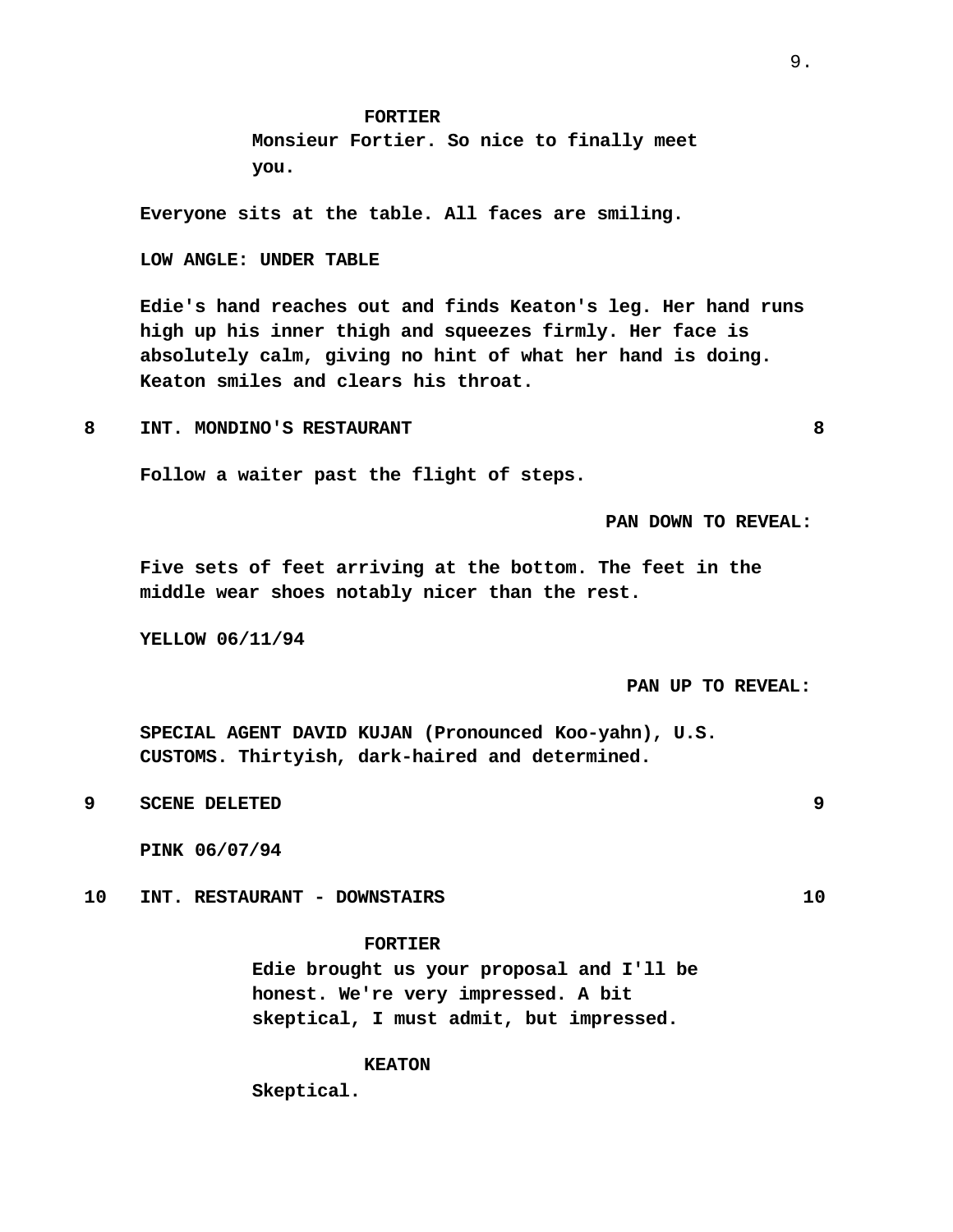#### **RENAULT**

**We find the concept brilliant, but New York is difficult for new restaurants. How can we be certain that our money will be returned in the long run?**

**Keaton looks at Edie and smiles confidently.**

### **KEATON**

**It's simple gentlemen, design versatility. A restaurant that can change with taste without losing the overall aesthetic. Our atmosphere won't be painted on the walls.**

### **FORTIER**

**This was the part of the proposal that intrigued us, but I'm not sure I follow.**

# **KEATON**

**Let's say for example -**

**VOICE (O.S.) This I had to see myself.**

**Keaton looks up. He sees David Kujan. Behind him are the very serious looking guys in suits. Keaton is not happy to see them.**

> **KEATON Dave. I'm in a meeting.**

**KUJAN Time for another one.**

**KEATON This is my attorney, Edie Finneran. (gesturing)**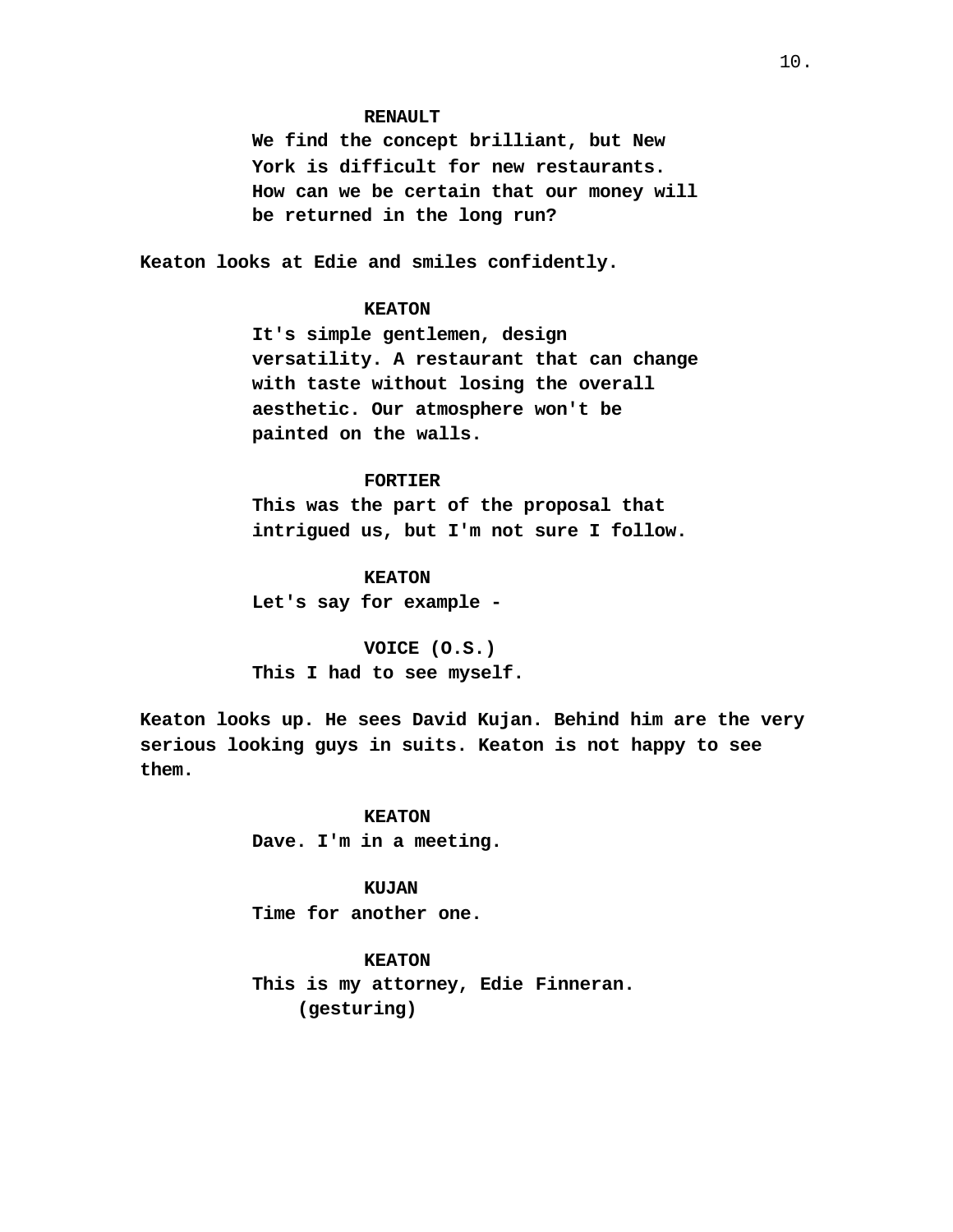#### **KEATON**

**This is Mr. Renault and Mr. Fortier. Everyone, this is David Kujan.**

### **KUJAN**

**Special Agent Kujan. U.S. Customs. (Gestures to men behind him) These gentlemen are with the New York police department. You look great, Keaton. Better than I would have thought.**

#### **RENAULT**

**Is there a problem, Mr. Keaton?**

### **KUJAN**

**The small matter of a stolen truck-load of guns that wound up on a boat to Ireland last night.**

**Renault and Fortier's confusion is giving way to suspicion.**

#### **FORTIER**

**Mr. Keaton?**

### **KEATON**

**If you will excuse us for a moment, gentlemen.**

### **KUJAN**

**We need to ask you some questions downtown. You'll be quite awhile.**

**Renault starts to get up.**

#### **RENAULT**

**We should leave you to discuss whatever this is.**

#### **KEATON**

**Please. Sit.**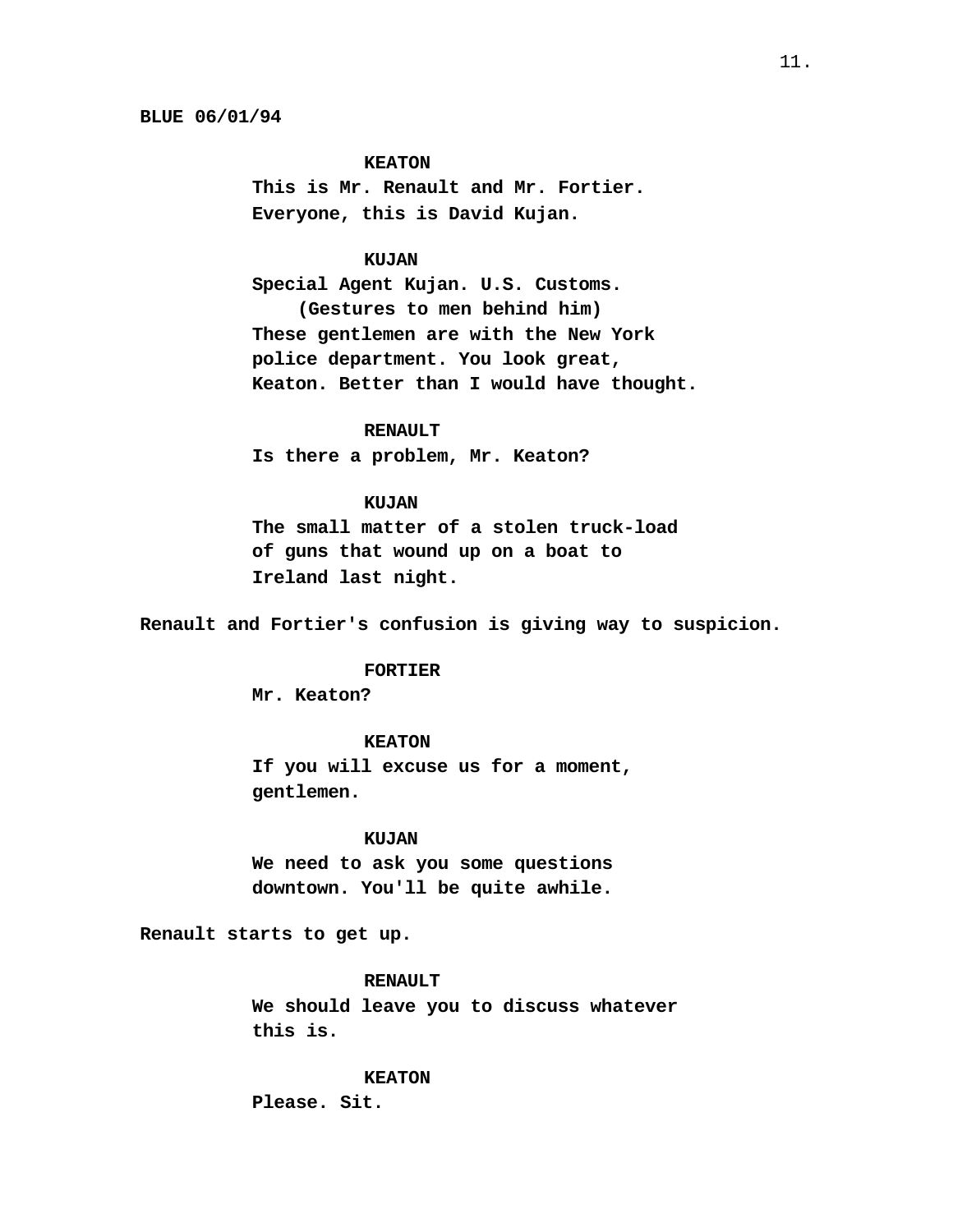**Keaton stands up and throws a wad of money on the table to cover the check. He looks at Edie. She moves to stand, but he sits her back down with a hand on her shoulder.**

> **KEATON Enjoy the meal. (To Edie) I'LL call you.**

**Kujan takes him by the arm, but Keaton yanks away.**

**YELLOW 06/11/94**

**He looks out over the dozens of other faces in the restaurant. Everyone is looking at him with some level of surprise. If Keaton is humiliated by the whole affair, he hides it well.**

**11 INT. LOCK-UP HALLWAY - NIGHT 11**

**A police officer steps into the frame and opens the steel door.**

**FOLLOW A PAIR OF FEET as they shuffle across the cement floor. The shoes are shabby and worn, as are the wrinkled pants that hang too low and loose at the cuffs. The right foot is turned slightly inward and falls with a hard limp. It is clear that the knee does not extend fully.**

**The sound of a steel door opening. The bottom corner of a steel cage comes into view. Another set of feet falls into step with the first. Another steel door and another set of feet. Another door, another and another. Five pairs of feet walk single file down the hall.**

**The lame feet are in the front of the line. They come to another steel door, this one solid and covered with dents and rivets.**

**CRANE UP TO REVEAL:**

**ROGER KINT, VERBAL to his few friends. He has a deeply lined face, making his thirty-odd years a good guess at best.**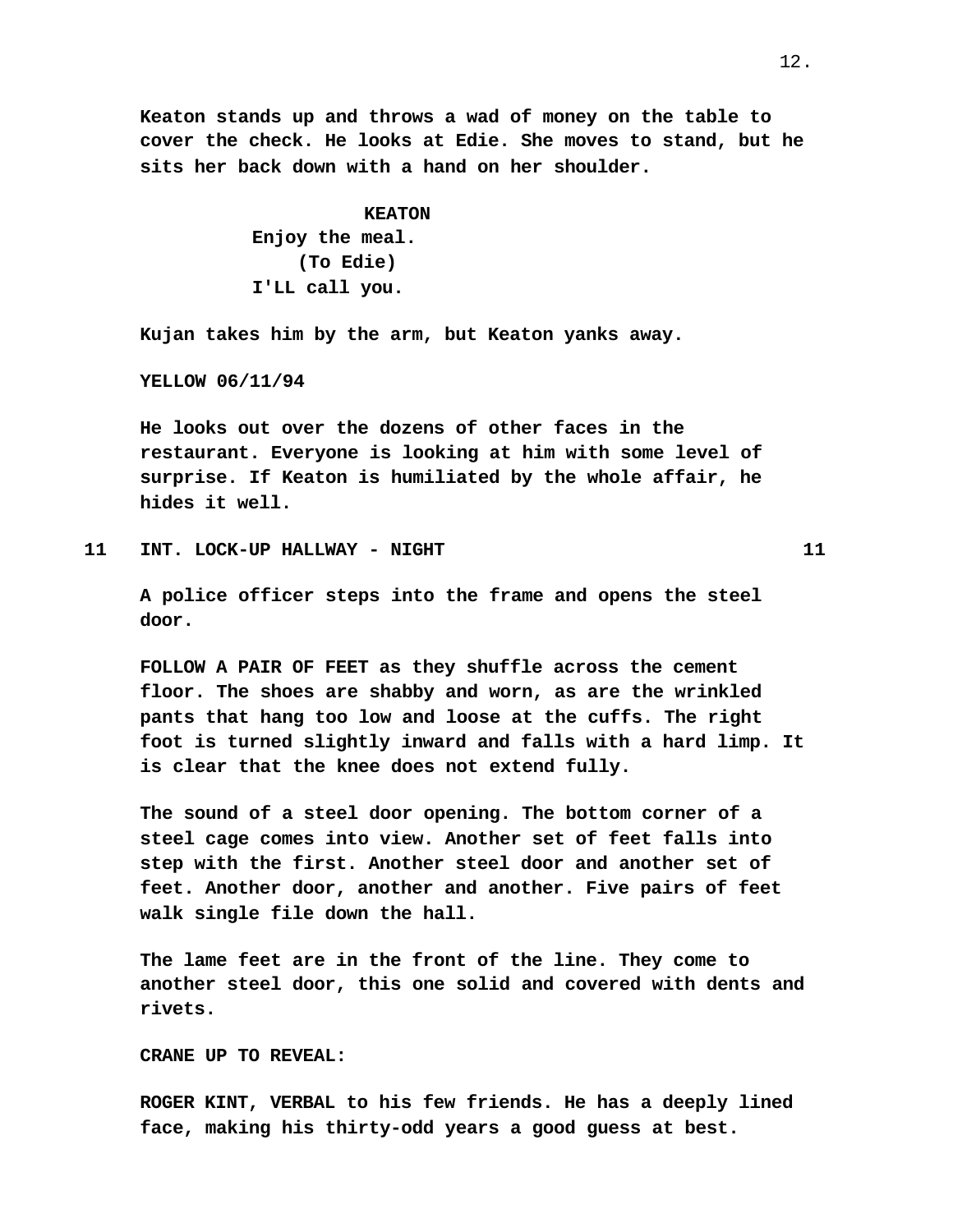**From his twisted left hand, we can see that he suffers from a slight but not debilitating palsy. Behind him are Dean Keaton, Fred Fenster, McManus and Todd Hockney.**

**Verbal steps through the door, followed by the rest.**

### **VERBAL (V.O.)**

**It didn't make sense that I be there. I mean these guys were hard-core hijackers, but there I was. At that point, I wasn't scared, f knew I hadn't done anything they could do me for. Besides, it was fun. I got to make like I was notorious.**

**12 INT. LINE-UP ROOM 12**

**The five men are ushered into the room in front of a white wall painted with horizontal blue stripes. Each has a number at either end to denote the height of the man in front of it. Between these lines are thinner blue lines to tell the specific height in inches.**

**SCRIPT DATE 5/25/94**

**Bright lights shine on all of them. They squint, eyes adjusting.**

**Keaton leans forward a bit and looks at the men in line with him. He shares a look of familiarity with Fenster and then McManus. Hockney smiles at all of them.**

#### **MCMANUS**

**(To Keaton) ) Where you been, man?**

### **VOICE (O.S.)**

**SHUT UP IN THERE. Alright, you all know the drill. When your number is called, step forward and repeat the phrase you've been given. Understand?**

**The men all nod.**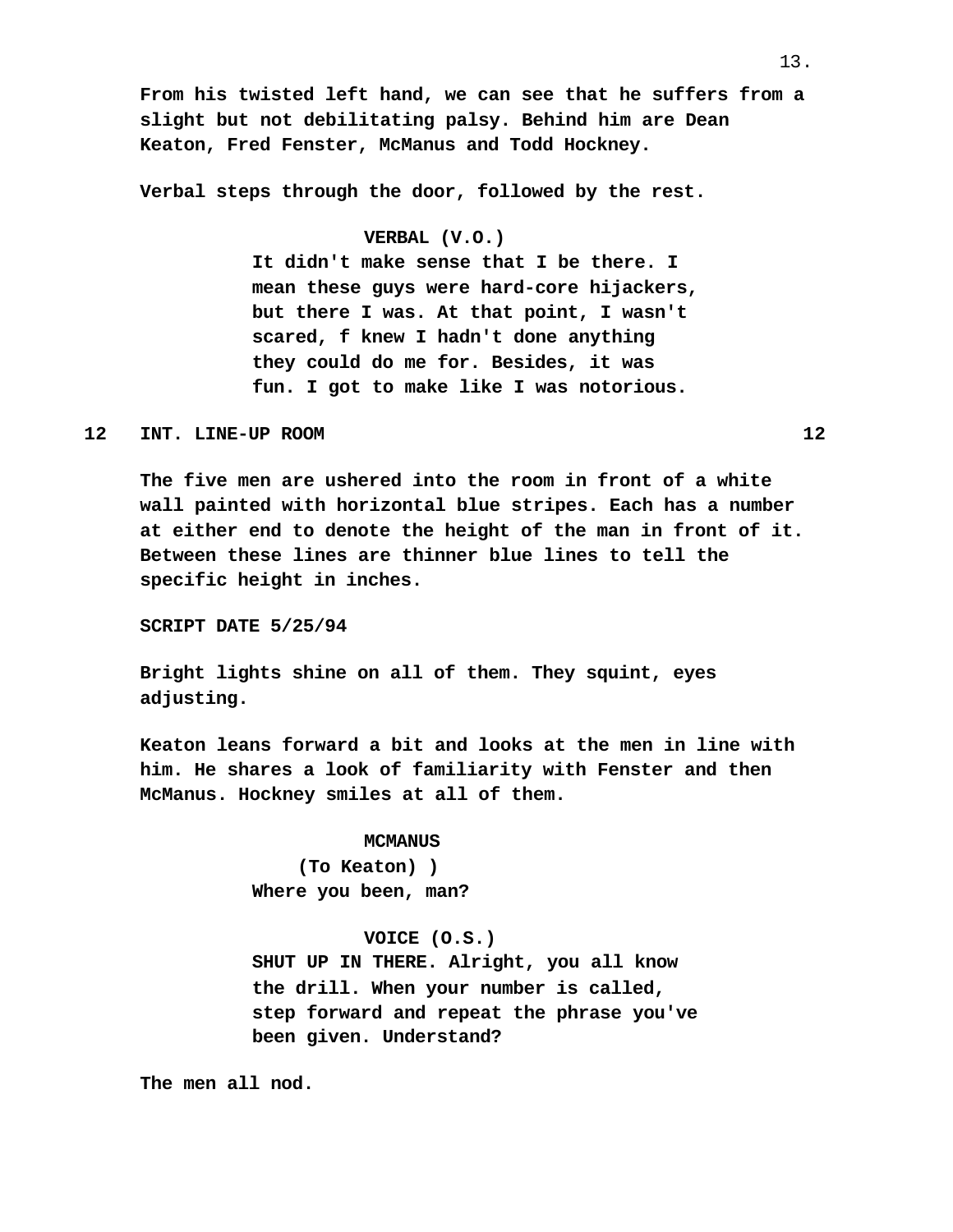**VOICE (O.S.) Number one. Step forward. Hockney takes a step forward.**

**He looks directly into a mirror on the other side of the room. It is three feet square and we can make out faint light behind it. It is a two-way. He speaks in a complete dead-pan.**

#### **HOCKNEY**

**Hand-me-the-keys, you-fucking-cocksucker.**

**VOICE (O.S.) Number two. Step forward.**

**McManus steps up and makes a gun with his thumb and forefinger. He mocks criminal intensity, pointing at the mirror. He camps up his line.**

### **MCMANUS**

**Give me the keys, you motherfucking, cocksucking pile of shit, or I'll rip off your**

**VOICE (O.S.) KNOCK IT OFF. Get back in line.**

**McManus steps back.**

**The rest of the men do their bit as Verbal speaks.**

**BLUE 06/01/94**

### **VERBAL (V.O.)**

**It was bullshit. The whole rap was a setup. Everything is the cops' fault. You don't put guys like that in a room together. Who knows what can happen?**

**13 INT. INTERROGATION ROOM - NIGHT 13**

**McManus sits in a chair in front of a white wall. He smiles at someone off-screen.**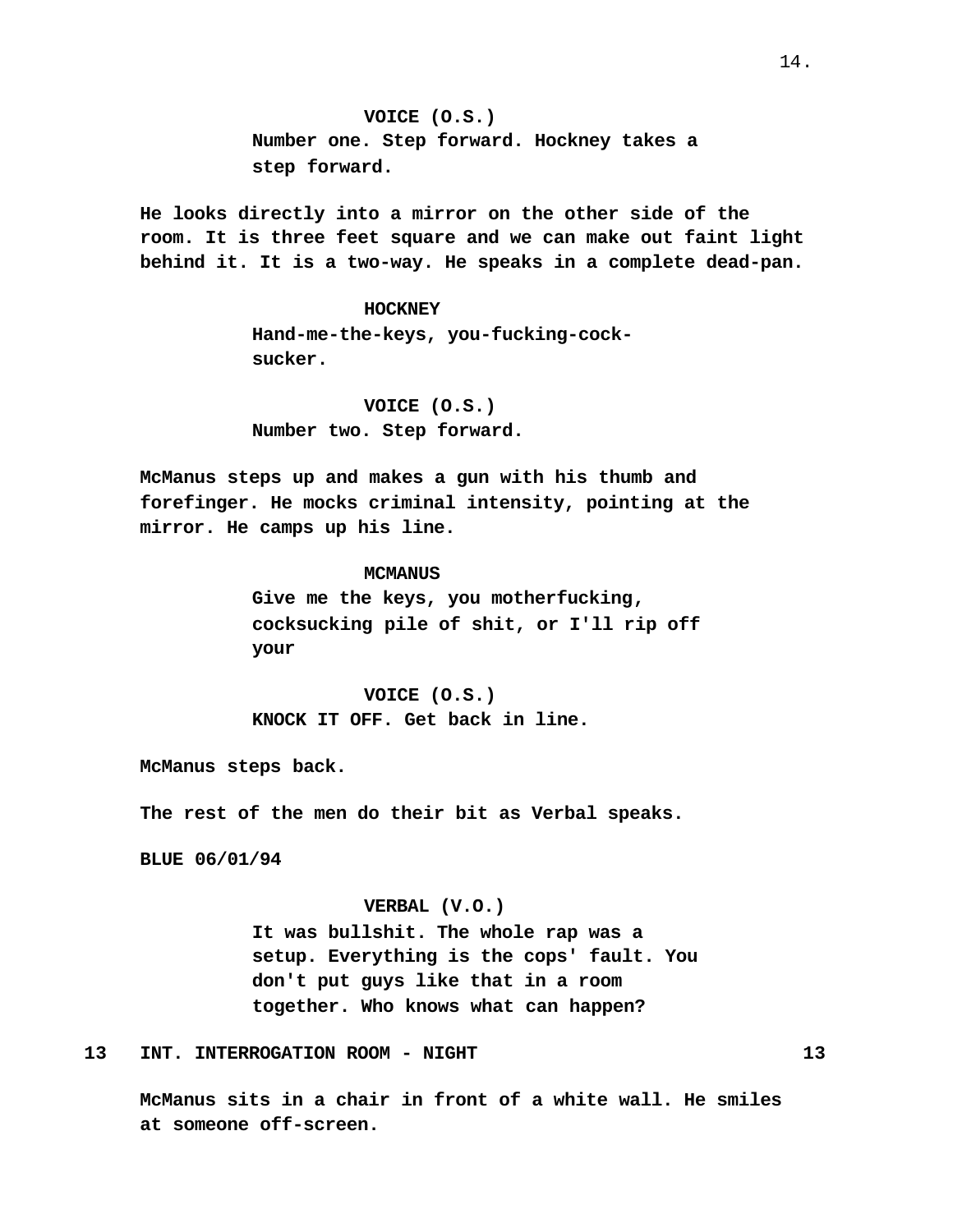#### **MCMANUS**

**This has to be embarrassing for you guys, huh? I mean you know and I know this is a load of shit, but at least I don't have a captain with his dick in my ass making me play along. That has got to suck.**

**VOICE (O.S.)**

**Are you done?**

#### **MCMANUS**

**Do you work for a broad? That would have to be the worst.**

#### **VOICE (0.S.)**

**Are you done?**

### **MCMANUS**

**Still, I guess dignity is a small pries to pay for medical and a pension. A small pension, mind you, but a pension nonetheless.**

### **VERBAL (V.O.)**

**They drilled us all night. Somebody was pissed about that truck getting knocked off and the cops had nothing. They were hoping somebody would slip. Give them something to go on. They knew we wouldn't fight it because they knew how to lean on us. They'd been doing it forever. Our rights went right out the window. It was a violation. I mean disgraceful.**

**BLUE 06/01/94**

#### **VERBAL (V.O.)**

**They went after McManus first. He was a good guy. Crazy though. A top notch entry man.**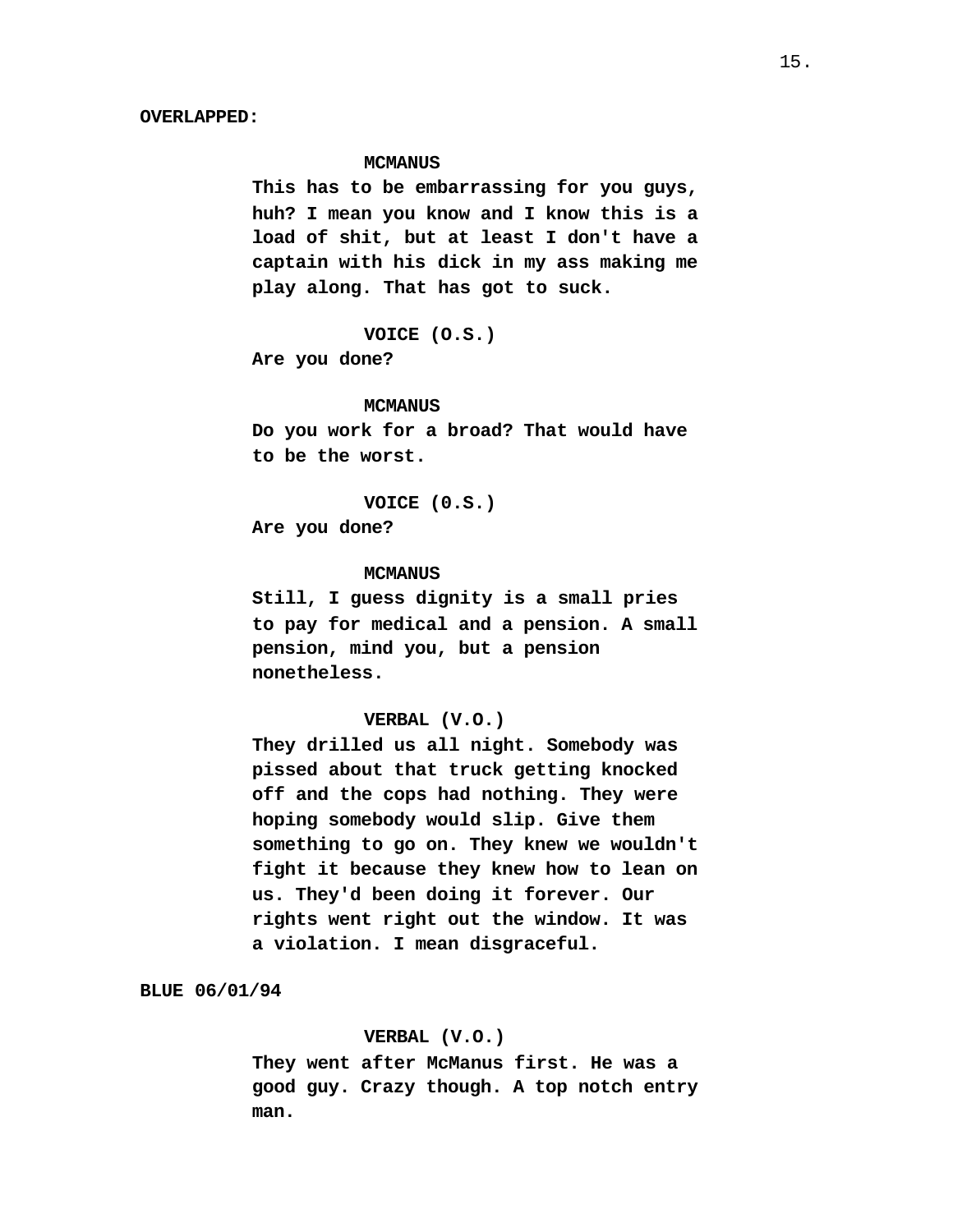**VOICE (O.S.) So where'd you dump the truck?**

#### **MCMANUS**

**What truck?**

**VOICE (O.S.) The truck with the guns, fucko.**

### **MCMANUS**

**You kill me, you really do. Where's my phone call?**

**VOICE (O.S.) Right here. Suck it out.**

### **MCMANUS**

**Clever guy.**

**VOICE (O.S.) You want to know what your buddy Fenster told us?**

**BLUE 06/01/94**

#### **MCMANUS**

**Do I look stupid enough to fall for that? Jesus Christ. Beat me if you gotta, but no more of the candy-land tactics, man.**

**VOICE (O.S.) WHERE'S THE FUCKING TRUCK?**

### **14 INT. INTERROGATION ROOM 14**

**Now Fenster is in the seat. He sweats profusely.**

### **FENSTER**

**I want to call my lawyer. I don;'t know about any truck. I was in Connecticut all night on Friday.**

**VOICE (O.S.) That's not what McManus said.**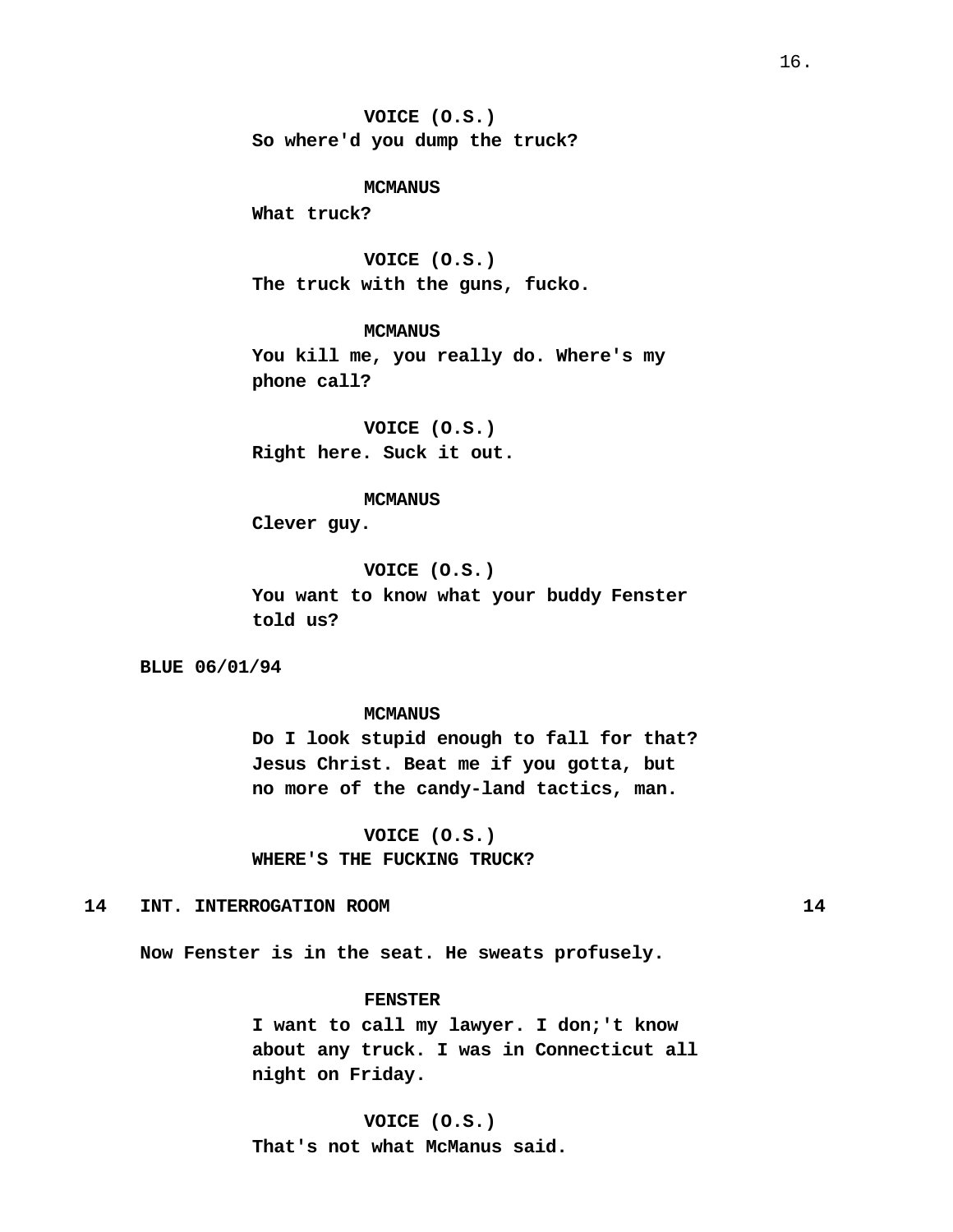#### **FENSTER**

**Who?**

### **VOICE (0.8.)**

**McManus. Be told us another story altogether.**

#### **FENSTER**

**Was it the one about the hooker with dysentery I swear , she never mentioned money until I came.**

**VOICE (O.S.) Be fold us about the truck.**

### **FENSTER**

**To be honest, it was more like a mobile home. She made a lot of money.**

**VOICE (O.S.) Who took the guns off your hands?**

### **FENSTER**

**Hey, are we talking about the same thing?**

**VOICE (O.S.) I'm losing my patience.**

**BLUE 06/01/94**

### **VERBAL (V.O.)**

**Fenster always worked with McManus. He was a real tight-ass, but when it came to the job, he was right on. Smart guy. A gopher. Got whatever you needed for next to nothing.**

### **FENSTER**

**You guys got nothing on me. Where's your probable cause?**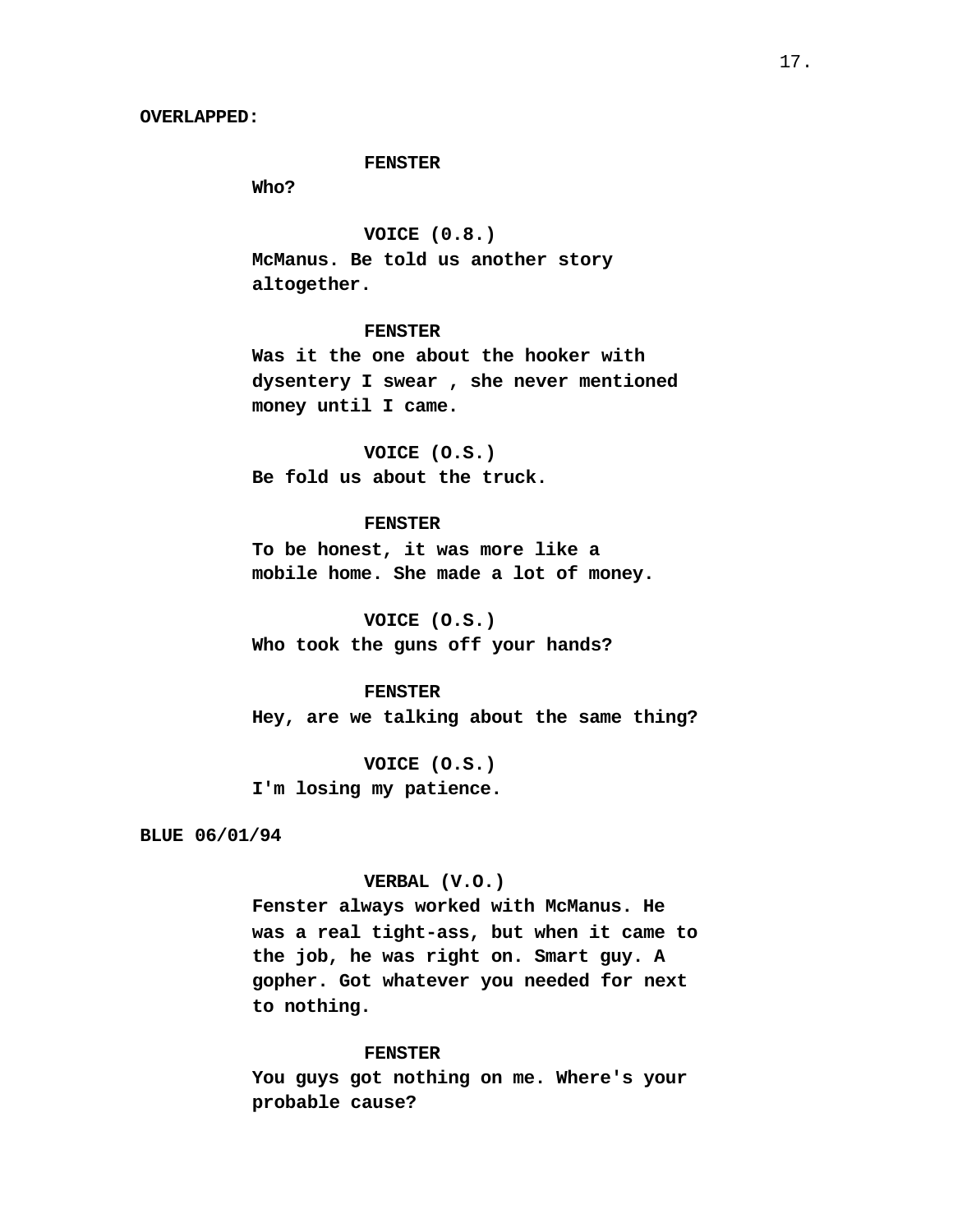**You're a known hijacker. You're sweating like a guilty motherfucker. That's my p.c. Save us the time. Tell us where the truck is.**

**Fenster knocks on the table.**

### **FENSTER**

**HELLO? Can you hear me in the back? P.C.**

**He looks under his chair.**

### **FENSTER**

**Where is it? I'm lookin'. It's not happening. What's going on with that? I want -**

**BLUE 06/01/94**

**15 INT. INTERROGATION ROOM 15**

**Hockney's turn in the chair. He laughs it all off.**

### **HOCKNEY**

**- my lawyer. I'll have your badge, cocksucker.**

**OVERLAPPED:**

#### **HOCKNEY**

**I know you. You don't think I know you're on the take. This whole fucking precinct is dirty. You don't have a fucking leg to stand on.**

### **VERBAL (V.O.)**

**Hockney was just a bad bastard. Good with explosives. Mean as a snake when it mattered.**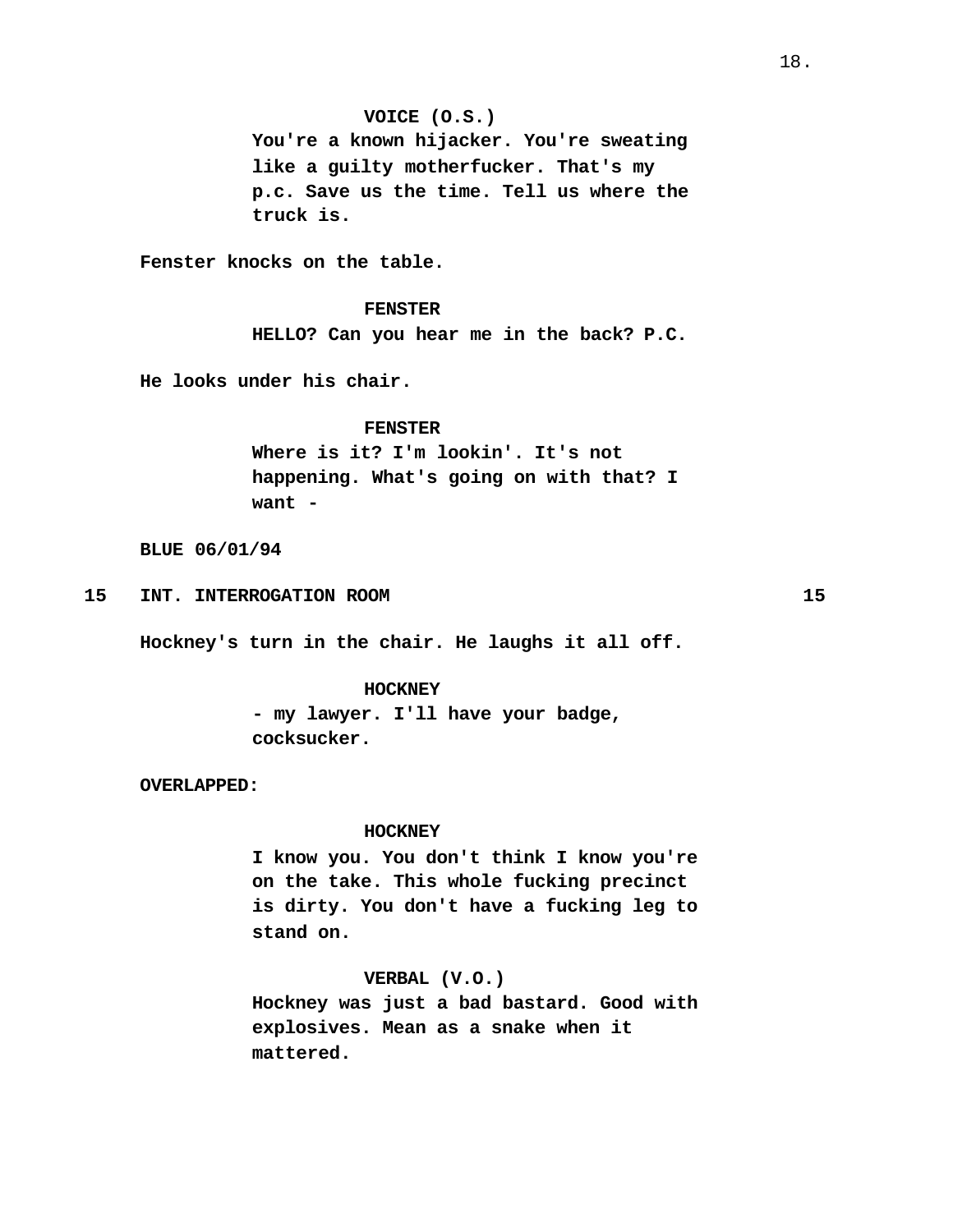#### **VOICE (O.S.)**

**You think so, tough guy? I can put you in Queens the day of the hijacking.**

### **HOCKNEY**

**I live in Queens. What the fuck is this? You come into my store and lock me up in front of my customers. What the hell is wrong with this country? Are you guys gonna charge me or what?**

### **VOICE (O.S.)**

**You know what happens if you do another turn in the joint?**

#### **HOCKNEY**

**I'll fuck your father in the shower. Charge me, dick-head.**

**16 INT. INTERROGATION ROOM 16**

**Now Keaton sits in the chair, cool and indifferent.**

**VERBAL (V.O.) Keaton was the real prize for them, for obvious reasons.**

**VOICE (O.S.) I'll charge you when I'm ready.**

**BLUE 06/01/94**

#### **KEATON**

**With what?**

**VOICE (O.S.) You know damn well, dead-man.**

### **KEATON**

**Hey, that was your mistake, not mine. Did you ever think to ask me? I've been**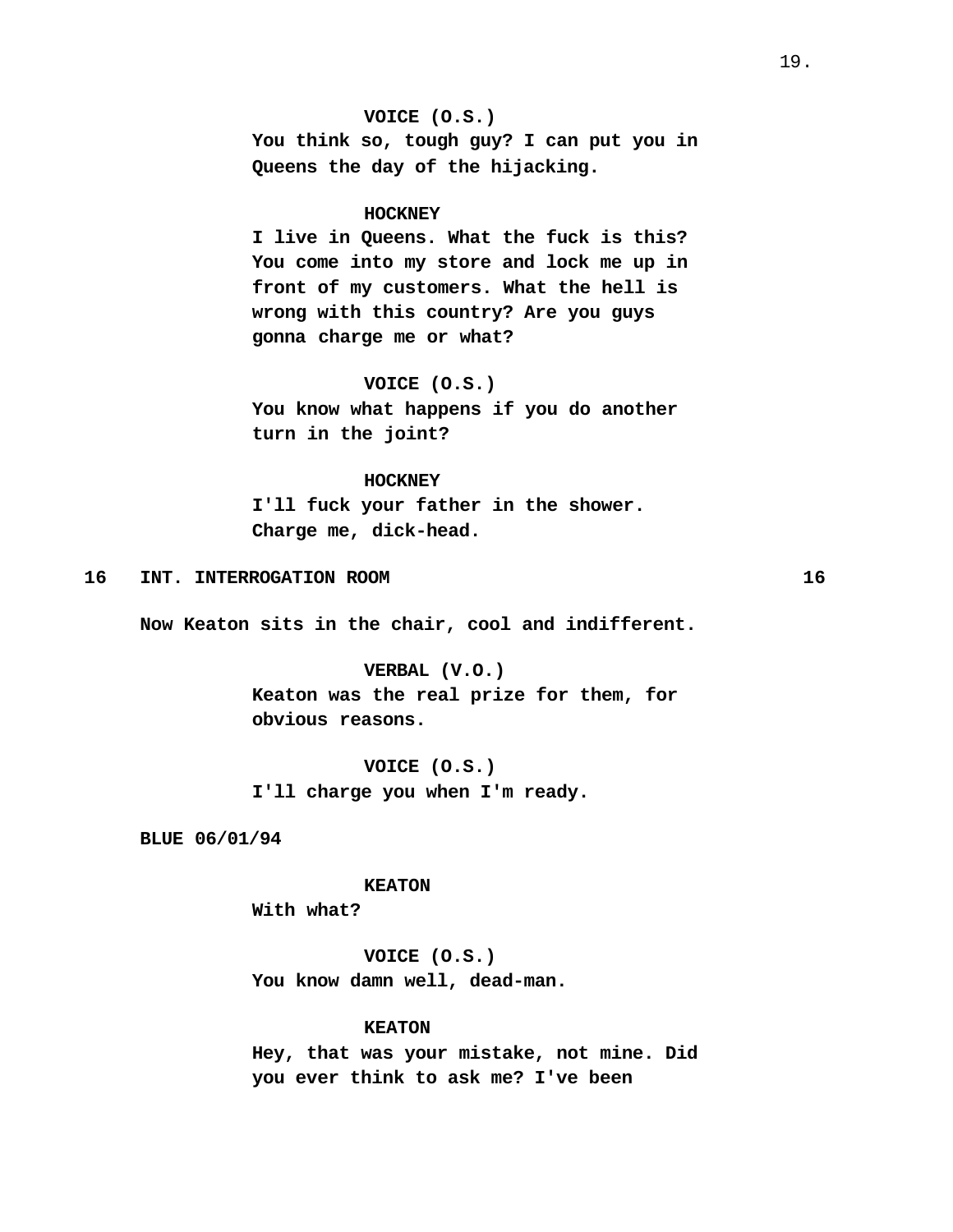### **KEATON**

**walking around with the same face, same name - I'm a businessman, fellas.**

### **VOICE (O.S.)**

**What's that? The restaurant business? Not anymore From now on you're in the gettingfucked-by-us business . I'm gonna make you famous, cocksucker. Keaton shows just a flicker of contempt. The threat has hit home.**

#### **KEATON**

**Like I said. It was all your mistake. Charge me with it and I'll beat it. Let's get back to the truck.**

**A FIST flies into the frame and connects with Keaton's jaw. His head snaps back, blood flowing freely from his mouth.**

**17 DELETED 17**

**18 INT. CELL BLOCK 18**

**Keaton is brought in to a holding where he joins Fenster, Hockney, Verbal and McManus. He sits in a corner and keeps to himself. Fenster is in mid-tirade.**

### **FENSTER**

**Somebody should do something. What is this shit - getting hauled in every five minutes? Okay, so I did a little time, does that mean I get railed every time a truck finds its way off the planet?**

**McManus is silently staring at Keaton, who sits on a bench, looking away.**

#### **HOCKNEY**

**These guys got no probable cause.**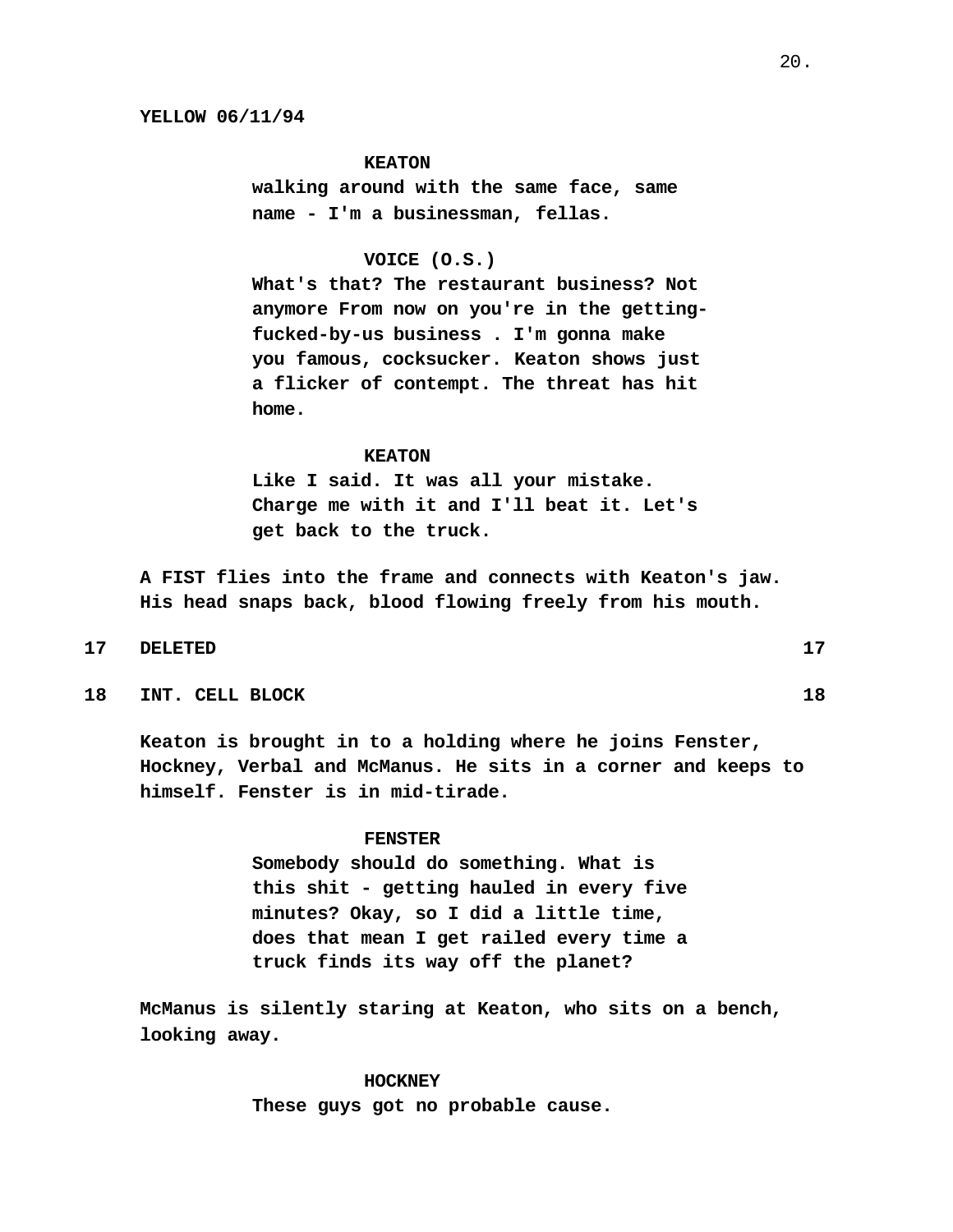### **FENSTER**

**You're fuckin' A right, no P.C. Well screw P.C. No right. No goddamn right. You do some time, they never let you go. Treat me like a criminal, I'll end up a criminal.**

### **HOCKNEY**

**You are a criminal.**

#### **FENSTER**

**Why you gotta go and do that? I'm trying to make a point.**

### **KEATON**

**Then make it. Christ, you're making me tired all over.**

**McManus looks at Keaton.**

### **MCMANUS**

**I heard you were dead, Keaton.**

#### **KEATON**

**You heard right.**

#### **HOCKNEY**

**The word I got is you hung up your spurs, man. What's that all about?**

### **MCMANUS**

**What's this?**

#### **HOCKNEY**

**Rumor has it, Keaton's gone straight cleaning house. I hear he's tapping Edie Finneran.**

### **MCMANUS**

**Who?**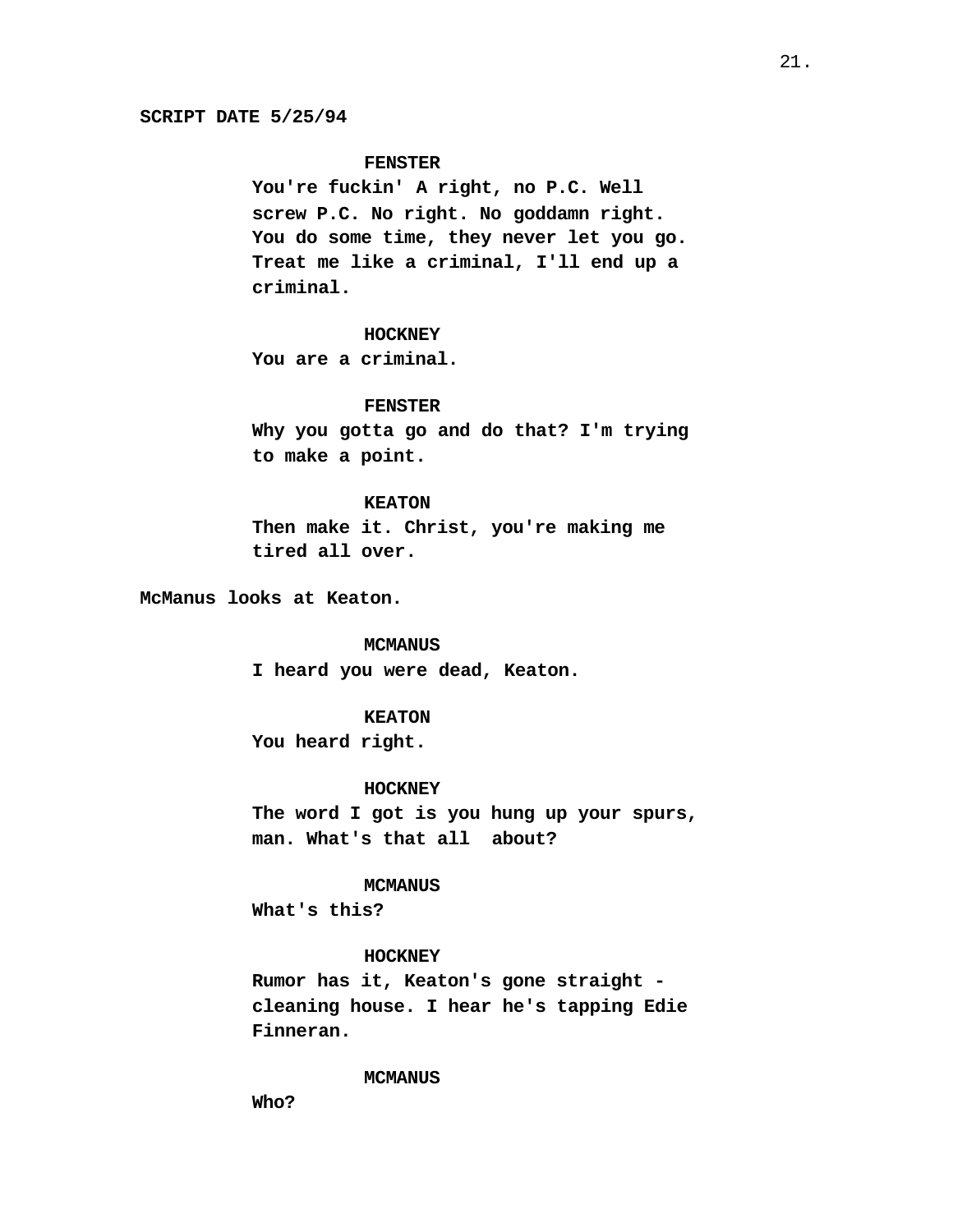#### **HOCKNEY**

**She's a heavy-weight criminal lawyer from uptown. Big-time connected. She could erase Dillinger's record if she tried. I hear she's Keaton's meal ticket.**

**(To Keaton) Is it true?**

#### **MCMANUS**

**What about it, Keaton? You a lawyer's wife. What sort of "retainer" you giving her?**

**SCRIPT DATE 5/25/94**

**Keaton shoots McManus a fiery glare.**

#### **FENSTER**

**I'd say you've gotten on his main and central nerve, McManus.**

#### **KEATON**

**Do your friend a favor, Fenster, keep him quiet.**

#### **MCMANUS**

**You're clean, Keaton? Say it ain't so. Was it you that hit that truck?**

#### **FENSTER**

**Forget him. It's not important. I was trying to make a point.**

### **KEATON**

**(Ignoring McManus) This whole thing was a shakedown.**

#### **MCMANUS**

**What makes you say that?**

### **KEATON**

**How many times have you been in a lineup? It's always you and four dummies.**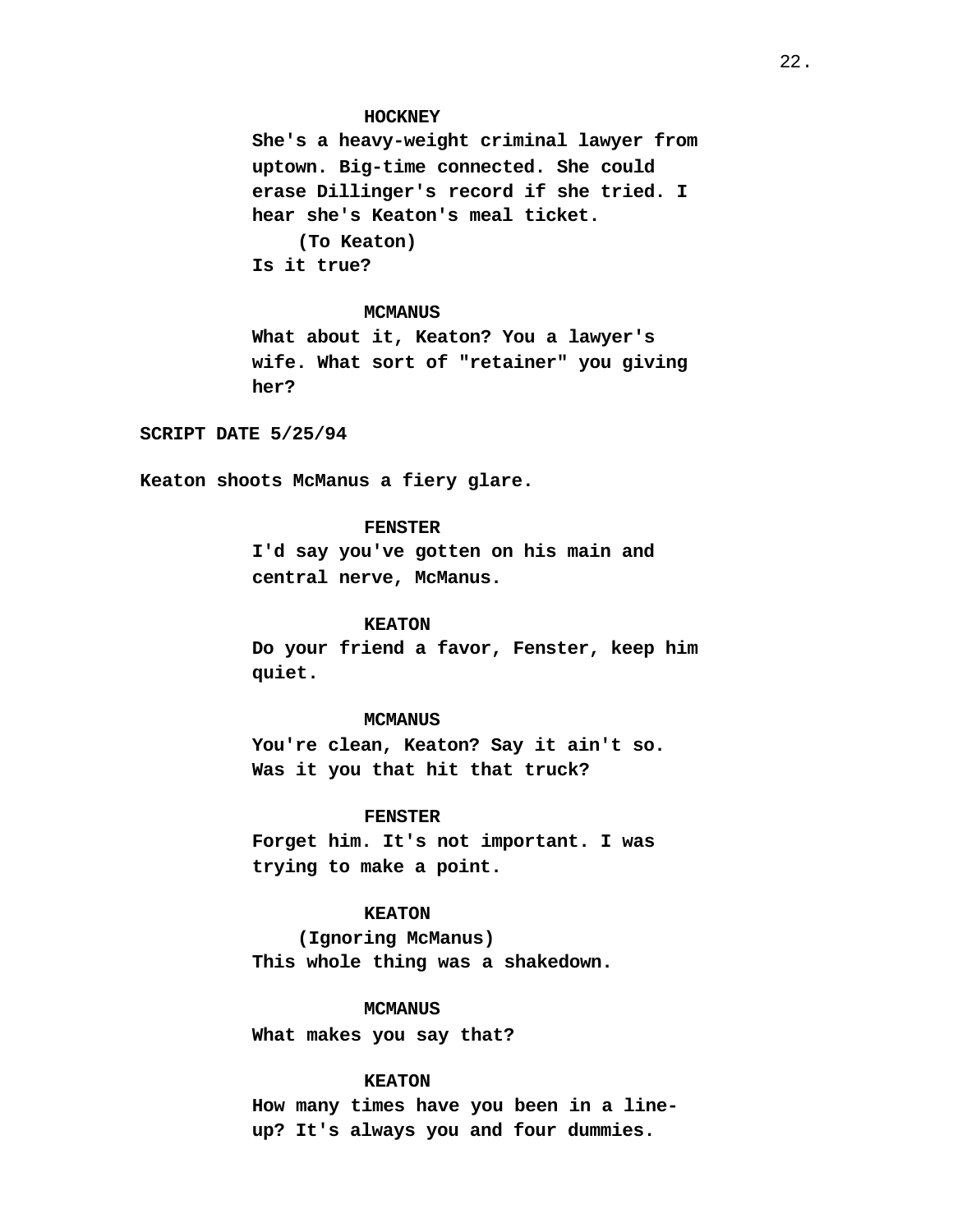**The P.D. pays homeless guys ten bucks a head half the time. No way they'd line five felons in the same row. No way. And what the hell is a voice line-up? A public defender could get you off of that.**

#### **FENSTER**

**So why the hell was I hauled in and cavity searched tonight?**

#### **KEATON**

**It was the Feds. A truck load of guns gets snagged, Customs comes down on N.Y.P.D. for some answers - they come up with us. They're grabbing at straws. It's politics - nothing you can do.**

#### **FENSTER**

**I had a guy's fingers in my asshole tonight.**

# **HOCKNEY**

**Is it Friday already?**

### **SCRIPT DATE 5/25/94**

#### **FENSTER**

**Fuck you. I'11 never shit right again. So who did it? Own up.**

#### **KEATON**

**I don't want to know.**

#### **MCMANUS**

**Nobody asked you, workin'-man.**

### **HOCKNEY**

**Fuck who did it. What I want to know is, who's the gimp?**

**ALL EYES suddenly turn on Verbal. He has been quietly listening the whole time without uttering a word.**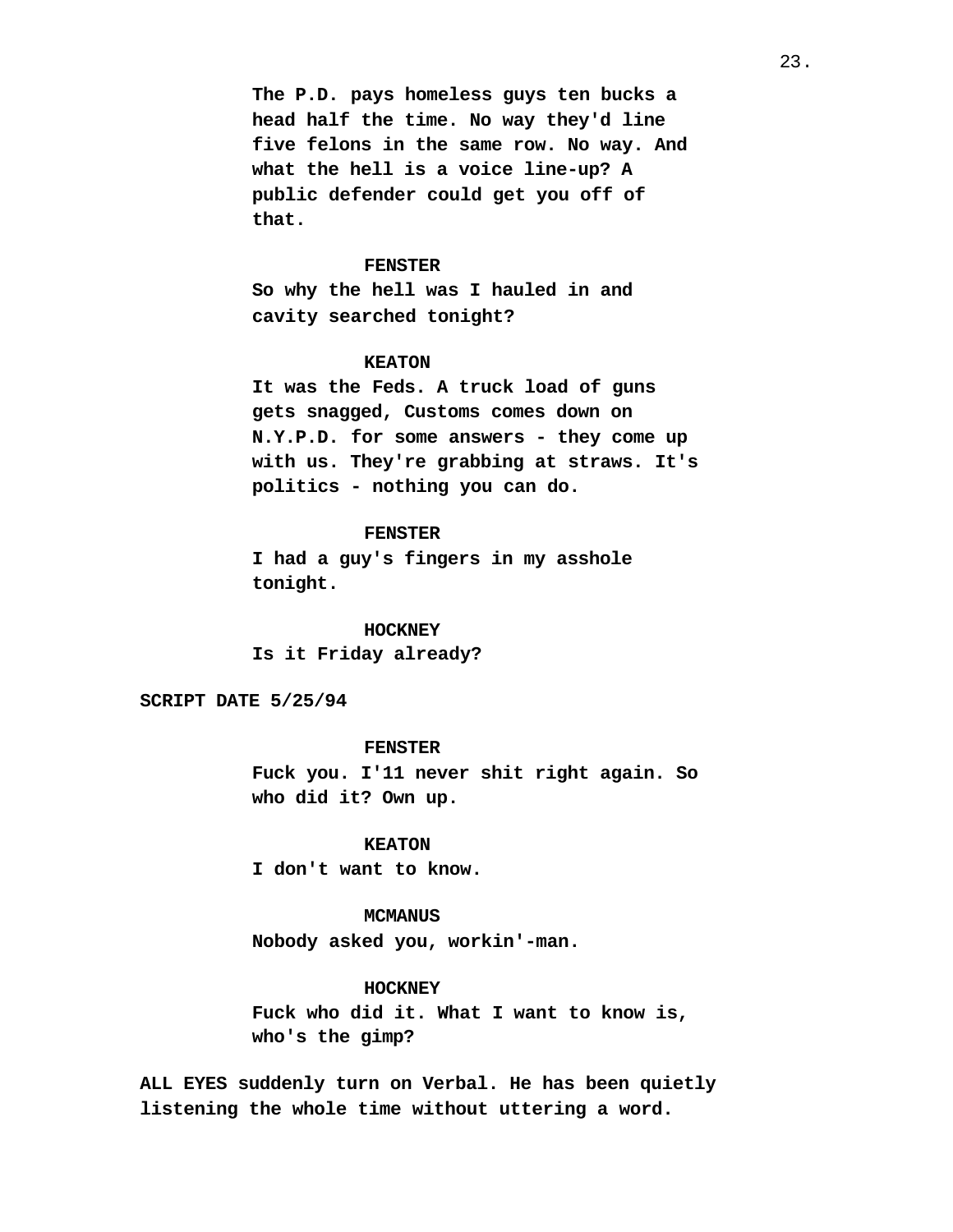#### **KEATON**

**He's alright.**

### **HOCKNEY**

**How do I know that? How about it, pretzelman? What's your story?**

### **KEATON**

**His name is Verbal Kint. I thought you guys knew him.**

#### **MCMANUS**

**Verbal?**

## **VERBAL**

**Roger really. People say I talk too much.**

### **HOCKNEY**

**Yeah, I was gonna tell you to shut up.**

### **KEATON**

**We've met once or twice. Last time was in...**

### **VERBAL**

**County. I was in for fraud.**

#### **KEATON**

**You were waiting for a line-up then, too. What happened with that?**

### **VERBAL**

**I walked. Ninety days, suspended.**

**YELLOW 06/11/94**

#### **HOCKNEY**

**So you did it?**

#### **VERBAL**

**To your mother's ass.**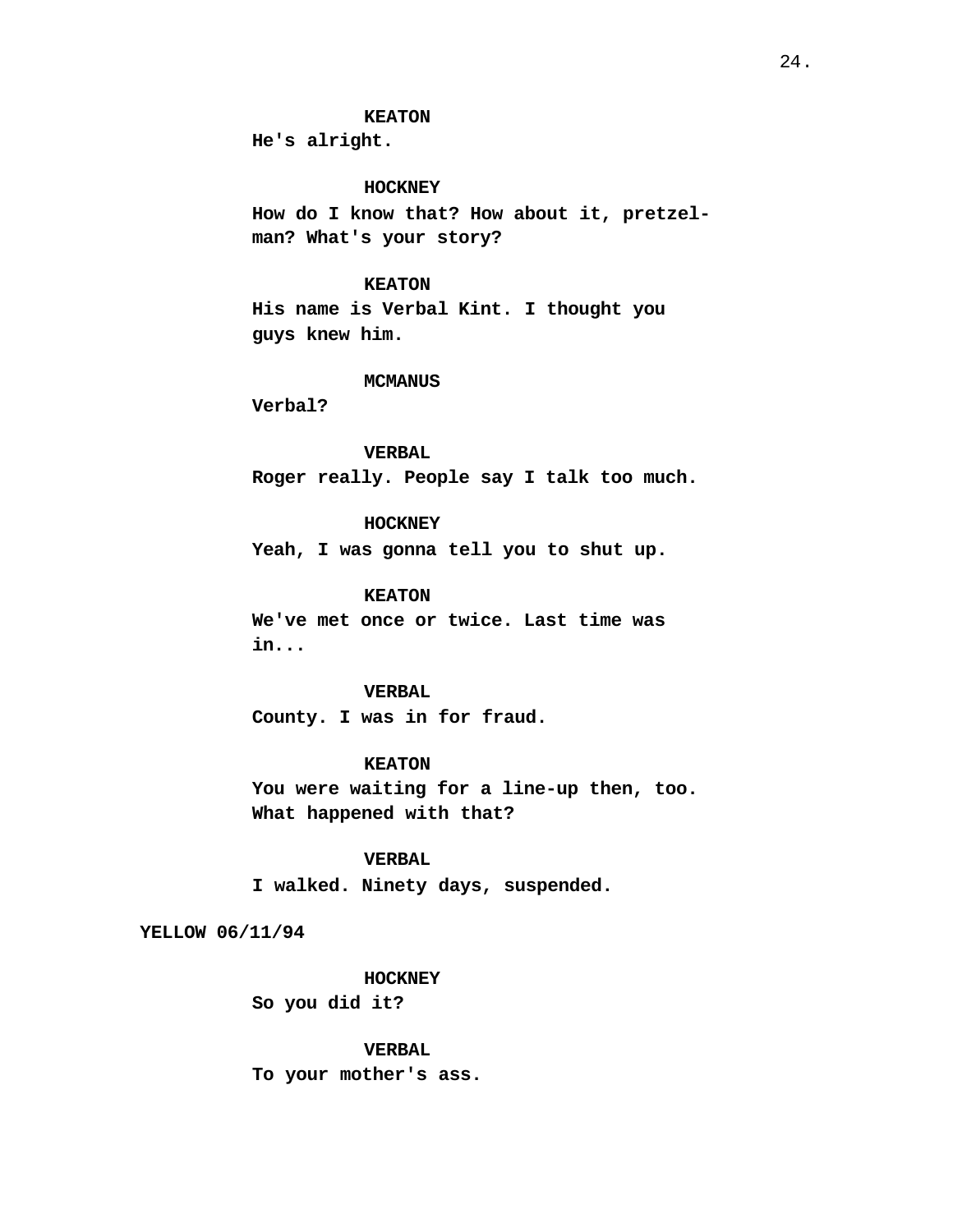**Verbal looks away from Hockney, awaiting a violent response. Everyone slowly starts to laugh. Hockney looks as if he is about to boil in his own skin.**

#### **KEATON**

**(To Hockney) Let it go.**

**Verbal smiles at Keaton appreciatively. McManus stands and walks to the toilet in the corner of the cell. He starts taking a leak;**

#### **MCMANUS**

**Look, we've all been put out by this, I figure we owe it to ourselves to salvage a little dignity. Now Fenster and I got wind of a possible job -**

### **KEATON**

**Why don't you just calm down'**

### **HOCKNEY**

**What do you care what he says?**

### **MCMANUS**

**Yeah, I'm just talking here, and Hockney seems to want to hear me out. I know Fenster is with me - (to Verbal) How about you, guy?**

**McManus finishes pissing.**

#### **VERBAL**

**I'm interested, sure.**

### **MCMANUS**

**There, so you see, I'm going to exercise my right to free assembly.**

**McManus taps the bars of his cell and the others LAUGH.**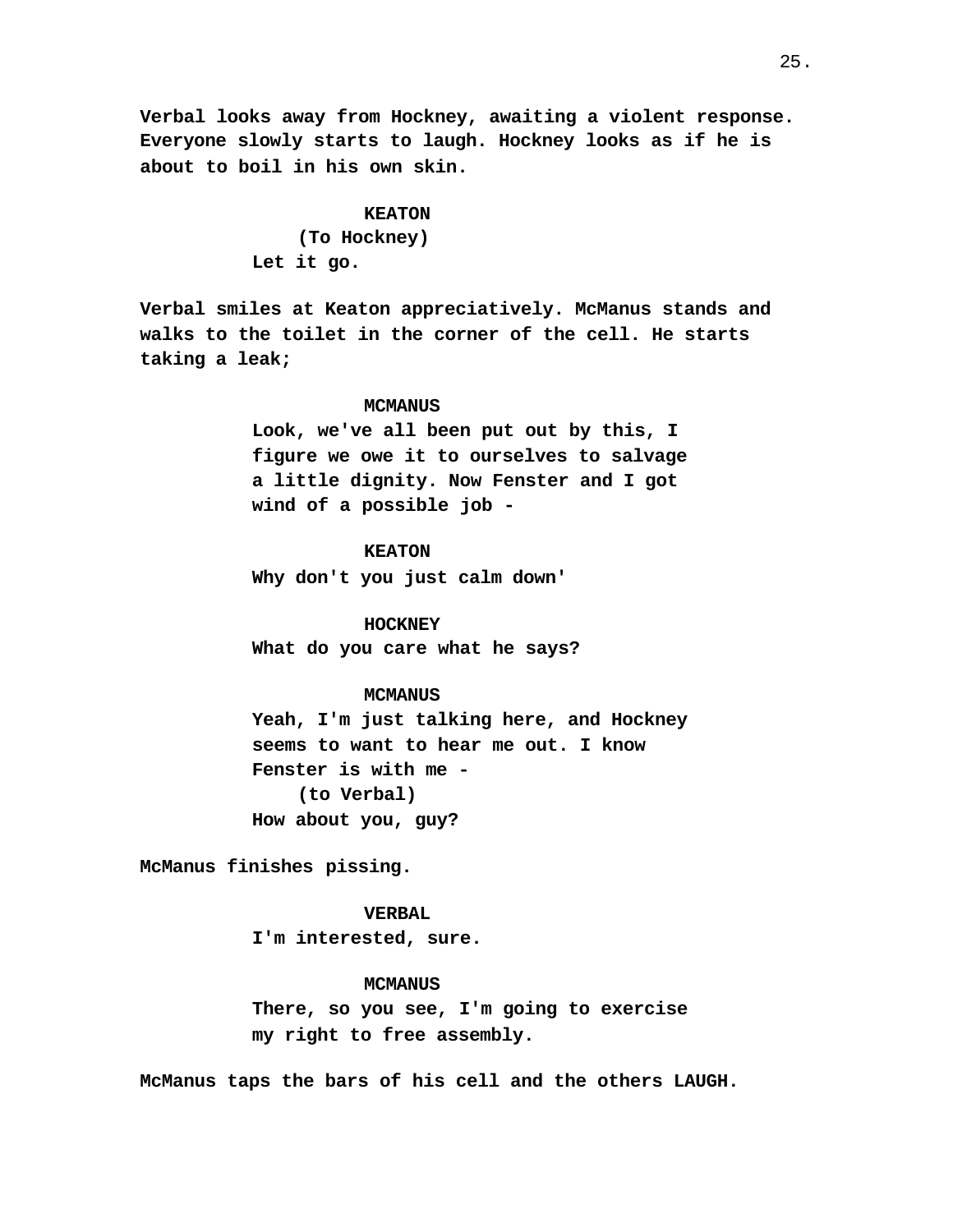#### **KEATON**

**I'm not kidding. Shut your mouth.**

**YELLOW 06/11/94**

### **MCMANUS**

**You're missing the point.**

**YELLOW 06/11/94**

#### **KEATON**

**No, you're missing the point. Shut up. I don't want to hear anything you have to say. I don't want to know about your "job". Just don't let me hear you. I want nothing to do with any of you - (beat) I beg your pardon but all of you can go to hell.**

#### **MCMANUS**

**Dean Keaton, gone the high road. What is the world coming to?**

**McManus and Keaton stare at one another for a long and tense moment. Finally McManus turns to the others.**

#### **MCMANUS**

**Forget him then. (whispering) Now I can't talk about this here in any detail, but listen up...**

**Everyone but Keaton gravitates toward McManus's cell as he begins to speak in low, hushed tones.**

### **VERBAL (V.O.)**

**And that was how it began. The five of us brought in on a trumped-up charge to be leaned on by half-wits.**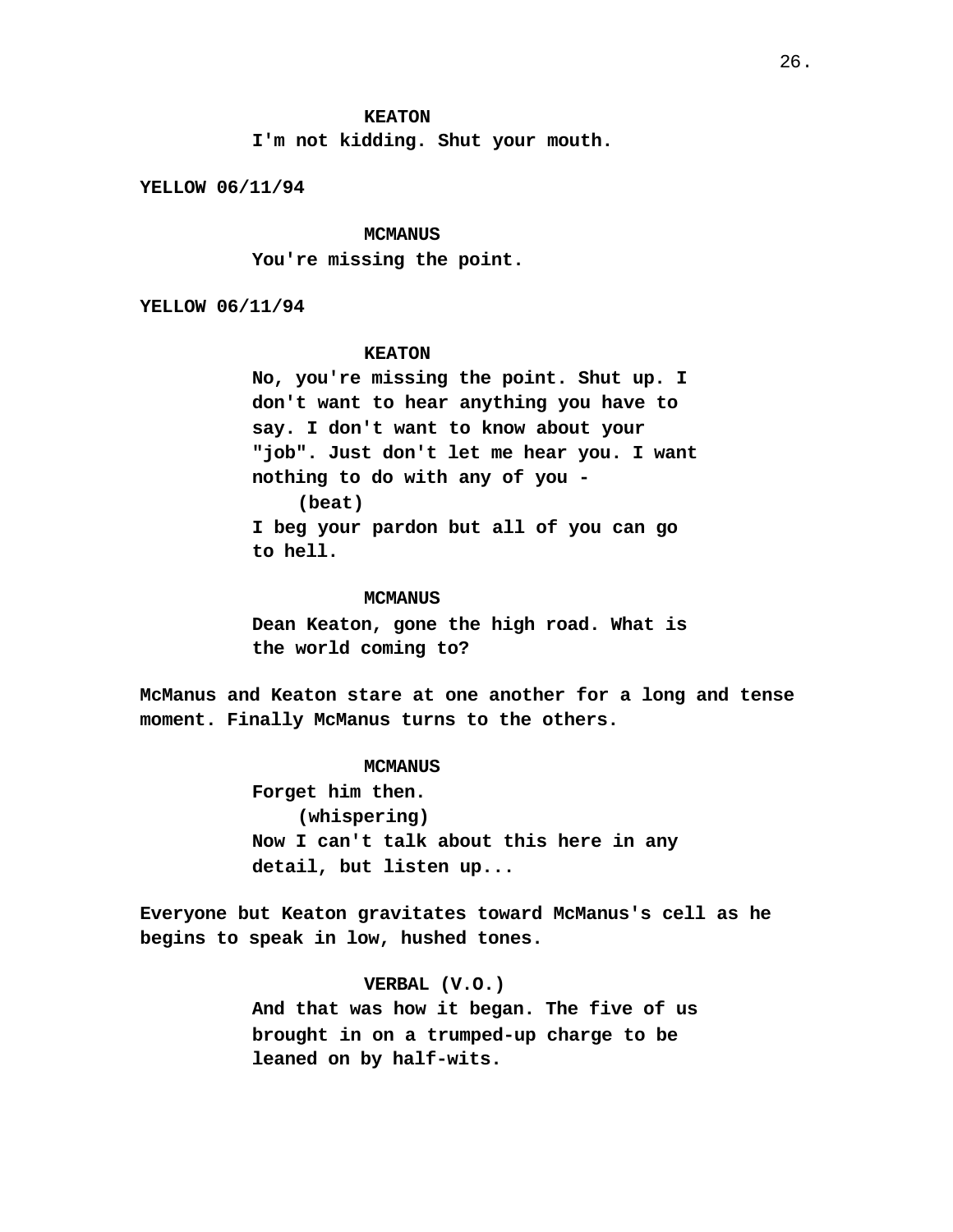**What the cops never figured out, and what I know now, was that these men would never break, never lie down, never bend over for anybody. .. Anybody.**

**19 EXT. PIER - DAY - SAN PEDRO - PRESENT DAY 19**

**It is morning in the aftermath of the opening scene. Harsh sunlight shines on a line of body bags on the dock.**

**Police swarm everywhere, photographers are taking pictures of the scene while a team of men in rolled up sleeves and plastic gloves pick at the remains.**

**Two men on a fire boat operate a water cannon, dousing the smoldering remains of a burned-out ships hull.**

**Watching this from the edge of the pier is a man in a dark suit. He is SPECIAL AGENT JACK BAER of the F.B.I. He is tall and fit, in his late thirties. He gazes out over the water thoughtfully.**

**YELLOW 06/11/94**

**A UNIFORM COP trots up to him.**

**COP Who are you?**

**Baer holds up his badge without looking at the man.**

**BAER Agent Jack Baer, F.B.I. How many dead?**

**Before the cop can answer, Baer turns and walks along the line of body bags.**

> **COP Fifteen so far. We're still pulling some bodies out of the water.**

**Baer eyes the corpses on the dock, burned beyond recognition.**

**COP**

**Looking for anyone in particular?**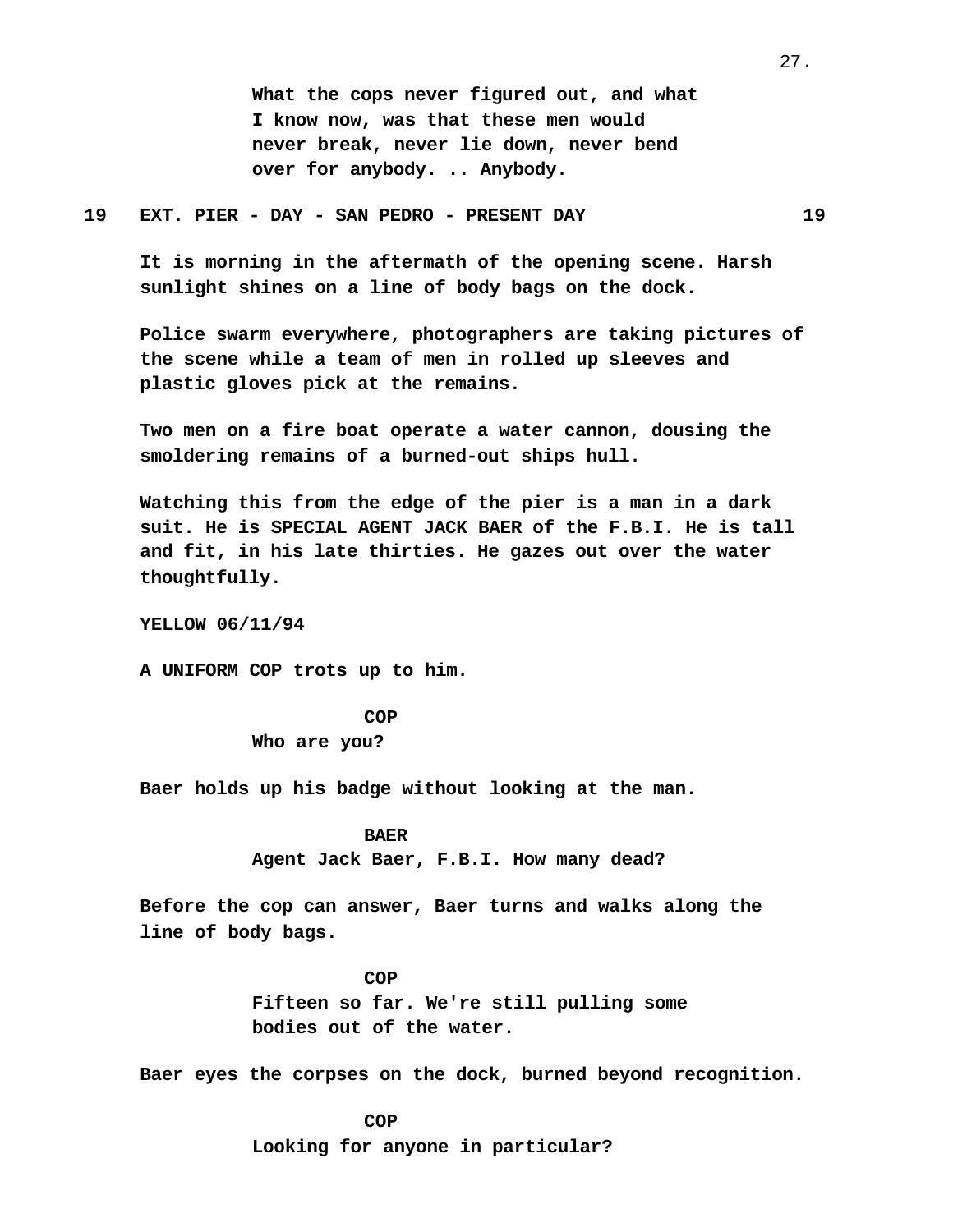**Baer looks at the cop for the first time, unamused.**

**BAER I don't want any of the bodies taken away until I've had a chance to go over this, understood?**

**COP I have to clear the scene. I've got word direct from the Chief.**

**Baer lights a cigarette, only half listening.**

### **BAER**

**(unimpressed) Yes, the chief. Spooky stuff. Any survivors?**

### **COP**

**Two. There's a guy in county hospital, but he's in a coma. The D.A. has the other guy - A cripple - from New York I think. Listen, the Chief said -**

### **BAER**

**Excuse me.**

**Baer walks away from the cop, ignoring him completely. He wanders through the carnage on the pier.**

**YELLOW 06/11/94**

**20 MT. OCEAN 20**

**A half mile out from the pier.**

**The sea is choppy, stirred by the wind. An object floats into view a few feet away, bobbing in the water.**

**It is A DEAD BODY - a man, face down, wearing a CHECKERED BATHROBE. He drifts quietly toward the open ocean.**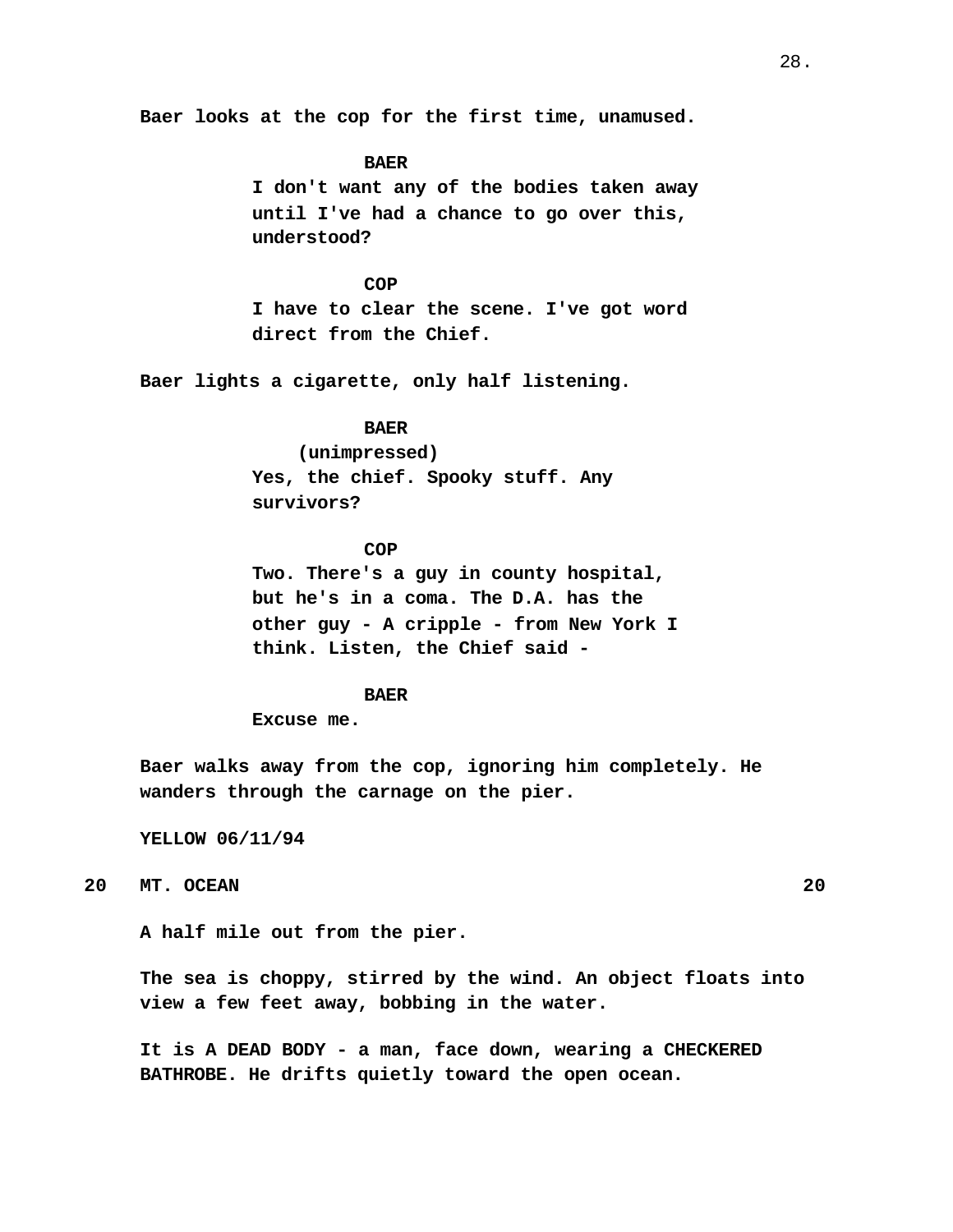### **21 INT. HEARING ROOM - DAY - LOS ANGELES PRESENT 21**

**Verbal Kint sits in a chair in front of a microphone attached to a tape recorder, his brow beaded with sweat.**

**On the wall behind him is the seal of the STATE OF CALIFORNIA.**

**He is cleaner, better kept, in a well-cut suit and neatly trimmed hair. He looks older than he did in New York - worn down.**

**A flurry of voices banter off screen. Verbal's eyes follow the voices back and forth.**

### **VOICE #1 (O.S.)**

**My client offers his full cooperation in these proceedings. In exchange, his testimony is to be sealed and all matters incriminating to himself are to be rendered inadmissible.**

**VOICE #2 (O.S.) The district attorney's office will comply provided -**

**VOICE #1 No provisions, nothing. My clients**

#### **VOICE #2**

**testimony for his immunity.**

**May-I be frank, Counselor? I suspect your political power as much as I respect it. I don't know why Mr. Kint has so many faceless allies in City Hall, and I don't care. The embarrassment he helped cause the city of New York will not happen here.**

**VOICE #1**

**Immunity.**

29.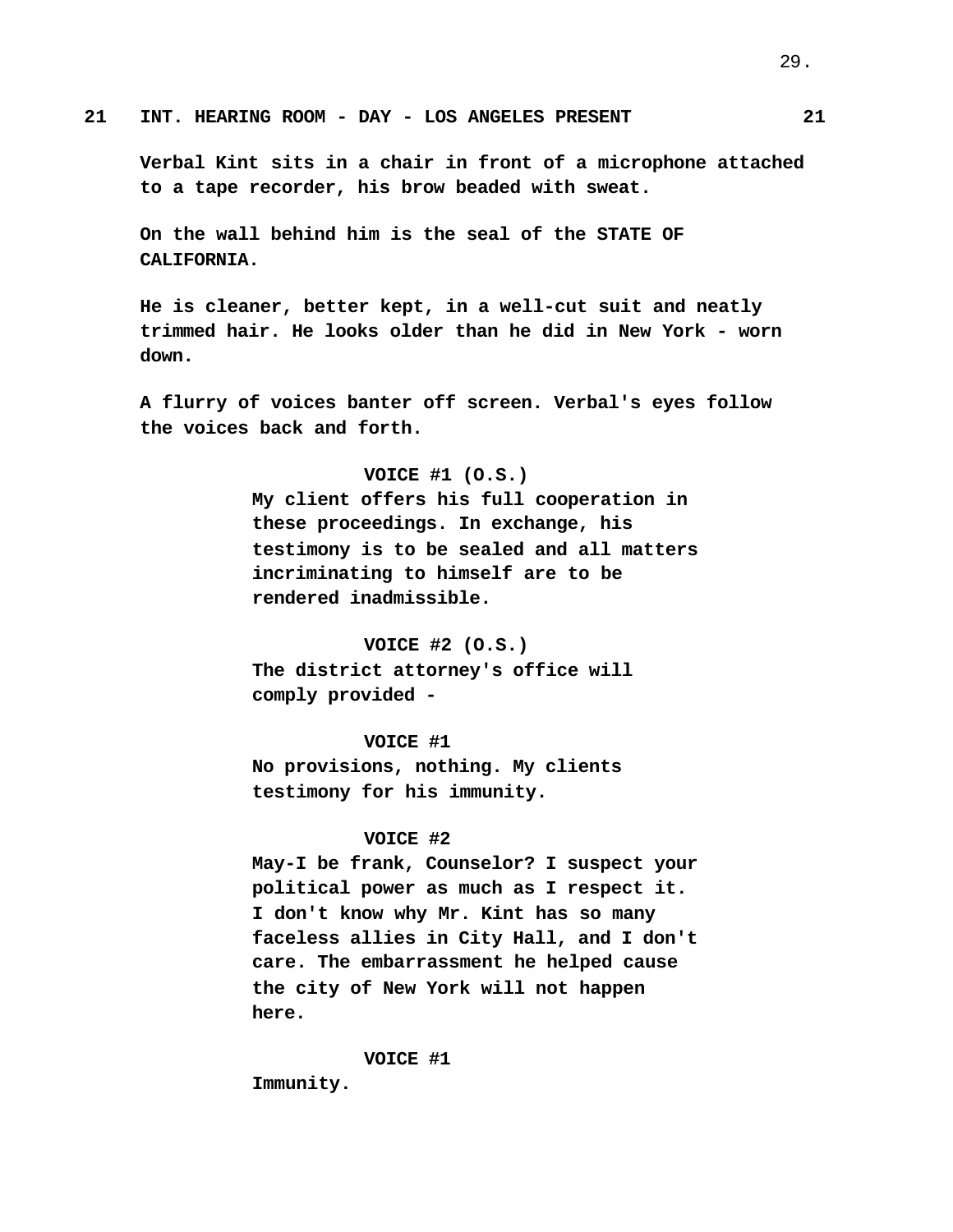### **VOICE #2**

**Counselor, I will prosecute your client.**

#### **VOICE #1**

**Then prosecute. I will be very impressed to see if the District Attorney manages to bring in twenty-seven simultaneous counts of murder against one man with cerebral palsy. I would think a man with your job would agree with these alleged "faceless people in City Hall" you mention.**

#### **VOICE #2 1**

**One would think the counsel is veiling a threat.**

#### **VOICE #1**

**Counsel isn't veiling anything.**

#### **VOICE #2**

**I'11 take my chances then. I'11 feel safer without a job if a man like Mr. Kint is behind bars.**

### **VOICE #1**

**Mr. Kint will plead guilty to weapons possession.**

#### **VOICE #2**

**You're joking.**

#### **VOICE #1**

**Weapons. Misdemeanor one.**

### **VOICE #2**

**Counselor, you're insulting me.**

### **VOICE #1**

**Counselor, you're bluffing. Shall I push for misdemeanor two?**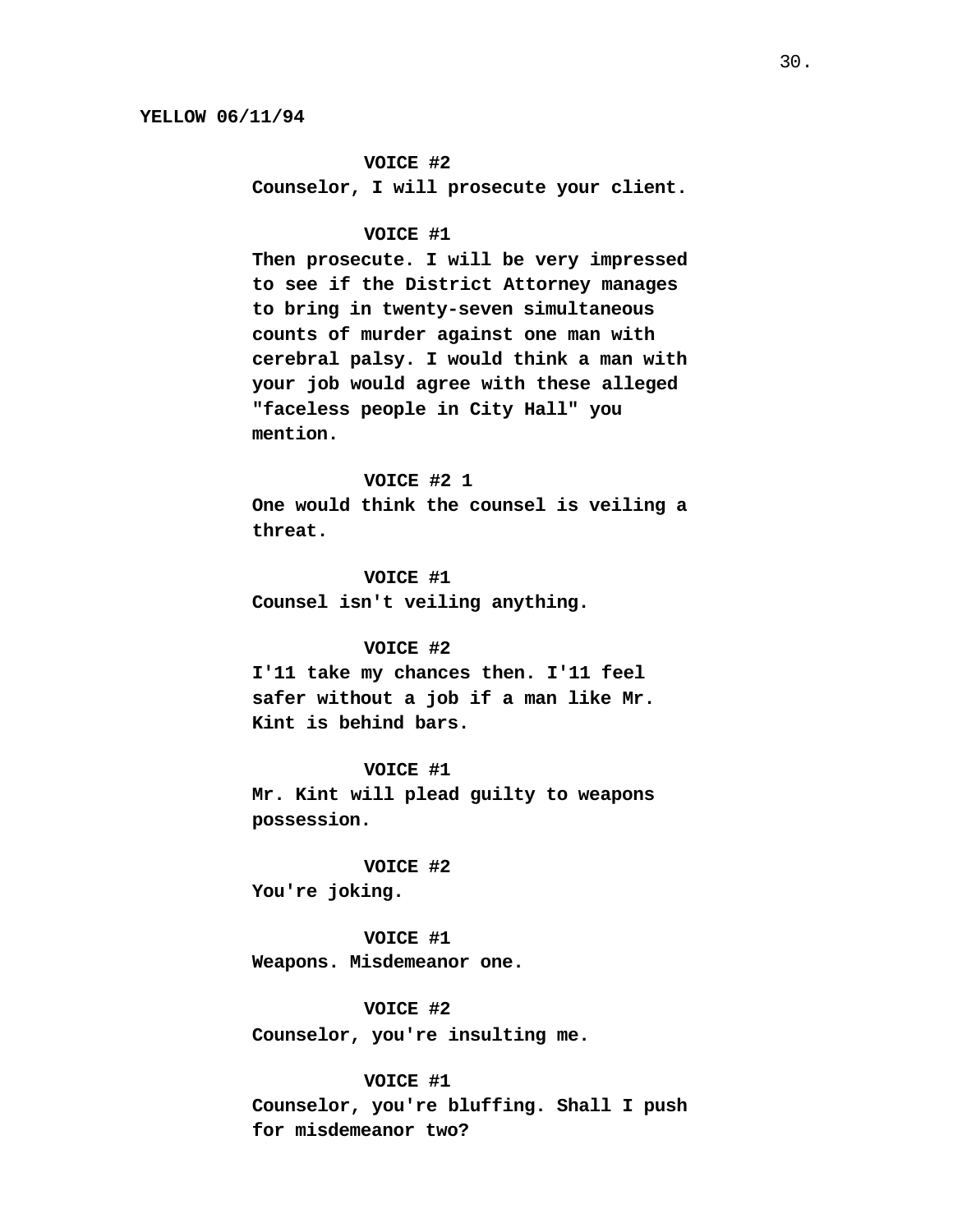### **VOICE #2**

**Misdemeanor one. Fine. This is ludicrous.**

**A tiny smile and a genuine look of disbelief flash across Verbal's face.**

**YELLOW 6/11/94**

 **22B**

#### **VOICE #2**

#### **(clearing throat)**

**As for the rest of the charges grand larceny, arson... murder - the district attorney will accept the subject's testimony in connection with the above mentioned events and in exchange will offer complete immunity. The transcript... The transcript of said testimony will be sealed and all matters incriminating to Mr. Kint will be rendered inadmissible.**

**Verbal lets out a long-held sigh of relief.**

**22 INT. POLICE STATION - HALLWAY - DAY 22**

**David Kujan is walking quickly beside SERGEANT RABIN, a dark and weathered looking man in his late thirties. They move up a staircase into the heart of police headquarters.**

#### **KUJAN**

**What do you mean I can't see him?**

#### **RAB IN**

**The D.A. came down here last night ready to arraign before they even moved him to county. Kint's lawyer comes in and five minutes later, the D.A.**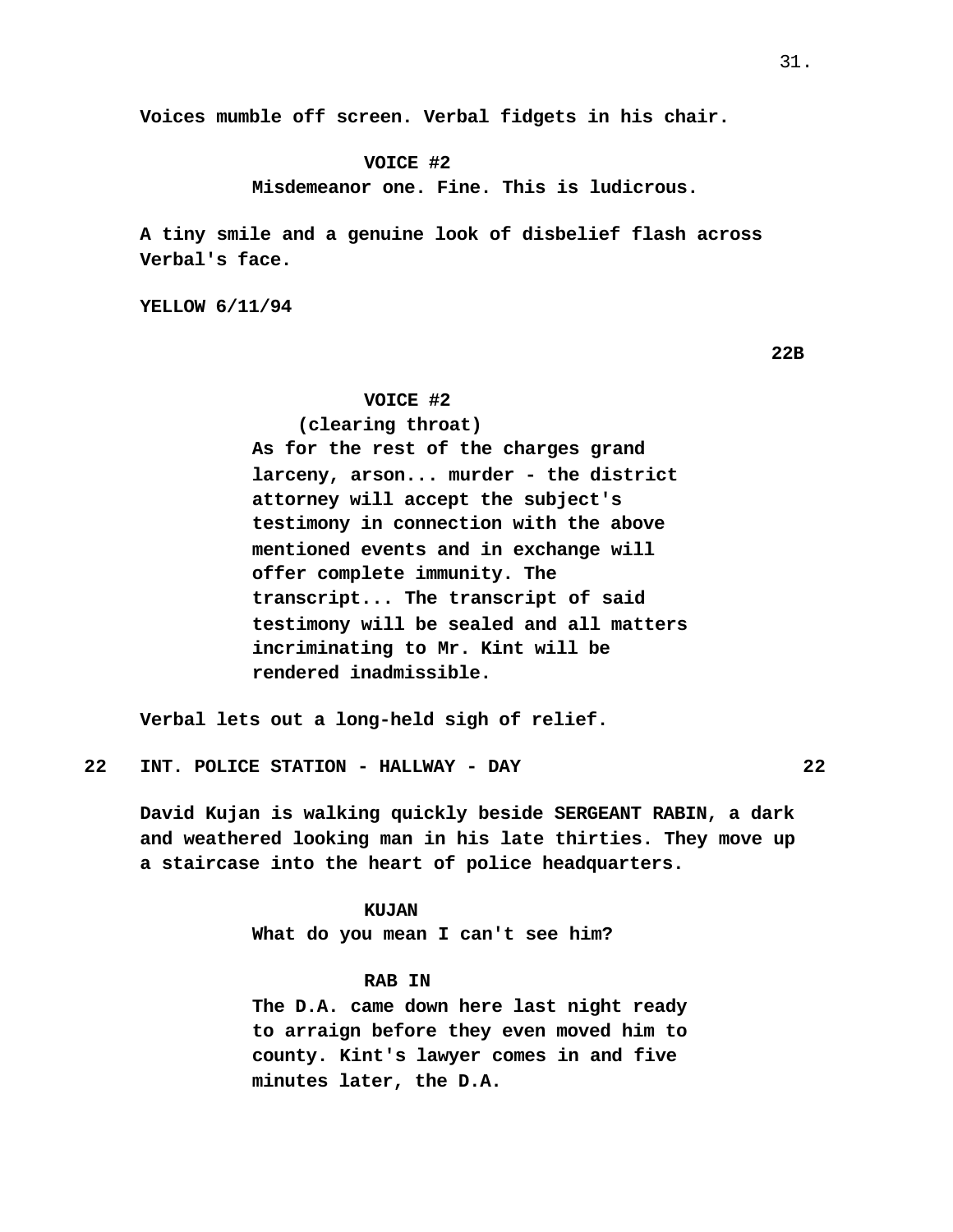**comes out looking like he'd been bitchslapped by the boogey man. They took his statement and cut him a deal.**

**KUJAN Did they charge him with anything?**

**RAB IN Weapons. Misdemeanor two.**

**KUJAN**

**What'the fuck is that?**

**Rabin motions for Kujan to lower his voice. He points out that they are walking through a bullpen filled with desks where a number of other police are working within earshot.**

#### **RABIN**

**I give the D.A. credit for getting that much to stick. This whole thing has turned political. The Mayor was here the chief - the Governor called this morning, for Christ's sake. This guy is**

**YELLOW 06/11/94**

### **RABIN**

**protected - From up on high by the prince of fucking darkness.**

**KUJAN When does he post bail?**

### **RAB IN**

**Two hours, tops.**

#### **KUJAN**

**I want to see him.**

**Rabin comes to an office door with his name on it. He opens it and lets Kujan in before following.**

**PINK 06/07/94**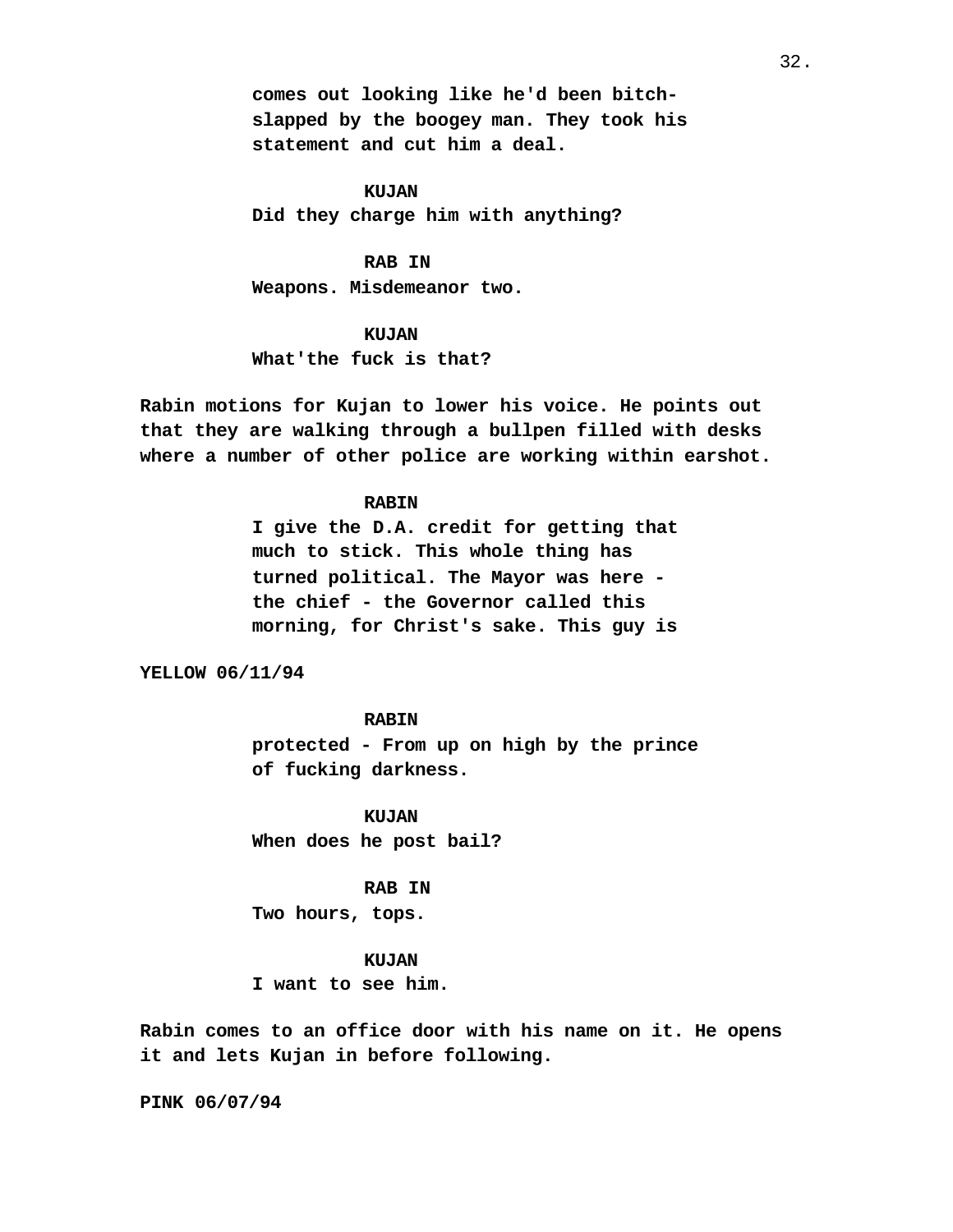#### **23 INT. RABIN'S OFFICE 23**

#### **RABIN**

**Dave, please.**

**Rabin's office can only be described as a disaster area. The desk is cluttered with weeks, perhaps months or even years of paperwork that could never conceivably be sorted out.**

**Above his desk is a bulletin board. It is a breathtaking catastrophe of papers, wanted posters, rap-sheets, memos and + post-its. This is in the neighborhood of decades. Rabin is a man with a system so cryptic, so far beyond the comprehension of others, he himself is most likely baffled by it.**

#### **RABIN**

**Even if I was to let you talk to him, he won't talk to you. He's paranoid about being recorded and he knows the interrogation rooms are wired.**

### **KUJAN**

**This won't be an' interrogation, just a... friendly chat to kill time.**

### **RABIN**

**(enunciating) He won't go into the interrogation room.**

**KUJAN**

**Someplace else, then.**

#### **RAB IN**

**Where?**

**Kujan looks around Rabin's messy office.**

**RABIN**

**No, no, no, no, no.**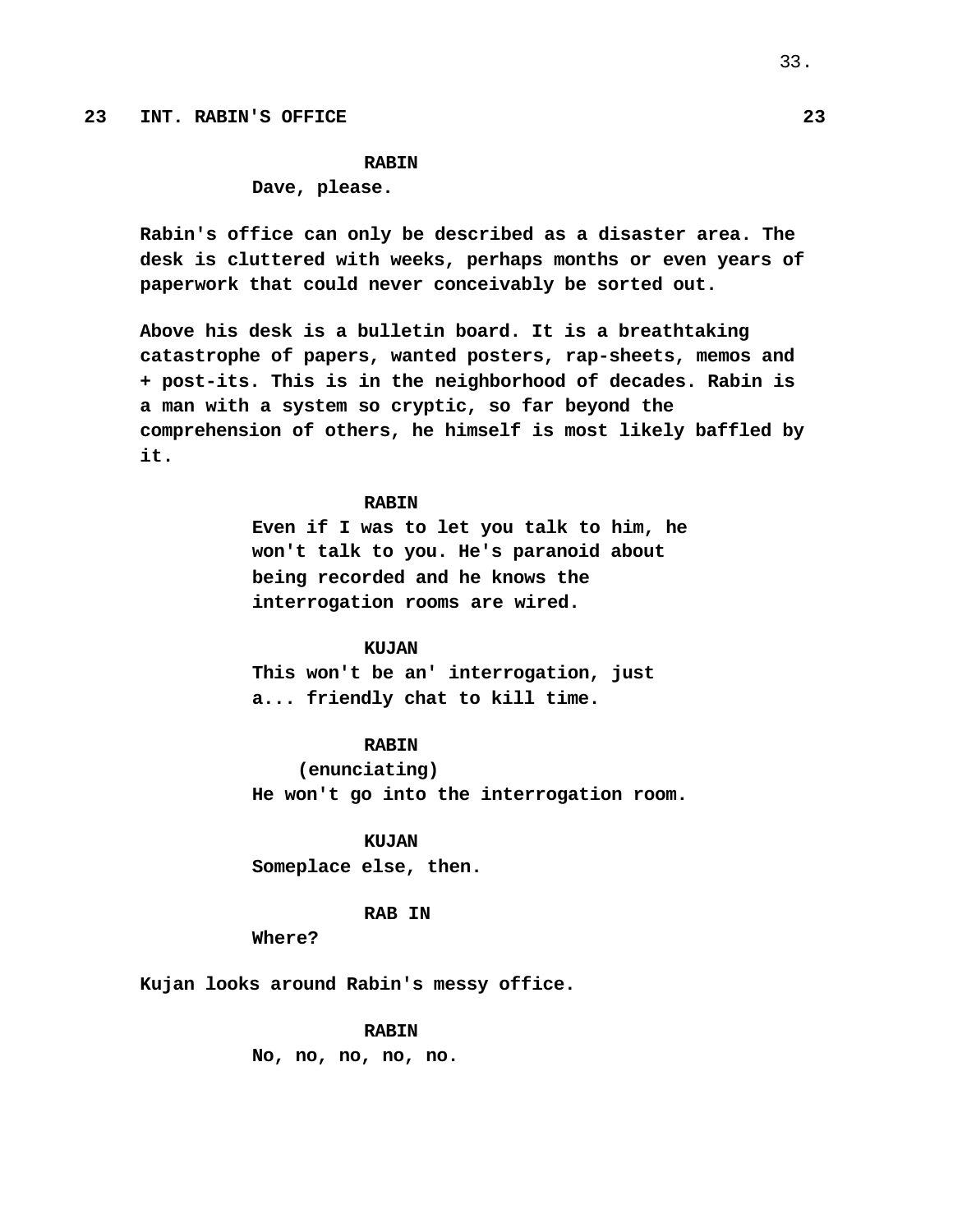#### **KUJAN**

**If it was a dope deal, where's the dope, if it was a hit, who called it in?**

### **RABIN**

**And I am sure you have a host of wild theories to answer these questions.**

#### **KUJAN**

**You know damn well what I think.**

**YELLOW 06/11/94**

#### **RABIN**

**That's crazy, Dave and it doesn't matter. He has total immunity and his story checks out. He doesn't know what you want to know.**

### **KUJAN**

**I don't think he does. Not exactly, but there's a lot more to his story. I want to know why twenty-seven men died on that pier for what looks to be ninety-one million dollars worth of dope that wasn't there. Above all, I want to be sure that Dean Keaton is dead.**

### **RABI** +N

**He's dead.**

# **KUJAN**

**Two hours. Just until he makes bail.**

### **RABIN**

**They're all dead. No matter how tough you r. say this Keaton was, no one on that boat could've made it out alive.**

**PINK 06/07/94**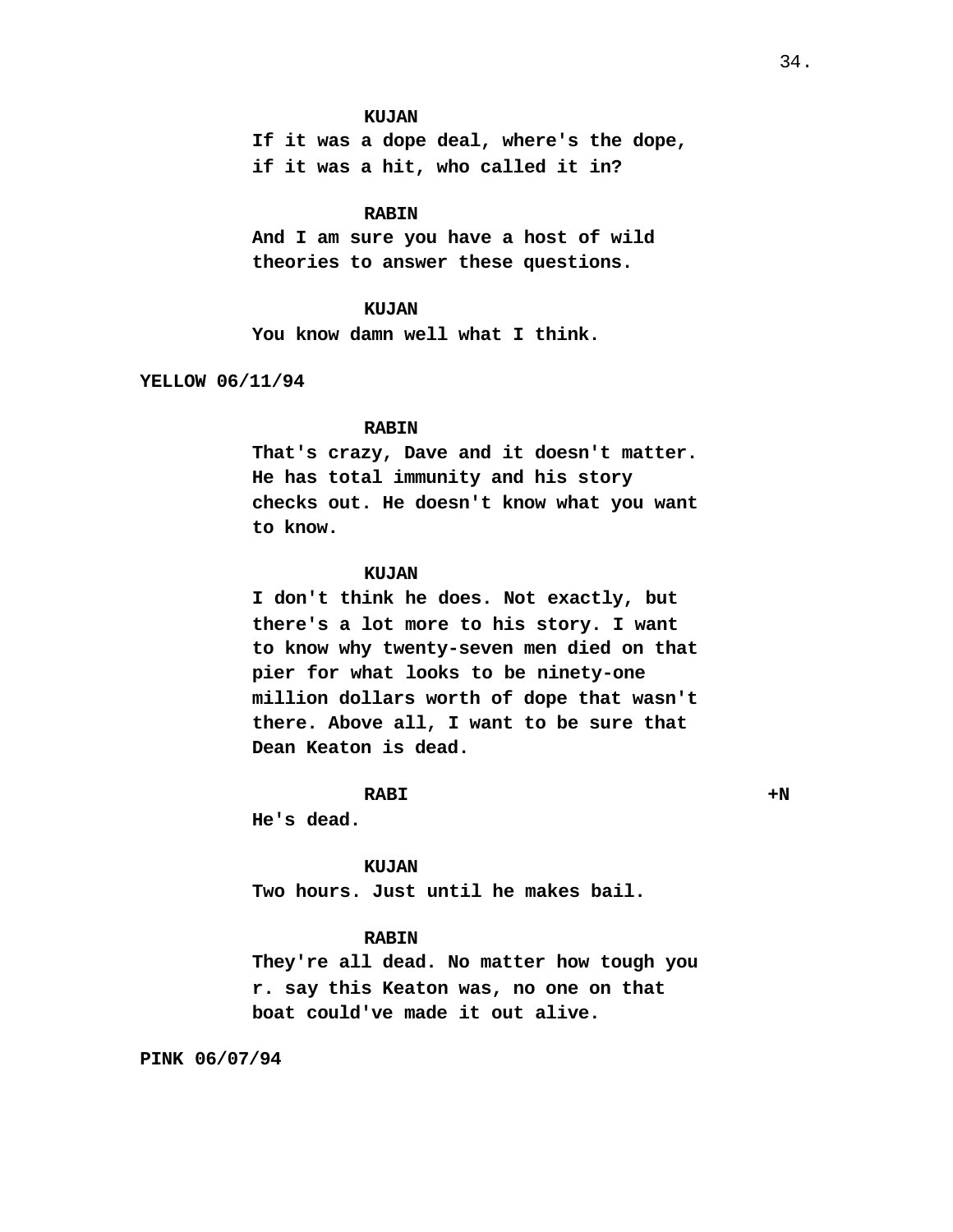### **24 INT. HOSPITAL - DAY 24**

**A door marked INTENSIVE CARE. The door BURSTS OPEN. SUDDENLY, the hallway is a flurry of activity.**

**DOCTOR LISA PLUMBER, age fifty, walks quickly beside JACK BAER.**

**Baer walks with all of the determination of a battalion of Chinese infantry.**

**DOCTOR RIDGLY WALTERS, a young intern in his late twenties rushes up to them.**

#### **PLUMBER**

**Ridgly, this is Special Agent Jack Baer from the F.B.I. Agent Baer, this is Doctor Ridgly Waiters.**

#### **RIDGLY**

**Nice to meet you.**

**BAER Is he talking?**

#### **RIDGLY**

**He regained consciousness less than an hour ago. He spoke - not English - then he lapsed.**

**BAER**

**Hungarian?**

**YELLOW 06/11/94**

#### **RIDGLY**

**I don't**

### **BAER**

**It was Hungarian. Most of them were Hungarians. Any fluent Hungarians on your staff?**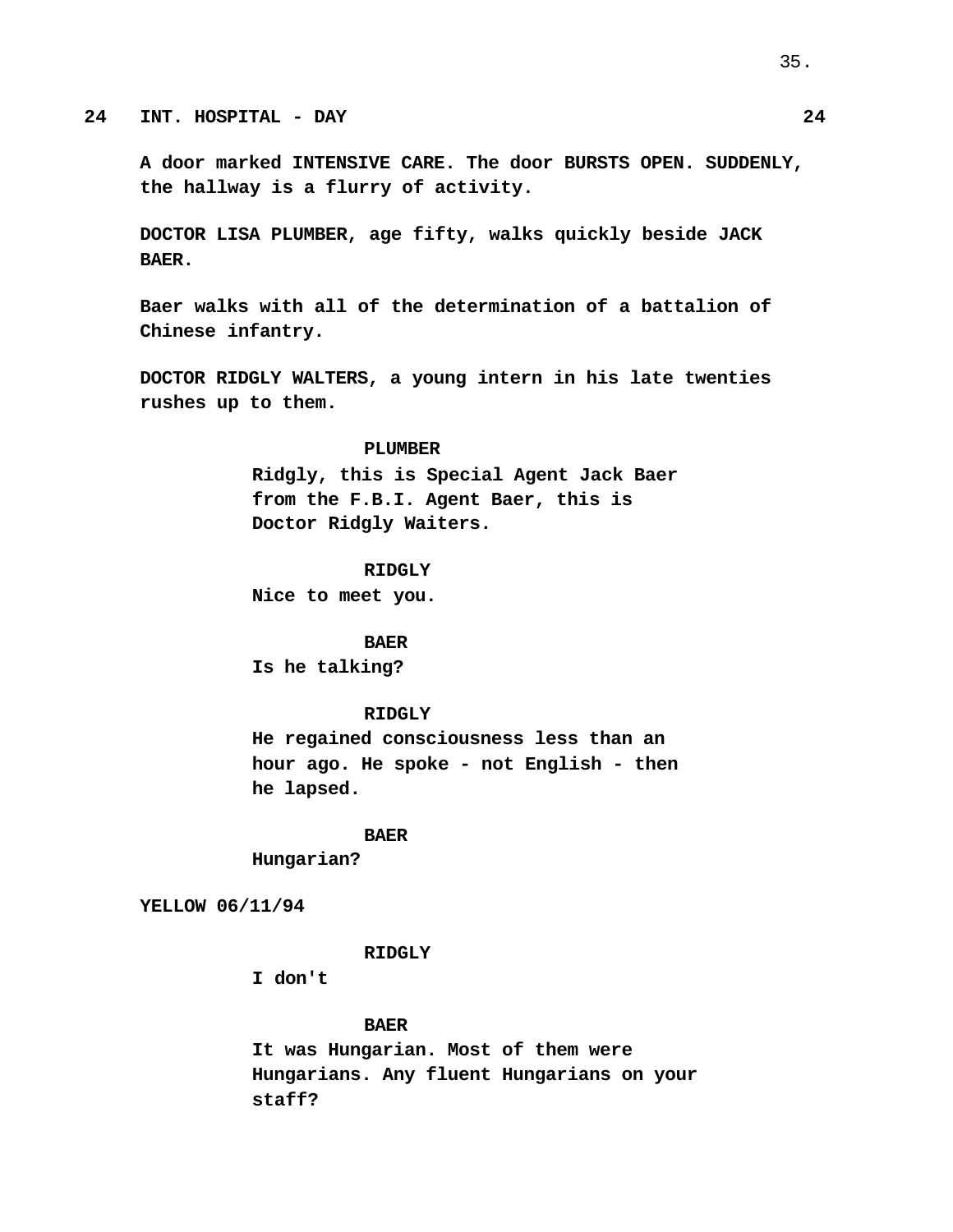### **RIDGLY**

**We have a Turkish audiologist. Ridgly opens a door and Baer barrels through.**

**25 INT. HOSPITAL ROOM 25**

**(<< .. DENOTES LINES SPOKEN IN HUNGARIAN)**

**Baer comes to an abrupt halt at the foot of a bed surrounded by a massive tangle of medical equipment. In the center of it all is the as yet unnamed ARKOSH KOVASH, mid-thirties. His body is nearly mummified in bandages and plaster from waist to chin.**

**BOLD IS OVERLAPPED:**

# **KOVASH**

**<<Are you the police? I need the police. He'll find out I'm here and he'll kill me. I need the police. I will tell them anything they want to know. Please, I am going to be killed.>>**

**BAER Will he die?**

#### **PLUMBER**

**There's a chance.**

**Baer walks over to Rovash and kneels down on the bed beside him.**

**He looks closely at his battered and scalded face. He listens to him far a moment. Kovash goes on incessantly.**

# **KOVASH**

**<<Find someone who understands me, you idiot, I'm going to be killed, You'll all be killed if he has to do it. Help me, God. They're all stupid. Get someone who understands me or we're all going to die.>>**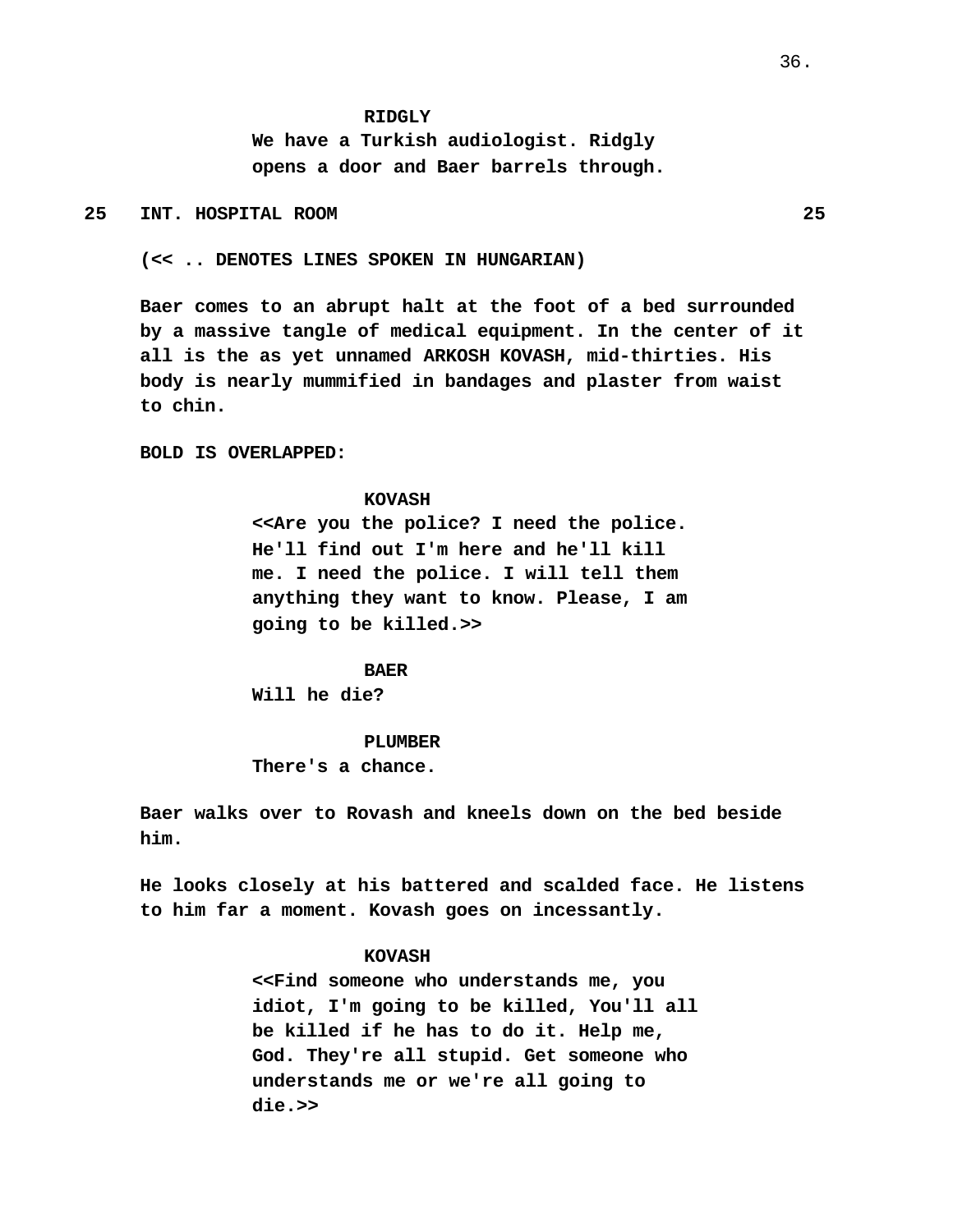**Baer pulls a cellular phone out of his jacket and dials.**

**BAER**

**Call hospital security and put a man on the door until the police get here.**

### **KOVASH**

**<<Why are you just standing there, you idiot? I'm not speaking English am I? Wouldn't it make sense to find someone who could talk to me so you could find the person that set me on fire, perhaps? He is the Devil. You've never seen anyone like Keyser Soze in all your miserable life you idiot. Keyser Soze. Do you at least understand that? Keyser Soze. The Devil himself. Or are you American policemen io stupid that you haven't even heard of him. Keyser Soze, you ridiculous man. KEYSER SOZE. >>**

**BLUE 06/01/94**

**Ridgly runs out of the room. Kovash babbles louder and louder, trying to get Baer's attention. Baer sticks a finger in one ear to block him out and hear the phone.**

#### **PLUMBER**

**Is he dangerous?**

## **BAER**

**Yes.**

**Someone picks up on the other end of the phone.**

# **BAER**

**Joel, it's Baer. I'm down at L.A. county. The guy they pulled out of the harbor is ARKOSH Kovash... Yes, I'm sure... No, he's all fucked up... What? I can't hear you.**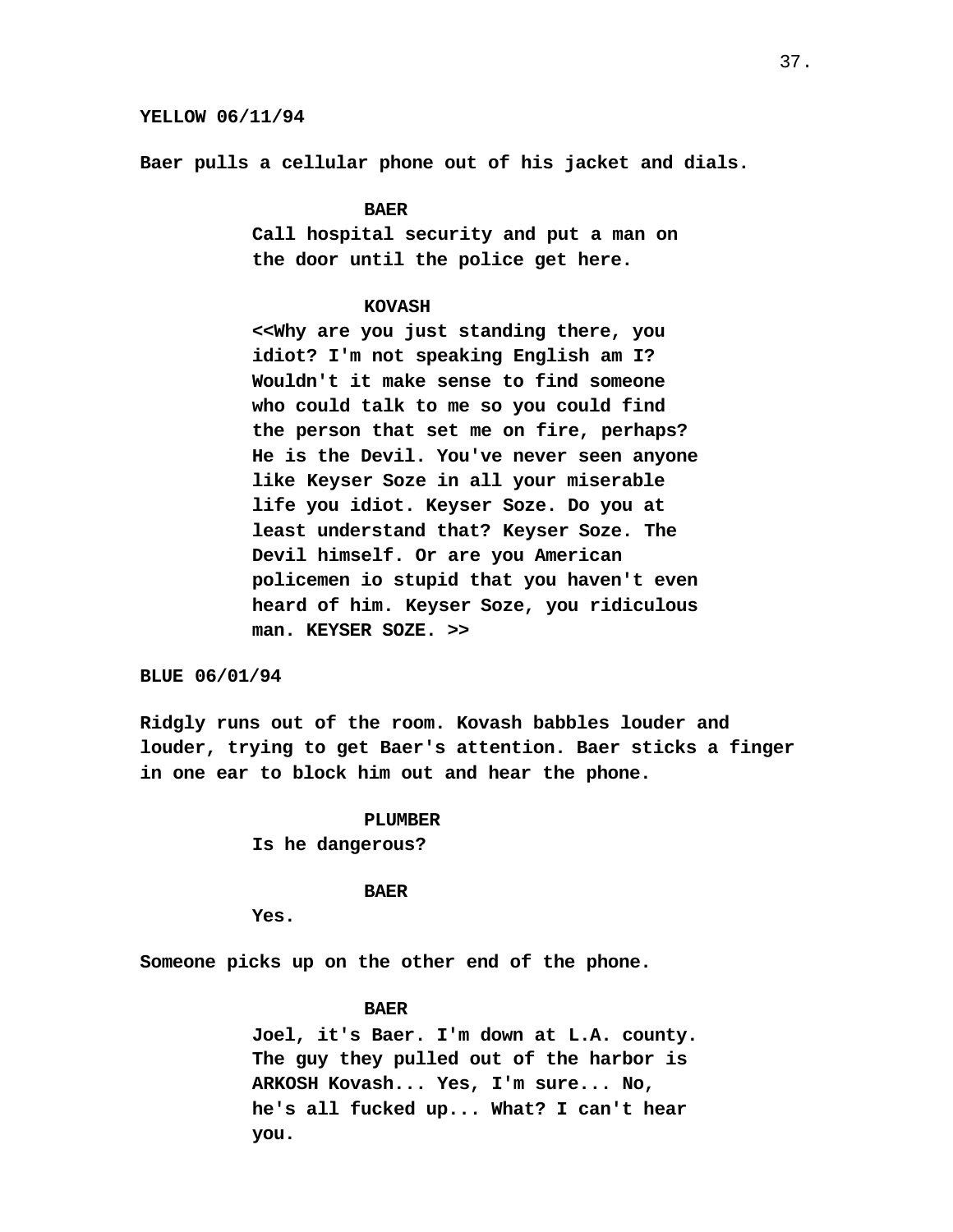**(to Arkosh) Shut up, Hugo, I'm on the phone. (into Phone) Yes... No... Not until I put someone on him. Listen, I need you to send me someone who can speak Hungarian. He's awake and talking like a Thai hooker... How should I know? Get me someone who can talk to him -**

**Baer is suddenly distracted by something Kovash has said. In the middle of a long string of unintelligible dialect, he has spouted two words that have gotten Baer's attention.**

**He turns and looks down at the tattered man in the bed. Kovash realizes Baer is listening and says the two words again.**

> **KOVASH Keyser - Soze.**

**What?**

**BAER**

**He waves his hand, gesturing for Kovash to say it again.**

**KOVASH Keyser - Soze.**

**BAER**

**No shit? (into Phone) Joel, call Dan Metzheiser over at Justice and find Dave Kujan from Customs.**

**YELLOW 06/11/94**

**26 INT. HALLWAY - POLICE STATION 26**

**Rabin walks out of a small room. Behind him, we catch a glimpse of a workroom with a bench covered with wires.**

**Kujan comes out a moment later, gently fixing his tie.**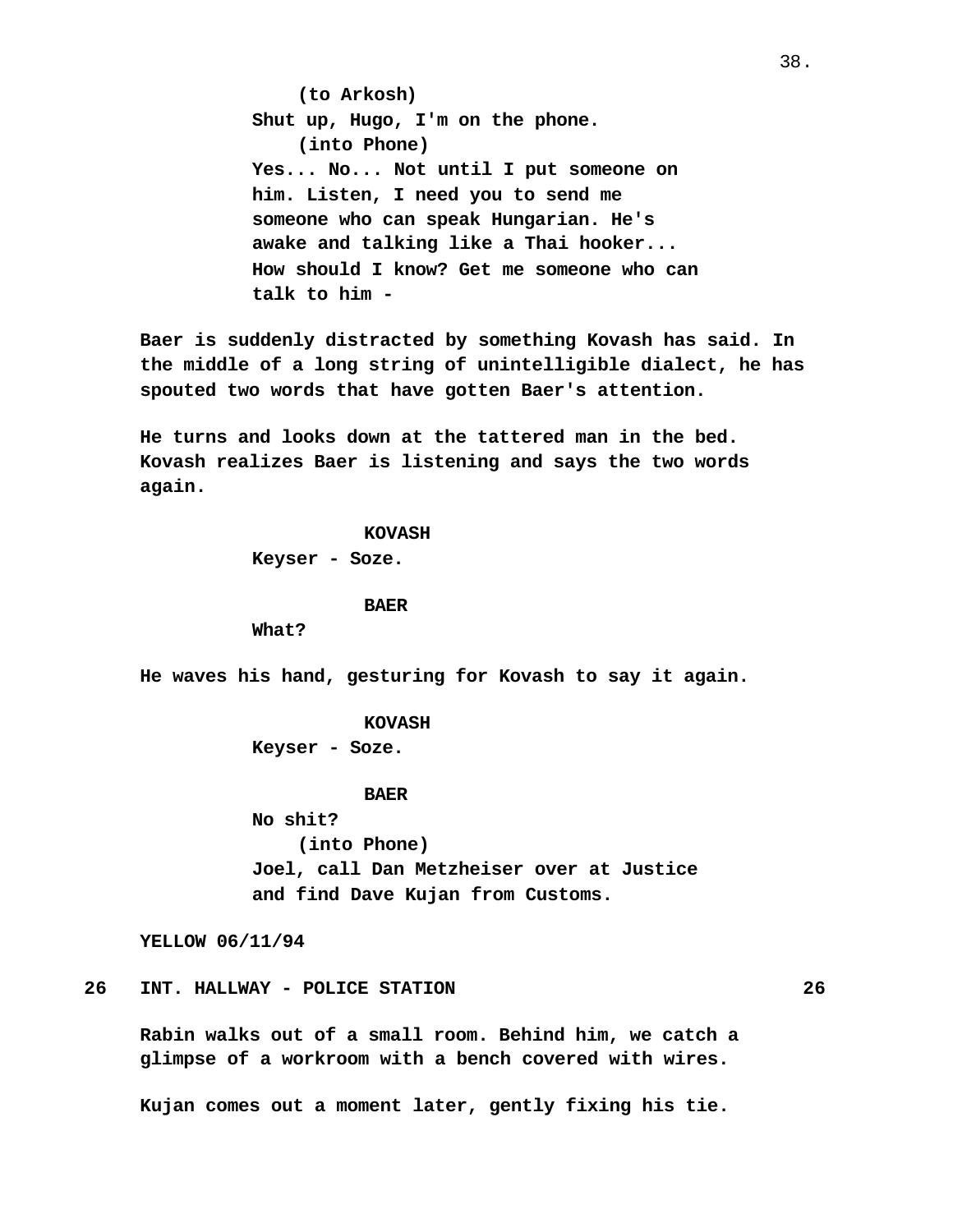**Rabin opens the door to his office and Kujan enters. Rabin follows, looking up and down the hall before closing the door behind them.**

**As the door closes we can just make out the back of Verbal's head. He is seated in Rabin's office, smoking a cigarette.**

**27 INT. RABIN'S OFFICE 27**

**Kujan and Rabin sit down across from Verbal.**

**YELLOW 06/11/94**

#### **KUJAN**

**(exasperated)**

**Verbal, you know we're trying to help you.**

# **VERBAL**

**Sure. And I appreciate that. And I want to help you, Agent Kujan. I like cops. I would have liked to have been a Fed myself but my C.P. was -**

# **KUJAN**

**Verbal, I know you know something. I know you're not telling us everything.**

#### **VERBAL**

**I told the D.A. everything I know.**

# **28 INT. WORKSHOP 28**

**Rabin stands over LOUIS, a messy looking technician at his workbench in a room full of electronic equipment. He adjusts several dials on a receiver until the voices of Kujan and Verbal come clearly through a tinny speaker on the wall. Rabin reaches over for a nearby pot of coffee.**

> **KUJAN (VOICE) I know you liked Keaton I know you think he was a good man.**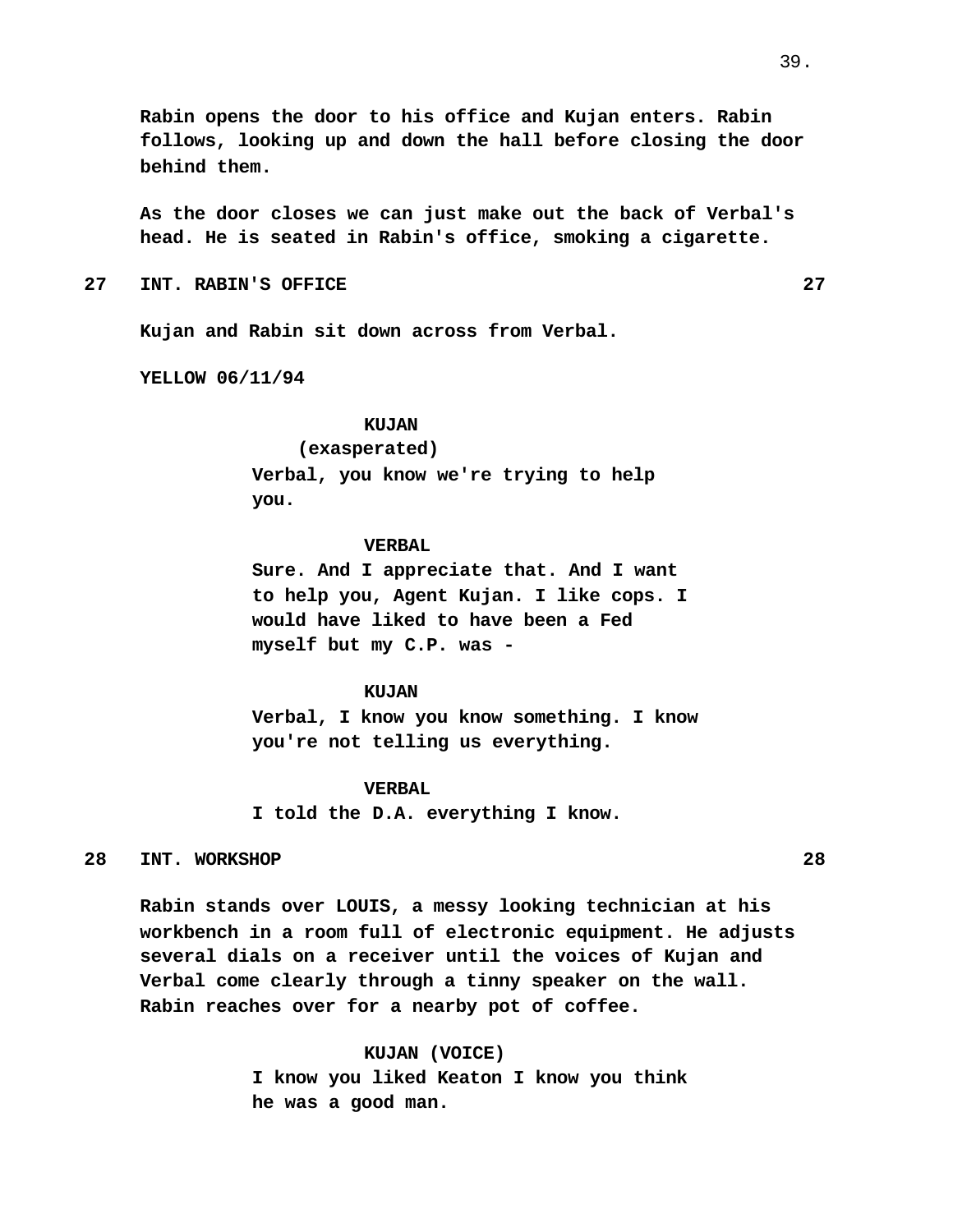**VERBAL (VOICE)**

**I know he was good.**

**KUJAN (VOICE) He was a corrupt cop, Verbal.**

**29 INT. RABIN'S OFFICE 29**

# **VERBAL**

**Sure. Fifteen years ago, but he was a good thief Anyway, the cops wouldn't let him go legit.**

**KUJAN Keaton was a piece of shit.**

# **VERBAL**

**You trying to get a rise out of me, Agent Kujan?**

**YELLOW 06/11/94**

**KUJAN I just want to hear your story.**

**YELLOW 06/11/94**

# **VERBAL**

**It's right here.**

**He taps a finger on the stack of paper that Kujan brought in. Kujan picks it up and thumbs through it.**

# **KUJAN**

**According to your statement you are a short-con operator. Run of the mill seams. Everything you do, you learned from somebody else.**

# **VERBAL**

**That's been suppressed. Anything in there is inadmissible.**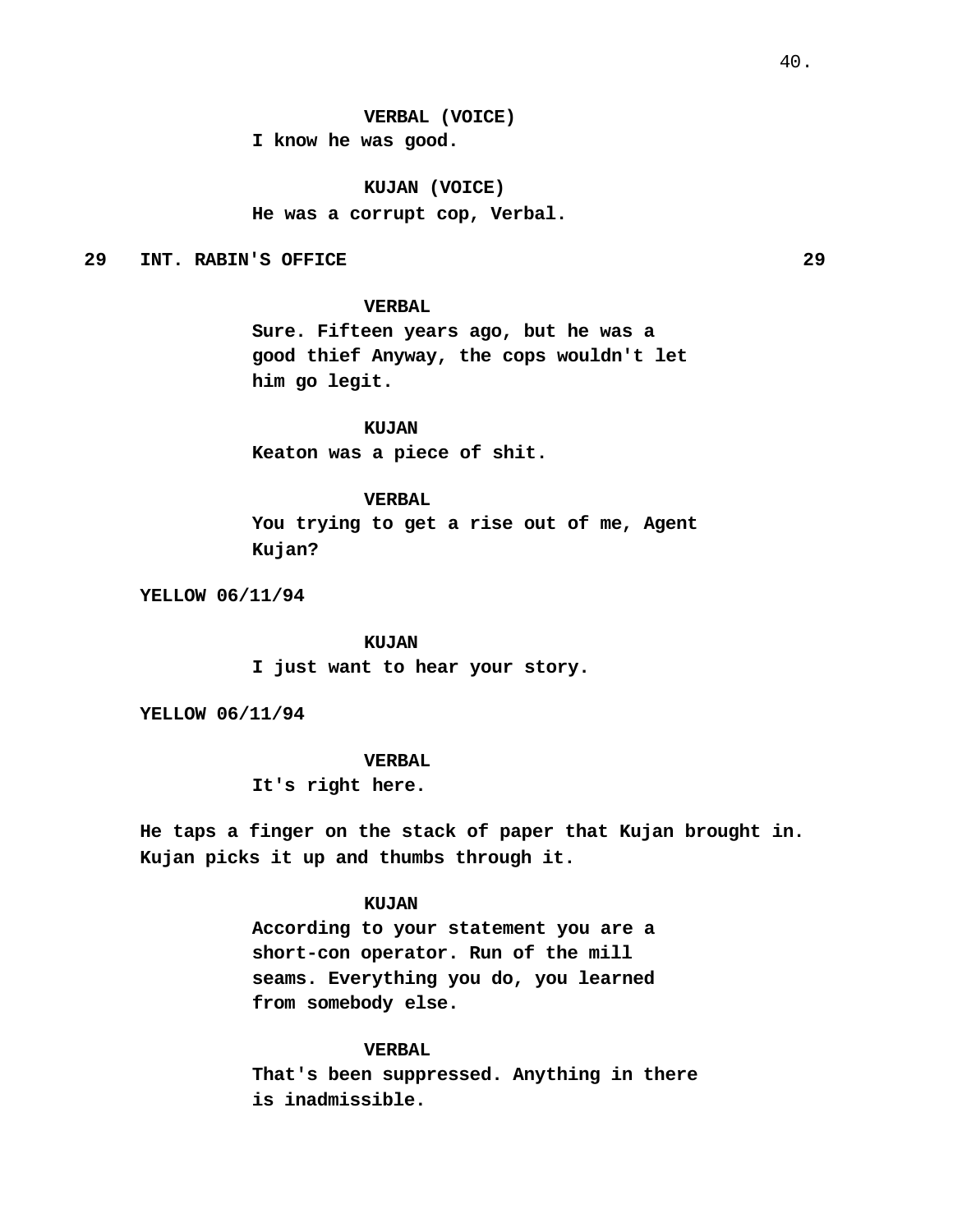#### **KUJAN**

**Oh, I know. Sweet deal you have. Total immunity.**

# **VERBAL**

**(laughing) Well I do have the weapons charge. I'm looking at six whole months hard time.**

# **KUJAN**

**(smiling) You know a dealer named Ruby Deemer, Verbal?**

# **VERBAL You know a religious guy named John Paul?**

# **KUJAN**

**You know Ruby is in Attica?**

# **VERBAL**

**He didn't have my lawyer.**

# **KUJAN**

**I know Ruby. He's very big on respect. Likes me very much.**

**Verbal sees this getting to something. His smiles fades.**

### **KUJAN**

**Now I know your testimony was sealed. Ruby is well connected. He still has people running errands for him. What do you think he'd say if he found out you dropped his name to the D.A.?**

**SCRIPT DATE 5/25/94**

**VERBAL There's nothing in there about Ruby.**

# **KUJAN**

**I'11 be sure to mention that to him.**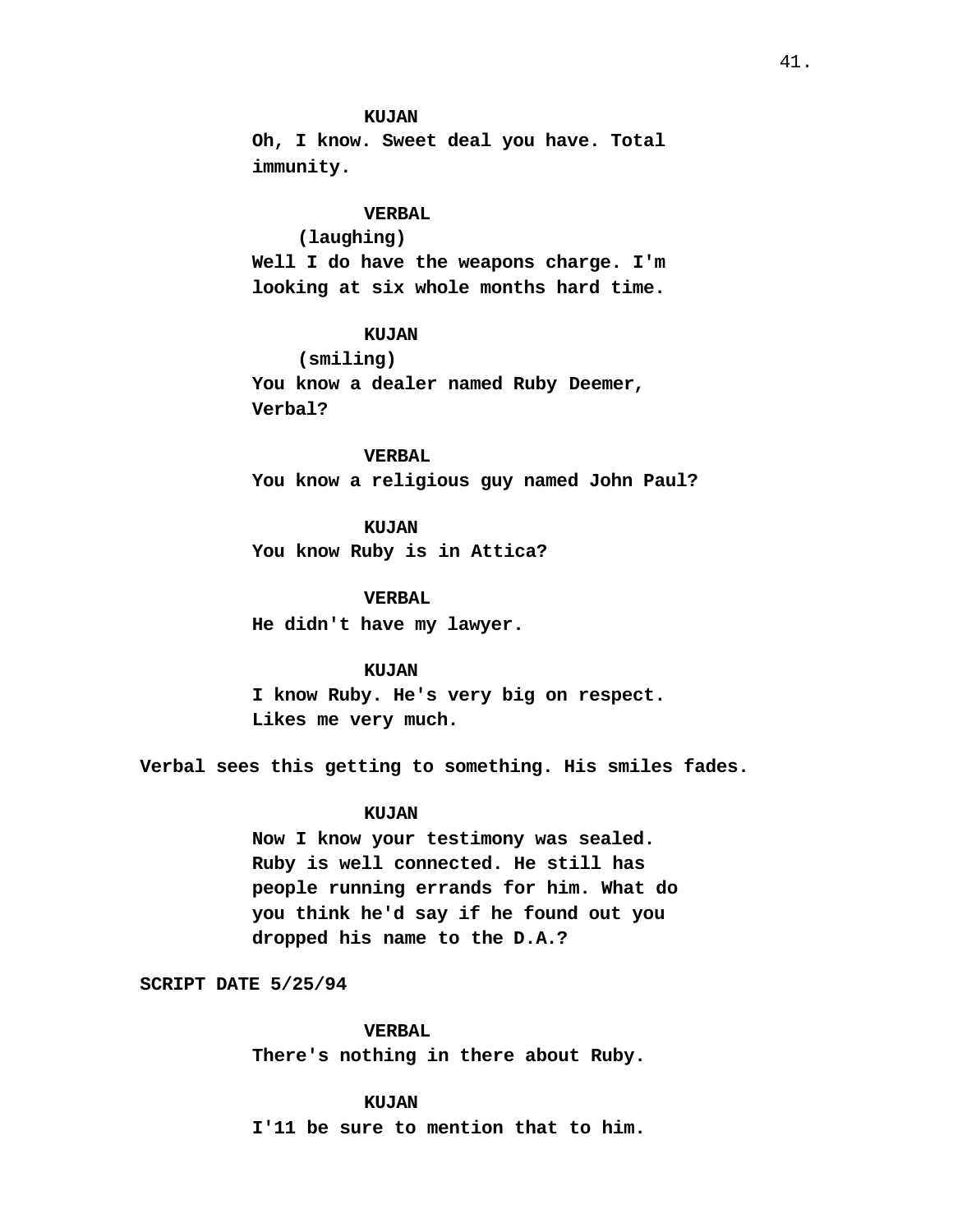**Verbal is not smiling anymore. He stares at Kujan with utter contempt, knowing he is being shafted.**

### **KUJAN**

**The first thing I learned on the job, know what it was? How to spot a murderer. Let's say you arrest three guys for the same killing. Put them all in jail overnight. The next morning, whoever is sleeping is your man. If you're guilty, you know you're caught, you get some rest - let your guard down, you follow?**

# **VERBAL**

**No.**

### **KUJAN**

**I'11 get right to the point. I'm smarter than you. I'11 find out what I want to know and I'11 get it from you whether you like it or not.**

#### **VERBAL**

**I'm not a rat.**

**Kujan puts his hand on the transcript of Verbal's confession. Rabin walks in with a cup of coffee. Verbal takes it with his good hand and sips it with a relish.**

### **VERBAL**

**Ahhh. Back when I was picking beans in Guatemala we used to make fresh coffee. Right off the trees I mean. That was good. This is shit, but hey...**

### **RAB IN**

**Can we get started again?**

#### **KUJAN**

**Now what happened after the line-up?**

**Verbal sneers at Kujan, unable to change the subject.**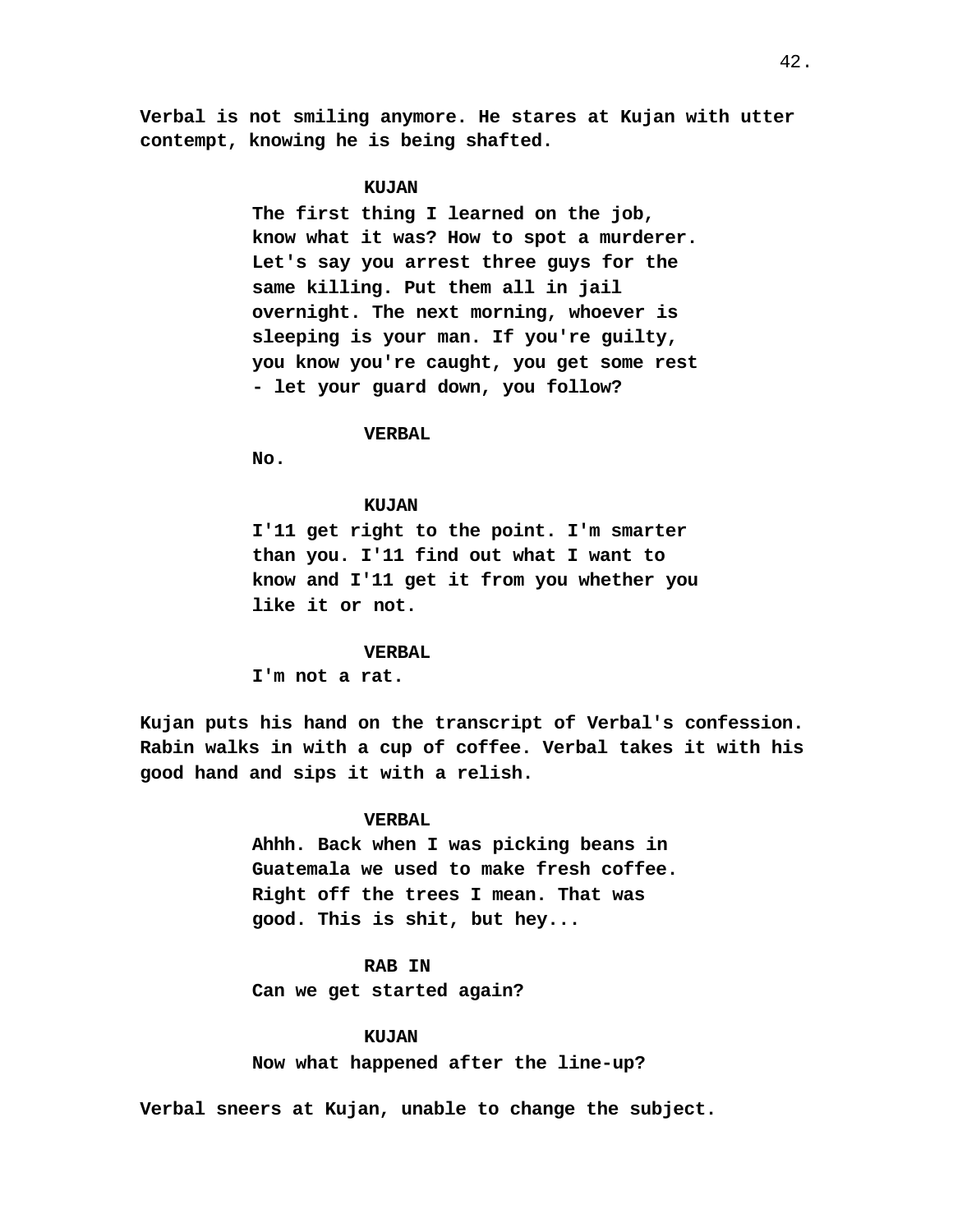**BLUE 06/01/94**

**Keaton stops at the top of the front steps of the police station and lights a cigarette. Edie comes out behind him, fuming mad.**

### **EDIE**

**...and the desk Sergeant is actually trying to tell me he can't release you? Can you believe that? You weren't even charged. New York police - Jesus. I want to take pictures of your face to bring to the D.A. first thing in the morning.**

# **KEATON**

**Just forget about it.**

**He looks across the street and sees Fenster and McManus talking by a newsstand. McManus is thumbing through magazines.**

> **EDIE Absolutely not.**

**Keaton looks to his right and sees Hockney trying to hail a cab.**

### **EDIE**

**I'11 have this thing in front of a grand jury by Monday.**

# **KEATON**

**Edie, please. I don't want to hear this right now. What did Renault and Fortier say?**

# **EDIE**

**They want more time to think about investing.**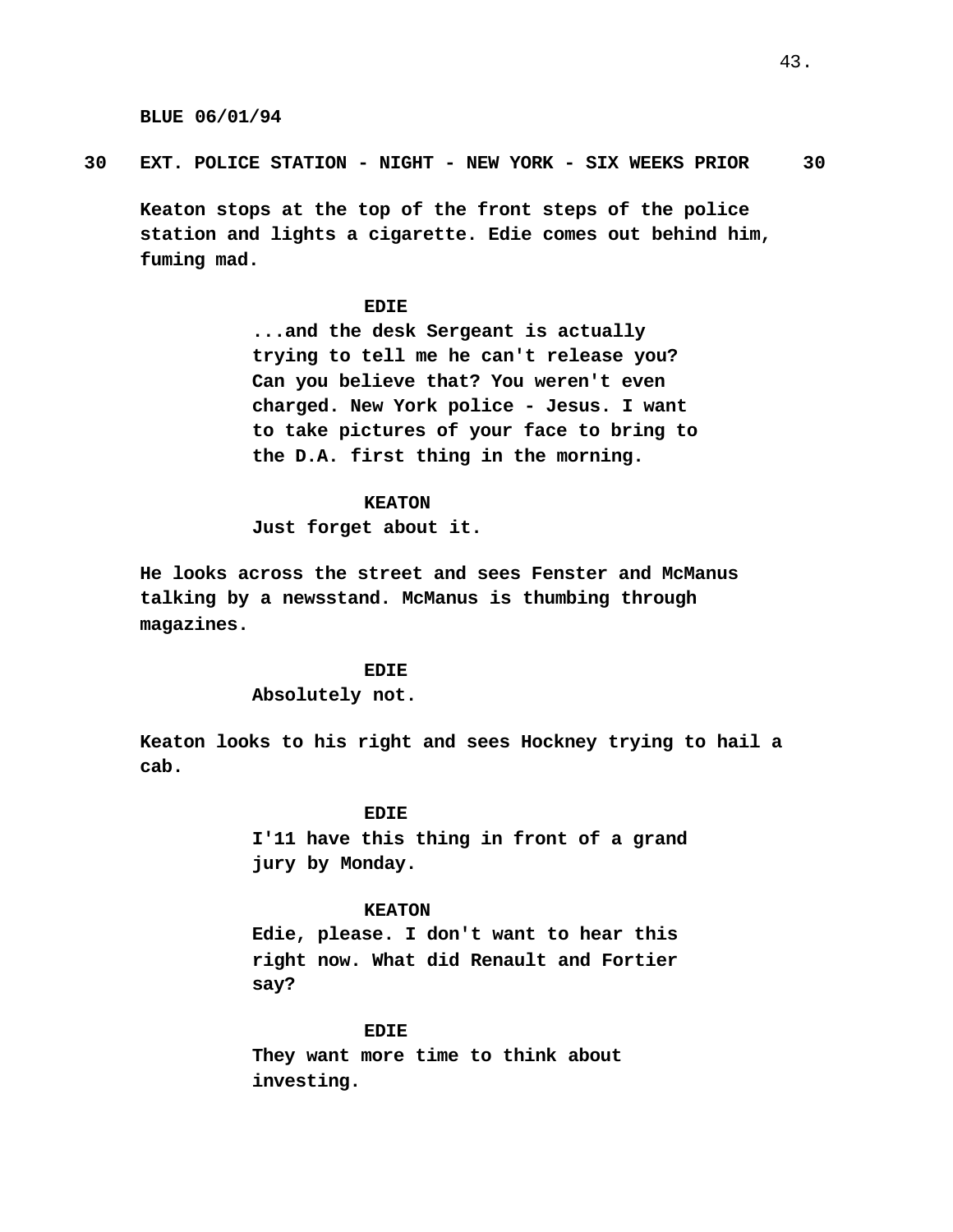#### **KEATON**

**Goddamnit.**

**EDIE They just said they wanted time.**

### **KEATON**

**Time for what, Edie? Time to look into me a little more, that's what. No matter how well you cover my tracks now, they'll find out who I am.**

**SCRIPT DATE 5/25/94**

# **EDIE**

**Give me some credit. I got you this far, let's go to the grand jury. This is never going to stop if we -**

# **KEATON**

**No. It's never going to stop, period. It won't take more than a week before every investor in this city is walking away from us. It's finished. I'm finished.**

**Just then, Verbal bumps into him on his way out the door. He excuses himself and hobbles down the steps, oblivious to who he has bumped into as he tries to navigate the stairs.**

> **EDIE Don't give up on me now, Dean.**

### **KEATON**

**They'll never stop.**

**EDIE**

**I love you.**

# **KEATON**

**(to himself) They ruined me tonight.**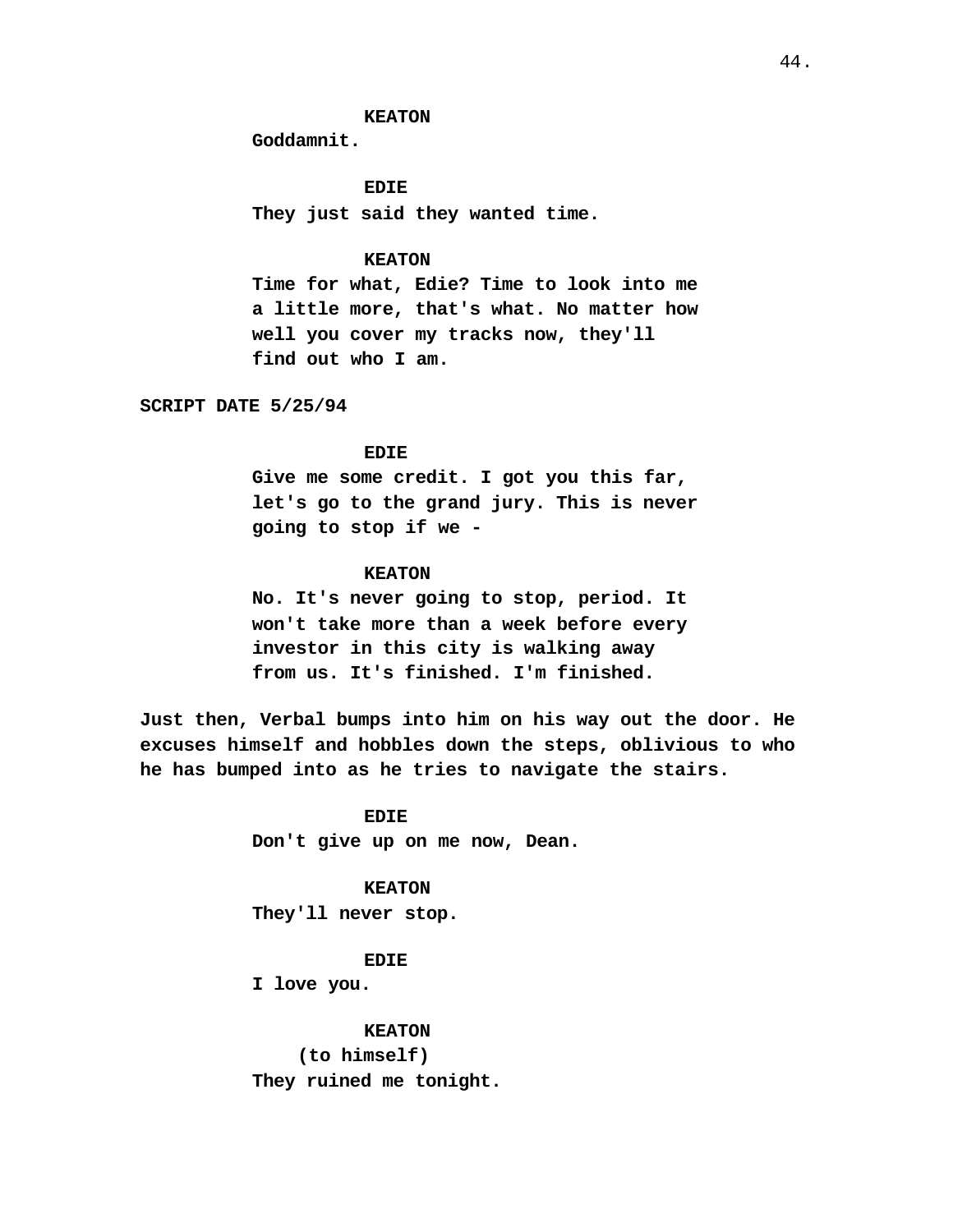**Dean, I love you. Do you hear me?**

**Verbal gets to the sidewalk and stops. He turns, realizing it is Keaton on the steps.**

> **EDIE Let's just go to my place. We'll worry about this tomorrow.**

**Keaton and Verbal look at one another for a moment. Keaton then looks over to the newsstand and sees Fenster looking at him.**

### **KEATON**

**Huh?**

**McManus notices Fenster and glances up from his magazine to see what he is looking at.**

> **EDIE Come home with me, please. Dean?**

**SCRIPT DATE 5/25/94**

**Keaton looks at Hockney who has one foot in a cab. He is looking at Fenster and McManus who are looking at Keaton. This makes Hockney look up at Keaton as well.**

**SUDDENLY, Edie tunes in to what is going on. She notices the others on the street. She reaches over and takes Keaton by the arm, pulling gently. She glares at the others.**

> **EDIE Come home, Dean.**

> **KEATON (distant) Alright.**

**Verbal looks at everyone else from where he stands on the street.**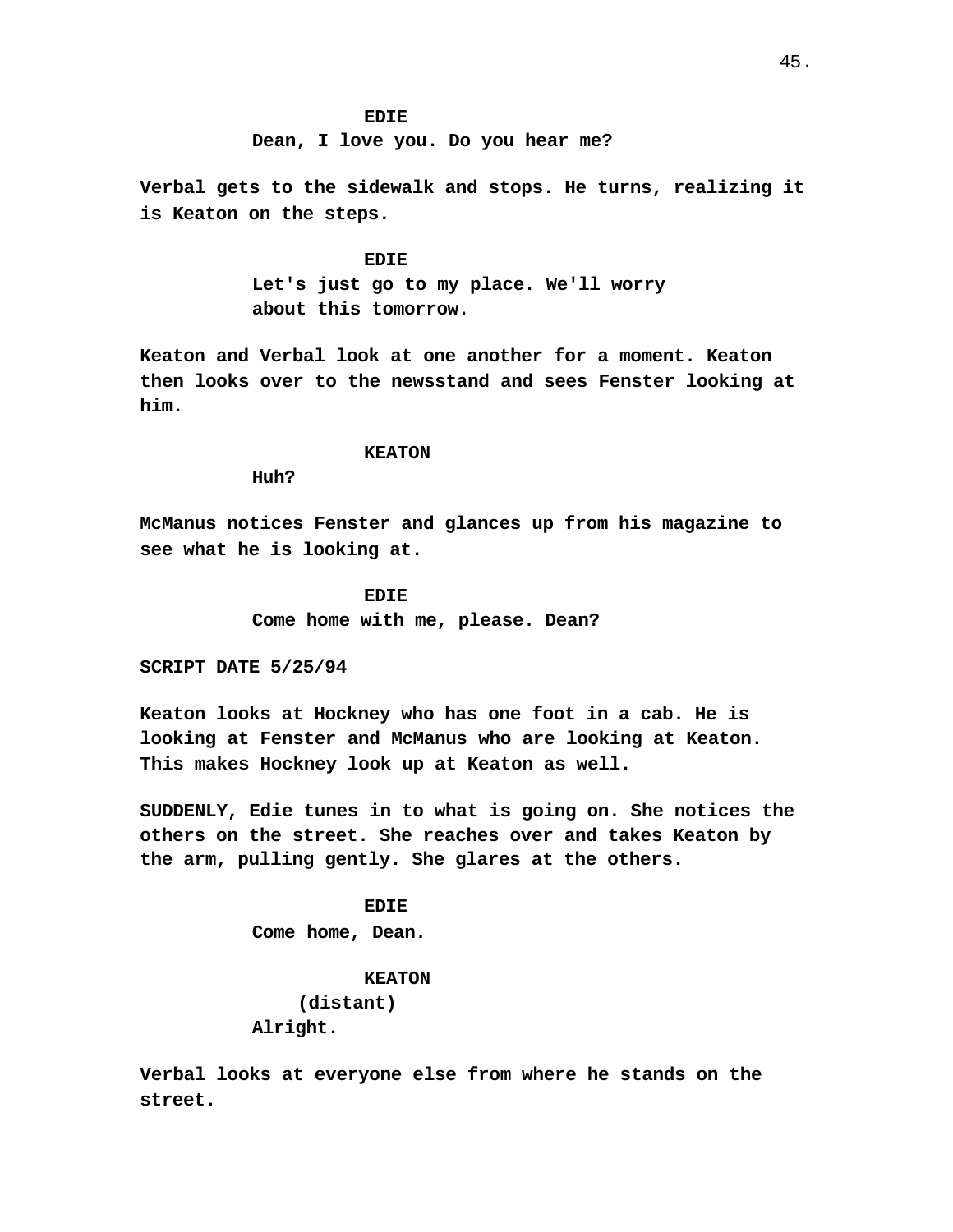**Fenster, McManus and Hockney all look at him and then at each other. It is a strange moment of unspoken understanding.**

**All eyes finally turn to Keaton, high on the front steps of the police station as he walks away with Edie.**

**31 INT. HALLWAY - DAY 31**

**Verbal stands in front of an apartment door. He hesitates for a long moment before he knocks.**

**After a moment, the door opens and Keaton stands on the other side of it. He is wearing a bathrobe and smoking a cigarette.**

**He looks at Verbal without any expression whatsoever.**

#### **KEATON**

**What are you doing here'! How did you find me?**

#### **VERBAL**

**I just asked one of the detectives downtown. He seemed pretty happy to tell me.**

**Keaton curses under his breath and motions for Verbal to come in.**

**32 INT. EDIE'S APARTMENT 32**

**Verbal walks in and sits down on the couch, watching Keaton cautiously. He looks around the large apartment, beautifully furnished and decorated.**

**SCRIPT DATE 5/25/94**

**Edie walks into the room in a man's button-down shirt and sweat pants.**

# **EDIE**

**Dean, who was at the --**

**She stops when she sees Verbal. Verbal stands and smiles nervously.**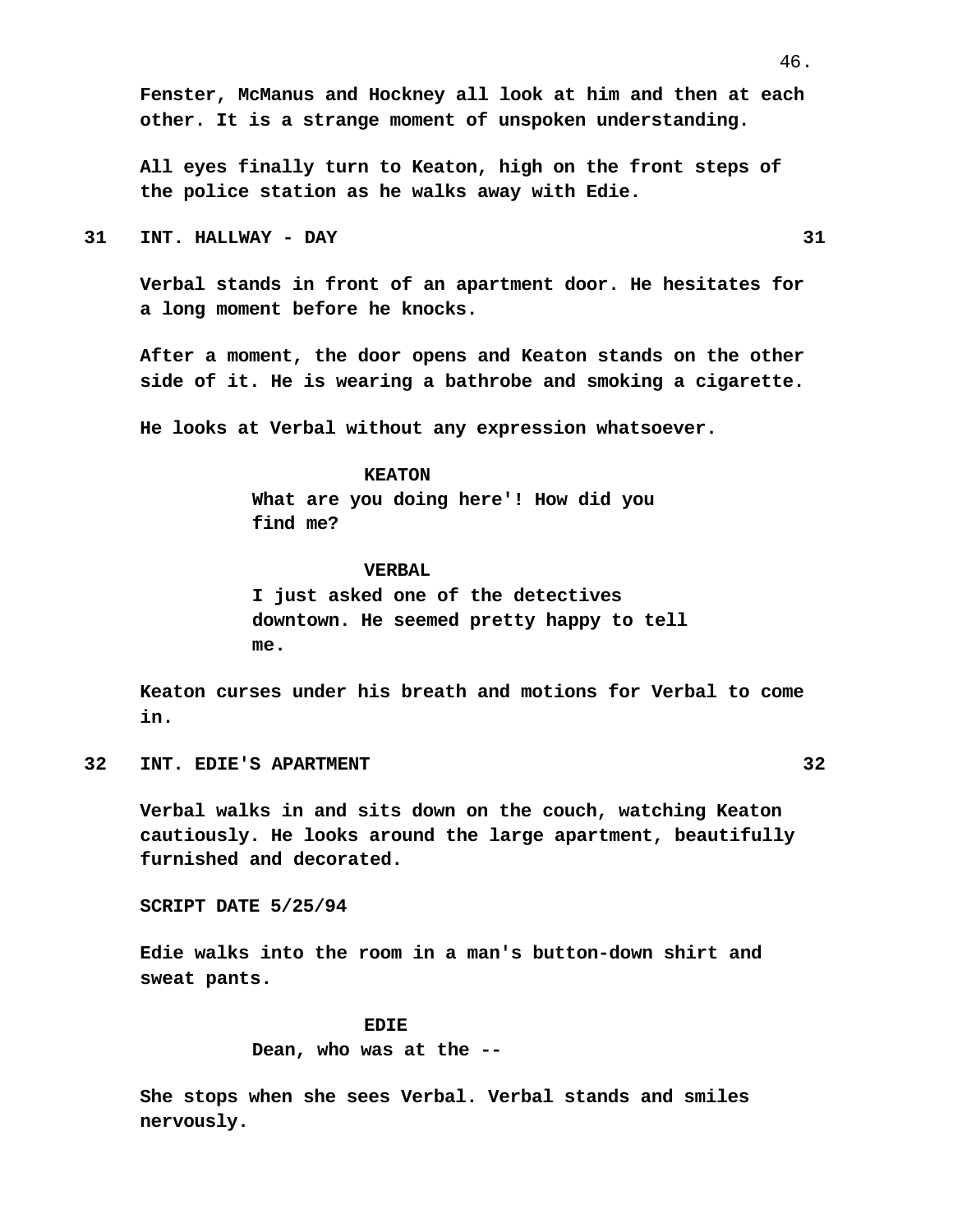#### **VERBAL**

**How do you do?**

**KEATON Verb - Roger, this is Edie Finneran. Edie, this is Roger Kint, he was at --**

### **EDIE**

**(cold) I know who he is.**

### **VERBAL**

**I hope I didn't disturb you.**

# **EDIE**

**I hope so, too, Mr. Kint. Can I get you something to drink?**

# **VERBAL**

**A glass of water would be nice.**

**Edie shoots a look at Keaton on her way out of the room. Keaton tries to hush his voice despite his anger.**

# **KEATON**

**What the hell do you want?**

#### **VERBAL**

**I wanted to talk to you. The other guys -**

# **KEATON**

**I did you a favor by standing up for you last night, but don't think we're friends. I'm sorry, but I have other things -**

### **VERBAL**

**They're gonna do a job. Three million dollars, maybe more.**

**Keaton is speechless. Verbal sits on the couch again.**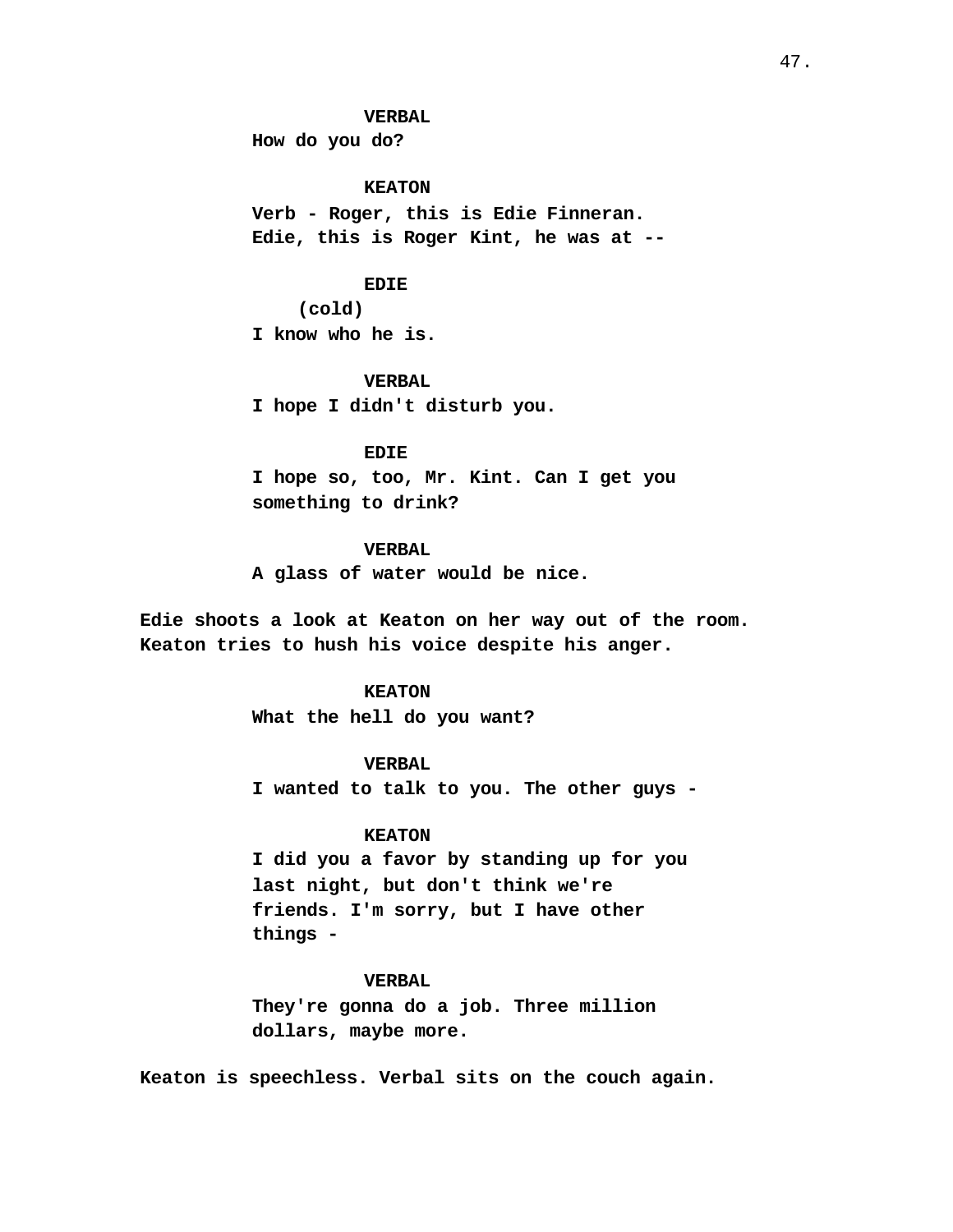### **VERBAL**

**They sent me to offer you a cut. We could use a fifth man - a driver - That's all you'll do.**

**Edie walks in with a glass of ice water and hands it to Verbal.**

#### **VERBAL**

**Thank you.**

**Verbal drinks slowly. Edie stands over him, her face blank. It is an awkward moment. She deliberately makes Verbal uncomfortable.**

**LONG PAUSE - FINALLY:**

**EDIE So what is it you do, Mr. Kint?**

# **VERBAL**

**Umm ...**

**EDIE A hijacker like Dean, here? Or something more creative?**

**KEATON That's enough, Edie.**

#### **EDIE**

**(angry) I don't know what you came here for, but we won't have any part of it.**

#### **KEATON**

**Edie, please.**

**Keaton takes Edie by the arm and tries to guide her toward the other room. She pulls away, anger turning to rage.**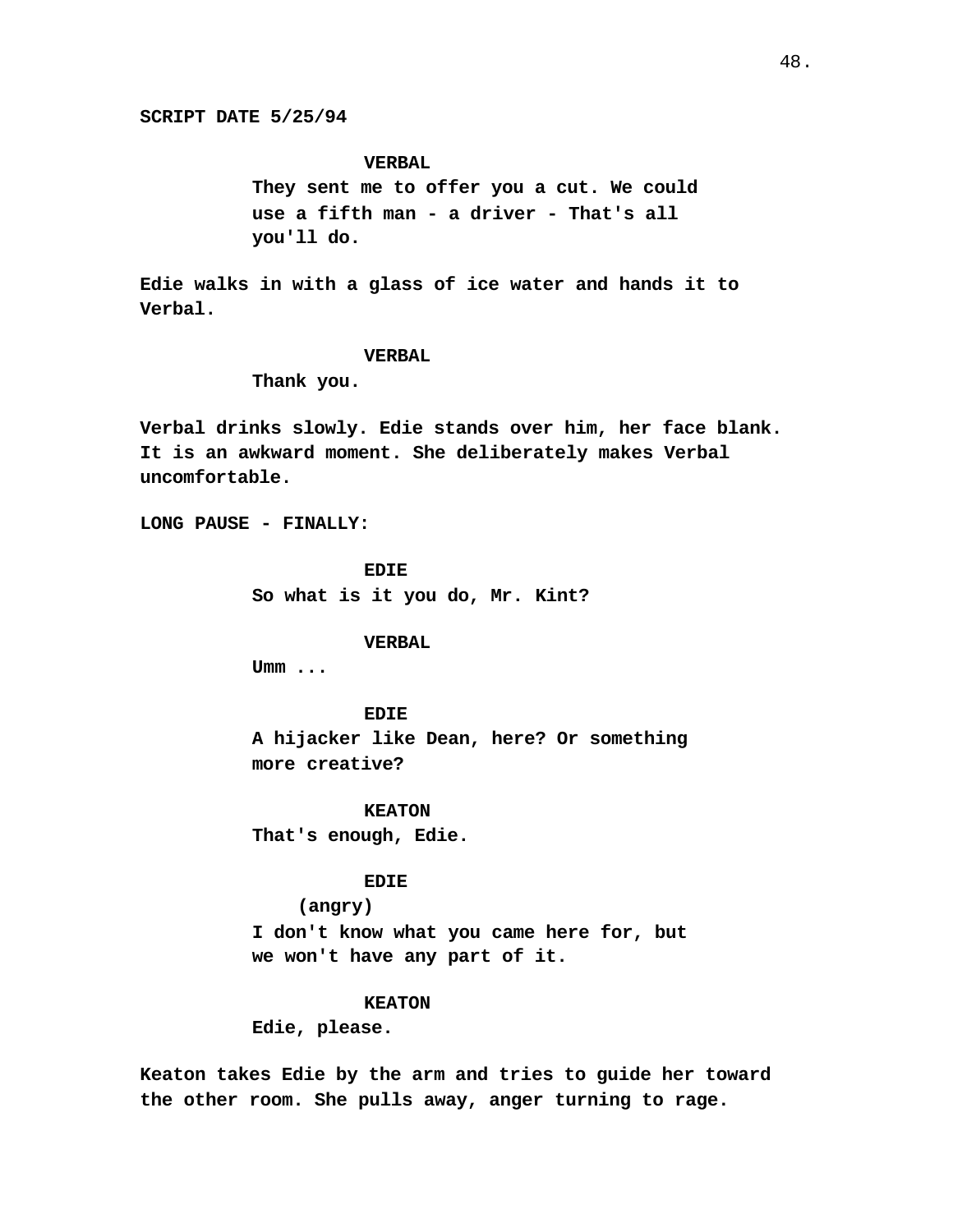#### **EDIE**

**I've spent the last year of my life putting his back together again - I won't have you come in here and - What makes you think - GET OUT. GET OUT OF MY HOME. HOW DARE YOU COME HERE?**

**Keaton is pulling her now. She yanks her arm away and shoves him.**

**YELLOW 06/11/94**

#### **EDIE**

**Don't touch me. Just don't --**

**She turns and walks out of the room. Somewhere in the back of the apartment, a door slams. Keaton turns and glares at Verbal. Verbal cringes.**

### **KEATON**

**Get out.**

# **VERBAL**

**If you'll just let me -**

**SUDDENLY, KEATON LUNGES. He grabs Verbal by the lapels and lifts him off the couch, moving him effortlessly across the room and slamming him into the wall next to the front door. He opens it.**

### **VERBAL**

**Don't hurt me.**

### **KEATON**

**(seething) Hurt you, you sonofabitch? I could kill you.**

**Keaton starts to shove Verbal out the door.**

#### **VERBAL**

**(Quickly) They're going to hit the Taxi Service.**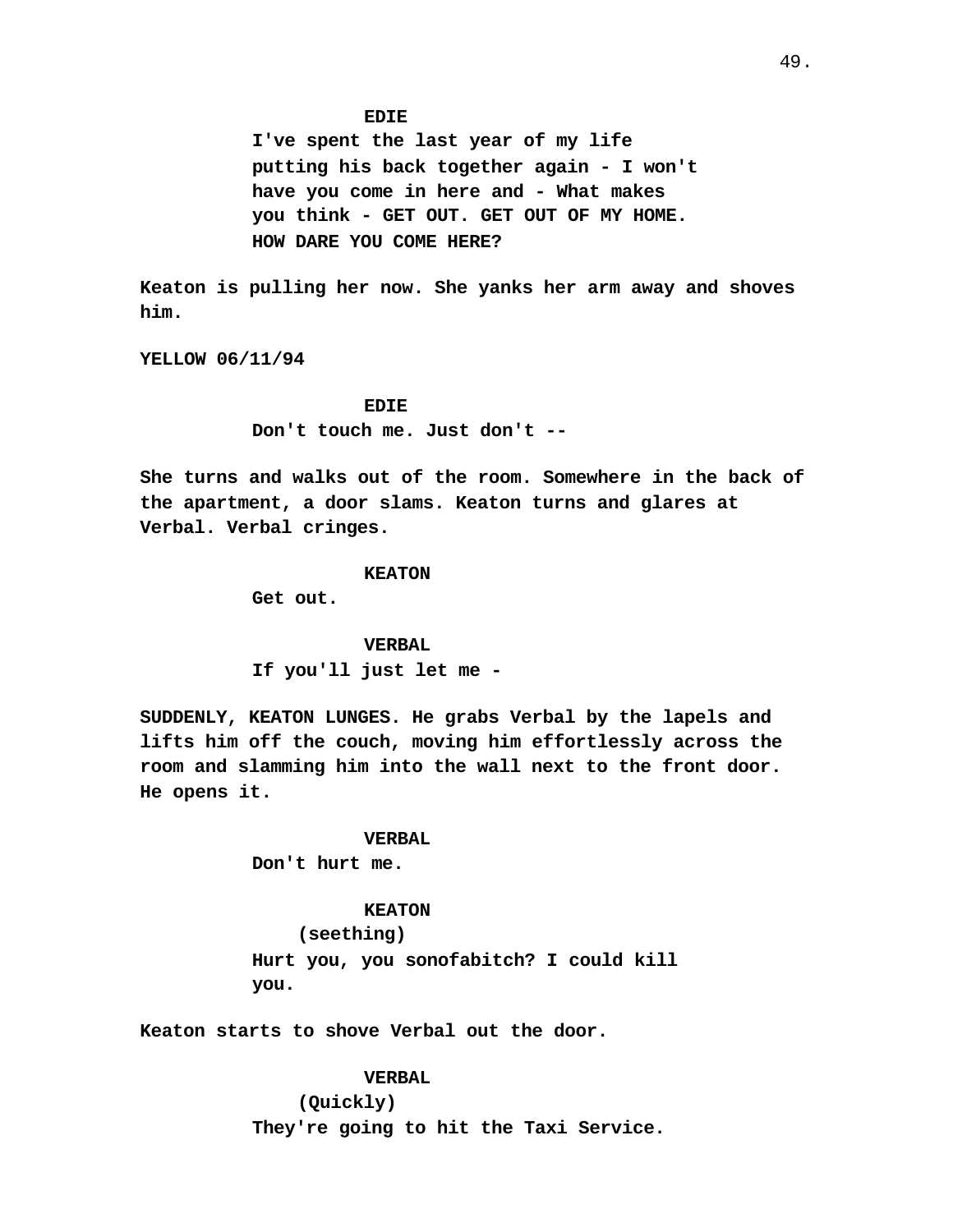# **Keaton freezes. LONG PAUSE.**

# **VERBAL**

**New York's Finest Taxi Service.**

# **KEATON**

**They - That's bullshit. They don't operate anymore.**

# **VERBAL**

**McManus has a friend in the Fourteenth Precinct. They're coming out for one job - Thursday. They're picking up a guy smuggling emeralds out of South America. Fenster and McManus have a fence set to take the stuff.**

**YELLOW 06/11/94**

# **KEATON**

**What fence? Who?**

# **VERBAL**

**Some guy in California. His name is Redfoot.**

### **KEATON**

**Never heard of him.**

**Keaton moves to throw Verbal out. Verbal grabs Keaton and holds tight.**

### **VERBAL**

**You have to come.**

# **KEATON**

**What's with you? What do you care whether I come or not?**

# **VERBAL**

**They - They don't know me. You do. They won't take me unless you go. Look at me. I need this.**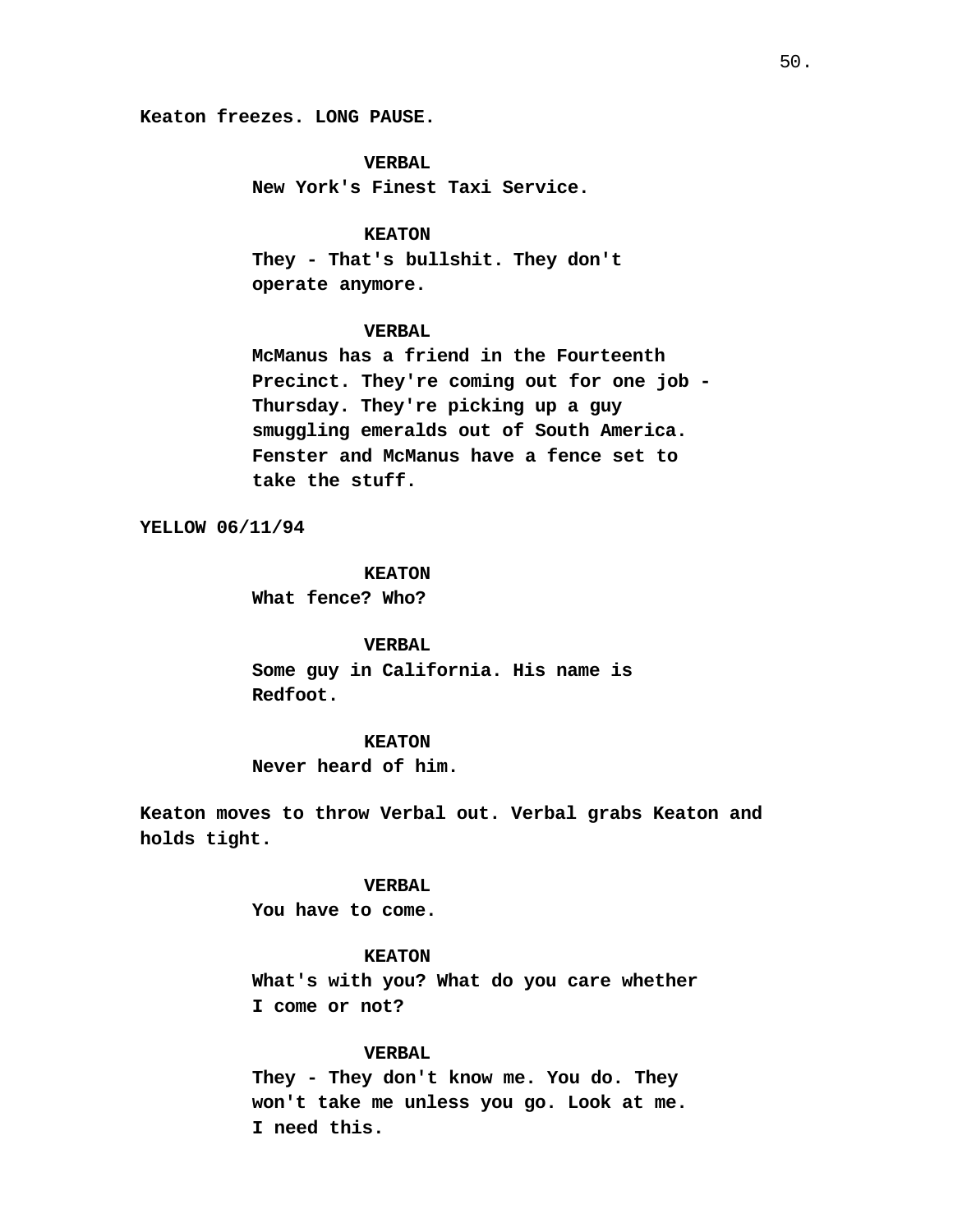#### **KEATON**

**Tough break.**

**VERBAL Don't tell me you don't need this. Is this your place?**

**Keaton is unable to answer.**

### **VERBAL**

**They're never going to stop with us, you know that. This way we hit the cops where it hurts and get well in the mean time.**

**Keaton lets Verbal go and steps back, thinking.**

# **VERBAL**

**As clean as you could ever get, they'll never let you go now.**

**SCRIPT DATE 5/25/94**

# **VERBAL**

**I'm not knocking you. You look like you've got a good little seam going with this lawyer -**

**WHAM. Keaton punches Verbal in the stomach and drops him to one knee. Verbal coughs and tries to find his breath.**

# **KEATON**

**You watch your mouth.**

# **VERBAL**

**(Gasping) Okay, okay. You say it's the real thing? That's cool.**

**Keaton reaches for Verbal. Verbal flinches. Keaton gently helps him up and guides him to the couch. They bath sit.**

**Keaton reaches for a pack of cigarettes and lights one for each of them.**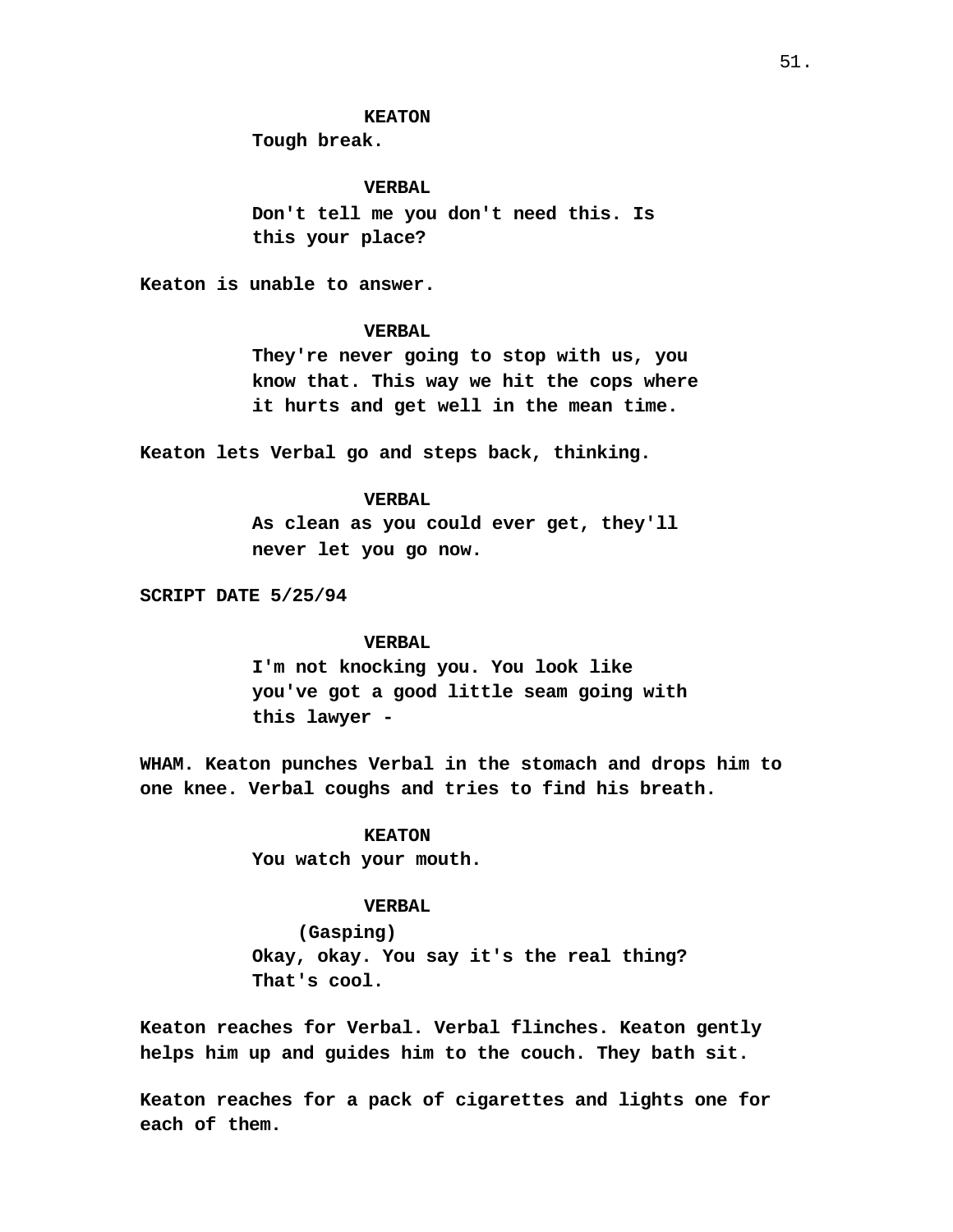### **KEATON**

**I apologize.**

**Verbal takes one and has a few drags, catching his breath and rubbing his stomach in pain.**

**FINALLY:**

**VERBAL I was out of line.**

**KEATON**

**You okay?**

**VERBAL**

**I'11 be alright.**

**KEATON**

**Well, I'm sorry.**

**VERBAL**

**Forget it. (beat) I'11 probably shit blood tonight.**

**Keaton laughs. Verbal thinks about it for a moment and laughs with him.**

**Keaton's laughter trails off. He thinks for a moment.**

**SCRIPT DATE 5/25/94**

**KEATON**

**How are they going to do it?**

**VERBAL**

**McManus wants to go in shooting. I said no way.**

**KEATON**

**Fenster and Hockney?**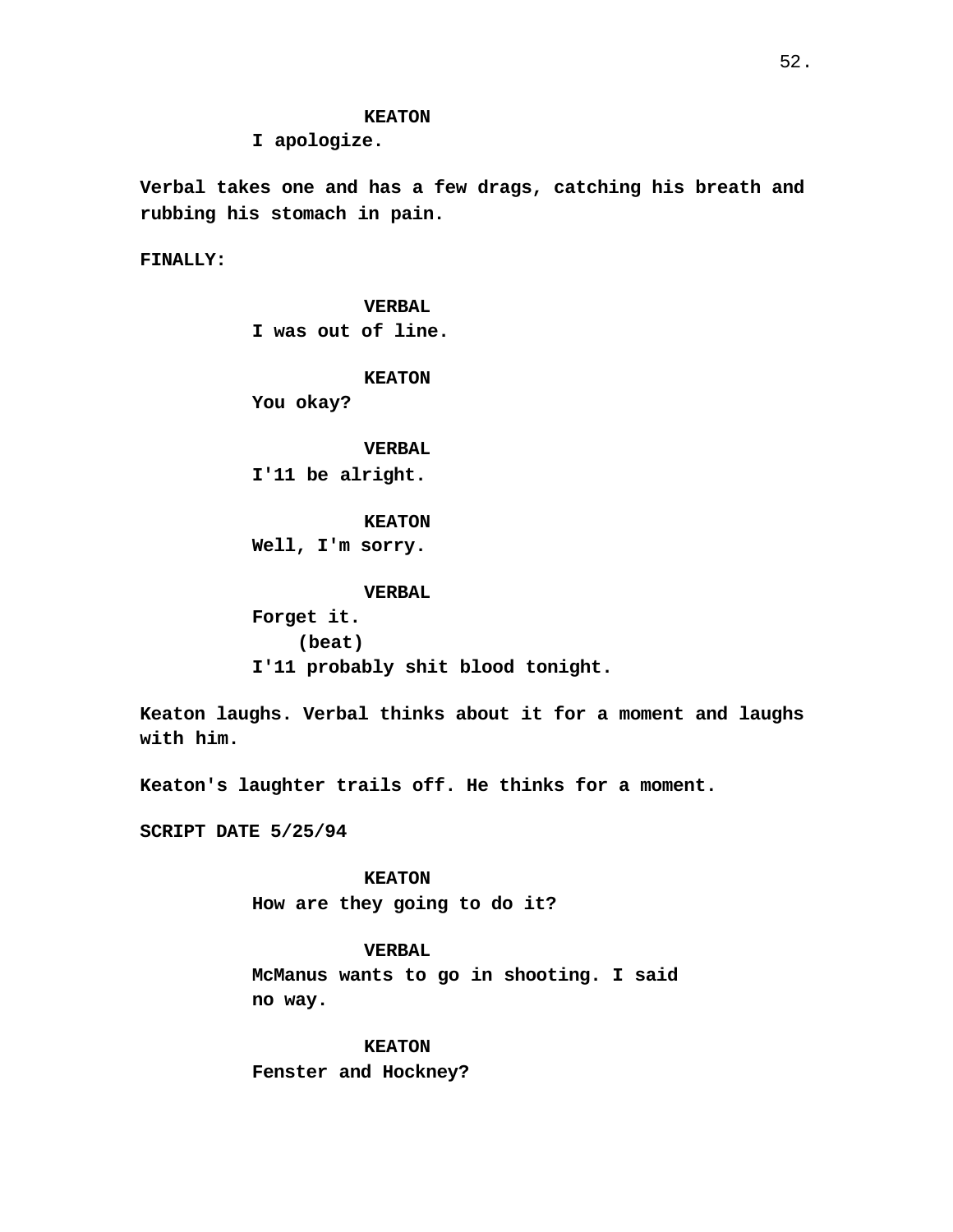### **VERBAL**

**They're pretty pissed off. They'll do anything. Now I got a way to do it without killing anyone: but like I said, they won't let me in without you.**

#### **KEATON**

**Three million?**

#### **VERBAL**

**Maybe more.**

#### **KEATON**

**No killing?**

# **VERBAL**

**Not if we do it my way.**

**LONG PAUSE**

**KEATON (Llst in thought) I swore I'd live above myself.**

**Verbal smiles, knowing he has him.**

**33 EXT. KENNEDY AIRPORT - DAY 33**

# **VERBAL (V.O.)**

**New York's finest Taxi Service was not your normal taxi service. It was a ring of corrupt cops in the N.Y.P.D. that ran a high-profit racket, driving smugglers and drug dealers all over the city. For a few hundred dollars a mile, you got your own black and white and a police escort. They even had their own business cards.**

**OSCAR WHITEHEAD, a tall gray-haired man in his fifties comes out of the international terminal in a white linen suit. He holds a large suitcase in his right hand.**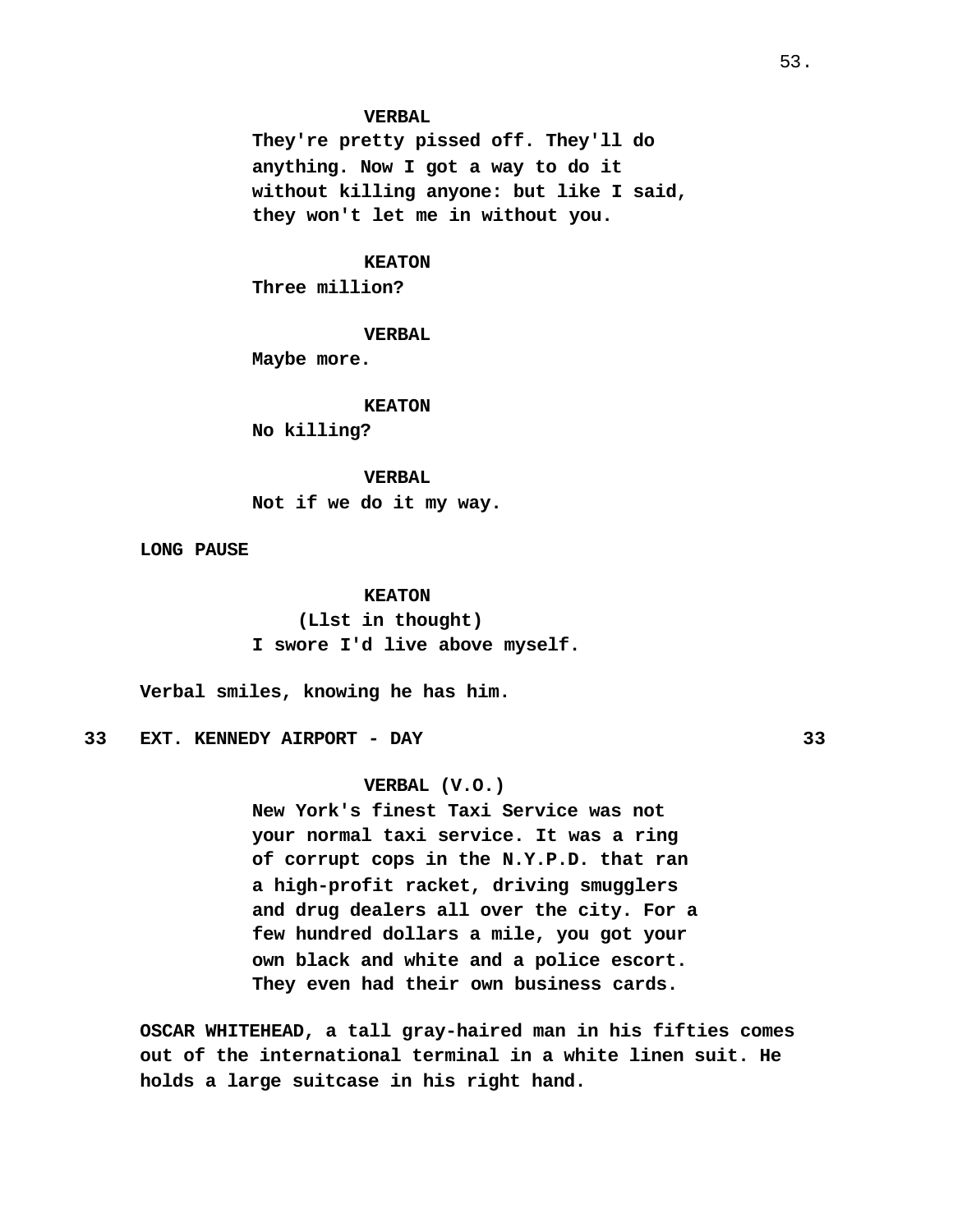# **VERBAL (V.O.)**

**After a while, somebody started asking questions and the taxi service shut down. Ever since then, Internal Affairs had been waiting to catch them in the act.**

**Oscar stands on the curb long enough to light a cigarette. After a moment, a POLICE CRUISER pulls up to him. He opens the back door and gets in.**

### **VERBAL (V.O.)**

**And that was how we started. McManus came to us with the job; Fenster got the vans; Hockney supplied the hardware; 'I came through with how to do it so no one got killed - but Keaton - Keaton put on the finishing touch. A little "Fuck you" from the five of us to the N.Y.P.D.**

**The car drives out of the airport. A VAN follows at a distance.**

**34 INT. POLICE CAR 34**

**SERGEANT JIM STRAUSZ, a meaty, imposing looking man in his forties drives the car. Beside him is a thin, greasy looking PATROLMAN, STEVE RIZZI. They are two drivers for New York's Finest Taxi Service.**

### **RIZZI**

**How was the flight?**

**Oscar hands Rizzi a thick envelope.**

# **OSCAR**

**Will that get me to the Pierre?**

**Rizzi counts the stack of hundred dollar bills in the envelope .**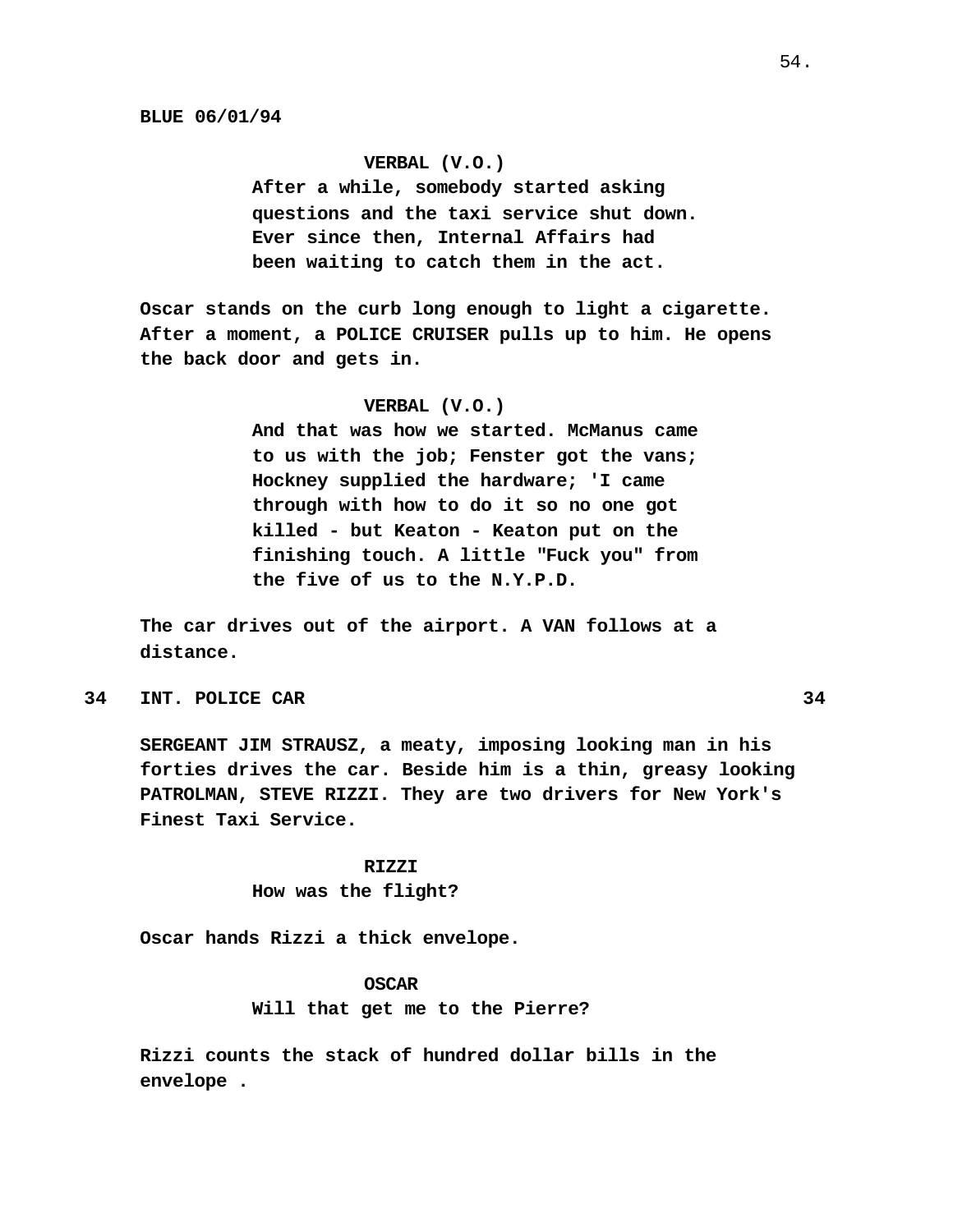#### **RIZZI**

# **That'll get you to Cape God.**

**The two men laugh. Strausz watches the road, expressionless.**

**35 EXT. HIGHWAY 35**

**The cruiser heads towards the heart of Manhattan.**

**YELLOW 06/11/94**

**36 EXT. STREET - LATER 36**

**The police car makes its way down a wide, abandoned street. A WHITE MINIVAN pulls out behind it and heads the same way.**

**37 INT. POLICE CAR 37**

**Strausz looks in the rear-view mirror. The white minivan is flashing his high-beams.**

#### **STRAUSZ**

**What the...**

#### **RIZZI**

**LOOK OUT.**

**Strausz looks in front of him. A green minivan swerves in front of them from out of nowhere. Strausz slams on the brakes and skids to a halt. The white minivan rams them from behind.**

**Strausz and Rizzi are stunned for a moment as two more vans screech up on either side of the cruiser, boxing it in with only a few inches between them.**

**The cruiser is surrounded on all sides.**

**SUDDENLY, SHOTGUN BARRELS come through the open windows. They come to rest, one on Strausz's left temple one on Rizzi's right. RIZZI looks out of the corner of his eye.**

**He sees the driver of the van next to him holding the shotgun with one hand. A stocking is over the driver's head.**

55.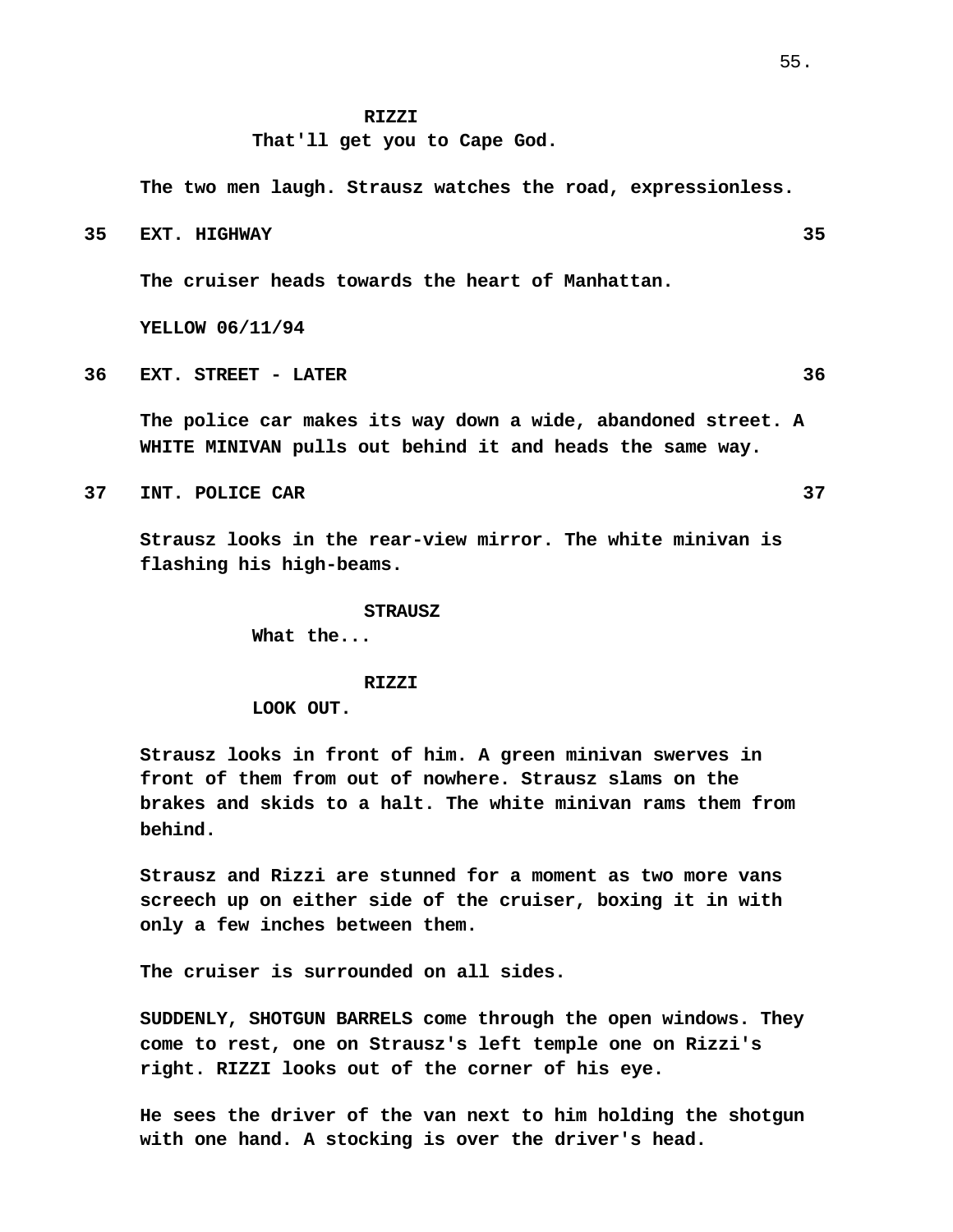**Strausz looks straight ahead. The minivan in front of them is missing a back window. Another man with a stocking on his head aims a sub-machine gun at them from inside.**

**By the twisted right hand holding the front of the gun, we know it is Verbal. Strausz and Rizzi raise their hands without being asked.**

**38 EXT. STREET 38**

**The driver of the white van gets out with a gallon jug in one hand and a sledge hammer in the other.**

**Moving like lightning, he jumps onto the roof of the police car**

**SCRIPT DATE 5/25/94**

**He stands on the front of the roof and swings the hammer down.**

**39 INT. POLICE CAR 39**

**SMASH**

**The hammer punches three huge holes in the windshield and finally caves it in. Strausz and Rizzi are covered with pebbles of broken glass. Whitehead clutches his bag in the back seat. He trembles in terror.**

**The man standing on the roof doubles over and sticks a gun in Strausz's face. His face hangs upside down and looks gruesome - covered from the mouth up in a stocking. By the voice, we know it is McManus.**

> **MCMANUS GIVE ME THE SHIT.**

> **STRAUSZ Give it up.**

**Oscar hands the suitcase up front and Strausz passes it to McManus.**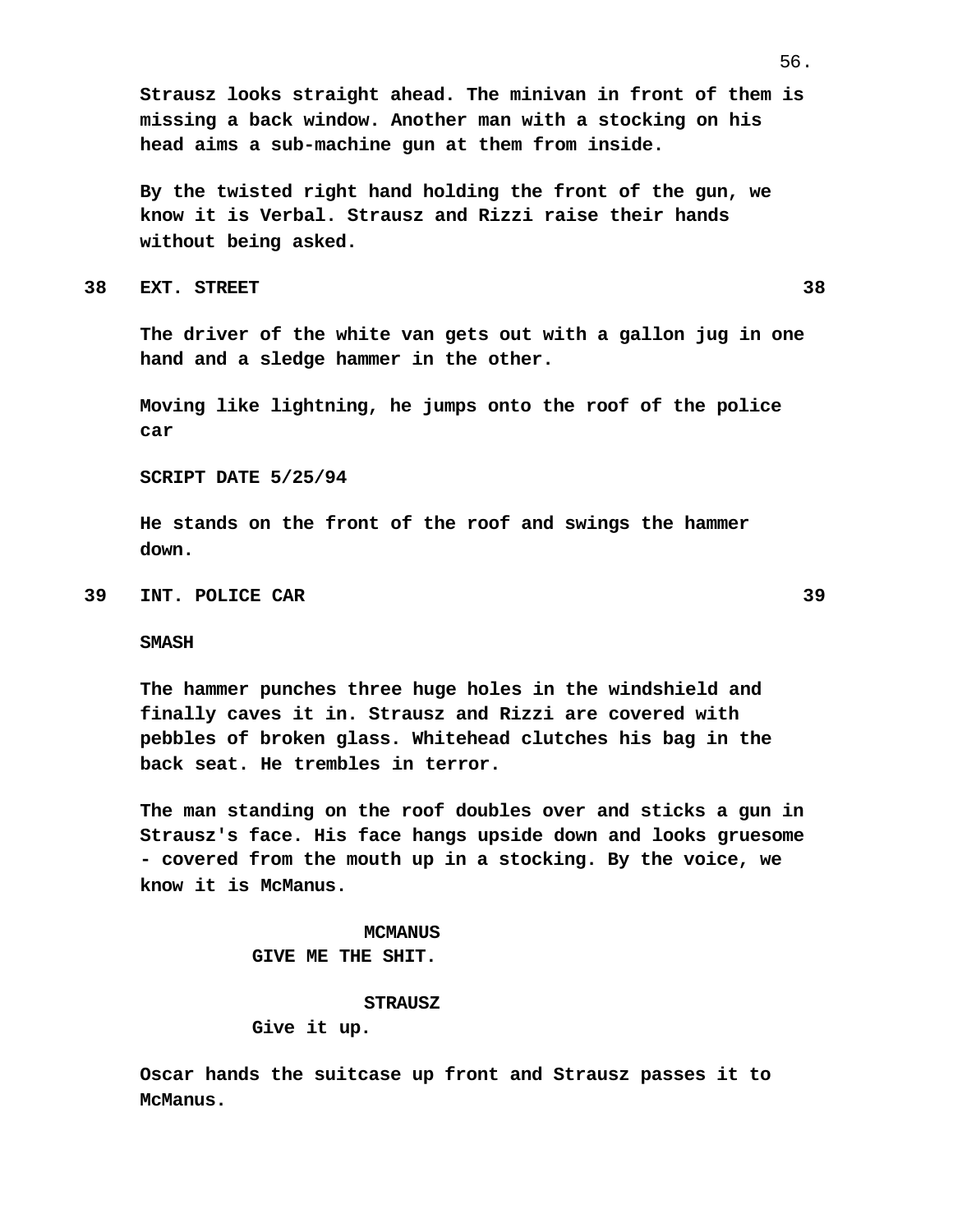# **40 INT. FRONT VAN 40**

**Through the front windshield of the front van we see Keaton at the wheel. Verbal is behind him leaning out the back window.**

**Beneath Keaton's stocking mask we see he is trembling and sweating - sickened by what he is doing.**

**He glances up at the rear-view mirror and looks at the scene outside. He looks down at the floor in shame, shaking his head.**

**41 INT. POLICE CAR 41**

**McMANUS The money. Strausz looks at Rizzi.**

# **MCMAMJS**

**THE MONEY. LET'S HAVE IT.**

**Rizzi hands the money through the remains of the windshield.**

**YELLOW 06/11/94**

**McManus takes the money and stuffs it in his jacket. He steps back and takes the cap off of the gallon jug. He quickly pours some kind of liquid all over the roof of the car.**

#### **STRAUSZ**

**Do you know who I am?**

**A hand reaches into the driver's side window and rips Strausz's badge off of his shirt.**

**Strausz dares to turn his head right at the shotgun pointing at him through the window. On the other end is a masked and smiling Todd Hockney.**

#### **HOCKNEY**

**We do now, Jerk-off.**

**McManus lights a pack of matches and drops them on the roof of the car as he jumps off. THE LIQUID IGNITES, the roof of the car is instantly in flames.**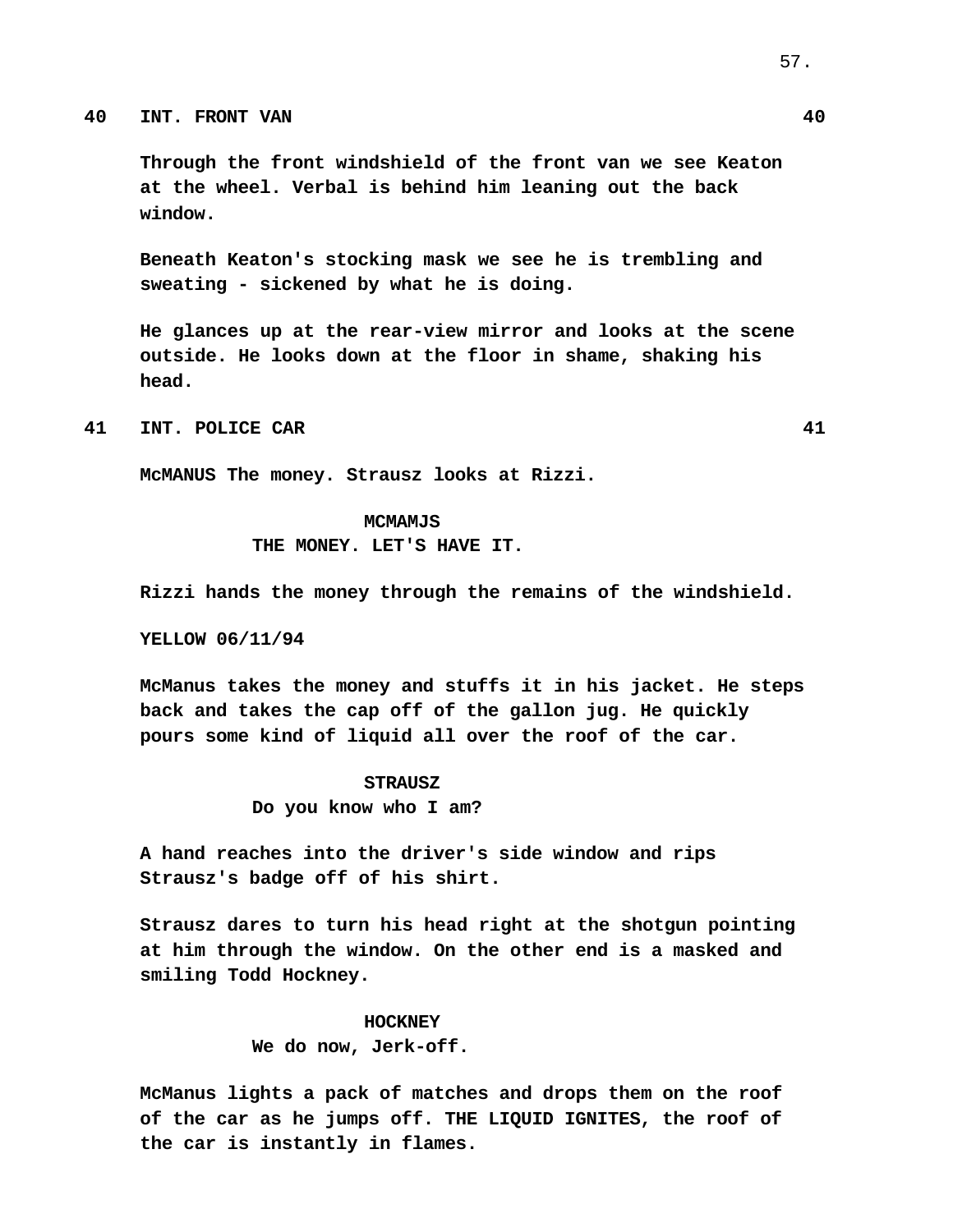**Strausz and Rizzi attempt to bail out, but the vans are too close for them to open the doors. The vans pull away.**

**Strausz and Rizzi escape from the car. Oscar is trapped inside, SCREAMING. Strausz and Rizzi stop, each expecting the other to go let Oscar out.**

**42 EXT. STREET - LATER 42**

**The scene is swarming with fresh police cars. Strausz and Rizzi are fielding questions from a dozen other cops.**

**Photographers are everywhere.**

### **VERBAL (V.O.)**

**The papers got Keaton's call that day and were on the scene before the cops were. Strausz and Rizzi were indicted three days later. Within a few weeks, fifty more cops went down with them. It was beautiful. Everybody got it right in the ass, from the chief on down.**

**YELLOW 06/11/94**

# **43 INT. GARAGE - NIGHT 43**

**Hockney, Fenster, McManus and Verbal are all laughing in a secluded garage. They are still in their black clothes from the robbery. Hockney is throwing everyone a can of beer.**

**Keaton sits off by himself. He watches the others, unable to join in the festivities.**

**The others sit around a cheap card table. It is covered with emeralds. Dozens of them. Everyone is in awe. McManus There's more than I thought.**

#### **HOCKNEY**

**When does the fence come? McMANUS Redfoot? He never comes to see me. I have to go see him.**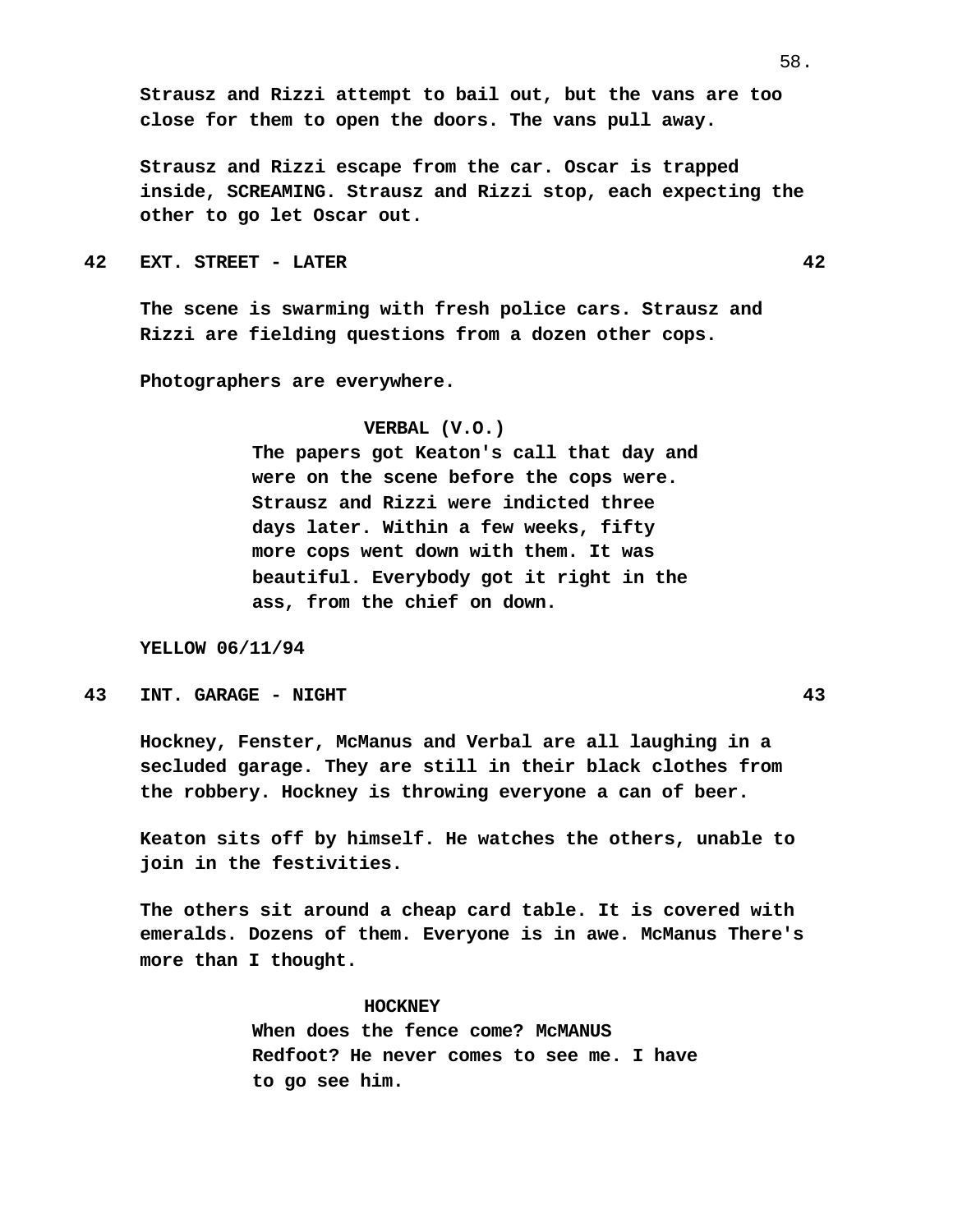# **VERBAL**

**In California?**

# **MCMANUS**

**Yeah. It'll take a few days. Me and Fenster**

# **HOCKNEY**

**Hold the fuckin' phone. You and Fenster? No, no, no.**

#### **MCMANUS**

**Guys, come on.**

#### **HOCKNEY**

**I'm sure you can understand my hesitation.**

### **FENSTER**

**Then who goes?**

# **HOCKNEY**

**We all go. How about it, Keaton?**

**All eyes turn to Keaton. He comes out of his trance.**

### **KEATON**

**We need to lay low for a while.**

**YELLOW 06/11/94**

### **MCMANUS**

**Fine with me.**

### **PAUSE**

**Everyone looks at each other, their moment of distrust blowing over. All eyes drift back to the emeralds on the table.**

**Hockney begins to snicker, then McManus, then Fenster. Verbal joins in at last. McManus grabs Verbal and hugs him, shaking him violently.**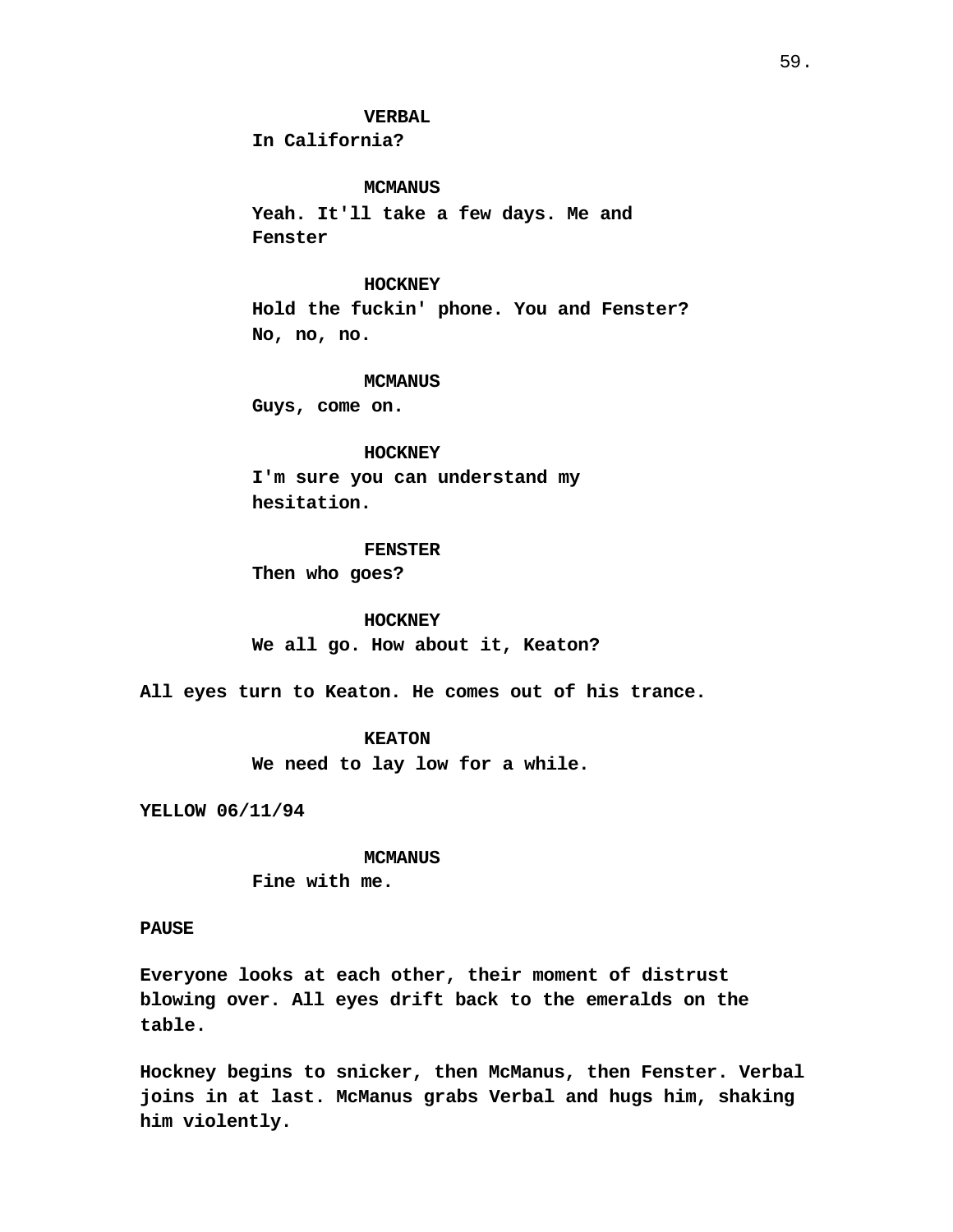#### **MCMANUS**

# **My boy with the plan.**

**SUDDENLY, everyone yells and pours beer over Verbal's head. He laughs as he is drenched in white foam, nearly choking as the others chant his name.**

**Keaton watches from across the room, trying to smile in vain.**

**44 SCENE DELETED 44**

**45 INT. WAITING ROOM - LAW OFFICE - DAY 45**

**Keaton and Verbal sit side by side on a sofa. A sign on the door behind them reads: MONTGOMERY and LaGUARDIA - ATTORNEYS AT LAW.**

# **VERBAL**

**We're going to miss the flight.**

#### **KEATON**

**We'll make it.**

#### **VERBAL**

**Don't do this. Send her a card something.**

#### **KEATON**

**We'll make it.**

# **VOICE (O.S.)**

**Ms. Finneran will be with you in a moment.**

**Keaton stands and paces across the waiting room. He comes to a set of glass doors and looks through them.**

**YELLOW 06/11/94**

**Keaton realizes he is standing on a balcony overlooking a library below.**

**He sees Edie working in the library with an old woman. The two women talk for a moment.**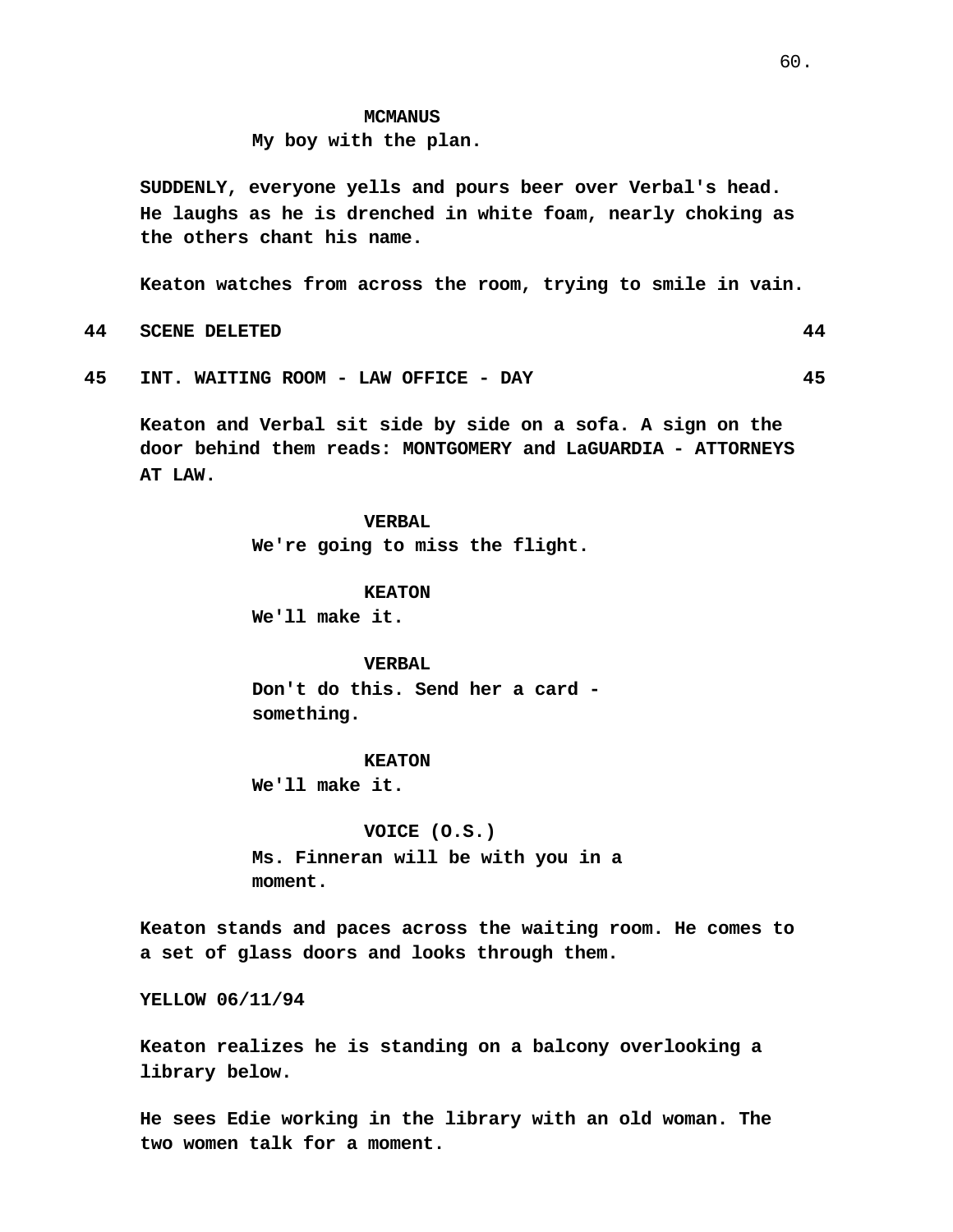**SUDDENLY, Keaton turns with a start. Verbal is standing behind him.**

> **VERBAL We're gonna miss the plane. (beat) She'll understand.**

**YELLOW 06/11/94**

**Edie is smiling and laughing with the old woman. Keaton's face is marked with guilt and anguish. Keaton turns and walks out of the waiting room. Verbal takes one last glance at Edie and turns back to Keaton.**

**46 INT. LIBRARY 46**

**Edie seems to sense something behind her. She turns and looks through the glass doors and up into the waiting room.**

**NOTHING IS THERE. She goes back to chatting with the old woman.**

**47 INT. RABIN'S OFFICE -DAY - LOS ANGELES - PRESENT 47**

# **KUJAN**

**Heartwarming. Really, I feel weepy.**

**VERBAL**

**You wanted to know what happened after the line-up, I'm telling you.**

# **KUJAN**

**Oh come on, Verbal. Who do you think you're talking to? You really expect me to believe he retired? For a woman? Bullshit. He was using her.**

# **VERBAL**

**He loved her.**

61.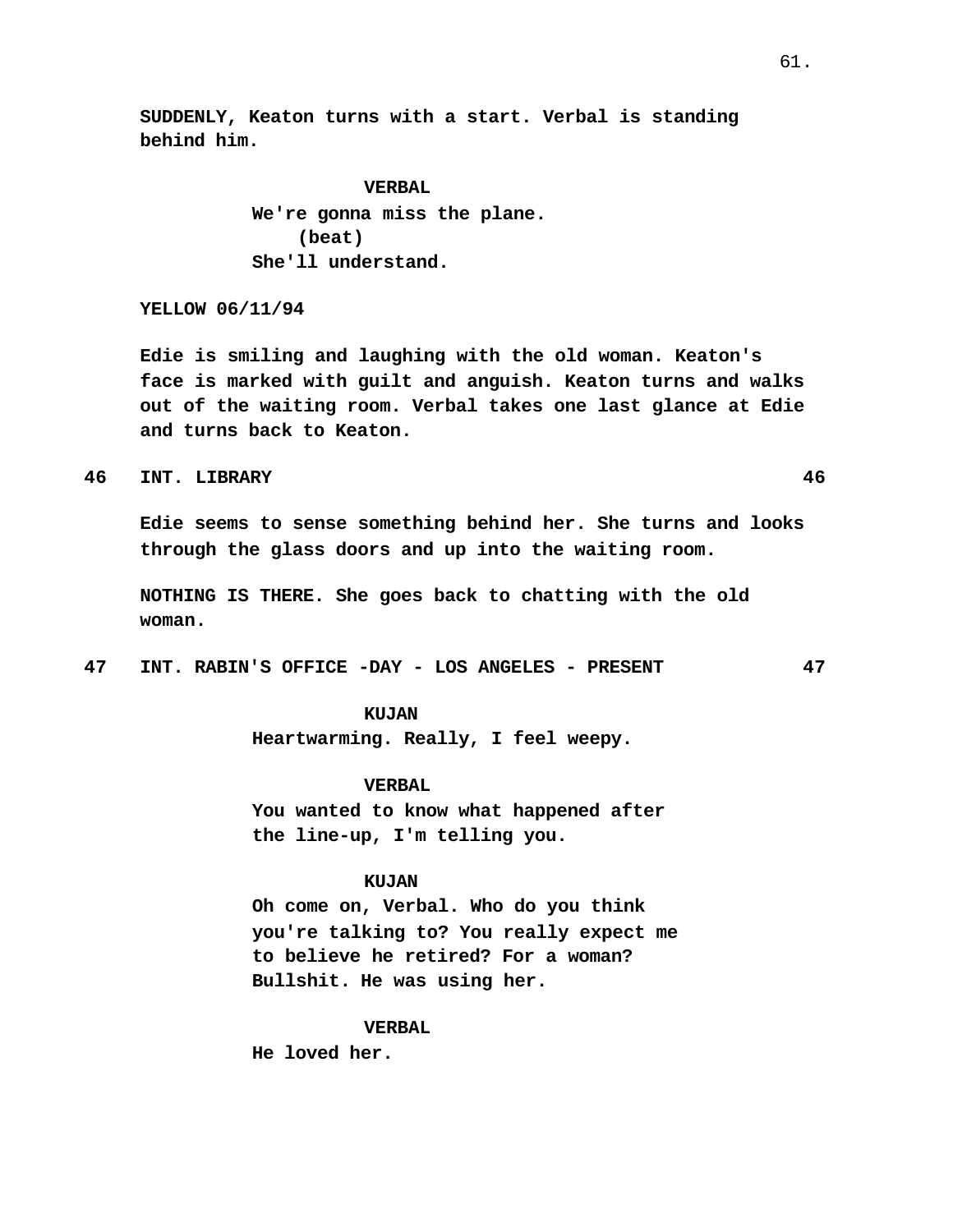#### **KUJAN**

**Sure. And I'm supposed to believe that hitting the Taxi Service wasn't his idea either.**

**VERBAL That was all Fenster and McManus.**

# **KUJAN**

**Come on. Keaton was a cop for four years. Who else would know the Taxi Service**

**PINK 06/07/94**

### **KUJAN**

B**etter? That job had his name all over it.**

# **VERBAL**

**You keep trying to lay this whole ride on t Keaton. It wasn't like that. Sure he knew, but Edie had him all turned around. r I'm telling you straight, I swear.**

# **KUJAN**

**Let me tell you something. I know Dean Keaton. I've been investigating him for three years. The guy I know is a cold- + blooded bastard. L.A.P.D. indicted him on three counts of murder before he was kicked off the force, so don't sell me the hooker with the heart of gold.**

# **VERBAL**

**You got him wrong.**

#### **KUJAN**

**Do I? Keaton was under indictment a total of seven times when he was on the force. In every case, witnesses either reversed their testimony to the grand jury or died before they could testify.**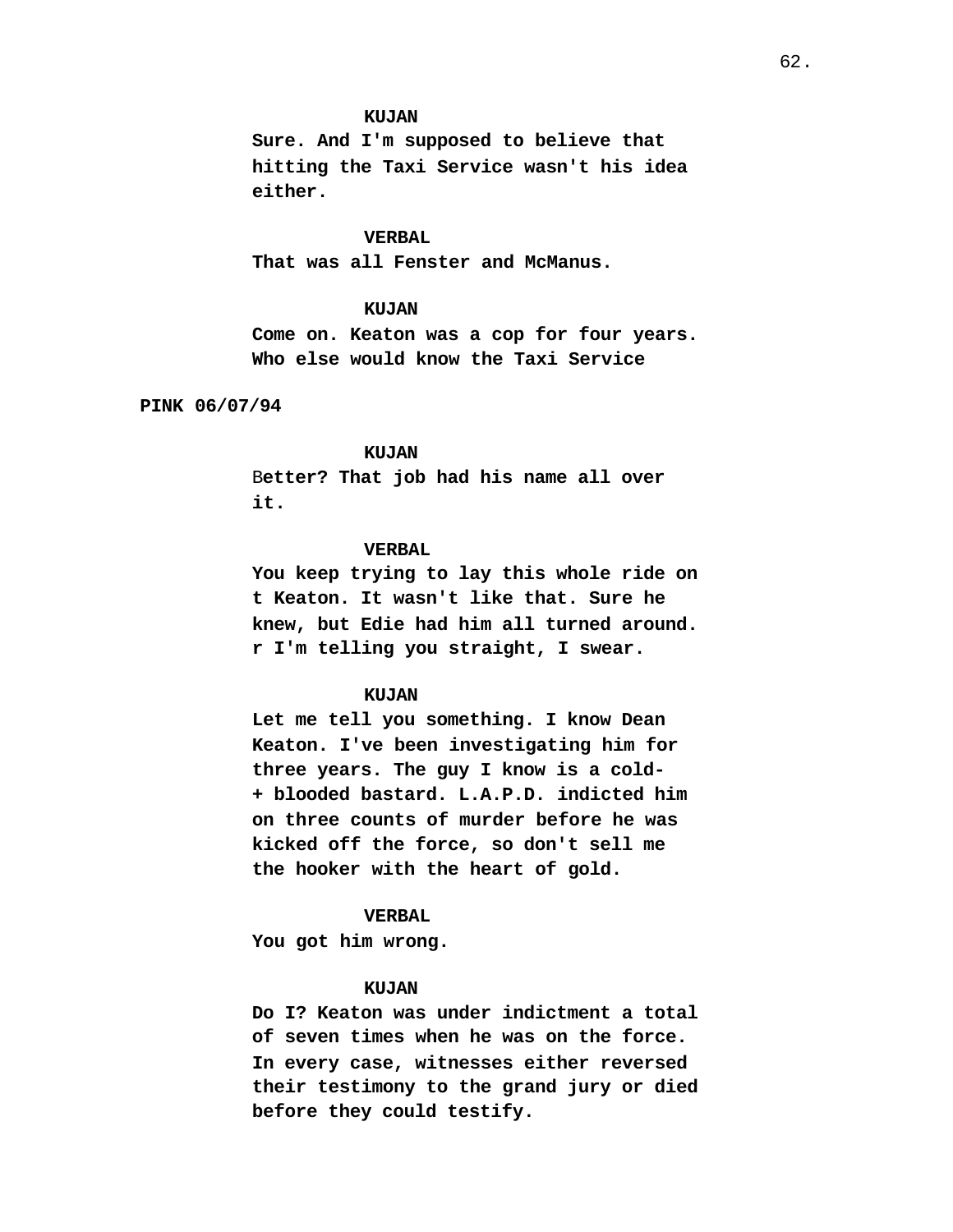**When they finally did nail him for fraud, he spent five years in Sing Sing. He killed three prisoners inside - one with a knife in the tailbone while he strangled him to death. Of course I can't prove this but I can't prove the best part either.**

**Kujan pauses to drink some coffee.**

### **KUJAN**

**Dean Keaton was dead. Did you know that? r He died in a fire two years ago during an investigation into the murder of a witness who was going to testify against him. Two people saw Keaton enter a warehouse he owned just before it went up. They said he had gone in to check a leaking gas main. It blew up and took all of Dean Keaton with it. Within three months of the explosion, the two witnesses were dead, one killed himself in his car and the other fell down an open elevator shaft.**

**PINK 06/07/94**

| 48 | <b>SCENE DELETED</b>                           | 48 |
|----|------------------------------------------------|----|
| 49 | SCENE DELETED/DIALOGUE MOVED - BOTTOM SCENE 47 |    |

**PINK 06/07/94**

**50 INT. WORKSHOP 50**

**Rabin and Louis look at one another as they listen.**

### **KUJAN**

**(on speaker) Six weeks ago I get an anonymous call telling me I can find Keaton eating at Mondino's with his lawyer, and there he is.**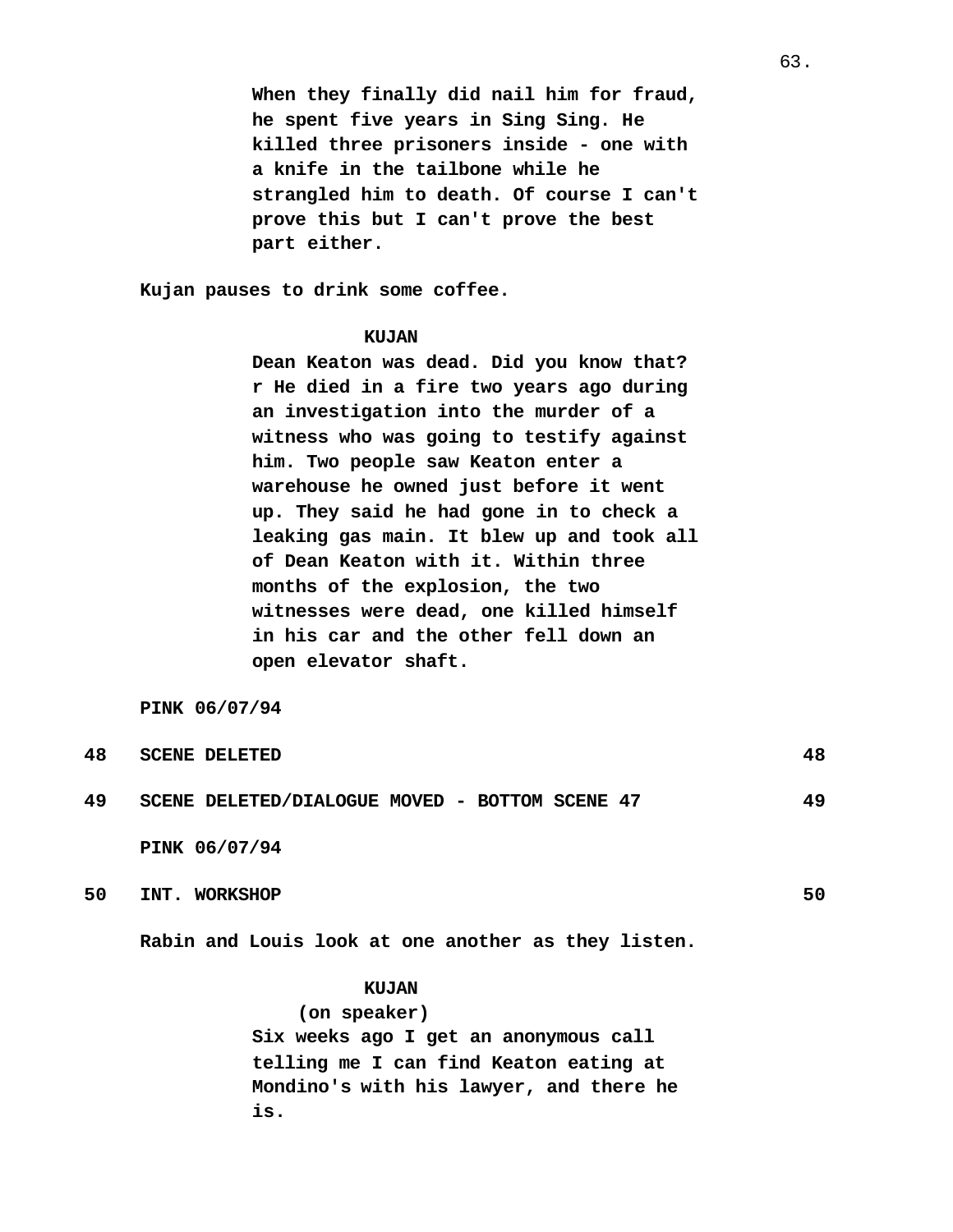**Now because he never profited from his alleged death and because someone else was convicted for the murder we tried to pin on Keaton, we had to let him go.**

# **51 INT. RABIN'S OFFICE 51**

#### **KUJAN**

**He was dead just long enough for a murder rap to blow over, then he had lunch.**

**SCRIPT DATE 5/25/94**

#### **VERBAL**

**I don't know about that.**

### **KUJAN**

**I don't think you do. But you say you saw Keaton die. I think you're covering his ass and he's still out there somewhere. I think he was behind that whole circus in the harbor. My bet is he's using you because you're stupid and you think he's your friend. You tell me he's dead, so be it. I want to make sure he's dead before I go back to New York.**

### **VERBAL**

**(Blurting) He wasn't behind anything. It was the lawyer.**

#### **KUJAN**

**What lawyer?**

# **PAUSE**

**KUJAN**

**What lawyer, Verbal?**

**Verbal stammers for a moment, looking around wildly.**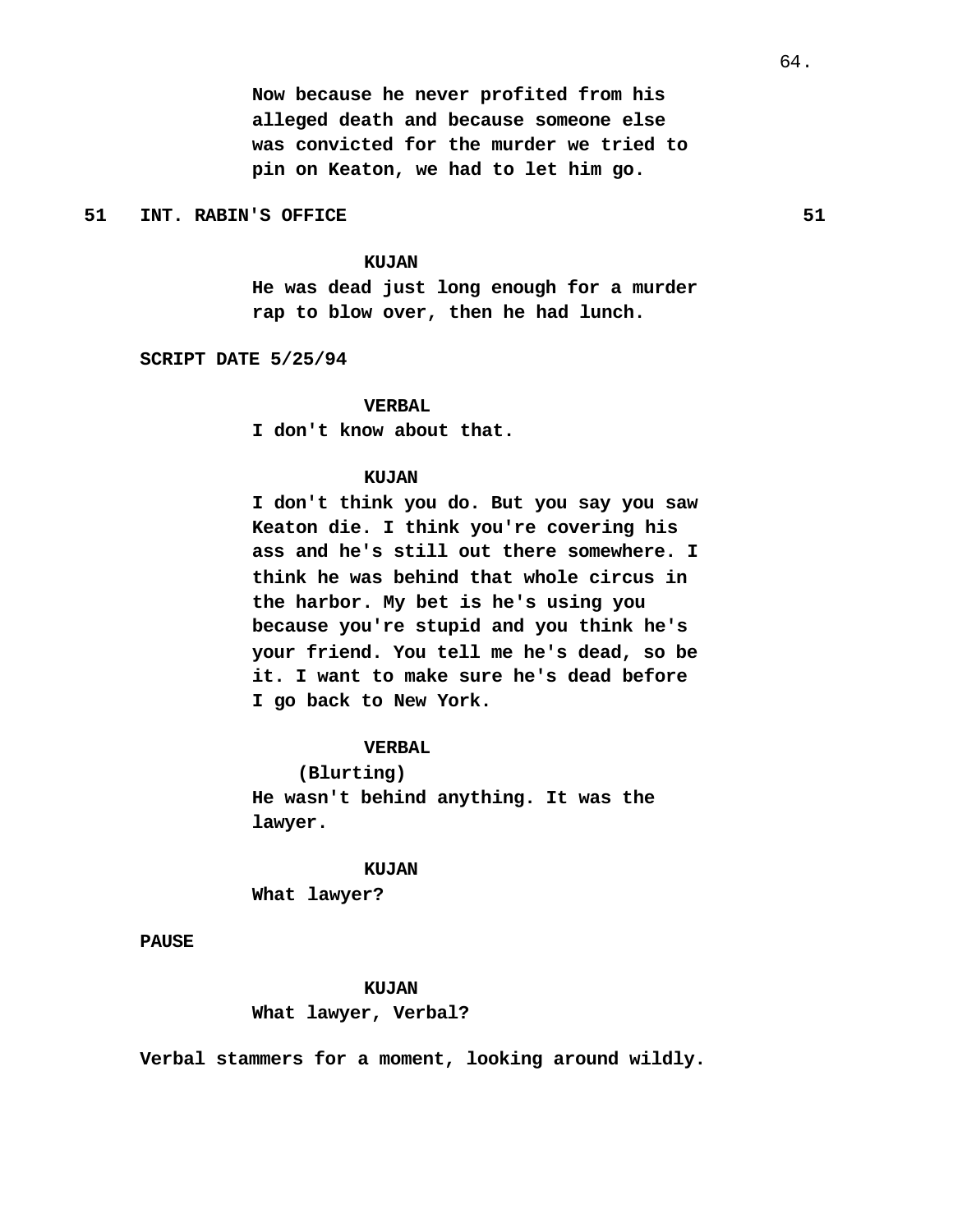**Back when I was in that barber shop quartet in Skokie, Illinois I used to have.**

**Kujan grabs Verbal's shirt and yanks him half out of his seat.**

# **KUJAN**

**You think I don't know you held out on the D.A.? What did you leave out of that testimony? I can be on the phone to Ruby Deemer in ten minutes.**

#### **VERBAL**

**The D.A. gave me immunity.**

### **KUJAN**

**NOT FROM ME, YOU PIECE OF SHIT. THERE IS NO IMMUNITY FROM ME. You atone with me or the world you live in becomes the hell you fear in the back of your tiny mind. Every criminal I have put in prison,**

**YELLOW 06/11/94**

# **KUJAN**

**every cop who owes me a favor, every creeping scumbag that works the street for a living, will know the name of Verbal Kint. You'll be the lowest sort of rat, the prince of snitches, the loudest cooing stool pigeon that ever grabbed his ankles for the man. Now you talk to me, or that precious immunity they've seen so fit to grant you won't be worth the paper the contract put out on your life is printed on.**

**Verbal looks at Kujan with utter contempt.**

# **VERBAL**

**There was a lawyer. Kobayashi.**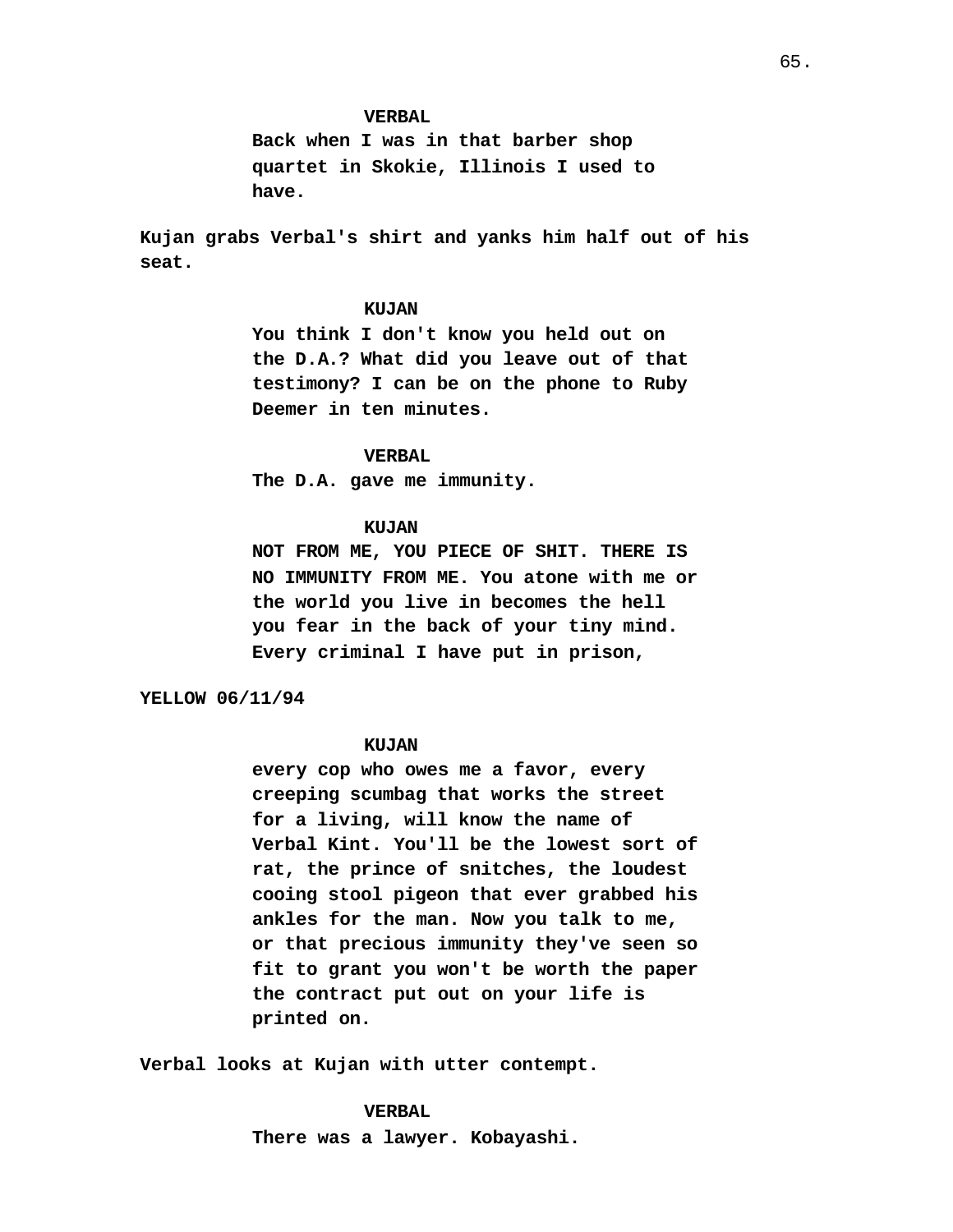**Is he the one that killed Keaton?**

**VERBAL No. But I'm sure Keaton's dead.**

**KUJAN Convince me. Tell me every last detail.**

- **52 SCENE DELETED 52**
- **53 INT. HOSPITAL DAY 53**

**(<< >> DENOTES LINES SPOKEN IN HUNGARIAN)**

**Kovash's room is now filled with people. Jack Baer stands next to DANIEL METZHEISER, a balding man in his forties. Next to him is Doctor Plumber. Across from her is Ridgly Waiters. Sitting beside the bed is TRACY FITZGERALD, a casually dressed woman in her late twenties. She holds a 15x20 inch drawing pad on her lap. Police fill the hall. People are talking loudly outside. LIONEL BODI, a cop in his midtwenties pushes his way in.**

> **BAER Are you the translator?**

**BODI Patrolman Lionel Bodi, sir.**

**YELLOW 06/11/94**

**PLUMBER Agent Beer, this is getting out of hand.**

# **BAER**

**I'11 see to it we're gone before he blows his porch light, Doctor. Baer gestures to Tracy.**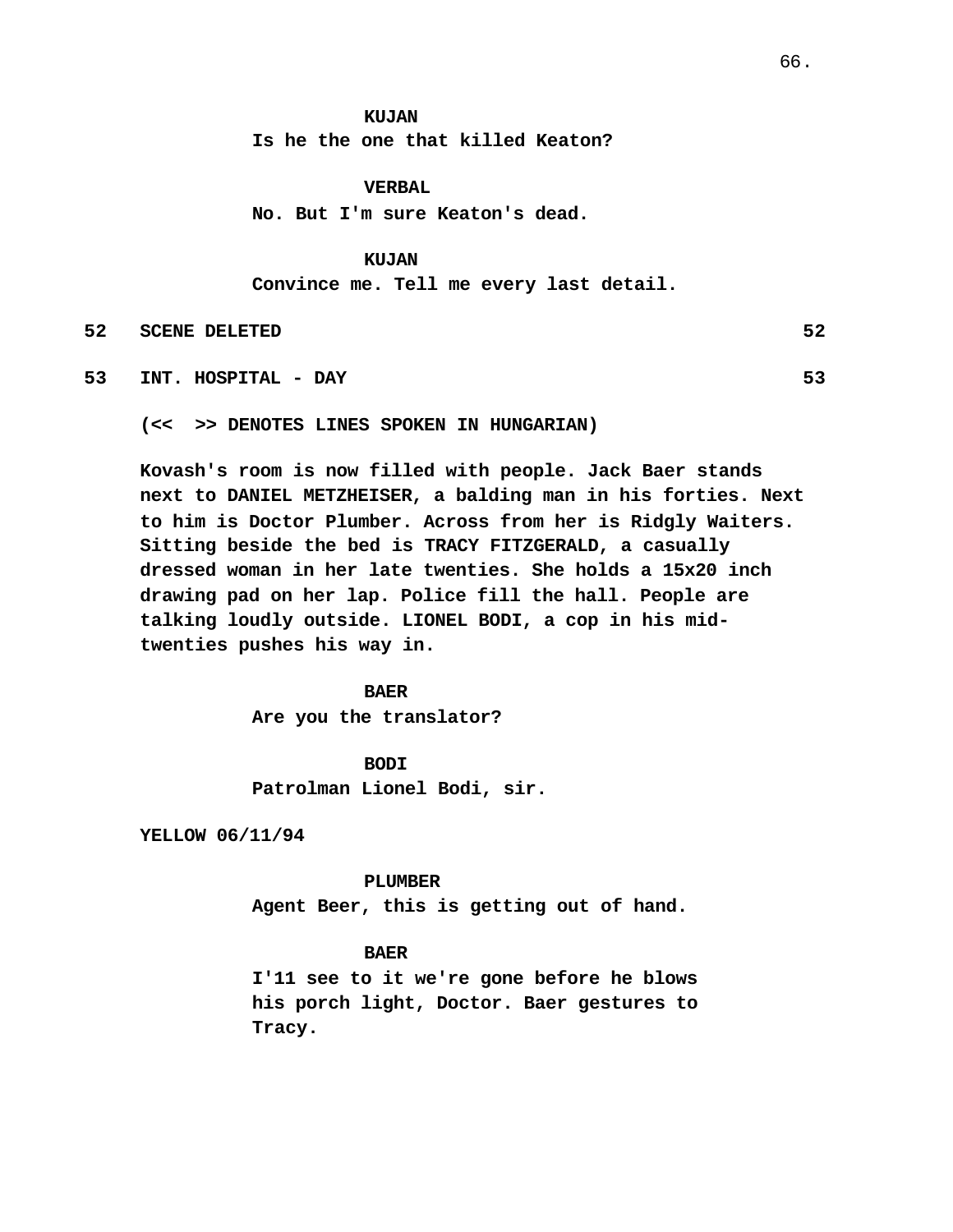**BAER (to Bodi) This is Tracy Fitzgerald. She's a composite sketch artist from county.**

**The young couple smile at one another nervously.**

# **BODI**

**Hi.**

# **TRACY**

**Hi.**

# **METZHEISER**

**(impatient)**

**I've got a noon meeting, Baer.**

# **PLUMBER**

**Agent Baer, please.**

**BAER Everyone calm down. (to Bodi) Ask this man about the shoot-out in the harbor.**

**BODI <<My name is Bodi. How are you'>>**

**Kovash smiles with relief when he hears his own language.**

# **KOVASH**

**<<How am 17 You are as stupid as that one, but at least I can talk to you.>>**

# **BODI**

**<<You'll be alright. He is from the F.B.I. He is here to help you. He wants to know what happened in the harbor.>>**

# **KOVASH**

**<<We were there to buy a man and take him back to Hungary.>>**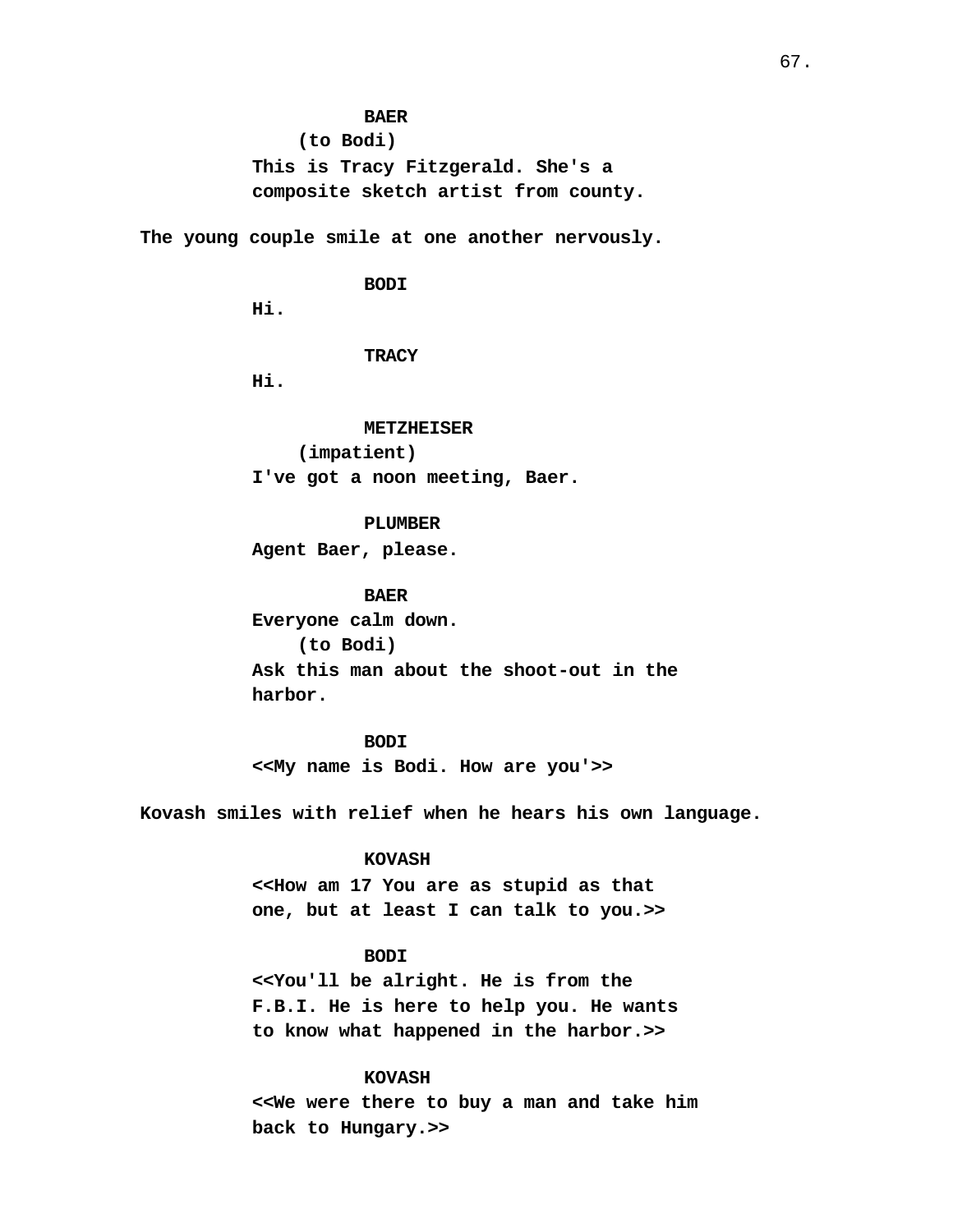# **BODI**

**He says they were buying It doesn't make sense. I'm sorry, I'm a little rusty. They were there to buy something.**

# **BAER**

**Dope, we know.**

### **KOVASH**

**<<You don't understand me either? God help me, they are all idiots. (talking slowly)**

**We were there to buy a man, you simple boy. A witness. I don't know his name. A witness who knew the Devil.>>**

# **BODI**

**Not dope. Something else. Some what?.. He doesn't know what they were buying. But not dope... people.**

### **KOVASH**

**<<I'll tell you everything. I'11 even say it slow enough for you to understand it. Just tell this man I want protection. Real protection.>>**

**YELLOW 06/11/94**

#### **METZHEISER**

**Your witness is whacked, Baer.**

# **BODI**

**He says he'll tell us everything he knows if we protect him.**

# **.BAER**

**Tell him fine.**

# **BODI**

**<<He says that is fine.>>**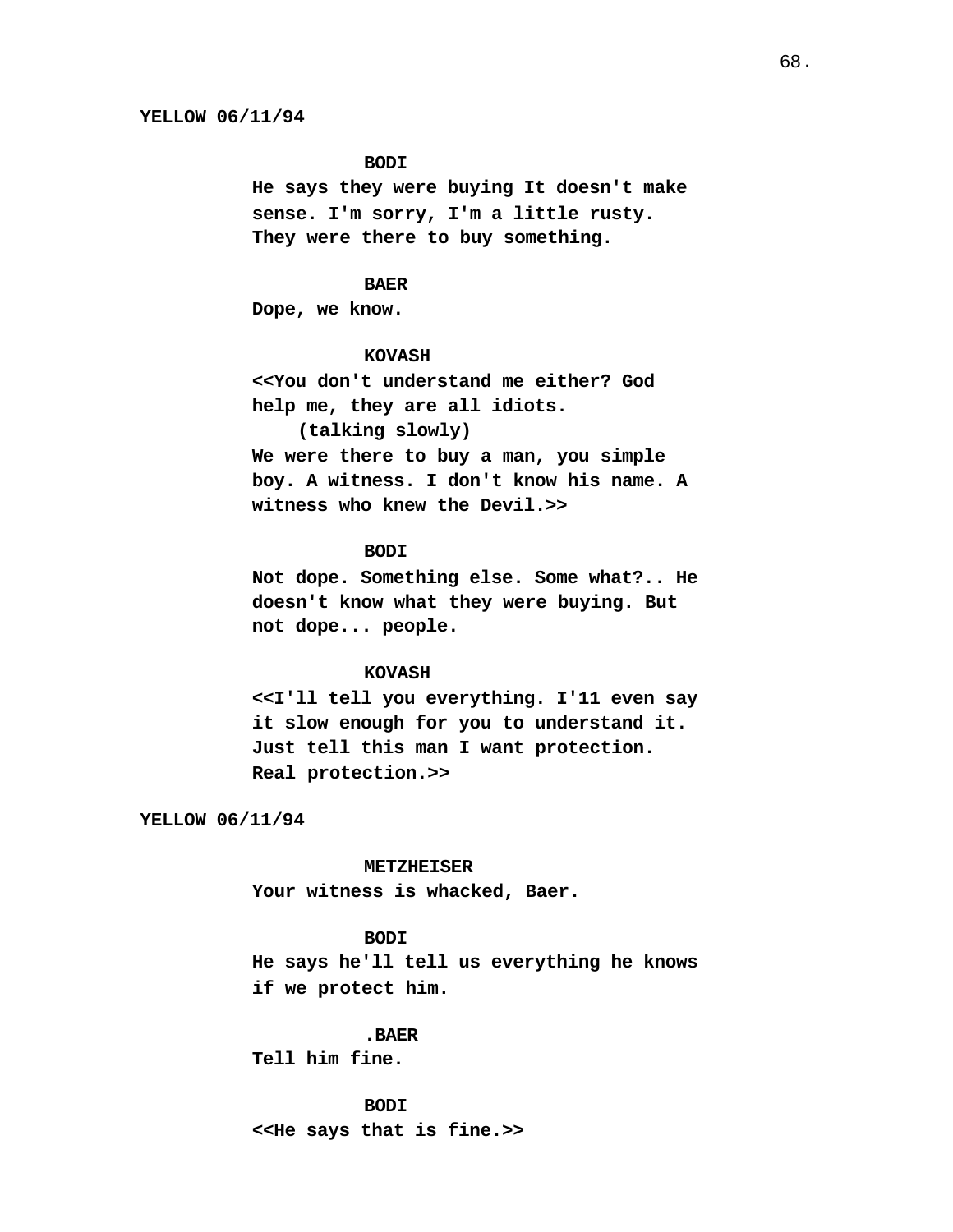#### **KOVASH**

**<<No, no, no. I need a guarantee from the ridiculous man. I am going to be killed. I have seen the Devil and looked him in the eye.>>**

### **BODI**

**No good. He needs guarantees. He says... his life is in danger... He has seen the Devil... looked him in the eye.**

#### **METZHEISER**

**I'11 be on my way.**

**Baer grabs Metzheiser by the arm.**

# **BAER**

**(to Bodi) Tell him to tell this man what he was telling me before. Who is the Devil? Who did he see?**

### **BODI**

**<<Who is this Devil you keep talking about?>>**

# **KOVASH**

**Keyser Soze He was in the harbor shooting everyone in sight.>>**

**Metzheiser is suddenly interested.**

### **BODI**

**He says he saw him in the harbor. He was shooting... Killing... Killing many men.**

# **METZHEISER**

**Did he say Keyser Soze? He saw Keyser Soze?**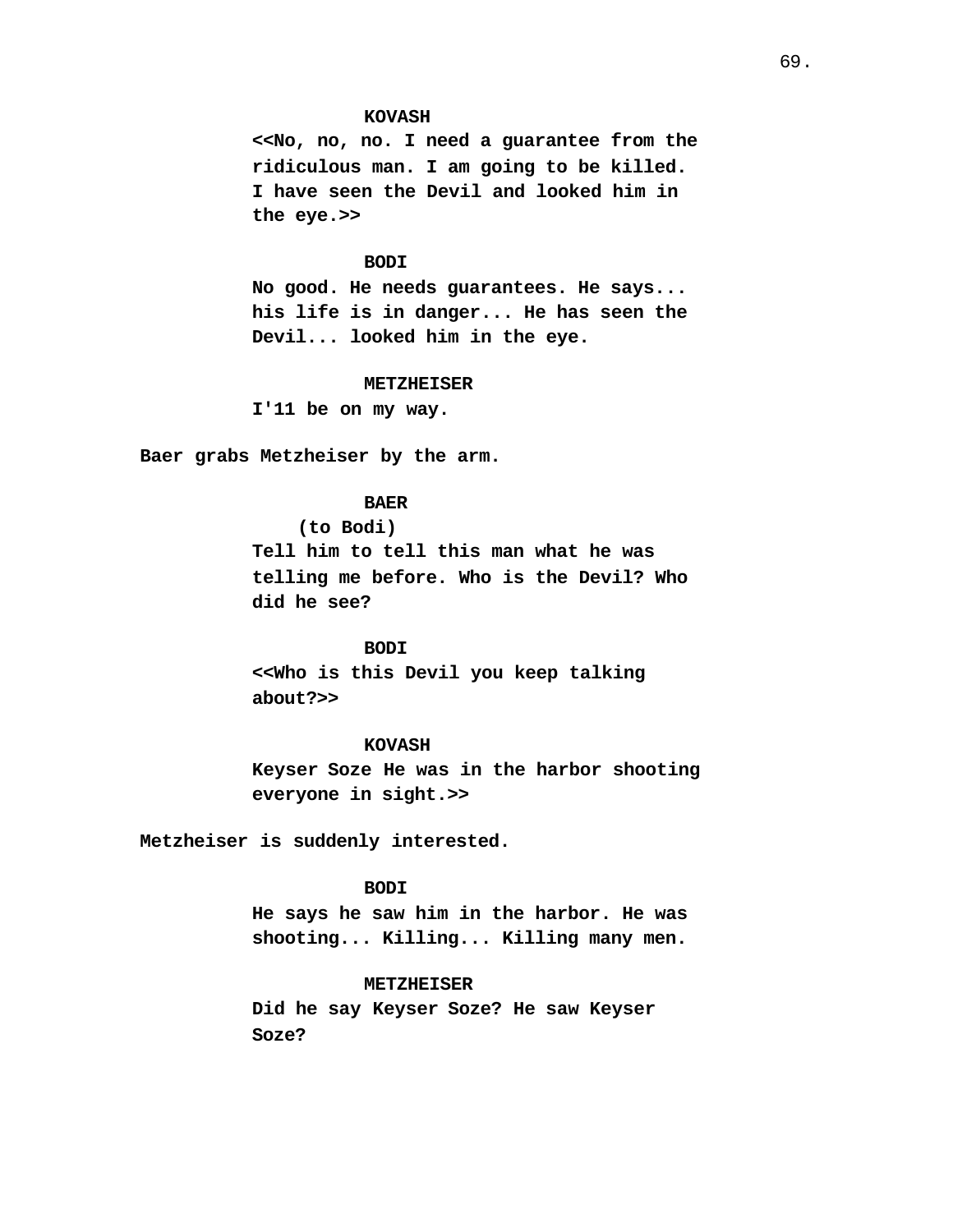**BODI**

**He says he saw him in the harbor. He was shooting... Killing... Killing many men.**

### **METZHEISER**

**Did he say Keyser Soze? He saw Keyser Soze.**

#### **KOVASH**

**<<Keyser Soze. Keyser Sate. I've seen his face. I see it when I close my eyes.>>**

# **BODI**

**He says he knows his face. He sees it when he closes his eyes.**

**YELLOW 06/11/94**

# **METZHEISER**

**Ask him what this Devil looks like.**

# **BAER**

**(to Tracy)**

**Ready?**

**Tracy holds up her pad and pencil. She nods.**

**54 EXT. LOS ANGELES SKYLINE - DAY - FIVE WEEKS PRIOR 54**

#### **VERBAL (V.O.)**

**McManus' fence was this guy named Redfoot. He had a good reputation around L.A. Seemed like a good guy - Looked like a cowhide full of thumbtacks.**

### **55 EXT. FRIENDSHIP BELL - NIGHT 55**

**All five guys stand in a group. It is utterly quiet. An old but well kept Cadillac creeps into the lot from the far end and idles up to them. The windows are tinted too much to see in. The car passes within a few feet of them and drives on.**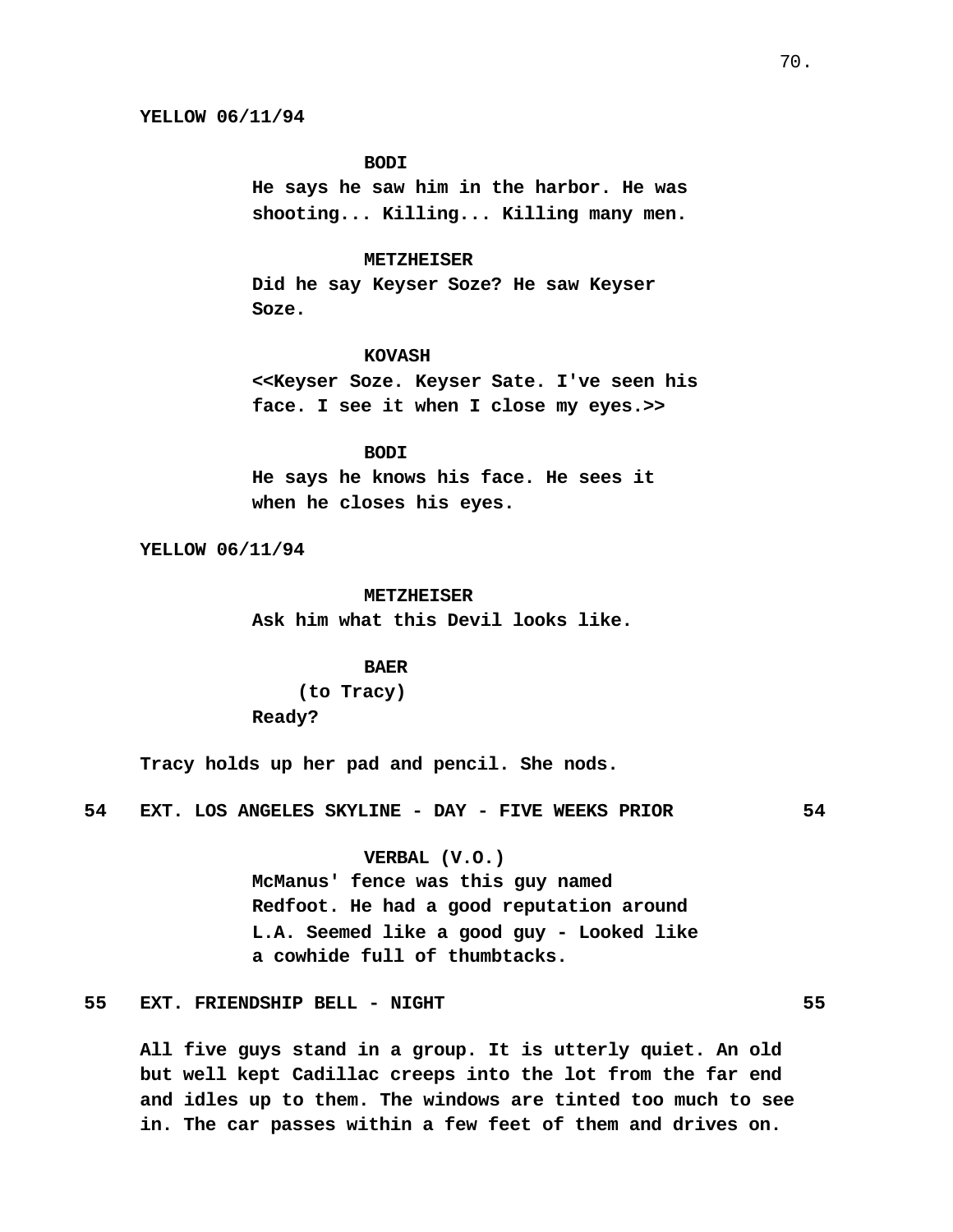**A moment later, a chrome and leather monster of a Harley Davidson pulls into the lot. The rider is dressed in an almost comical array of leather, silver and suede.**

**He waves to the Caddy as it parks a few yards from Keaton and the others. It sits quietly, almost menacing.**

**As he gets closer, we can see he is wearing one black boot and one red. Keaton is still looking at them when the bike pulls up to them and stops.**

**REDFOOT and McManus shake hands.**

**REDFOOT How've you been?**

#### **MCMANUS**

**Good. You?**

**REDFOOT Alright. How's it going, Fenster?**

**FENSTER**

**Getting by.**

**SCRIPT DATE 5/25/94**

**REDFOOT**

**You got it?**

**McManus holds up a briefcase.**

**Redfoot takes it and gets off the bike. He walks over to the Caddy. The door of the Caddy opens. Redfoot hands the case to Someone inside that we cannot see. The door closes.**

# **KEATON**

**(whispering) Snazzy dresser this guy.**

**A moment later, the door of the Caddy opens again. Someone hands Redfoot a different briefcase and he walks back over to McManus.**

**He hands him the case.**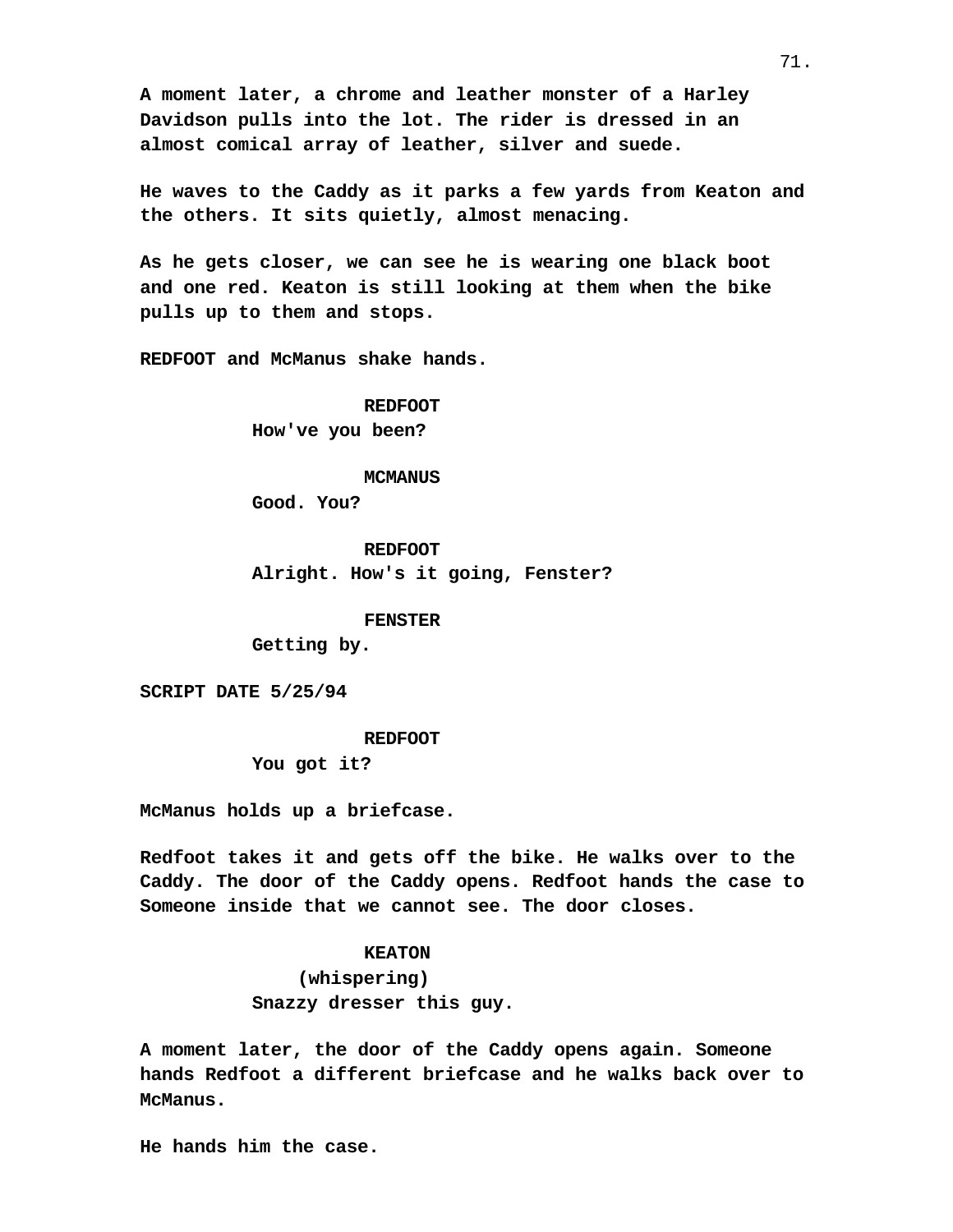**McManus hands the case back to Hockney. Hockney opens it, revealing the stacks of money inside.**

## **REDFOOT**

**You must be Keaton.**

# **MCMANUS**

**Jesus, I'm sorry. Redfoot, this is Dean Keaton, that's Todd Hockney, and that's Verbal Kint.**

# **REDFOOT**

**(to Verbal) The man with the plan.**

**Verbal smiles.**

# **REDFOOT**

**Are you guys interested in more work?**

**McManus moves to answer, but Keaton cuts him off.**

# **KEATON**

**We're on vacation.**

### **REDFOOT**

**I've got a ton of work and no good people.**

## **MCMANUS**

**What's the job?**

**SCRIPT DATE 5/25/94**

**Keaton shoots McManus a foul look. McManus pretends not to notice.**

## **REDFOOT**

**A jeweler out of Texas named Saul. He rents a suite at a hotel downtown and does free appraisals. Buys whatever he can. Word is he moves with a lot of cash.**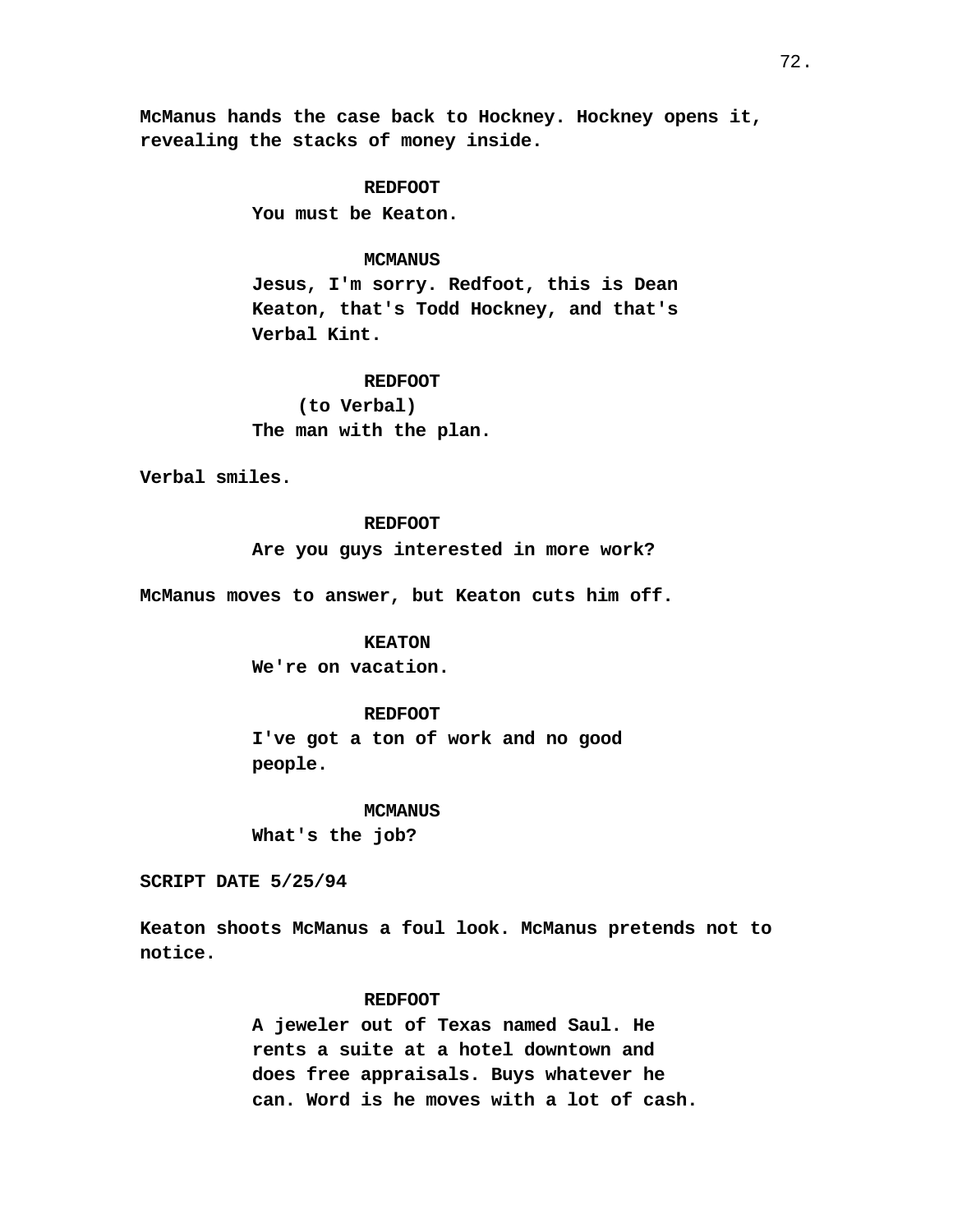**I'11 take the merchandise, you keep the green.**

#### **HOCKNEY**

**Security?**

### **REDFOOT**

**Two bodyguards. Pretty good.**

# **MCMANUS**

**Give us time to check it out?**

# **REDFOOT**

**I'd expect nothing less.**

# **MCMANUS**

**We'll call you.**

# **REDFOOT**

**Take your time. Enjoy L.A.**

# **KEATON**

**A friend of mine in New York tells me you knew Spook Hollis.**

# **REDFOOT**

**I hear you did time with old Spook. Yeah, he was a good egg. I used to run a lot of dope for him. Fuckin' shame he got shivved.**

# **KEATON**

**I shivved him.**

**Now McManus is shooting the angry look at Keaton.**

# **KEATON**

**Better you hear it from me now than somebody else later.**

# **REDFOOT**

**Business or personal?**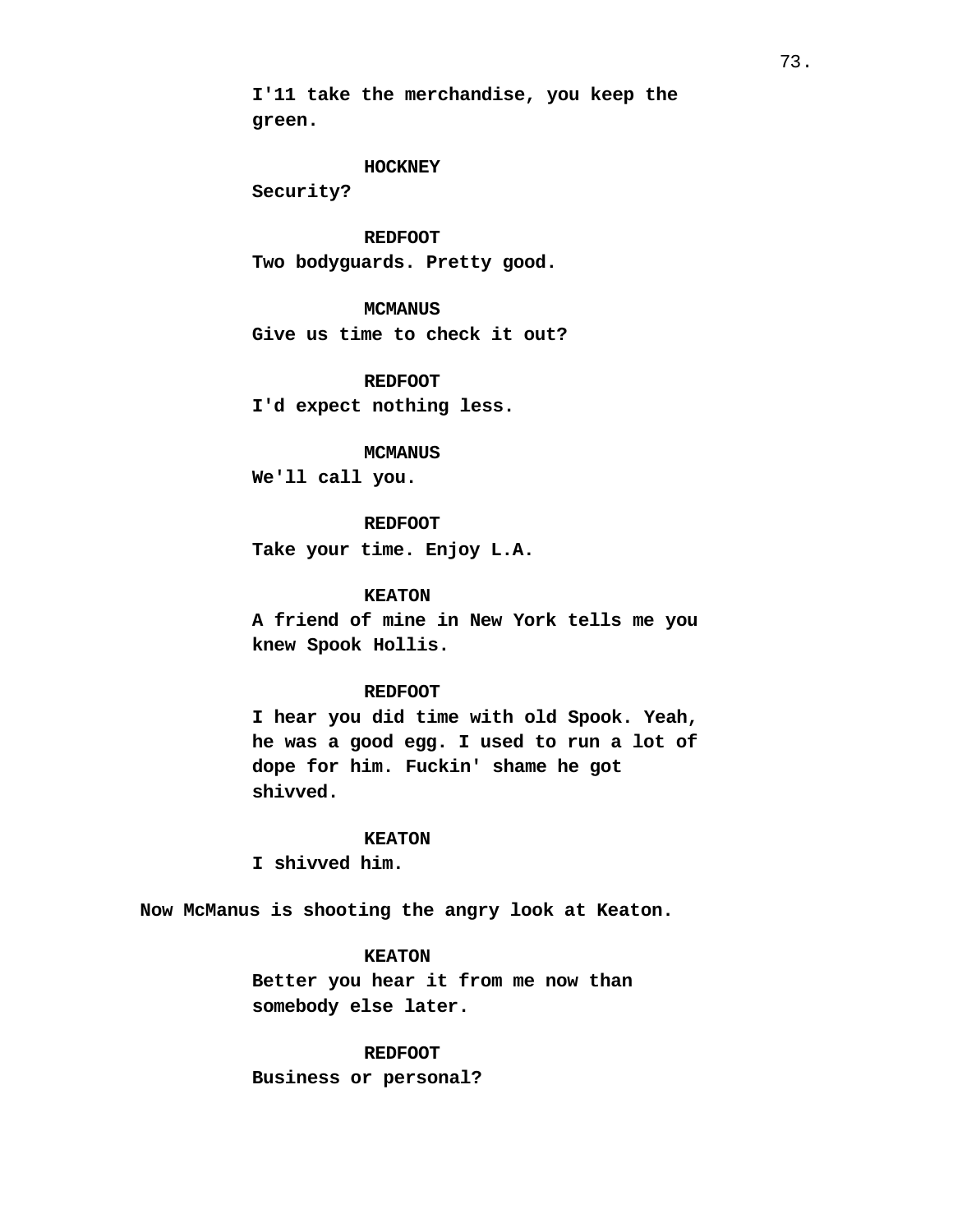## **SCRIPT DATE 5/25/94**

### **KEATON**

**A little of both.**

## **REDFOOT**

**Ain't it a crime? Call if you're interested.**

**Redfoot fires up his bike and takes off with the Caddy close behind.**

### **MCMANUS**

**(to Keaton) What's your fucking problem?**

# **KEATON**

**One job, that was the deal.**

## **MCMANUS**

**Take it as it comes, brother.**

## **KEATON**

**This is bullshit.**

**McManus laughs and walks away. Fenster and Hockney follow. Verbal turns to Keaton.**

> **VERBAL What is it Keaton?**

## **KEATON**

**(distant) Something - I don't know. (shaking himself) I ever tell you about the restaurant I wanted to open?**

**Keaton walks off. Verbal follows him in confusion.**

**VERBAL (V.O.) L.A., was good for about two hours. We were from New York.**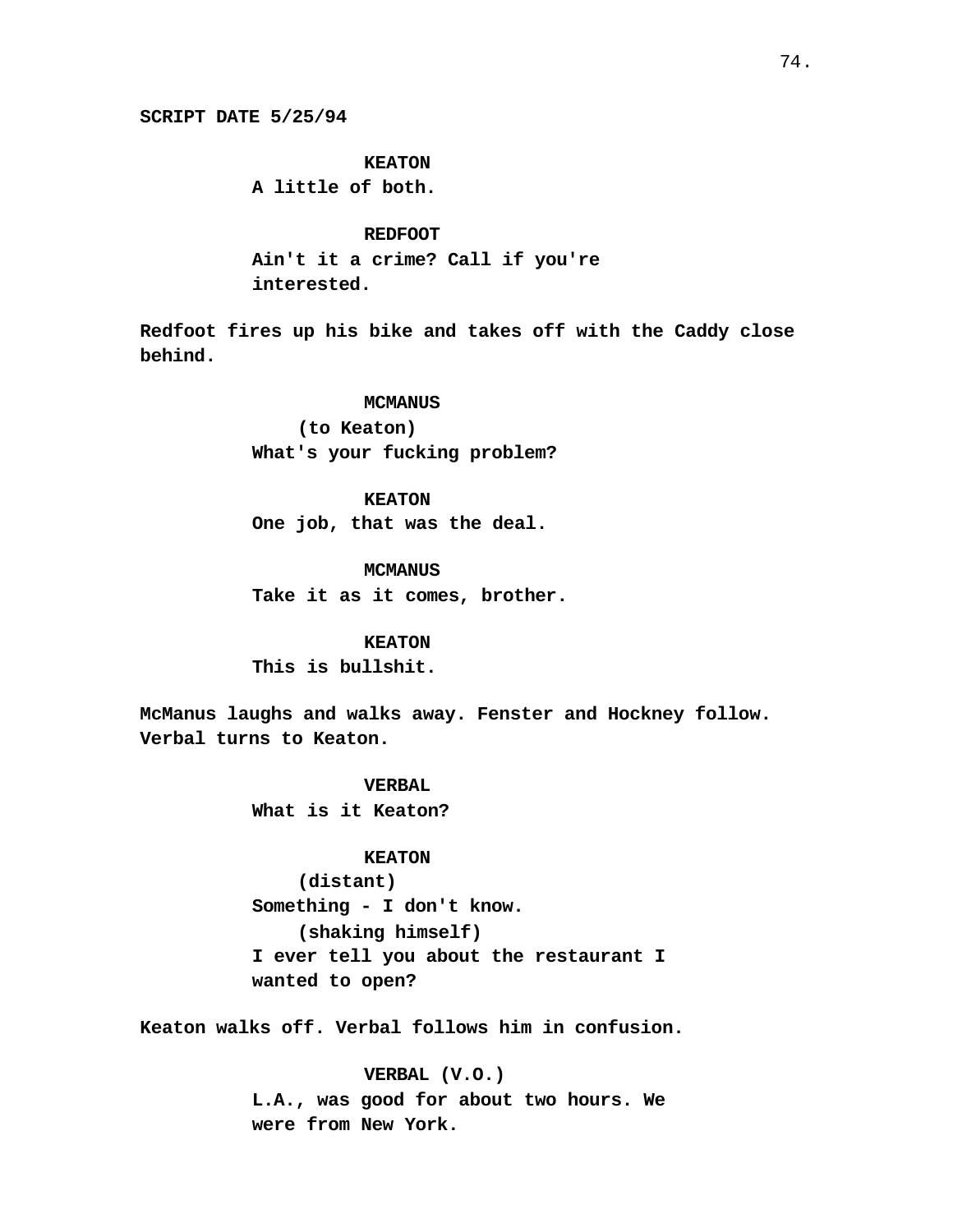**There's no place to eat after one; you can't get a pizza that doesn't taste like a fried fruit-bat, and the broads don't want to know you if you don't look like a broad. Within a few days the last of us was ready to go back to N.Y., but Keaton wouldn't have it, so he really didn't have a choice. We went to work.**

**YELLOW 06/11/94**

# **56 INT. PARKING GARAGE - NIGHT 56**

**McManus walks along a line of cars. He comes across a black Mercedes and stops. He looks down at the license plate and walks over to the next car, a green Honda. He pulls a slimjim out of his jacket and pops the lock an the Honda. He reaches in and opens the hood. He walks around and sticks his head in the engine.**

# **57 INT. VAN 57**

**Verbal sits behind the wheel. Keaton is beside him. Hockney and Fenster are in the back. They all watch McManus from where they are parked a few dozen yards away.**

## **58 INT. PARKING GARAGE 58**

### **DING-DING**

**The elevator bell sounds at the far end of the garage. The doors open. Two men in ill-fitting suits get out and look around cautiously. The first is TUCCI, a big bellied, white haired menace. The other is HIGHAM, lean and bad skinned. They are bodyguards and give it away by their every careful move.**

**They turn back to the elevator and motion to someone inside.**

**Out walks SAUL BERG, a slightly overweight man in his forties with an open collar silk shirt and a thick gold chain on his hairy chest. He carries a LARGE ALUMINUM BRIEFCASE.**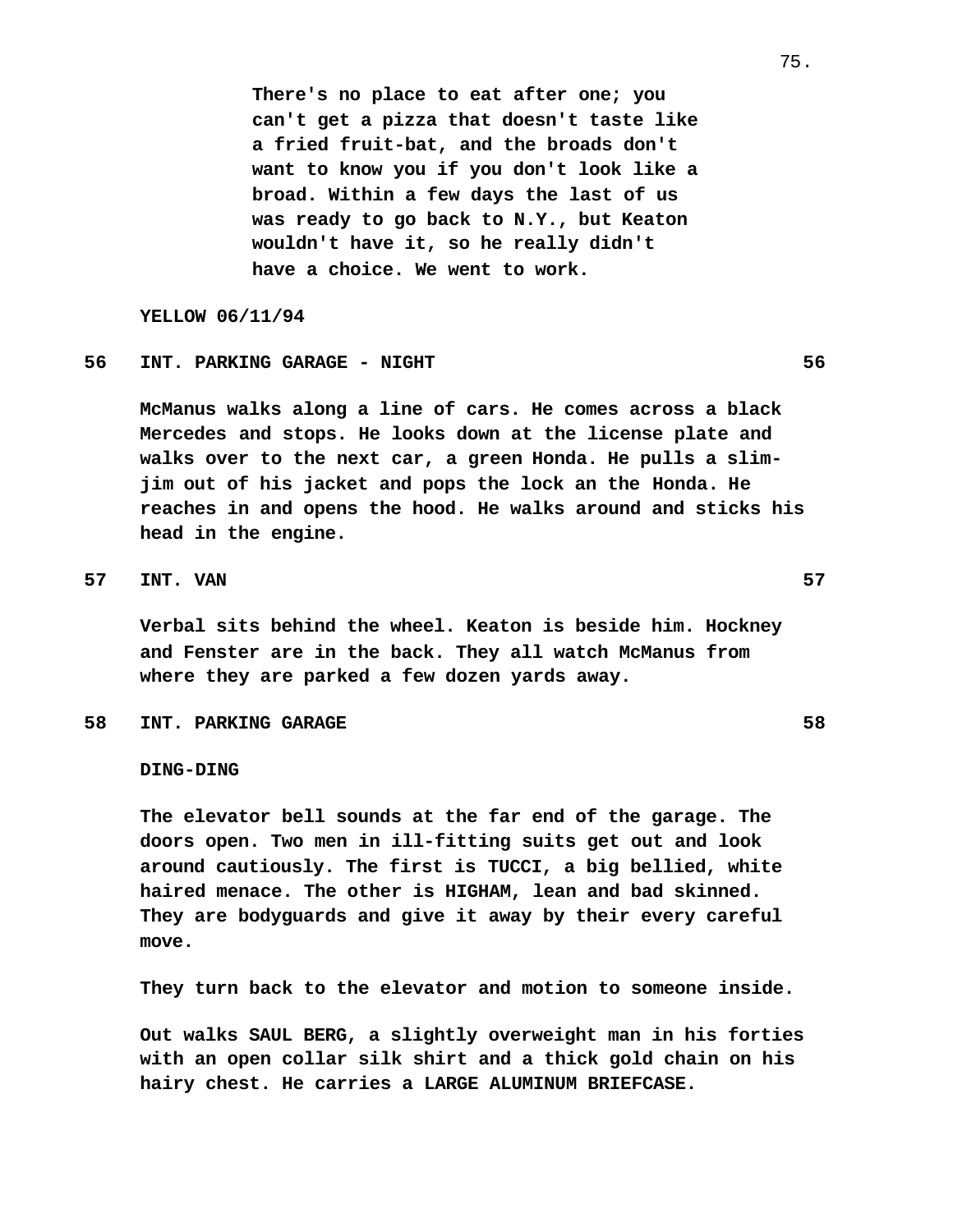**He lets his guards do the worrying. He walks straight to his car.**

**Saul passes McManus under the hood of the Honda. He takes out his keys and pushes a button on his key chain. The Mercedes beeps three times and tells Saul his alarm is off.**

**Tucci keeps an eye on McManus. Higham watches Saul.**

**McManus pretends to tinker with the car's engine. He has put a pistol just inside the grill and keeps it within reach.**

**The van on the other side of the garage starts and pulls out of the spot. It cruises over toward the Mercedes.**

**Tucci sees the van. He and Higham are suddenly busy trying to keep track. They hear laughing behind them and turn around.**

**YELLOW 06/11/94**

**FENSTER and HOCKNEY are walking towards them. They are sporting mustaches and sunglasses in addition to matching suits, each with loud plaid sport coats, decades out of style. Saul glances at Tucci and Higham.**

### **HIGHAM**

**Just get in the car Saul.**

**Under the hood of the Honda and out of sight, McManus pulls on a black ski mask. The van gets closer.**

### **HOCKNEY**

**I get out of the car, and man if the thing wasn't wrecked. And I see this broad in the back seat with nothing on.**

**Saul gets in the car quickly but calmly as Fenster and Hockney laugh and talk louder. They look drunk - The desired effect.**

### **HOCKNEY**

**I'm laughing so hard I can't breathe -**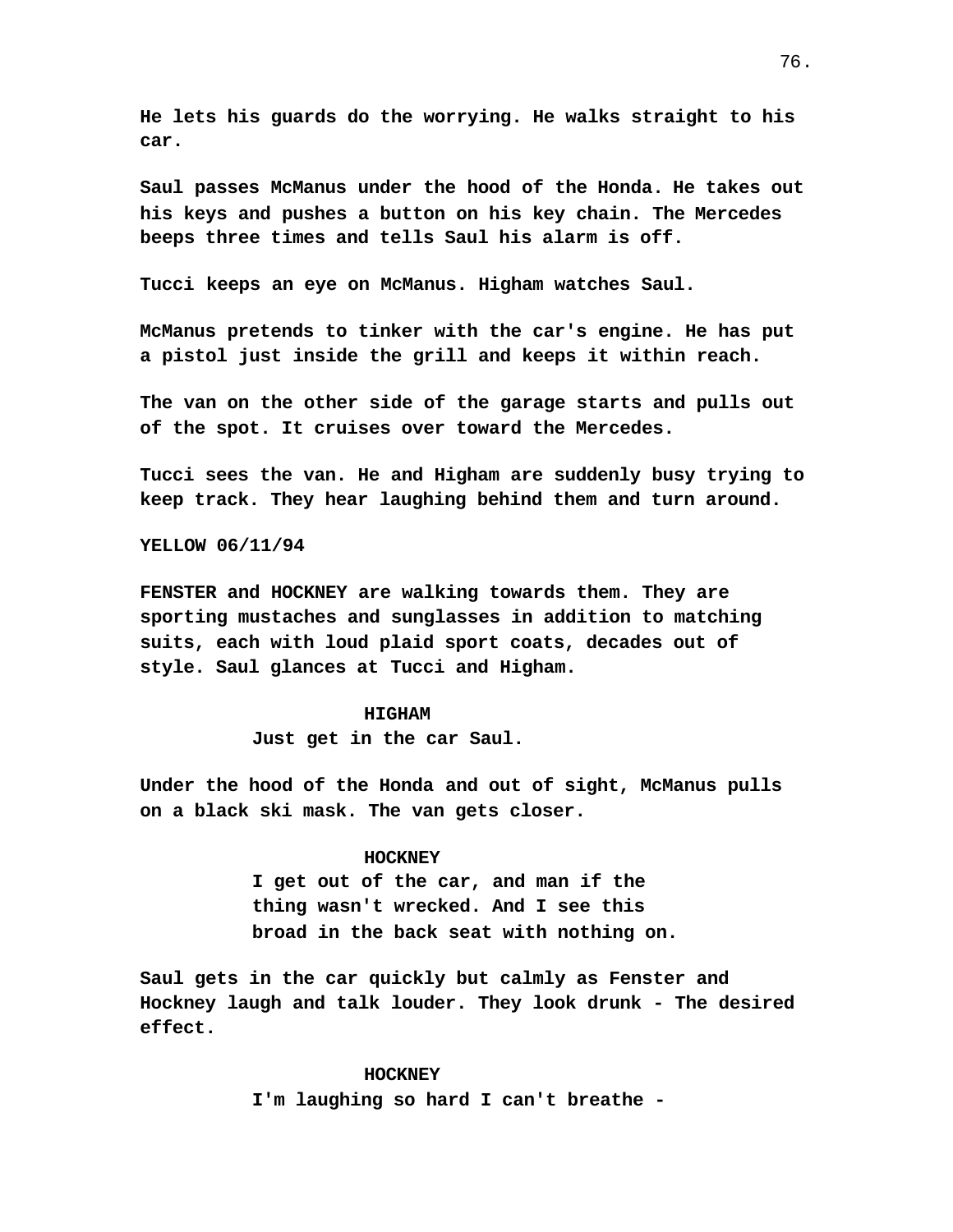**Tucci and Higham try to take it all in stride. Saul's reverse lights come on and he begins to back out of the spot.**

## **HOCKNEY**

**...And the fat guy comes out of the car with his pants on backwards and says -**

**SUDDENLY, the van revs and screeches to a halt behind Saul's Mercedes, blocking him in. Hockney and Fenster drop the drunk act and snap to. They both pull out guns and start screaming.**

#### **HOCKNEY**

**DON'T MOVE, YOU FUCKERS.**

#### **FENSTER**

**RIGHT THERE. FREEZE.**

**McManus comes up from under the hood.**

**Tucci and Higham throw their hands in the air. Hockney and Fenster grab them and reach into their belts to get their guns.**

**Keaton jumps out of the van and runs up to Saul's car, his face covered in a ski mask. He yanks on the door handle but it is locked. Saul sits in terror behind the wheel. Keaton pulls out a pistol and smashes the window with it.**

**YELLOW 06/11/94**

#### **KEATON**

**Give me the case.**

**Saul reaches over for the case. Keaton trains the gun on him.**

**SUDDENLY, Saul comes up with a pistol and points it at Keaton. Keaton sidesteps and grabs his wrist. The gun goes off into the fender of the Honda.**

**Hockney and Fenster both look over at the sound of the gun.**

**Tucci and Higham seize the opportunity. Tucci grabs Hockney, Higham grabs Fenster. The four men grapple for the guns.**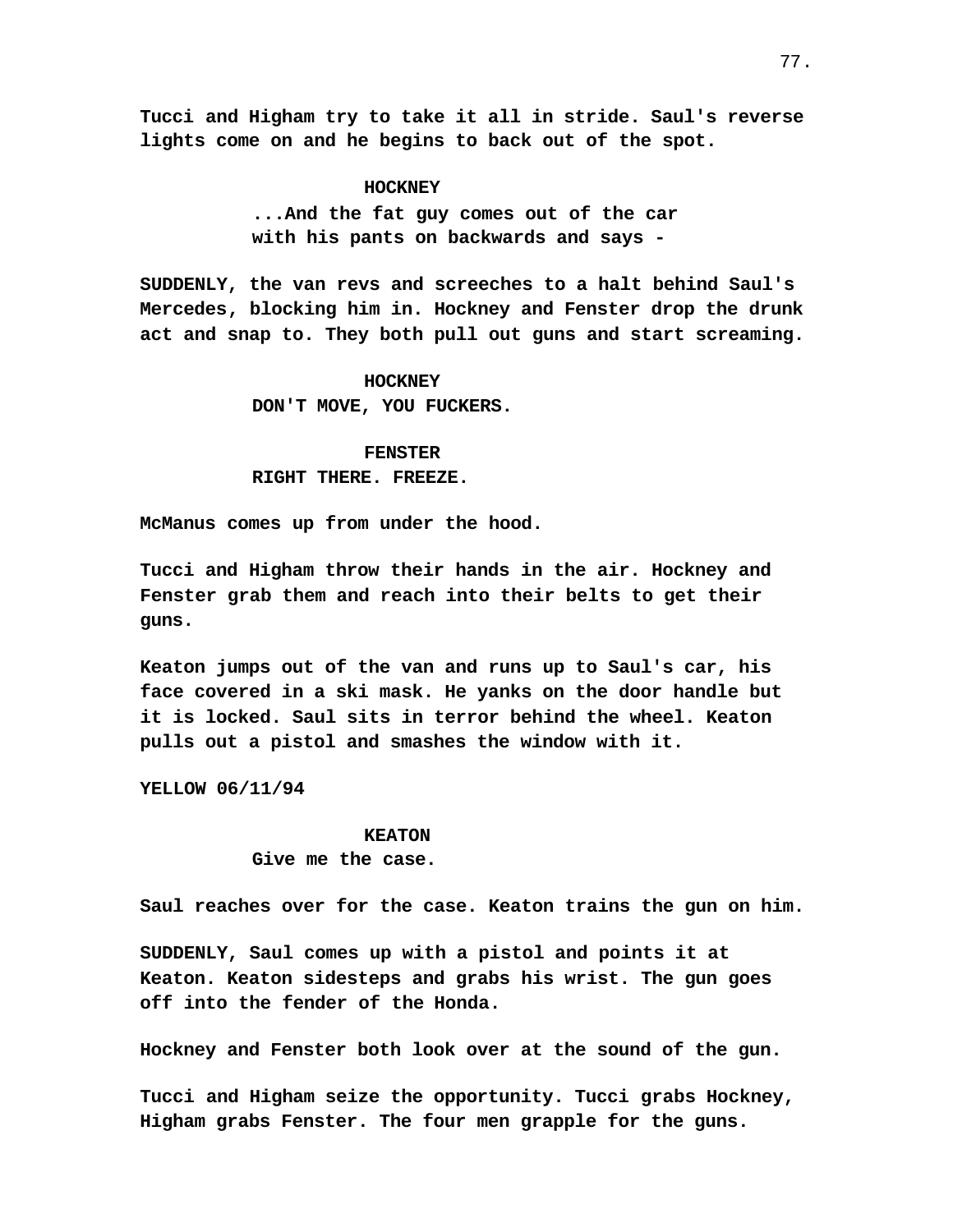**Fenster's gun falls to the floor. McManus picks it up. He trains a pistol on each bodyguard and takes a breath. They are some ten feet apart and moving erratically. Hockney and Fenster constantly fall in the line of fire.**

**McManus walks around the four men, keeping a pistol trained on each of the guards. Finally he comes to an angle where they are all in front of him. One guard is a few feet away, the other is ten feet past him.**

**McMANUS' P.O.V.**

**The closer of the two moves in and out of the sights of the pistol in McManus' right hand, the one farther away does the same with the left.**

**Verbal gets out of the van and moves towards them to help.**

## **BOOM**

**Both of McManus' guns go off like one shot. Tucci and Higham collapse, each with a bullet in his head**

## **PAUSE**

**The only sound is Saul grappling with Keaton for the gun. His arm is halfway out the window. His elbow rests in the door frame.**

**Keaton cannot get the gun out of his hand. Finally, he pushes down with all his weight. Saul's elbow breaks backwards on the door frame. He screams in agony. The gun falls from his hand.**

# **BLUE 06/01/94**

**All five of the men look at each other for an impossibly long moment. The confusion is only aggravated by Saul's screaming.**

**SLOWLY, Keaton raises his pistol and aims it at Saul. His hand trembles, his eyes squint to near slits. His finger tenses and slacks off over and over again on the trigger.**

**BOOM**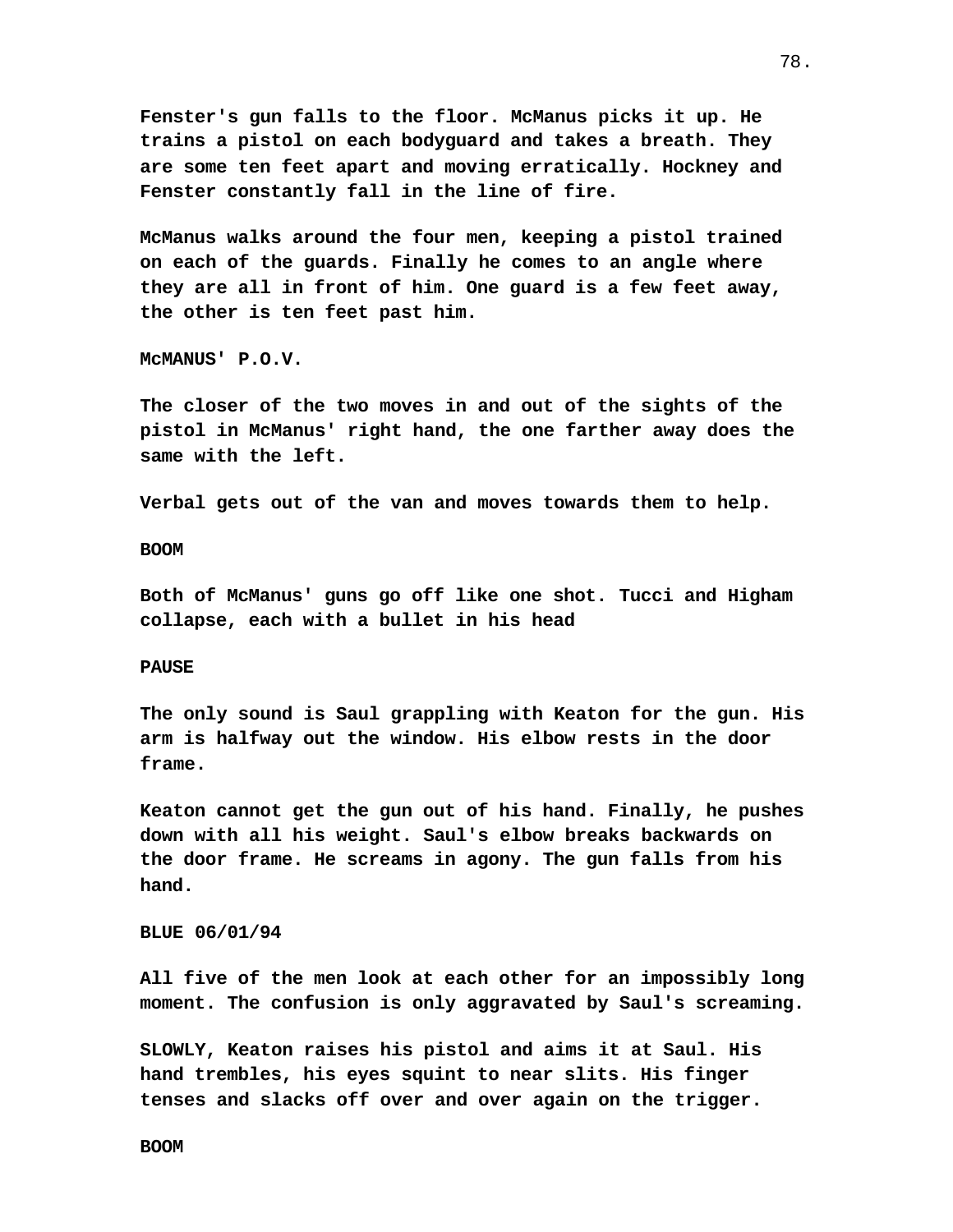**VERBAL SHOOTS SAUL. Keaton looks at him in surprise. Verbal trembles more than he does.**

**The garage is silent.**

**HOCKNEY**

**What the hell?**

**MCMANUS Bad day. Fuck it.**

**DING-DING**

**The elevator light comes on. All five men look.**

### **KEATON**

**Move.**

**Keaton reaches into the car and grabs Saul's case. Everyone else piles into the van. Keaton gets in as Verbal is driving for the exit.**

**59 INT. VAN 59**

**The mood in the van is grim. Everyone is silent. Keaton pops the clasps on the case and opens it.**

# **KEATON**

**Son of a bitch.**

**Everyone looks in the case. It is filled with cash on one side. The other side is filled with clear plastic bags of WHITE POWDER.**

**60 EXT. PARKING LOT - NIGHT 60**

**Keaton and the others stand in silhouette in front of the lights of an oncoming car in the distance. We can make out McManus loading a gun.**

> **KEATON What are you doing?**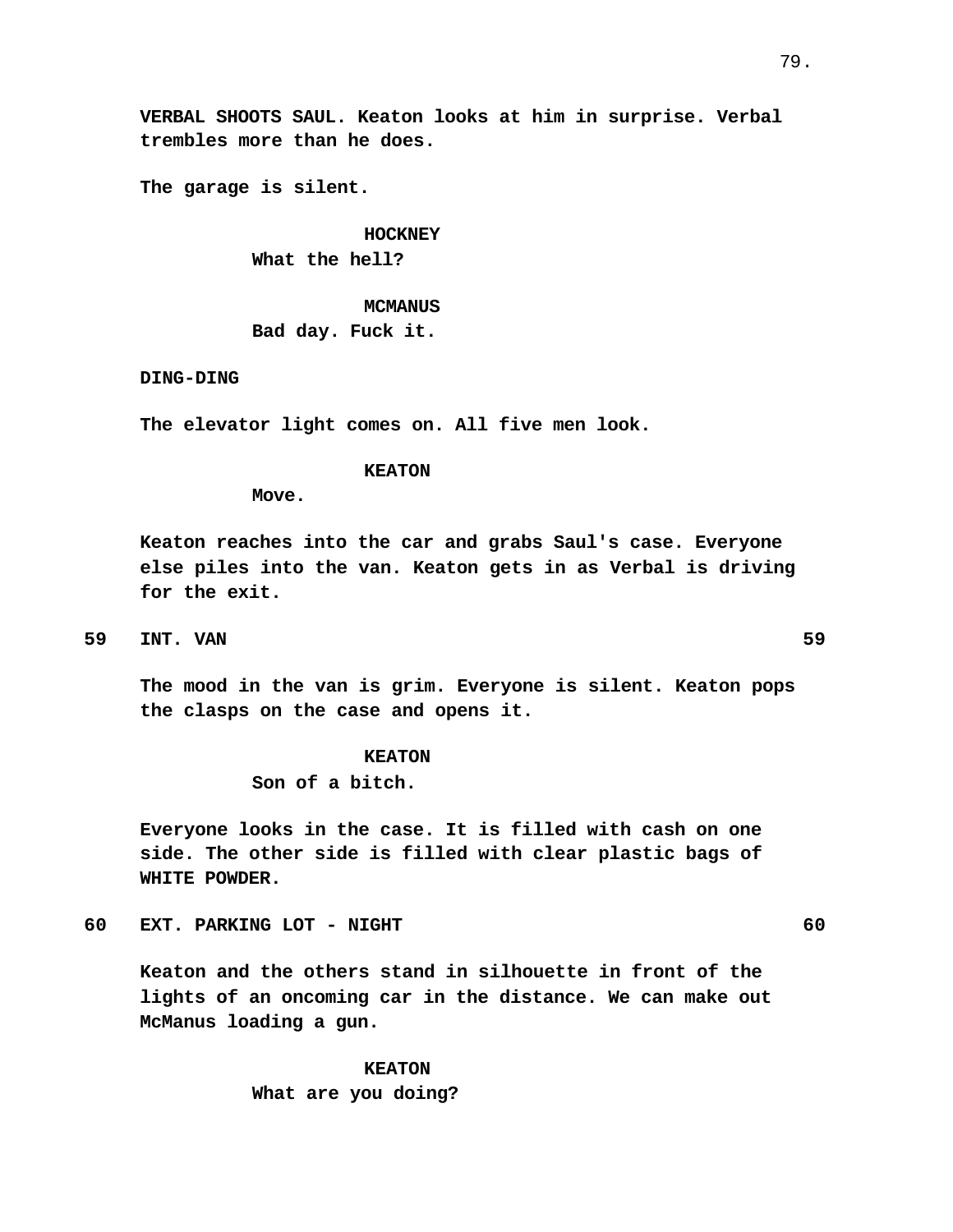**MCMANUS**

**What does it look like? I'm going to kill him.**

## **KEATON**

**We did it your way. Now I'11 deal with him.**

### **MCMANUS**

**You gonna kill him?**

**KEATON I'm going to deal with him.**

**The car, Redfoot's escort Caddy, is now in front of them. The horn lets out three short blasts.**

**Redfoot comes around from behind the Caddy on his motorcycle. He gets off the bike, trying to hide a faint smile. McManus throws Saul's case on the ground in front of him.**

# **MCMANUS**

**What the fuck is this, Redfoot?**

## **REDFOOT**

**Get a grip. I didn't know.**

## **KEATON**

**You didn't know.**

**YELLOW 06/11/94**

**REDFOOT The job got thrown to me by this lawyer.**

### **KEATON**

**Who is he?**

#### **REDFOOT**

**Some Limey. He's a middle-man for somebody. He doesn't say and I don't ask.**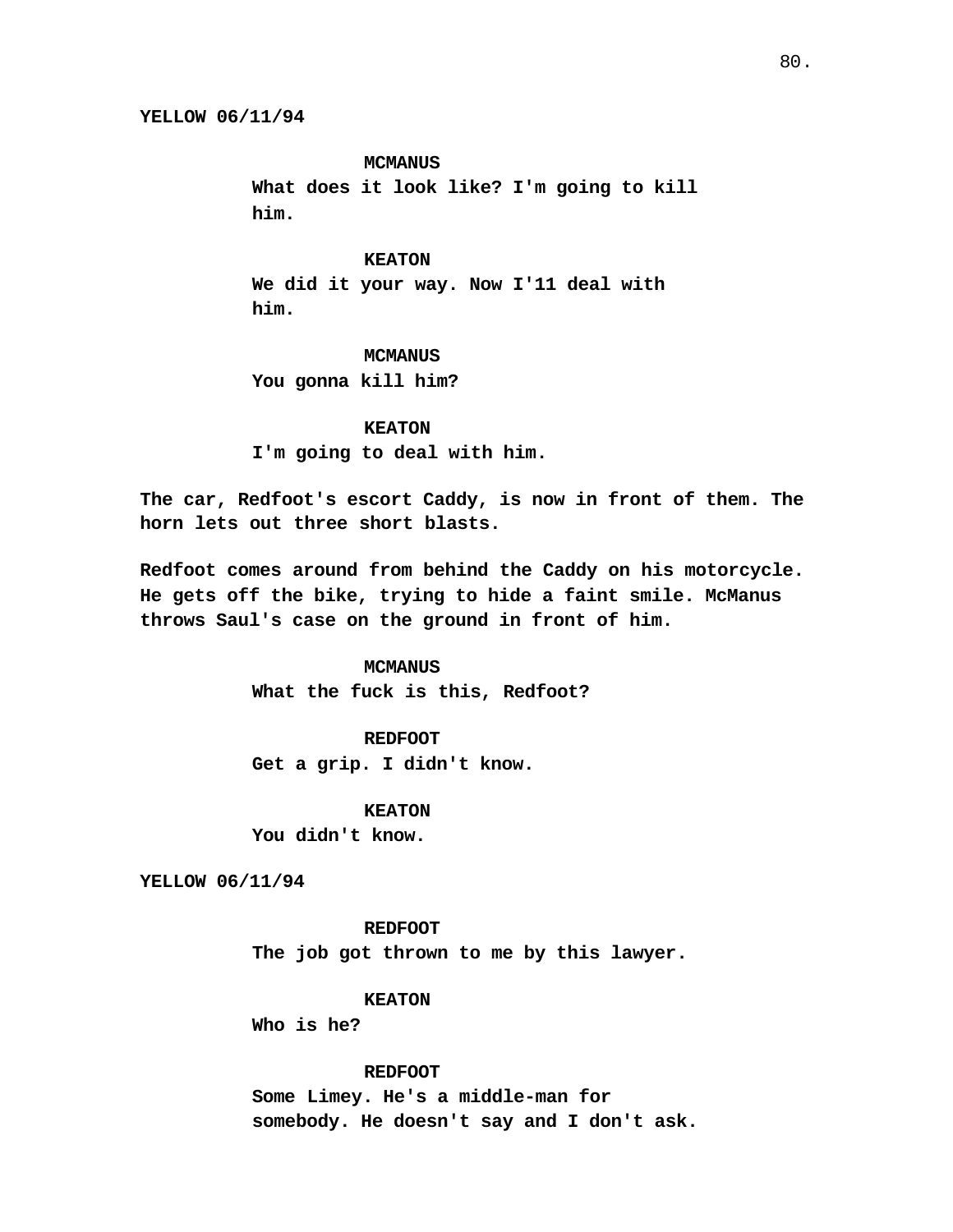### **KEATON**

**We want to meet him.**

### **REDFOOT**

**He wants to meet you. He called last night and asked me to set it up. What do I tell him'**

# **KEATON**

**Tell him we'll meet.**

## **MCMANUS**

**If you're lying, Redfoot...**

## **REDFOOT**

**McManus, you're a real bad-ass, but get off my tip.**

**McManus lunges for Redfoot.**

**The Caddy doors instantly pop open and rifle barrels come into view from within.**

**Fenster and Hockney draw guns and aim at the Caddy. Keaton and Verbal grab McManus and hold him back. Redfoot gets on his Harley, smiling defiantly.**

### **REDFOOT**

**Real shame about Saul getting whacked. Lot's of cops looking for the guys that did it. I'm sure they'll get around to asking me.**

**He starts his bike.**

**YELLOW 06/11/94**

## **MCMANUS**

**Fuck you.**

**Redfoot drives off..The Caddy waits until he is completely out of sight before following.**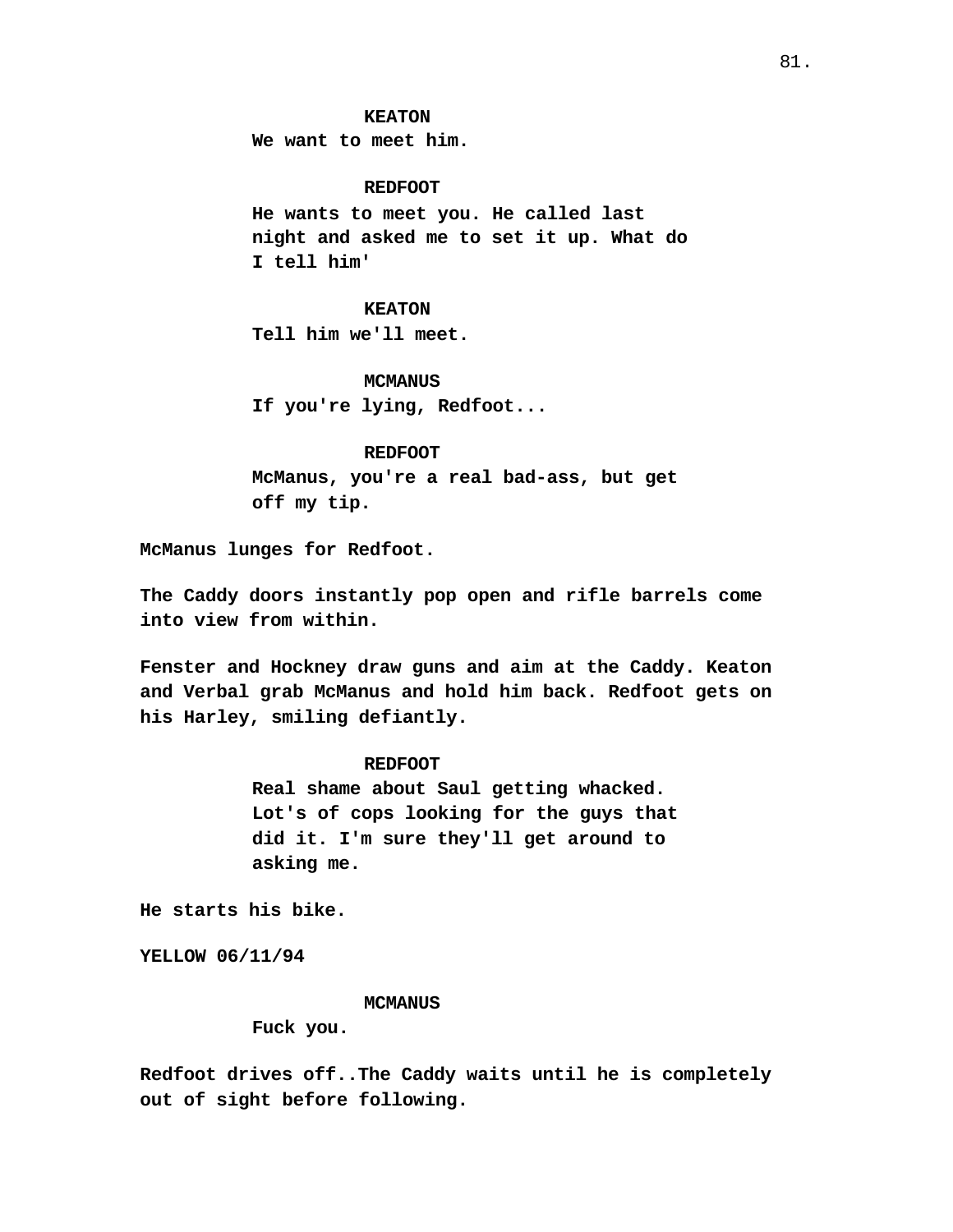**KUJAN**

**So this lawyer...**

**VERBAL**

**Kobayashi.**

**KUJAN Came from Redfoot.**

### **VERBAL**

**Right.**

## **KUJAN**

**And why leave this out when you talked to the D.A.?**

**A KNOCK AT THE DOOR**

**Rabin sticks his head in.**

# **RABIN**

**Someone to see you, Agent Kujan.**

**Kujan steps out into the hall, shutting the door behind him.**

**62 INT. OUTSIDE RABIN'S OFFICE 62**

**Kujan smiles instantly, recognizing the man standing with Rabin.**

# **KUJAN**

**Jack. What are you doing here?**

# **BAER**

**I've been looking all over for you. You still after the coke that walked out of that blood bath in the harbor?**

# **KUJAN**

**Yeah.**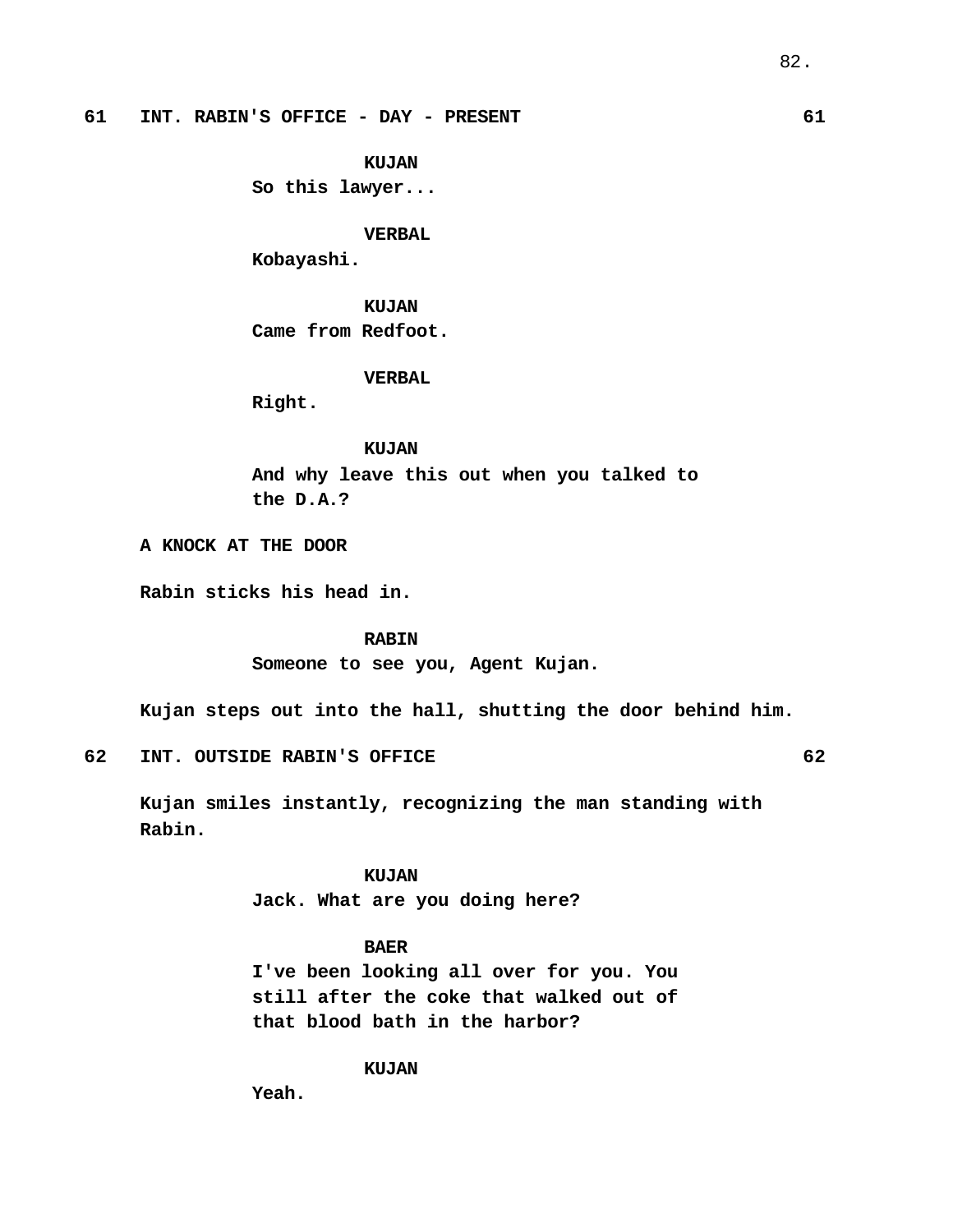**You can stop looking. There was no coke. I've been in L.A. county with a guy they**

**PINK 06/07/94**

# **BAER**

**pulled out of a drainpipe in San Pedro yesterday after the shoot-out. He came to this morning and started talking. He was part of a Hungarian mob there to do a deal with a bunch of goats from Argentina. He says it was definitely not a dope deal.**

## **KUJAN**

**There was ninety-one million -**

# **BAER**

**We know, but our man says no way on the dope. This Hungarian tells me the whole bunch was pulling stumps for Turkey the next' day. They had no time to negotiate that kind of product and no means to move it.**

# **KUJAN**

**What was the money for?**

### **BAER**

**He didn't know. No one doing the deal knew except a few key people. This guy says they were real hush about it. Whatever it was it was highly sensitive.**

# **KUJAN**

**I don't get it.**

## **BAER**

**They tell me you got the cripple from New York in there. He mention Keyser Soze?**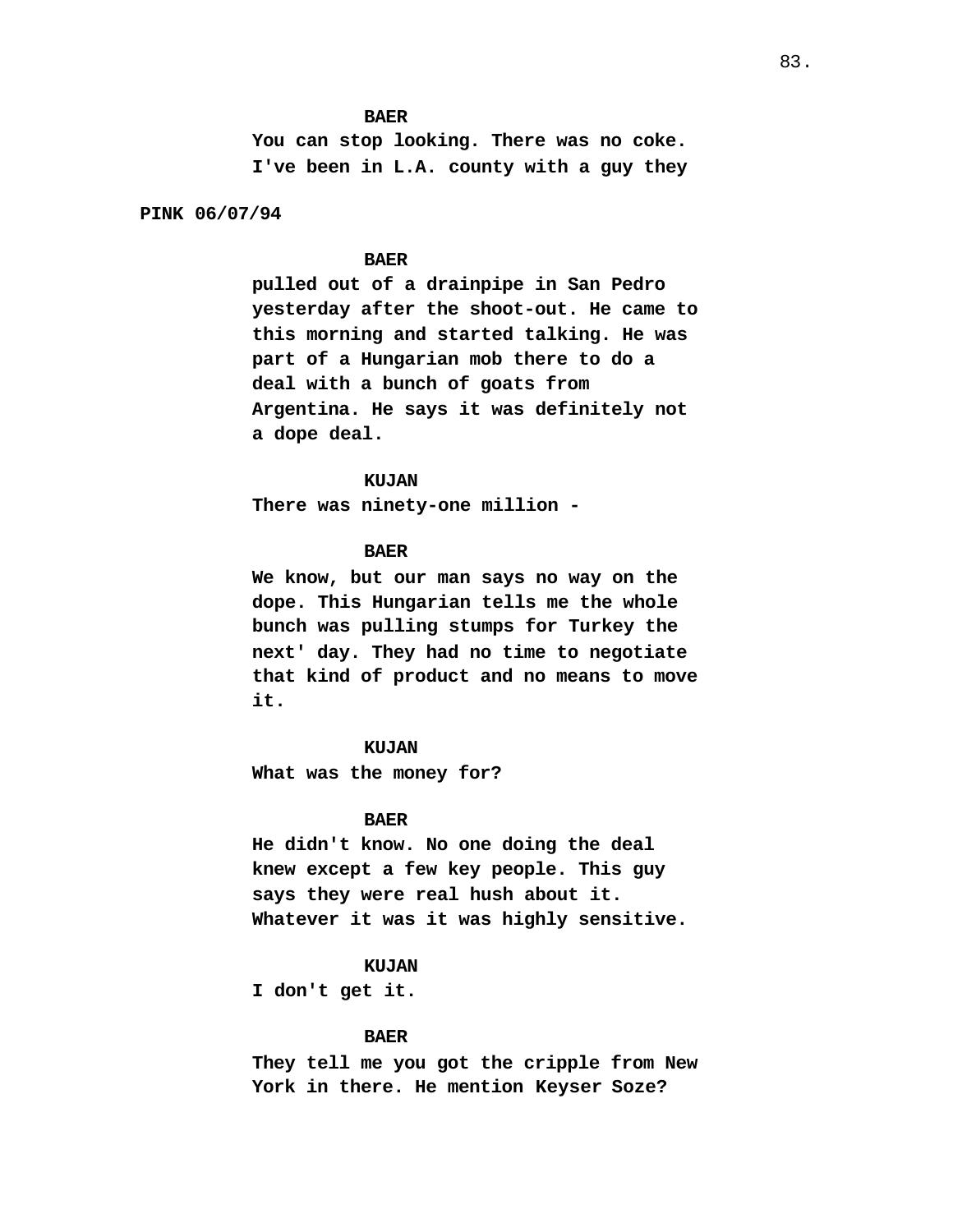### **KUJAN**

**Who?**

**BAER Bear with me here...**

# **63 INT. RABIN'S OFFICE - LATER 63**

**BOOM - The door bursts open.**

**KUJAN**

**Who is Keyser Soze?**

**Verbal looks up in shock. He drops his cigarette and trembles at the mere mention of the name.**

**YELLOW 06/11/94**

## **VERBAL**

**Ahhh fuck.**

**64 INT. HOLLYWOOD ATHLETIC CLUB - DAY - TWO WEEKS PRIOR 64**

**Keaton stands while the rest sit and listen.**

## **KEATON**

**So I need to know if anyone can think of anybody. Somebody with power. Enough to possibly track us from New York.**

# **MCMANUS**

**Look. We've been over it for an hour now. I say we pack up and run. Let's go back to New York. At least get out of L.A.**

**SUDDENLY, The sound of a man clearing his throat. Everyone turns to the door behind them. MR. KOBAYASHI a tall, slim, well groomed man stands in the hall. He has a briefcase in his hand. He smiles politely.**

**KOBAYASHI**

**Mr. Keaton?**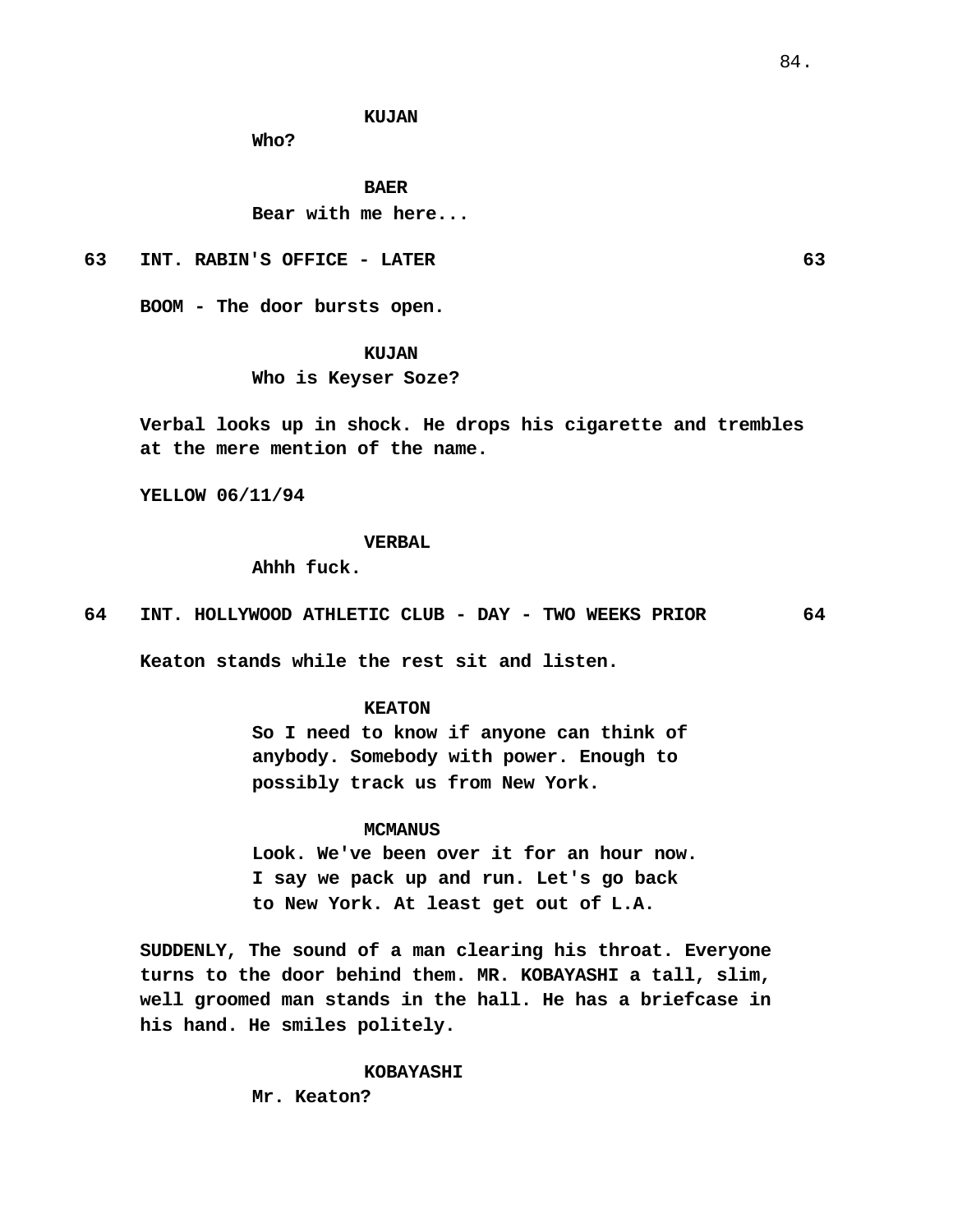**Keaton stands back and lets him in. Kobayashi looks them over.**

## **KOBAYASHI**

**I am Mr. Kobayashi. I've been asked by my employer to bring a proposal to you gentlemen. That must be Mr. Hockney. I recognize Mr. Fenster from his mug shot, as well as Mr. McManus. (to Verbal) I can only assume that you are Mr. Kint. I believe you were the one who disposed of Saul. My employer sends his gratitude. A most unexpected benefit.**

**Everyone looks at one another in shock that he would know this.**

## **KEATON**

**What can we do for you?**

**BLUE 06/01/94**

## **KOBAYASHI**

**My employer requires your services. One job. One day's work. Very dangerous. I don't expect all of you to live, but those who do will have ninety-one million dollars to divide any way they see fit.**

#### **KEATON**

**Who's your boss?**

## **KOBAYASHI**

**My employer wishes to remain anonymous.**

### **KEATON**

**Don't jerk me off. We all know what this is. You don't work with me if I work with you without knowing who I'm working for. Now let's cut the shit. Who's the man?**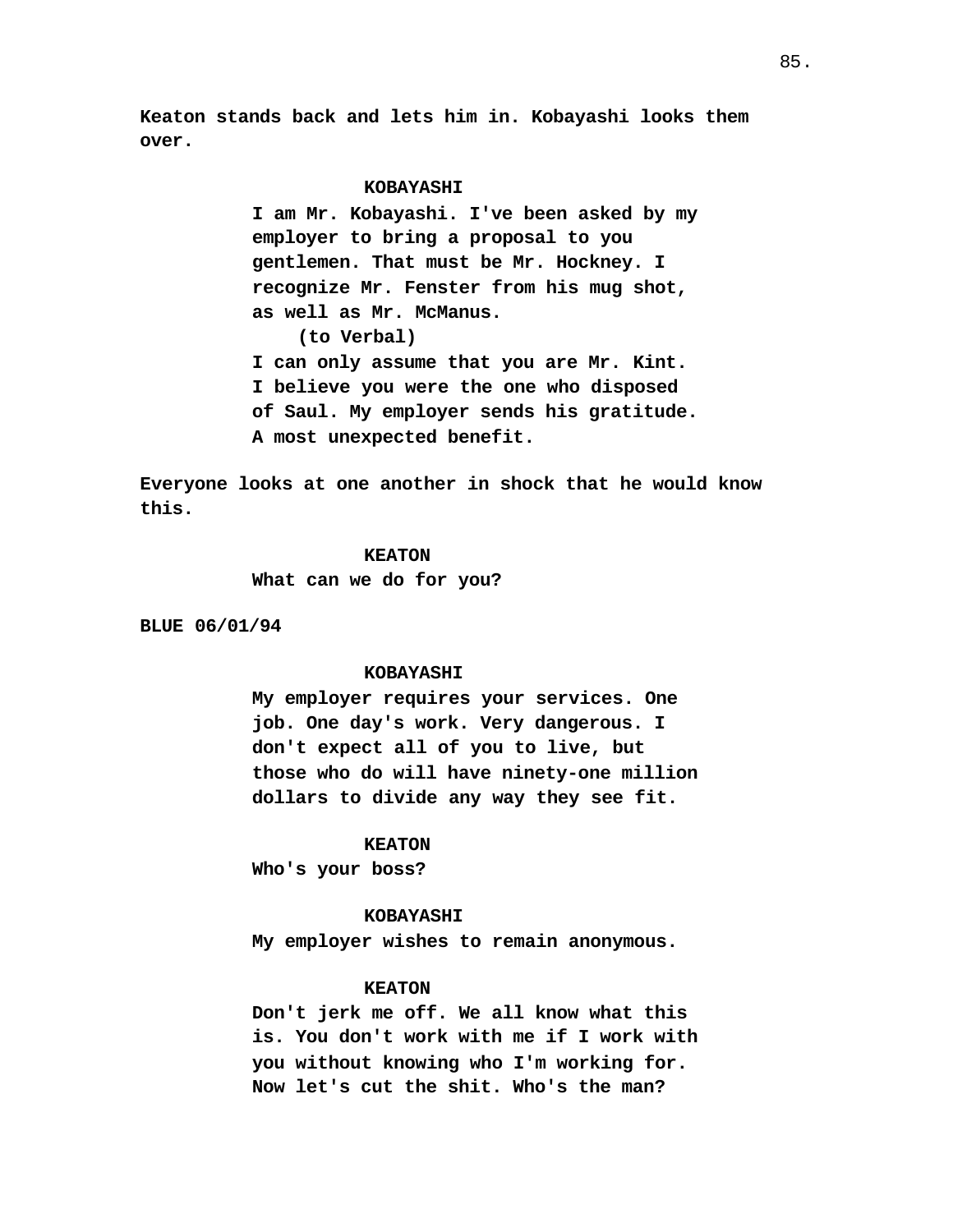#### **KOBAYASHI**

### **I work for Keyser Sate.**

**A strange look crosses Keaton's face. Skepticism, mockery and just a hint of fear. Hockney, McManus and Fenster all share similar looks.**

> **KEATON What is this?**

### **VERBAL**

**Who's Keyser Soze?**

### **KOBAYASHI**

**I am sure you've heard a number of tall tales, myths and legends about Mr. Soze I can assure you gentlemen, most of them are true.**

## **VERBAL**

**Who's Keyser Soze?**

### **KOBAYASHI**

**Judging by the sudden change in mood, I am sure the rest of your associates can tell you, Mr. Kint. I have come with an offer directly from Mr. Soze. An order actually.**

#### **KEATON**

**An order.**

**BLUE 06/01/94**

# **KOBAYASHI**

**In nineteen-eighty one, Mr. Keaton, you participated in the hijacking of a truck in Buffalo, New York. The cargo was raw steel. Steel that belonged to Mr. Soze and was destined for Pakistan to be used in a Nuclear reactor. A very profitable violation of U.N. Regulations.**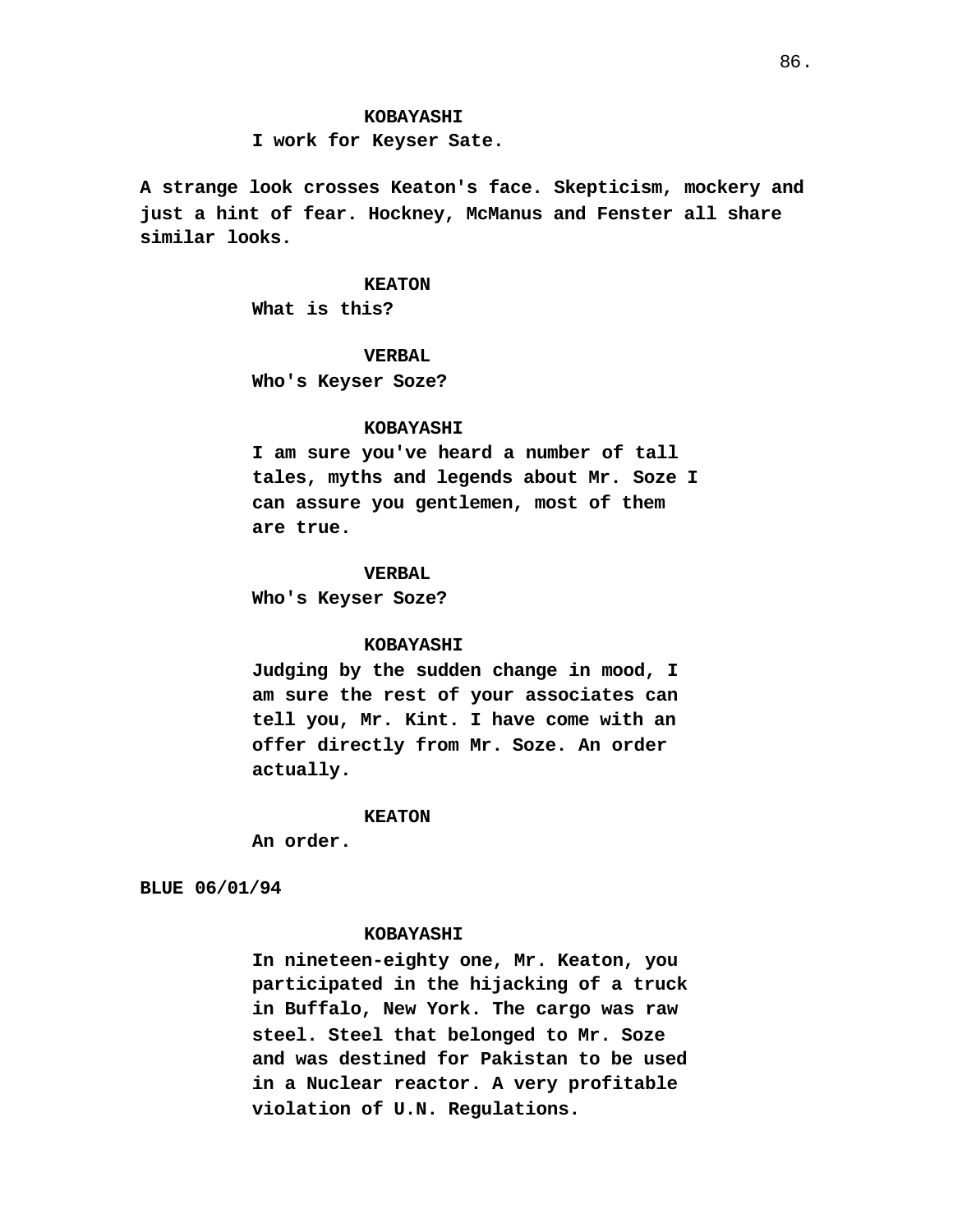**You had no way of knowing this, because the man shipping the steel was working for Mr. Sate without his knowledge. (beat) Mr. Fenster and Mr. McManus hijacked a twin-prop cargo flight earlier this year out of Newark airport. The plane was carrying platinum and gold wiring. Also set for Pakistan.**

**Kobayashi turns and points at Hockney.**

## **KOBAYASHI**

**Two months ago, Mr. Hockney stole a truck carrying gun parts through Queens -**

**Everyone looks at Hockney. He smiles shyly. It occurs to them all that he robbed the truck for which they were all arrested in the first place.**

## **KOBAYASHI**

**- guns allegedly set to be destroyed by the state of New York. They were to be "lost" in a weigh station and routed to Belfast. Again, Mr. Sate using pawns who had no knowledge.**

**(turning to Verbal) Which brings us to Mr. Kint.**

**Verbal crumbles under his stare.**

# **KOBAYASHI**

**Nine months ago, one of Mr. Soze less than intelligent couriers was taken in a complicated confidence seam by a cripple. He was relieved of sixty-two thousand dollars. Now**

**(to all of them)**

**- It has taken us some time to find you. Our intention was to approach you after your apprehension in New York.**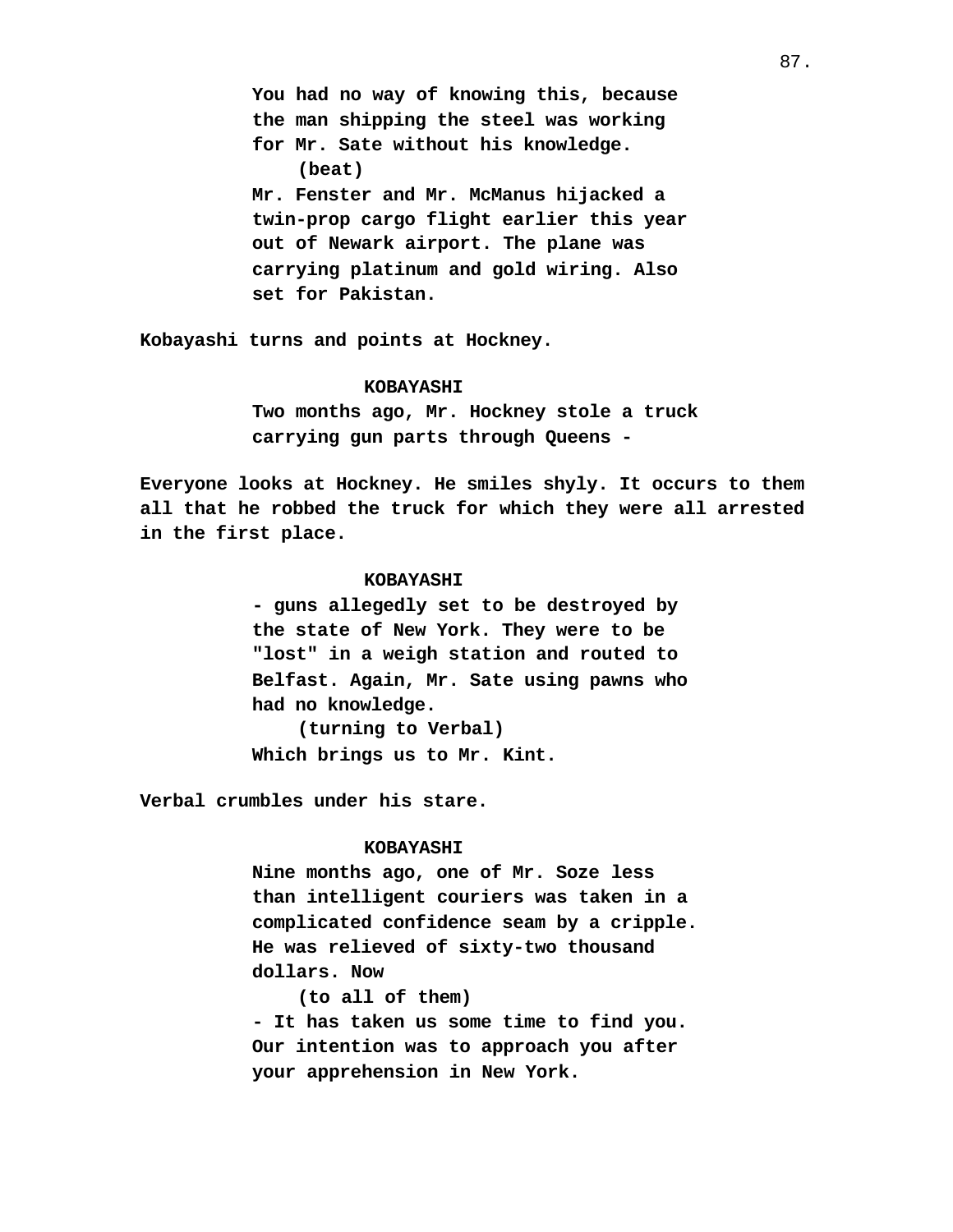### **KEATON**

**You set up the line-up.**

### **KOBAYASHI**

**Mr. Soze made a few calls, yes. You were not to be released until I came to see you. It seems Mr. Keaton's attorney, Ms. Finneran, was a bit too effective in expediting his release. Holding the rest of you became a moot point.**

## **KEATON**

**What about Redfoot?**

## **KOBAYASHI**

**Mr. Redfoot knew nothing. Mr. Soze rarely t works with the same people for very long, and they never know who they're working for. One cannot be betrayed if one has no people.**

#### **FENSTER**

**So why tell us?**

## **KOBAYASHI**

**Because you have stolen from Mr. Soze. That you did not know you stole from him is the only reason you are still alive, but he feels you owe him. You will repay your debt.**

## **HOCKNEY**

**Who is this guy? How do we know you work for Soze**

## **KOBAYASHI**

**I don't think that is relevant, Mr. Hockney. The five of you are responsible for the murder of Saul Berg and his bodyguards.**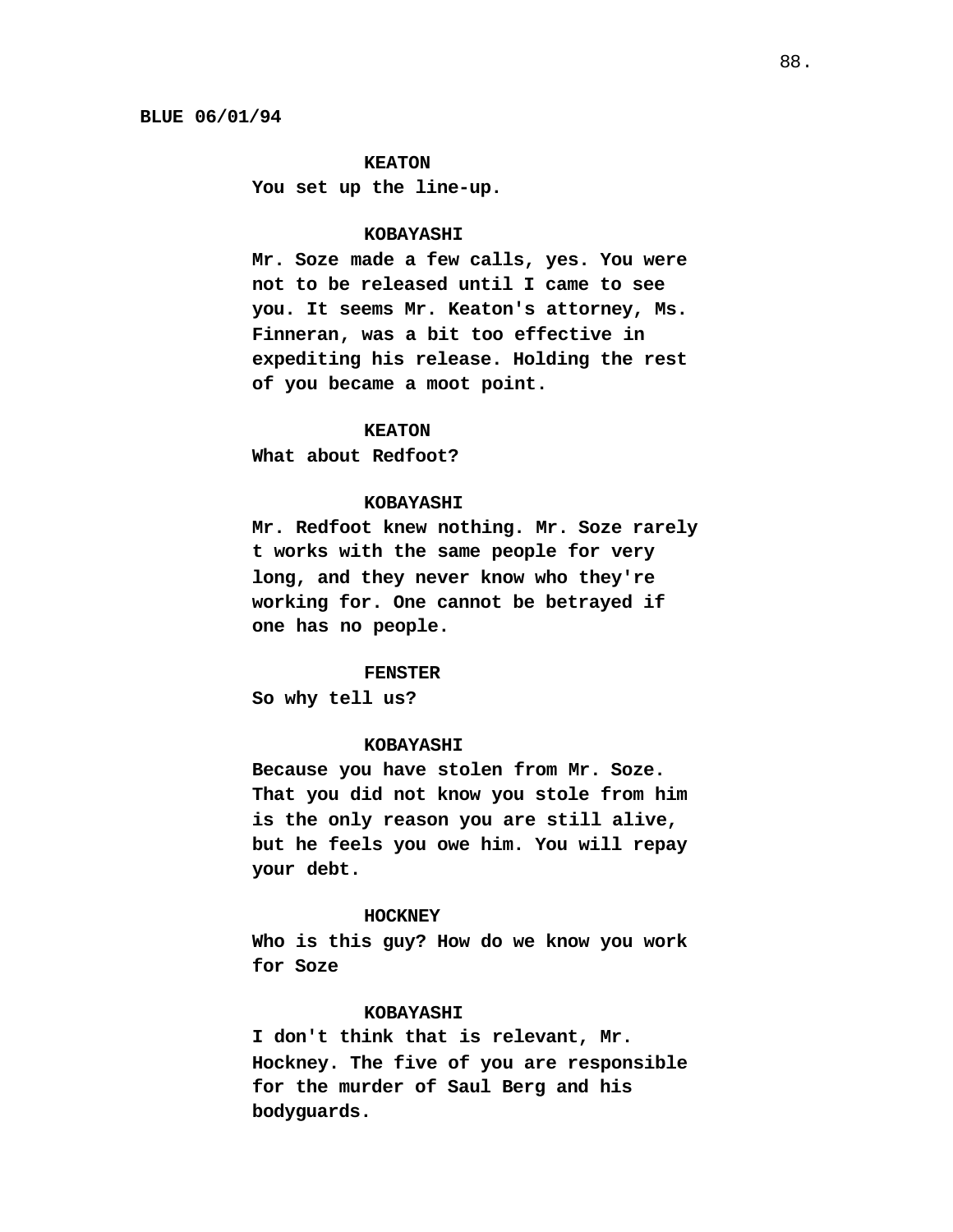**Mr. Redfoot can attest to your involvement, and we can see to it that he will. He is not of your "superior" breed.**

#### **MCMANUS**

**This is a load of shit.**

## **KOBAYASHI**

**The offer is this, gentlemen. Mr. Soze's primary interest, as I am sure you all know, is narcotics. He's been - competing shall we say, with a group of**

**YELLOW 06/11/94**

### **KOBAYASHI**

**Argentinians for several years. Competing with Mr. Soze has taken its toll. These Argentinians are negotiating the sale of ninety-one million dollars in cocaine in three days time. Needless to say, this purchase will revitalize the diminishing strength of their organization. Mr. Soze wants you to stop the deal. If you choose, you may wait until the buy. Whatever money changes hands is yours. The transaction will take place on a boat in San Pedro. Mr. Soze wants you to get to the boat and destroy the cocaine on board. Then you are free of your obligation to Mr. Soze.**

## **KEATON**

**Give me one good reason why I shouldn't kill you right now.**

**Kobayashi smiles and puts his briefcase on the table in front of him.**

## **KOBAYASHI**

**A gift from Mr. Soze gentlemen.**

**He turns and walks out of the room.**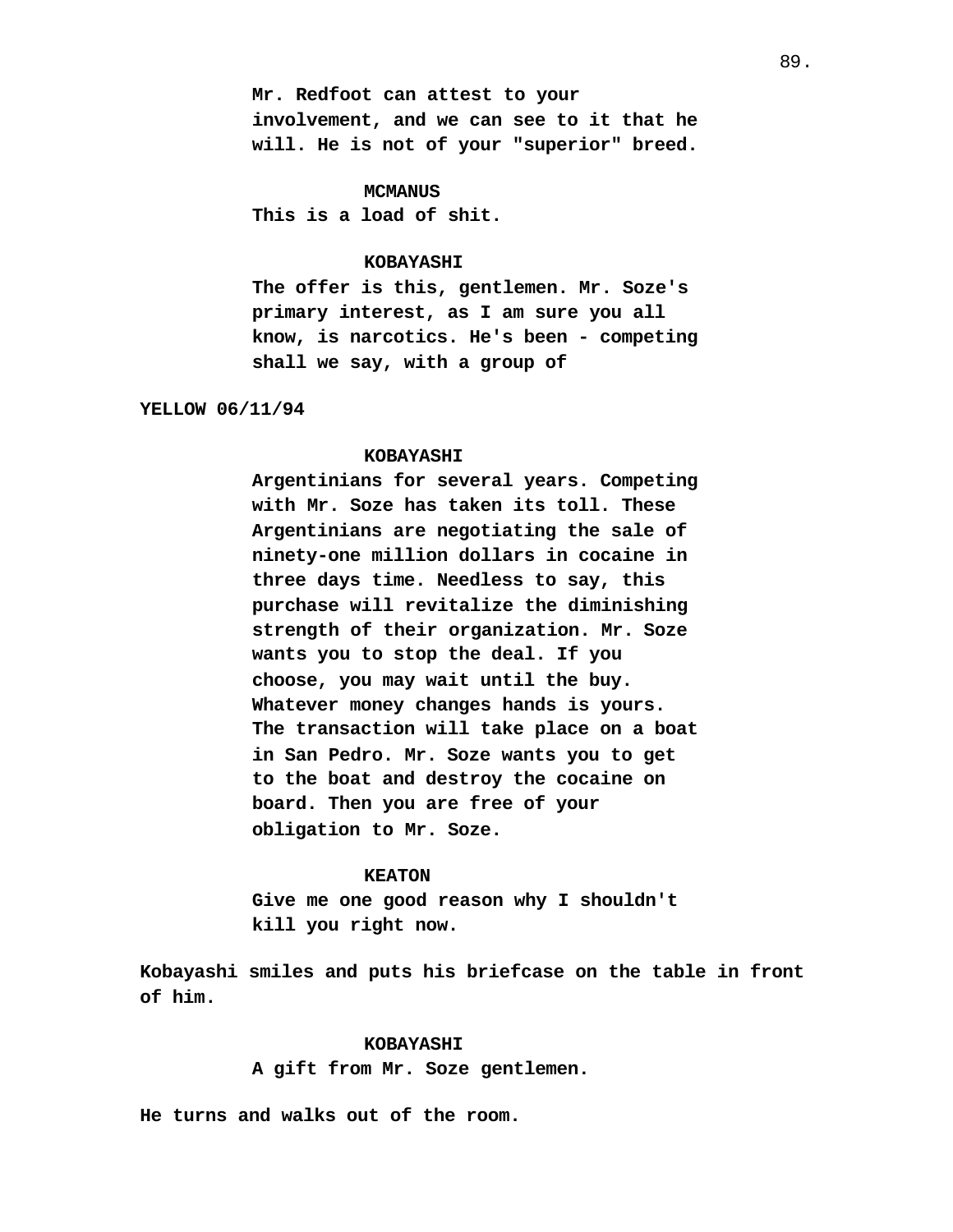**Keaton walks over to the case and opens it. He reaches in and pulls out five thick manila envelopes, each marked in bold black letters. "KEATON", "McMANUS", "HOCKNEY", "FENSTER" and "KINT"**

**Keaton pulls out the files, revealing a map underneath.**

**Keaton hands each man his file. He opens his first. He pulls out a thick stack of papers and thumbs through them.**

## **KEATON**

## **Jesus Christ. Open them.**

**All of the men open their files. Inside are mug shots of each man in his respective file as well as a printout of his criminal record. But there is more.**

# **HOCKNEY**

**They know everything.**

## **MCMANUS**

**This is my life in here. Everything I've done since I was eighteen.**

**BLUE 06/01/94**

#### **FENSTER**

**Everybody I ever worked with, did time with.**

# **HOCKNEY**

**They fucking know everything.**

**Keaton pulls out a large black and white photograph of himself and his lawyer EDIE FINNERAN. They are laughing arm in arm by a fountain in New York. He hides the photo from the others.**

> **KEATON This is not right.**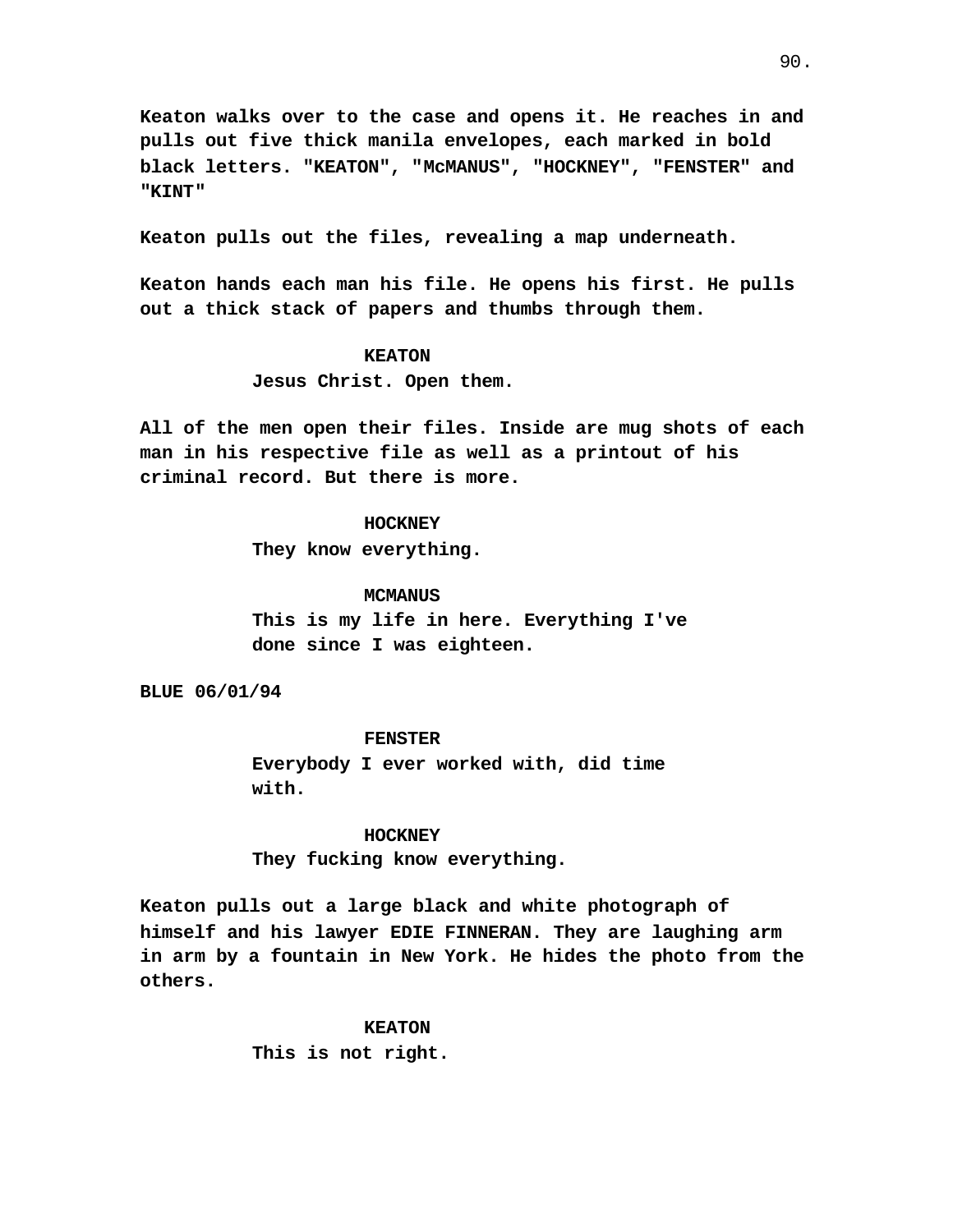#### **FENSTER**

**I don't know. Who was that guy that used to talk about Soze in New York?**

# **MCMANUS**

**Bricks Marlin.**

## **FENSTER**

**Yeah. He said he did jobs for him. Indirect stuff. Always five times more money than the job was worth.**

## **KEATON**

**Come on. The guy is a pipe dream. This Kobayashi is using him for window dressing.**

### **FENSTER**

**I don't know. This is bad.**

# **HOCKNEY**

**It's bullshit. This guy could be L.A.P.D. I think it's a setup.**

### **FENSTER**

**The way I hear it, Soze is some kind of butcher. No pity.**

### **KEATON**

**There' is no Keyser Soze.**

**Verbal thumbs through his file. A long list of names, numbers, addresses. It is a detailed portfolio of his entire criminal and personal life. He looks up at Keaton.**

**BLUE 06/01/94**

### **VERBAL**

**Who is Keyser Soze**

# **65 INT. RABIN'S OFFICE - DAY - PRESENT 65**

**Kujan leans into Verbal's face. He hangs on his every word.**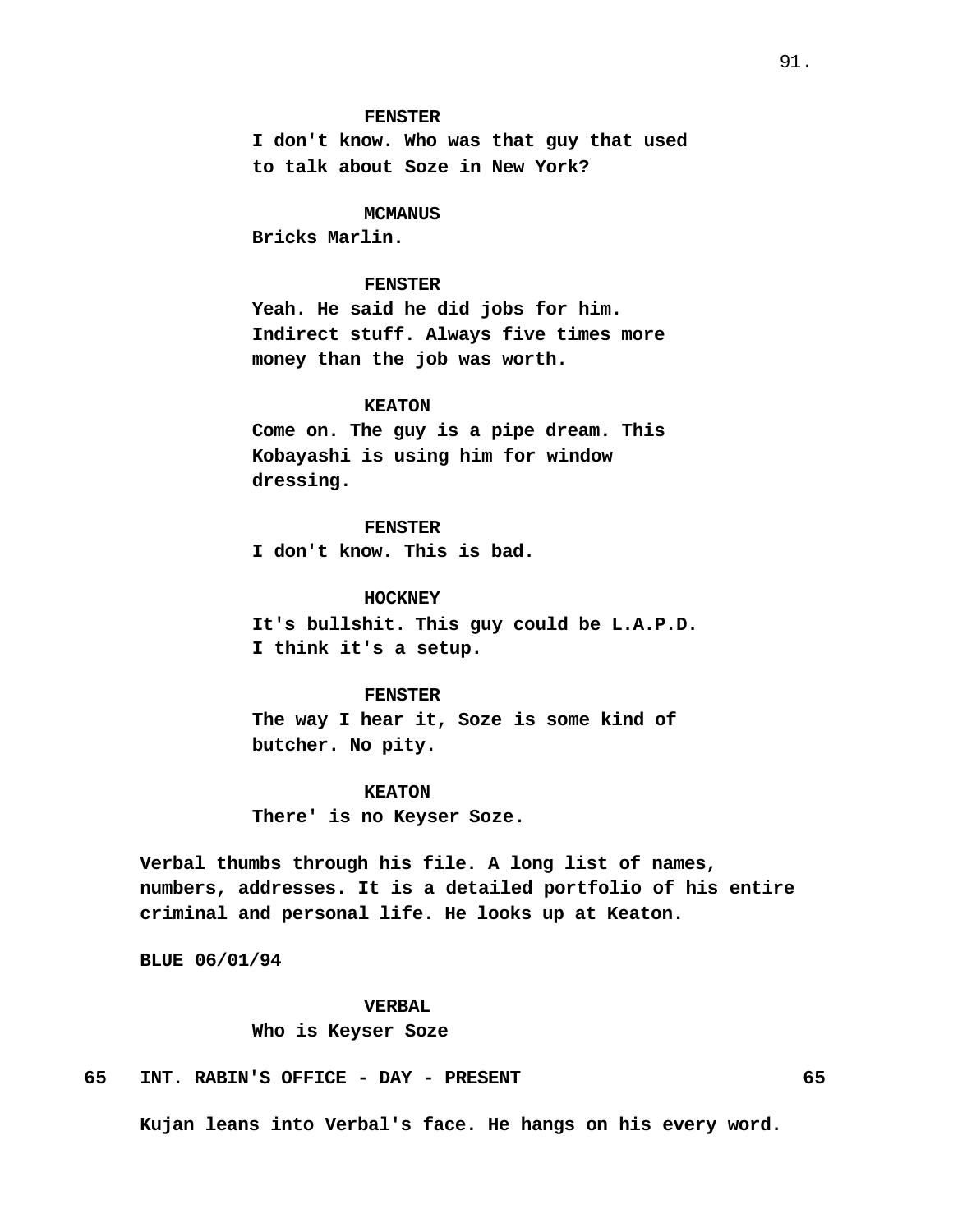# **VERBAL**

**He is supposed to be Turkish. Some say his father was German. Nobody believed he was real. Nobody ever saw him or knew anybody that ever worked directly for him, but to hear Kobayashi tell it, anybody could have worked for Soze. You never knew. That was his power. The greatest trick the Devil ever pulled was convincing the world he didn't exist. One story the guys told me - the story I believe - was from his days in Turkey. There was a petty gang of Hungarians that wanted their own mob. They realized that to be in power you didn't need guns or money or even numbers. You just needed the will to do what the other guy wouldn't. After a while they come to power, and then they come after Soze He was small time then, just running dope, they say...**

**66 SCENE DELETED 66**

**67 INT. SOZE'S HOME - DAY 67**

**Three of the Hungarians come bursting into Keyser Soze's + home. They grab his five children and round them up in the front room. One of the men grabs his wife and back-hands her across the face.**

**BLUE 06/01/94**

#### **VERBAL (V.O.)**

**They come to his home in the afternoon looking for his business. They find his wife and kids in the house and decide to wait for Sate.**

**68 INT. SOZE'S HOME - LATER 68**

**The front door opens and in walks Keyser Sate. We are never allowed to see his face.**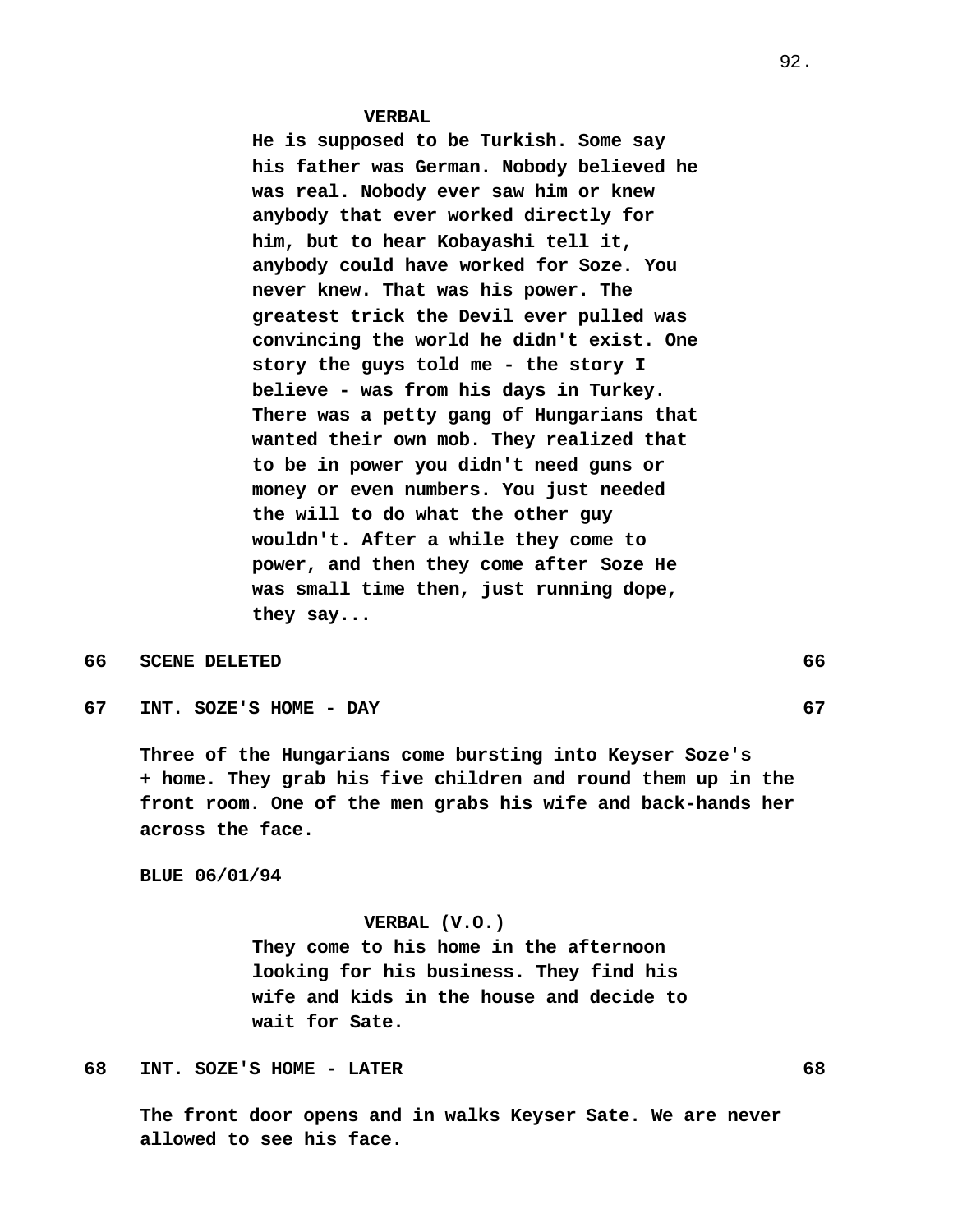**Sate's wife lies in the corner, beaten and bruised. Her dress is tattered to shreds. She cannot look up at her husband.**

**The three Hungarians stand to greet him. Two hold guns in their hands. The third holds a straight razor. He grabs Soze youngest boy and holds the razor to his throat.**

## **VERBAL (V.O.)**

**He comes home to his wife raped and his children screaming. The Hungarians knew Soze was tough. Not to be trifled with. So they let him know they meant business.**

**The Hungarian smiles. Soze's wife SCREAMS IN HORROR. The Hungarian holds up a BLOOD SOAKED RAZOR. SUDDENLY, he grabs another child. A little girl no older than six.**

## **VERBAL (V.O.)**

**They tell Soze they want his territory all his business. Soze looks over the faces of his family... Then he showed these men of will what will really was.**

**SUDDENLY, Soze pulls out a pistol and shoots the two men with guns. He turns and aims at the third man holding his child.**

**The man threatens to cut the child's throat, slicing just enough to draw blood.**

**SOZE FIRES.**

**The stunned Hungarian watches the child fall from his arms. Sate turns the pistol on the next child, then the next and the next. He kills his children one by one in front of the Hungarian.**

**PINK 06/07/94**

**VERBAL (V.O.) He tells him he would rather' see his family dead than live another day after this.**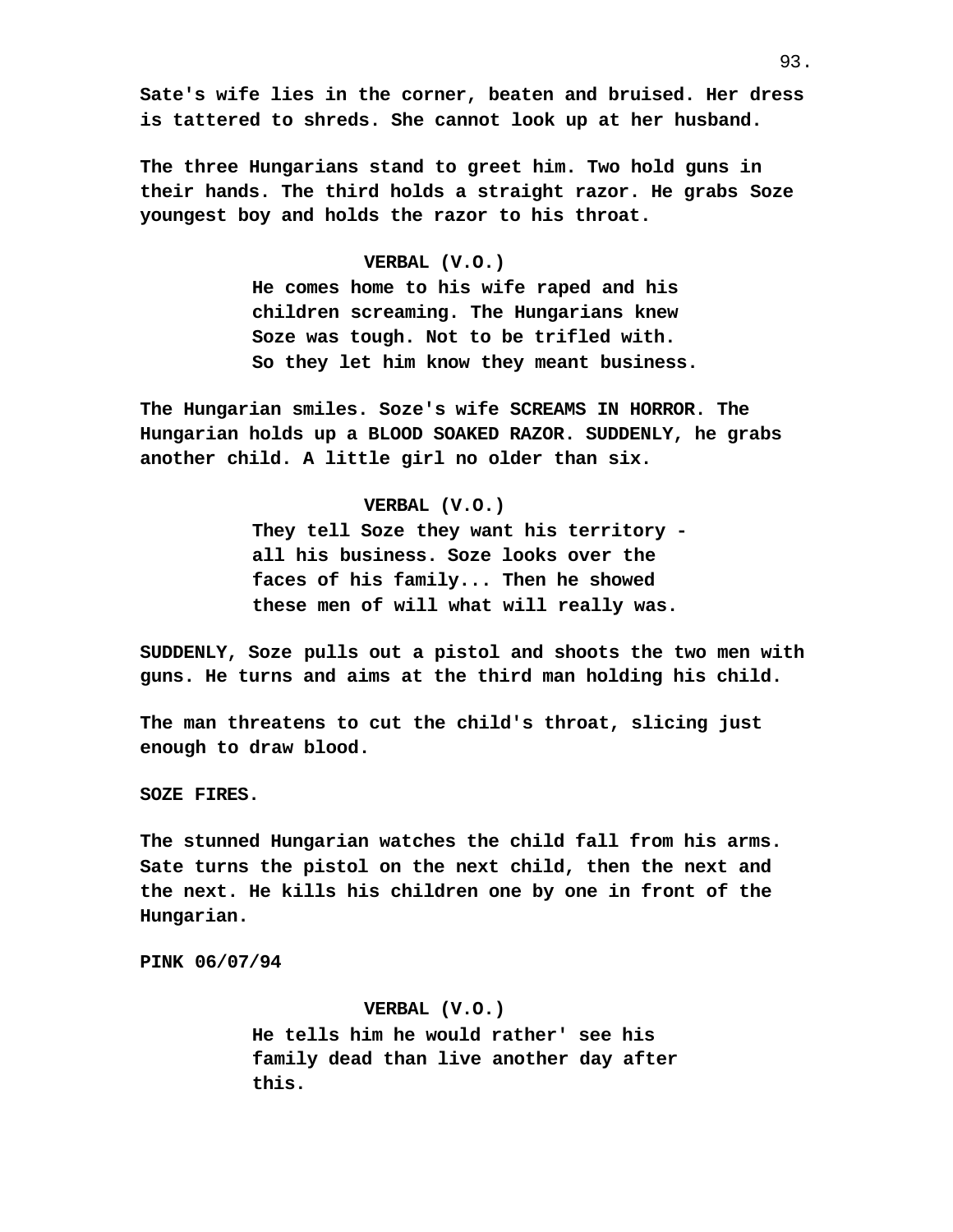**SOZE walks over to his wife, crying and beaten on the floor and holds up her head. She gives him the strangest look. One of trust perhaps, saturated with fear and humiliation.**

**He puts the gun between her eyes and fires.**

# **VERBAL (V.O.)**

**He lets the last Hungarian go, and he goes running. He waits until his wife and kids are in the ground and he goes after the rest of the mob. He kills their kids, he kills their wives, he kills their parents and their parents' friends.**

**A dark and looming figure of a man walks in front of a wall of fire - a black shadow blurred by waves of heat.**

# **VERBAL (V.O.)**

**He burns down the houses they live in and the stores they work in, he kills people that owe them money. And like that he was gone. Underground. No one has ever seen him again. He becomes a myth, a spook story that criminals tell their kids at night. If you rat on your pop, Keyser Sate will get you. And nobody really ever believes.**

**69 INT. RABIN'S OFFICE - DAY 69**

## **KUJAN**

**Do you believe in him, Verbal?**

## **VERBAL**

**Keaton always said: "I don't believe in God, but I'm afraid of him." Well I believe in God, and the only thing that scares me is Keyser SOZE.**

**70 INT. WORKSHOP 70**

**Jack Baer and Rabin listen to Verbal on the speaker with one ear.**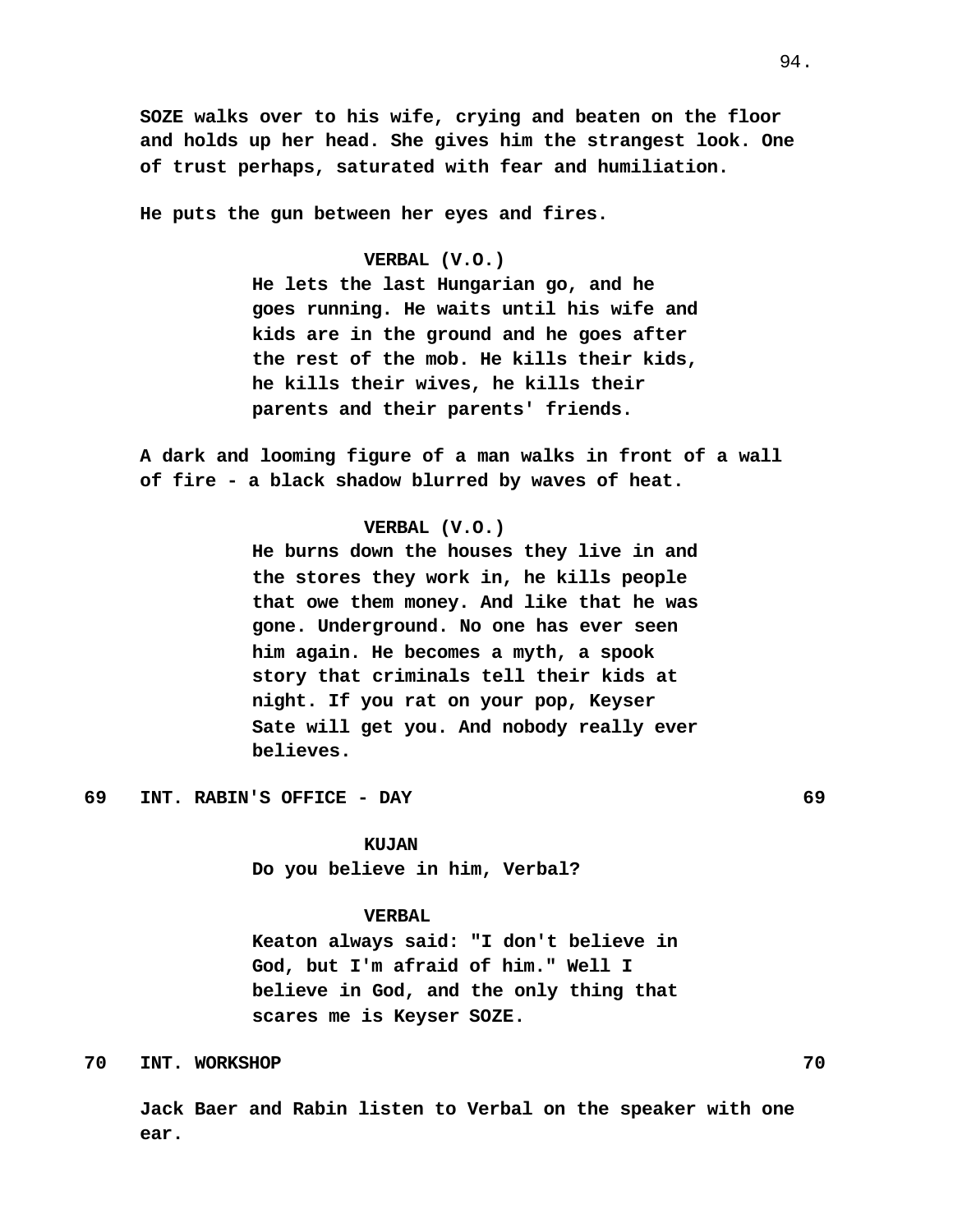## **RABIN**

**You give this any weight, Agent Baer?**

**PINK 06/07/94**

## **BAER**

**I can introduce you to Dan Metzheiser from Justice. He has a file on Sate in D.C. It's been a hobby of his for a few years. A lot of guys equate him to that reporter on the Incredible Hulk.**

#### **RABIN**

**Had you heard of him before?**

# **BAER**

**On the street? A few times. Outside stuff. Somebody was working for a guy who was working for a guy who got money through Keyser Soze. That kind of shit. Could be an old badge. A hex sign to keep people from fucking with you back when a name meant something.**

### **RAB IN**

**But you're here.**

## **BAER**

**Shit yeah. I got a guy trying to walk out of the hospital on d fried drumstick to get away from SOZE. I'11 run it up the flagpole.**

# **71 INT. RABIN'S OFFICE 71**

# **VERBAL**

**I came clean. I told it like it happened on the boat. So what if I left out how I got there? It's got so many holes in it, the D.A. would've told me to blow amnesty out my ass. So you got what you wanted out of me. Big fucking deal.**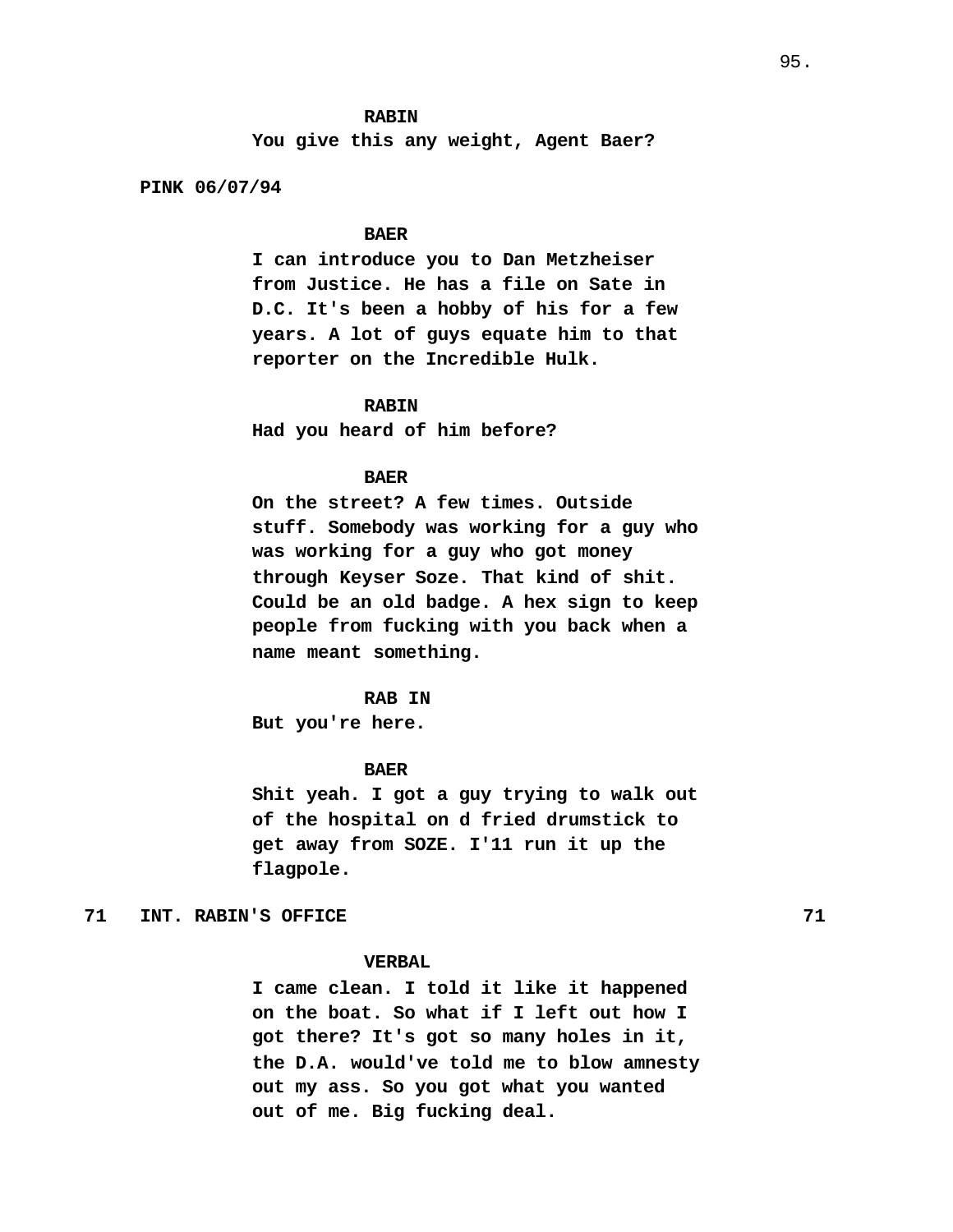### **KUJAN**

**And this is why you never told the D.A.**

# **VERBAL**

**You tell me, Agent Kujan. If I told you the Loch Ness Monster hired me to hit the harbor, what would you say?**

## **KUJAN**

**Turn state's evidence. Take the stand on this and we'll hear it out.**

**BLUE 06/01/94**

# **VERBAL**

**I've got immunity now. What can you possibly offer me?**

# **KUJAN**

**If there is a Keyser Soze he'll be looking for you.**

## **VERBAL**

**Where's your head, Agent Kujan? Where do you think the pressure's coming from? Keyser Soze - or whatever you want to call him - knows where I am right now. He's got the front burner under' your ass to let me go so he can scoop me up ten minutes later. Immunity was just to deal with you assholes. I got a whole new problem when I post bail.**

# **KUJAN**

**So why play into his hands? We can protect you.**

### **VERBAL**

**Gee, thanks, Dave. Bang-up job so far. Extortion, coercion. You'll pardon me if I ask you to kiss my pucker.**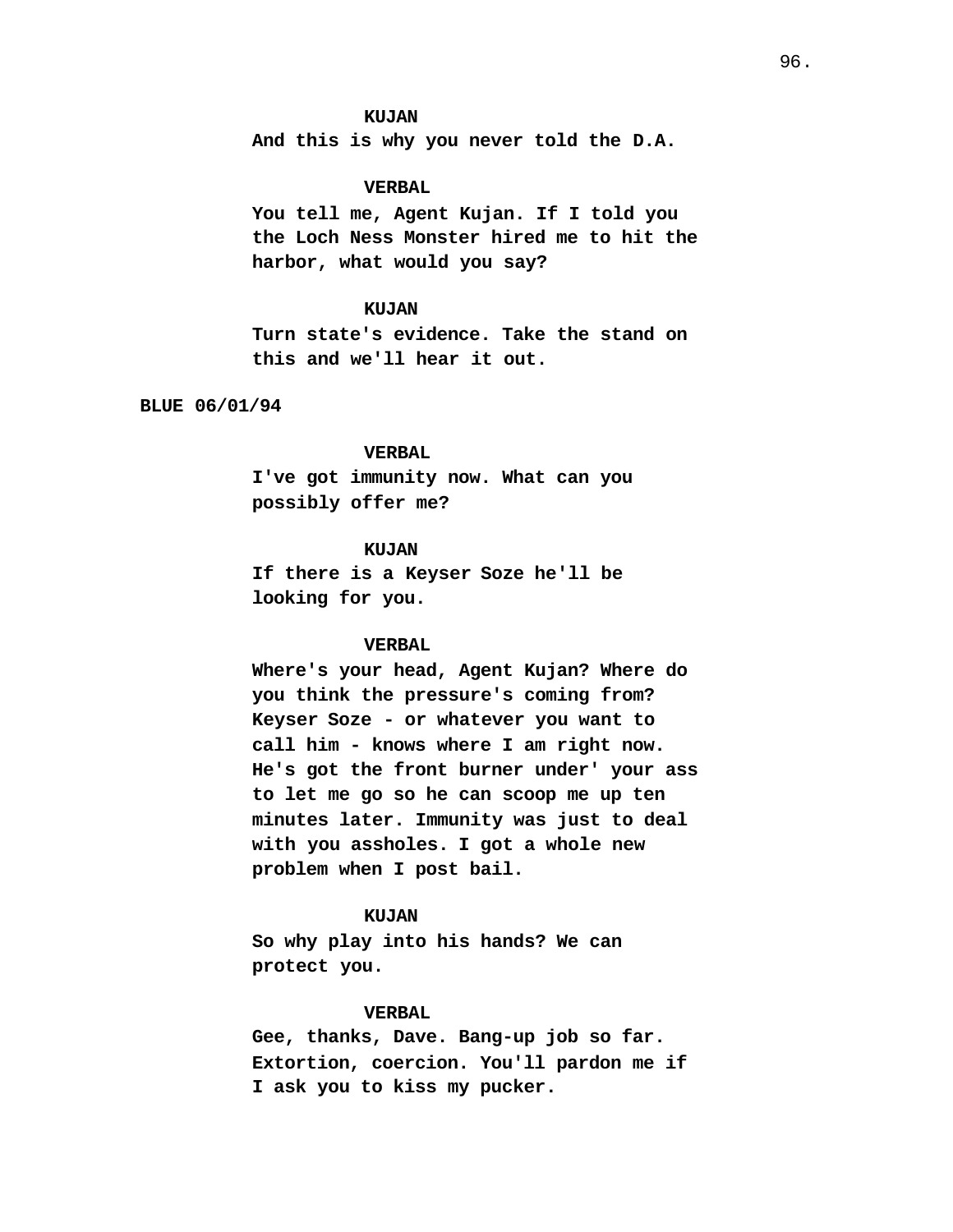**The same fuckers that rounded us up and sank us into this mess are telling me They'll bail me out? Fuck you. You think you can catch Keyser Soze? You think a guy like that comes this close to getting fingered and sticks his head out? If he comes up for anything, it will be to get rid of me. (beat) After that, my guess is you'll never hear from him again.**

# **72 INT. HALLWAY OUTSIDE HOSPITAL ROOM - DAY 72**

**Doctor Plumber watches from out in the hall. Kovash spits out a constant river of Hungarian while Bodi tries to keep up, relaying everything to Tracy Fitzgerald.**

**She sketches frantically while Daniel Metzheiser looks on.**

**The composite sketch of Keyser SOZE is taking form.**

**BLUE 06/01/94**

**(<< >> Denotes liners spoken in Hungarian.)**

#### **BODI**

**<<What sort of nose did he have?>>**

**KOVASH <<It was smaller than that. Sharper.>>**

### **BODI**

**(To Tracy) The nose is sharper. Smaller too. (to Arkosh in Hung.) <<And what about the hair? You said something earlier about it.>>**

# **KOVASH**

**<<It is longer than that. And not so dark. >>**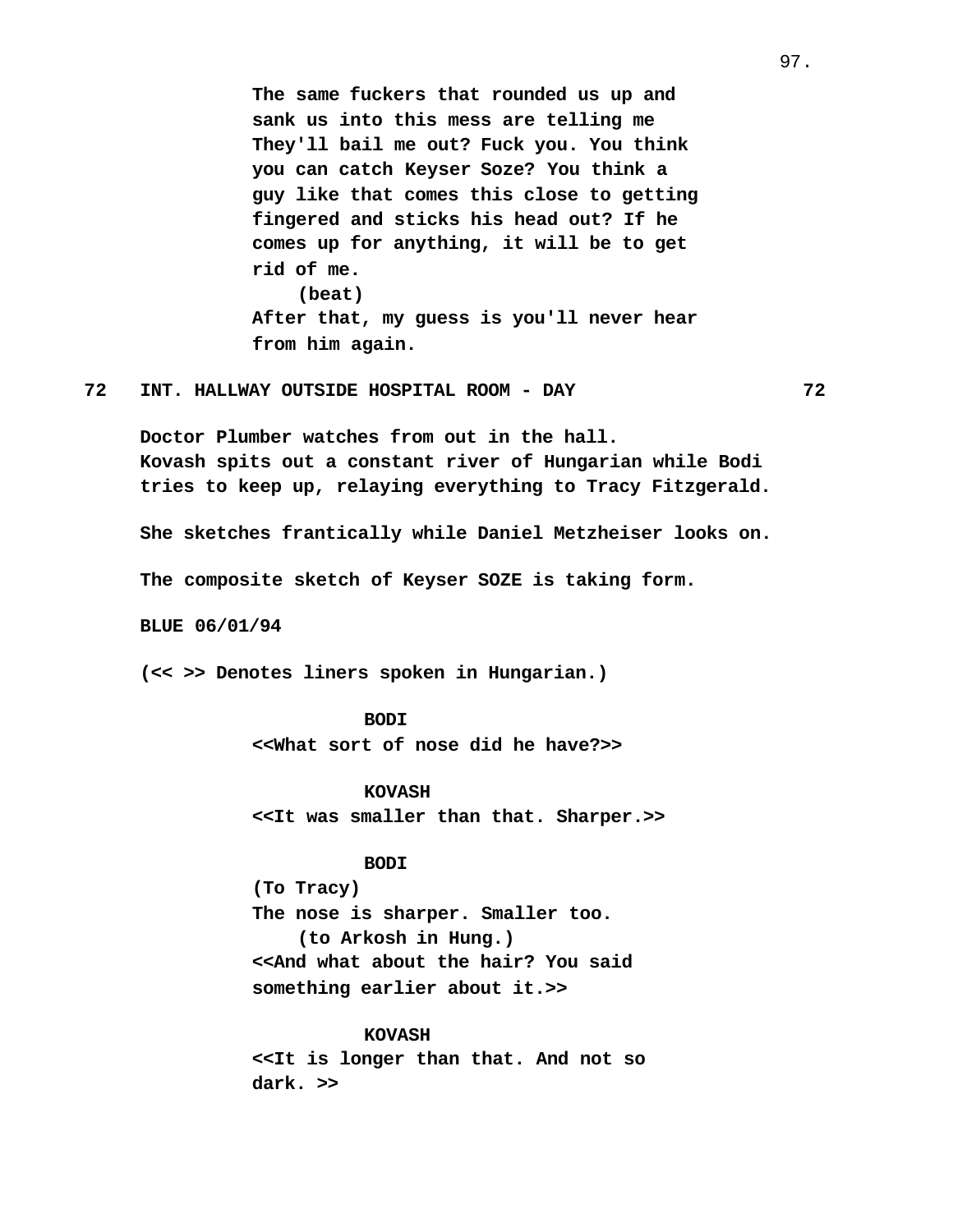**BODI <<Are you sure?>>**

**KOVASH <<Don't be stupid.>>**

**BODI (to Tracy) He says the hair is longer and lighter.**

**PINK 06/07/94**

**73 EXT. BEACH - DAY 73**

**Waves pound across a stone jetty. A MAN sits fishing while his young son, BRANDO strolls toward the open sea.**

**He pokes at rocks and seaweed with a fishing pole. He glances down at Something wedged between the rocks beneath his feet. He pokes at it. He notes the checkered pattern of the fabric entwined with the twisted mess. It is the bloated carcass of THE MAN IN THE CHECKERED BATHROBE. BRANDO pokes it's eye with the fishing pole. It pops.**

**74 SCENE DELETED/DIALOGUE MOVED 74**

**PINK 06/07/94**

**75 INT RABIN'S OFFICE 75**

**VERBAL**

**That was how I ended up in a barber shop quartet in Skokie, Illinois.**

**KUJAN This is totally irrelevant.**

# **VERBAL**

**Oh, but it's not. If I hadn't been nailed in Illinois for running a three card monte in between sets, I never would have took off for New York.**

98.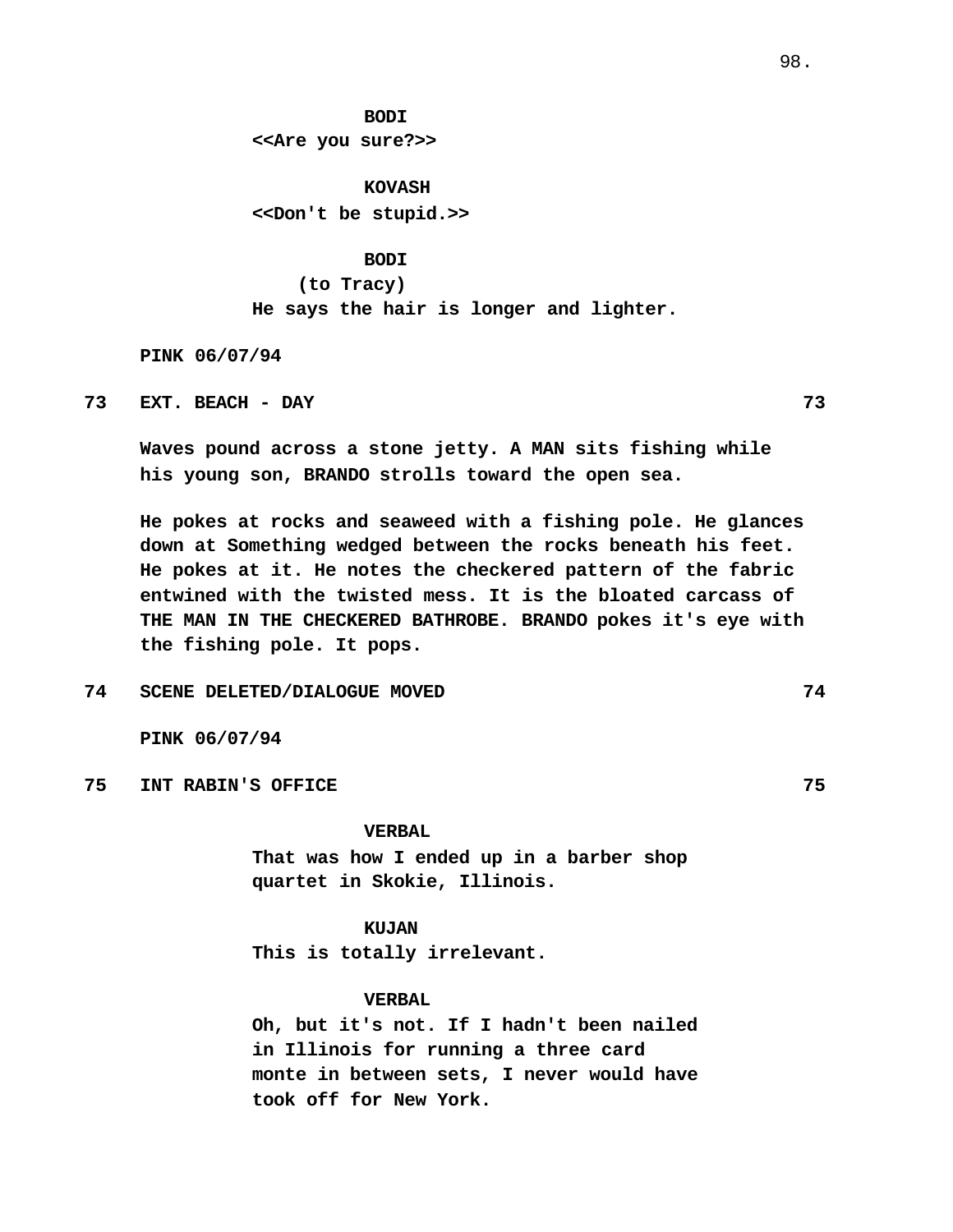**I never would have met Keaton, see. That barber shop quartet was the reason for everything.**

**KUJAN Can we just get back to Kobayashi?**

# **VERBAL**

**The quartet is part of the bit about Kobayashi. The quartet was in my file, along with every other thing I had done since high school, see? Aliases, middlemen. They knew me better than I did. They knew all of us.**

**Kujan looks at his watch.**

**KUJAN**

**You're stalling, Verbal.**

**VERBAL**

**Give a guy a break, huh?**

**KUJAN**

**What happened?**

**Verbal slumps a bit. He realizes his stalling tactic has failed.**

## **VERBAL**

**We woke up the next morning and Fenster was gone. He couldn't handle the idea of slumming for SOZE. He left a note wishing us good luck and took a chunk of the money we'd scraped together.**

**SCRIPT DATE 5/25/94**

**KUJAN**

**Then what?**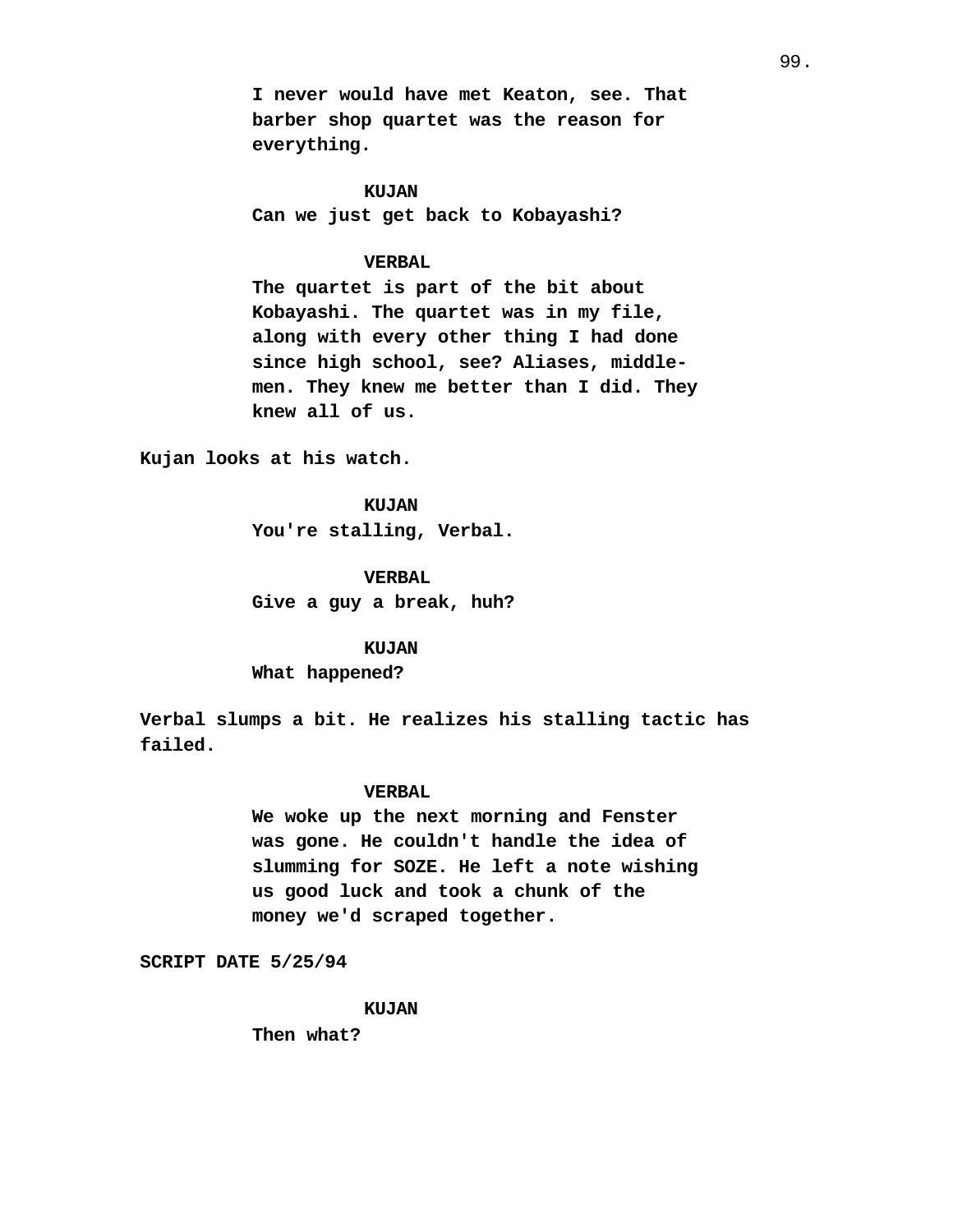## **VERBAL**

**McManus was furious. He was talking about tracking him down and ripping his heart out and all sorts of shit. That night we got the call.**

#### **KUJAN**

**What call?**

# **VERBAL**

**Kobayashi told us where we could find Fenster.**

**76 EXT. BEACH - NIGHT - TWO WEEKS PRIOR 76**

**Keaton looks out over the ocean and smokes a cigarette.**

# **KEATON**

**What do you want to do with him?**

**McManus kneels in the sand. Hockney and Verbal stand behind him, staring at something in front of them.**

**It is the body of Fred Fenster, literally peppered with bullet holes. McManus stares at him, fighting any flicker of emotion.**

### **MCMAMJS**

**I worked five years with Fenster. More jobs, more money than I can count.**

## **KEATON**

**I'm sorry, McManus.**

## **MCMANUS**

**I want to bury him.**

#### **KEATON**

**No time.**

**McManus springs to his feet and points a pistol at Keaton. Keaton turns to face him and raises his head. McManus might as well be pointing a feather-duster.**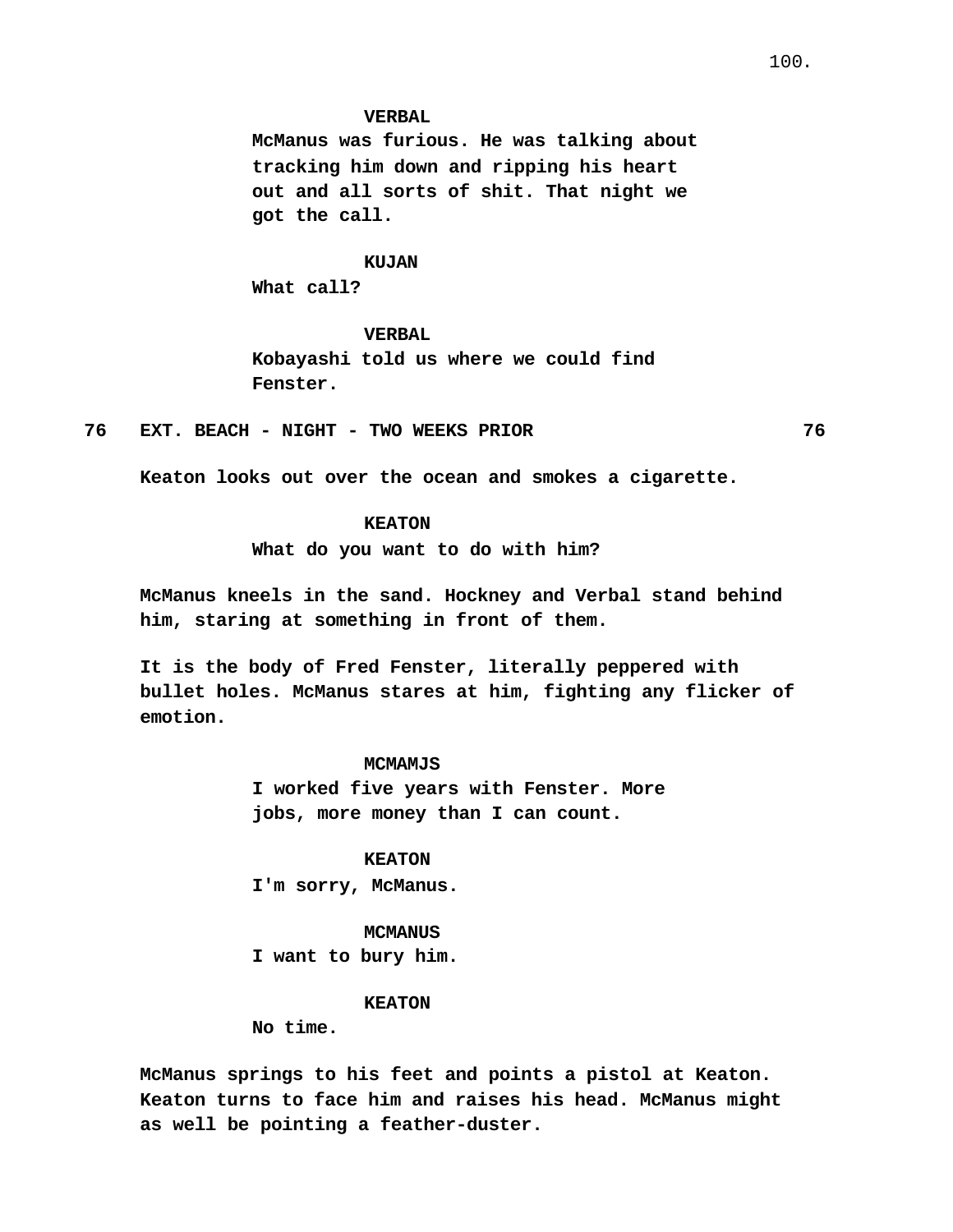**YOU WILL FIND TIME. You're not the only one with debts, man.**

**YELLOW 06/11/94**

## **KEATON**

**No shovel.**

### **MCMANUS**

**WITH OUR HANDS.**

**77 MT. BEACH 77**

**Everyone digs in the sand on the deserted beach with their hands. They are up to their waists in the hole they have scooped out. Fenster's body is a few feet away.**

## **HOCKNEY**

**This is nuts.**

## **MCMANUS**

**Dig.**

## **HOCKNEY**

**This is fucking dry sand, man. When he rots, the surfers'll smell him from a hundred yards out.**

## **MCMANUS**

**DIG, YOU FUCKER.**

**Hockney can see that McManus has truly gone over the edge for now. Keaton gives him a look that says don't argue.**

## **HOCKNEY**

**Keaton, we gotta go. They're gonna find him.**

## **KEATON**

**VERBAL**

**Dig.**

**What are we gonna do?**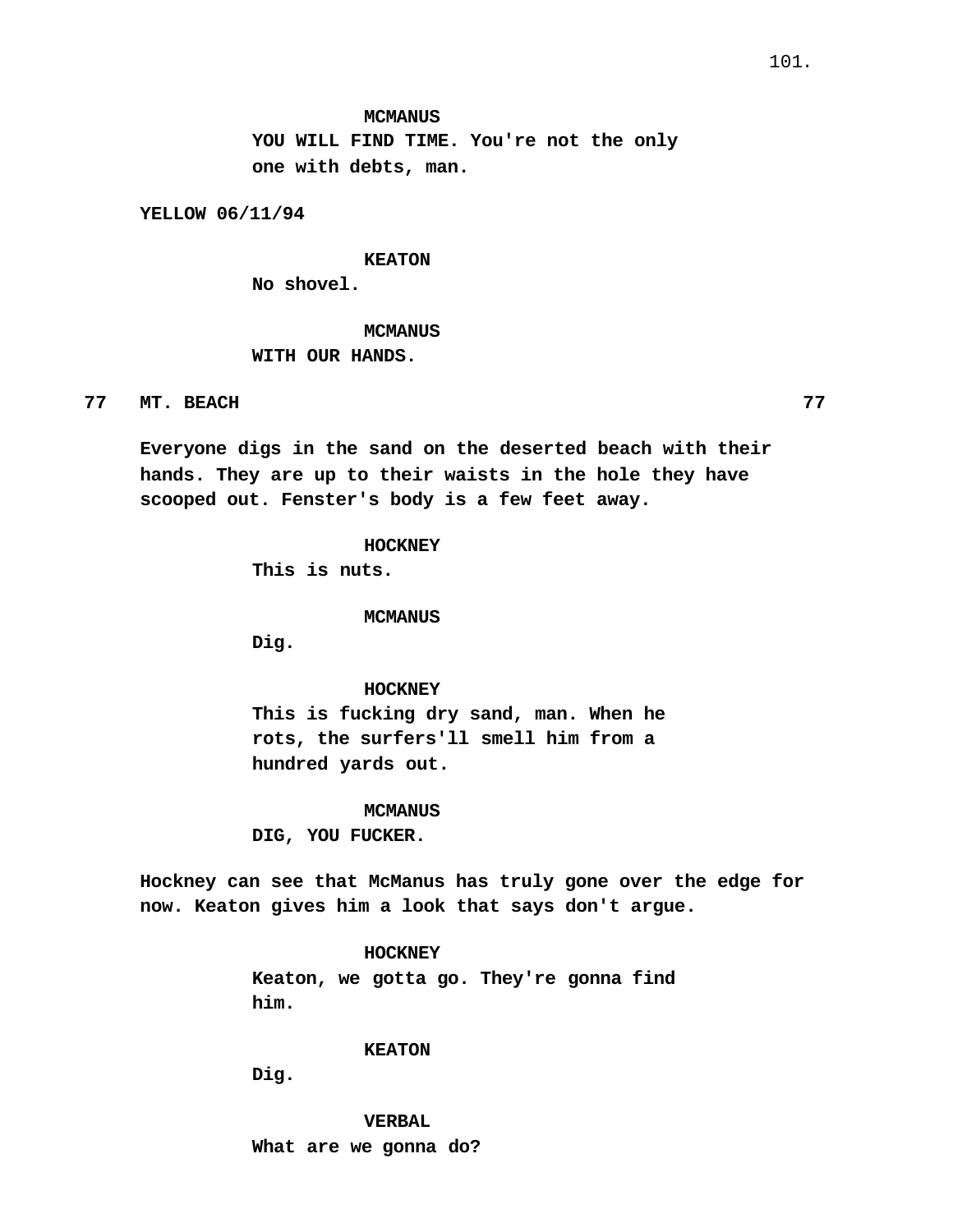# **HOCKNEY**

**I can run. I got no problem with that.**

## **KEATON**

**They don't seem to have a problem with it either.**

# **MCMANUS**

**Nobody runs.**

## **HOCKNEY**

**This ain't my boy we're burying. I don't owe anybody.**

**SCRIPT DATE 5/25/94**

# **MCMANUS**

**We got a deal here.**

#### **HOCKNEY**

**Since when?**

# **MCMANUS**

**Since tonight.**

#### **HOCKNEY**

**Fuck that.**

#### **MCMANIJS**

**It's payback.**

### **KEATON**

**IT'S NOT PAYBACK. I don't answer to you. It's precaution. You want payback? You want to run? I don't care. I'm going to finish this thing. Not for Fenster, not for anybody else, but for me. This Kobayashi cocksucker isn't going to stand over me.**

**(beat) All of you can go to hell.**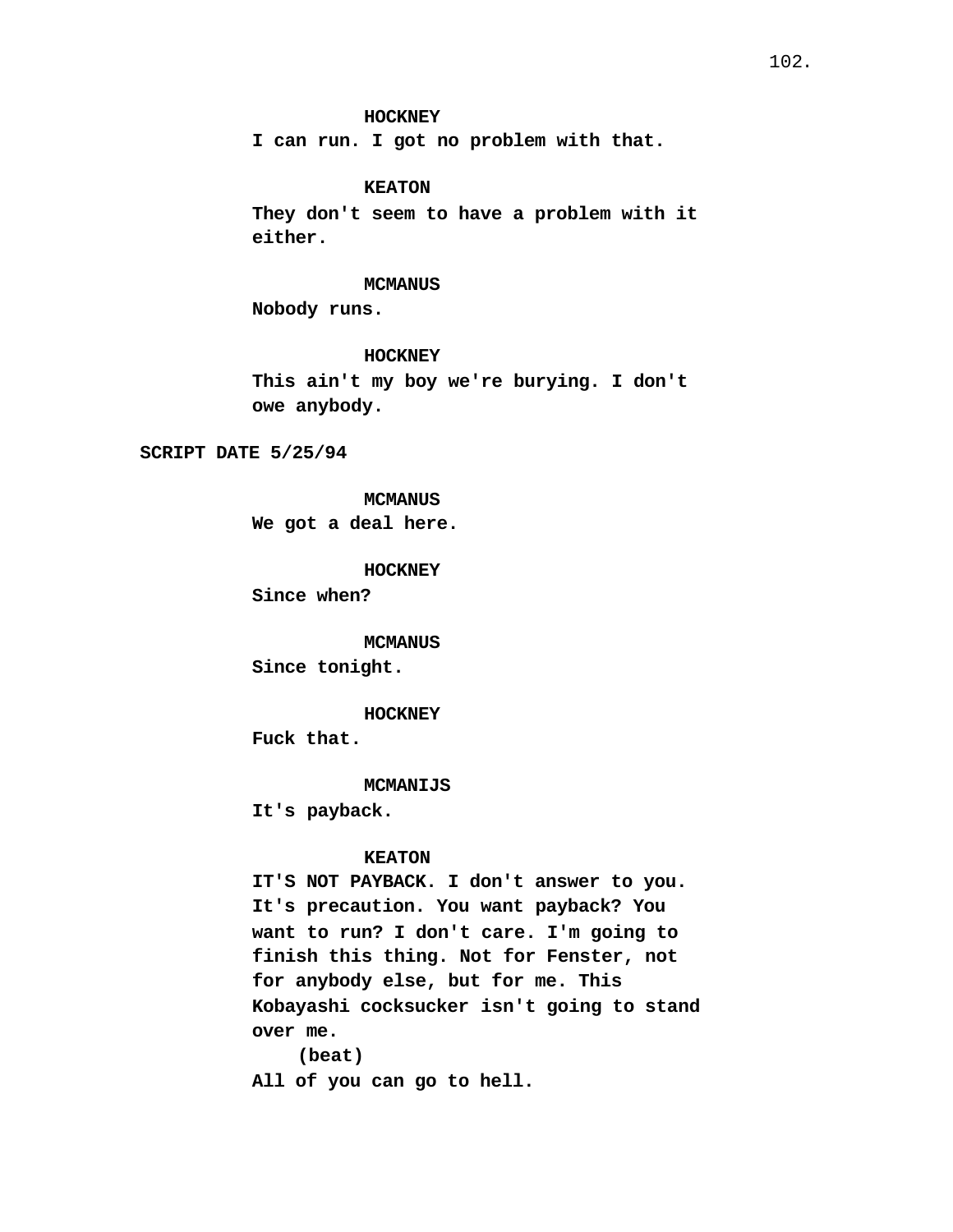**Keaton turns and digs furiously with both hands. Hockney takes a moment and slowly starts to do the same.**

**The four men dig for Fenster. The first to find some rest.**

## **78 INT. RABIN'S OFFICE - DAY - PRESENT 78**

**Verbal smokes with his good hand shaking badly.**

# **KUJAN**

**And after they killed Fenster nobody would run?**

**VERBAL I wanted to. I thought we could make it.**

## **KUJAN**

**Why didn't you say anything?**

## **VERBAL**

**I tried, believe me, but Keaton wouldn't have it. It was too far-fetched for him. Keaton was a grounded guy. An ex-cop. To a cop, the explanation is never that complicated. It's always simple. There's**

**PINK 06/07/94**

### **VERBAL**

**no mystery on the street, no archcriminal behind it all. If you got a dead guy and you think his brother did it, you're going to find out you're right. Nobody argued with Keaton. They just set their minds on whacking Kobayashi.**

**79 EXT. PARKING LOT - NIGHT - TWO WEEKS PRIOR 79**

**Redfoot's Harley rests on the roof of the Caddy in a mangled heap. The body of the Caddy is riddled with bullet holes.**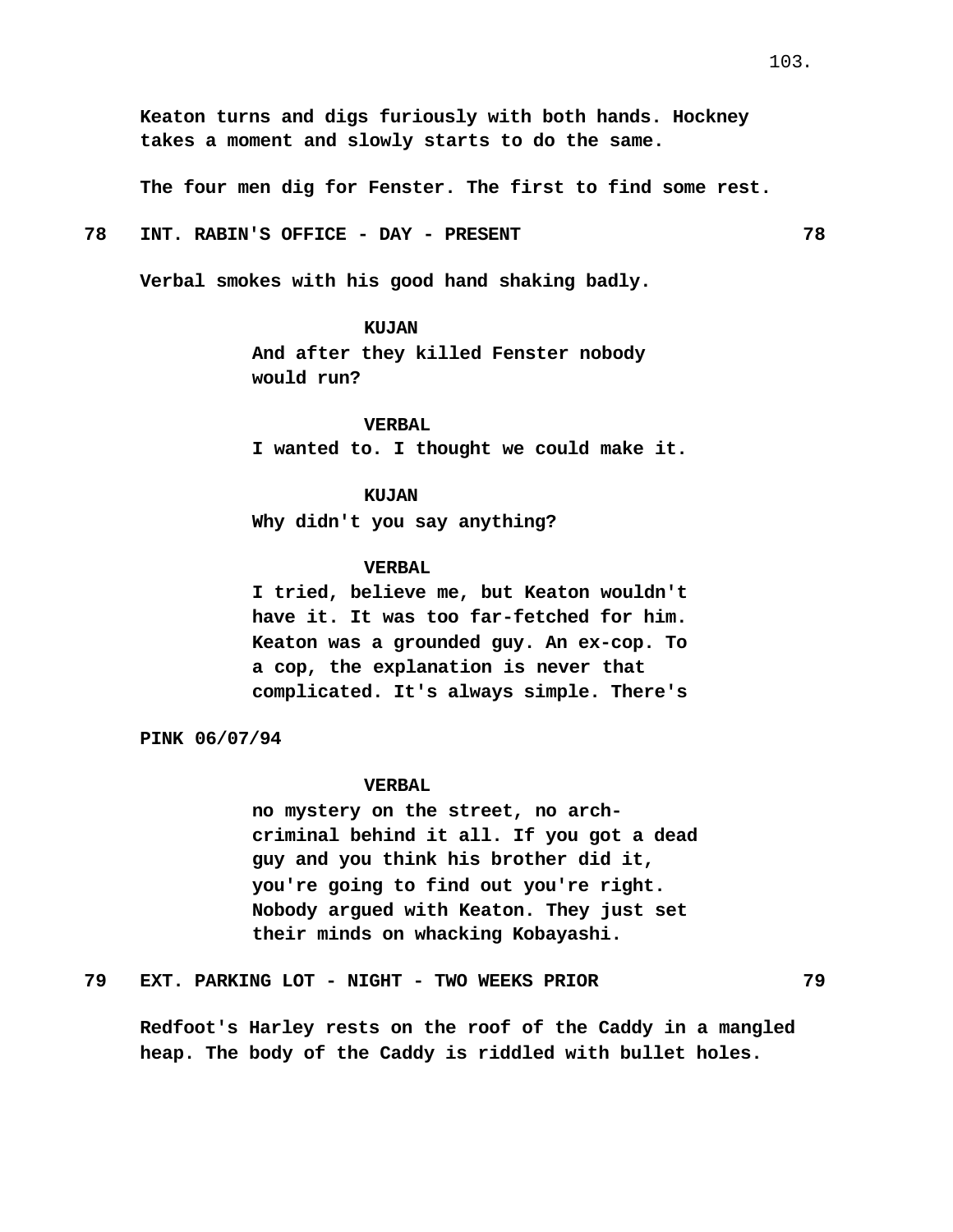**Redfoot's dead body has been shoved head-first through a hole in the windshield up to his waist, recognizable only by the trademark red boot.**

# **80 INT. OFFICE BUILDING - DAY 80**

**Kobayashi walks through the front door of a plush office tower followed by two bodyguards. He heads toward the elevator, failing to notice Hockney a few feet away, reading a newspaper.**

**We see a wire running from Hockney's ear to his collar.**

## **HOCKNEY**

**He's coming up.**

**81 INT. HALLWAY - FORTIETH FLOOR 81**

**Keaton, McManus and Verbal stand by the six elevators on the fortieth floor. They are all wearing khaki overalls and tool belts with walkie-talkies. They look like servicemen.**

**All of the elevators have been propped open and stranded.**

**McManus moves into one of the elevators. As the doors close i behind him, he scrambles for the ceiling hatch.**

**82 SCENE DELETED 82**

**PINK 06/07/94**

- **83 SCENE DELETED 83 84 SCENE DELETED 84**
- **85 SCENE DELETED 85 86 INT. HALLWAY 86**

**Keaton and Verbal listen for anything on the radio.**

| 87 | <b>SCENE DELETED</b> | 97 |
|----|----------------------|----|
| 88 | <b>SCENE DELETED</b> | 88 |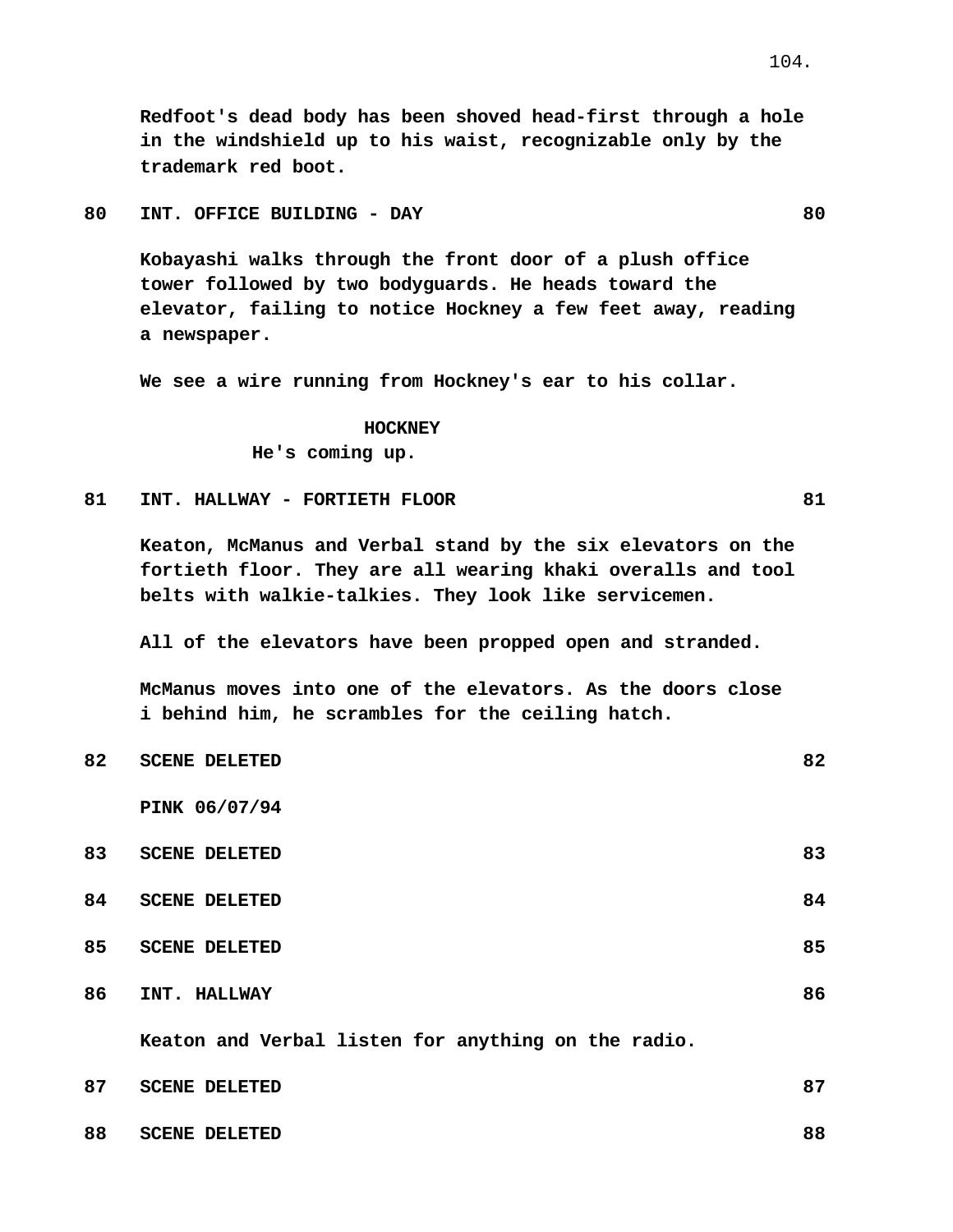**PINK 06/07/94**

# **89 INT. LOBBY 89**

**The elevator opens. Kobayashi and his bodyguards get on the elevator.**

**90 INT. ELEVATOR 90**

**The elevator is empty except for the three men. McManus has vanished. Kobayashi presses a button and they are on the way.**

**SUDDENLY, the ceiling hatch opens and McManus' arm comes out.**

**POP - POP. Two shots from a suppressed pistol and the guards drop to the floor, DEAD.**

**Kobayashi looks up with surprising calm into McManus' barrel.**

### **MCMANUS**

**Press forty.**

**91 INT. HALLWAY - FORTIETH FLOOR 91**

**The elevator opens and Kobayashi is greeted by Keaton and Verbal. McManus drops from the ceiling hatch and pushes him out.**

**BLUE 06/01/94**

**Verbal and McManus grab the dead bodies and drag them out of the elevator. They drag them to the next elevator which has been forced open, revealing an empty shaft.**

### **KEATON**

**The answer is no.**

**KOBAYASHI Mr. Soze will be most -**

## **KEATON**

**Listen to me, cocksucker. There is no Keyser Sate. If you say his name again, I'11 kill you right here.**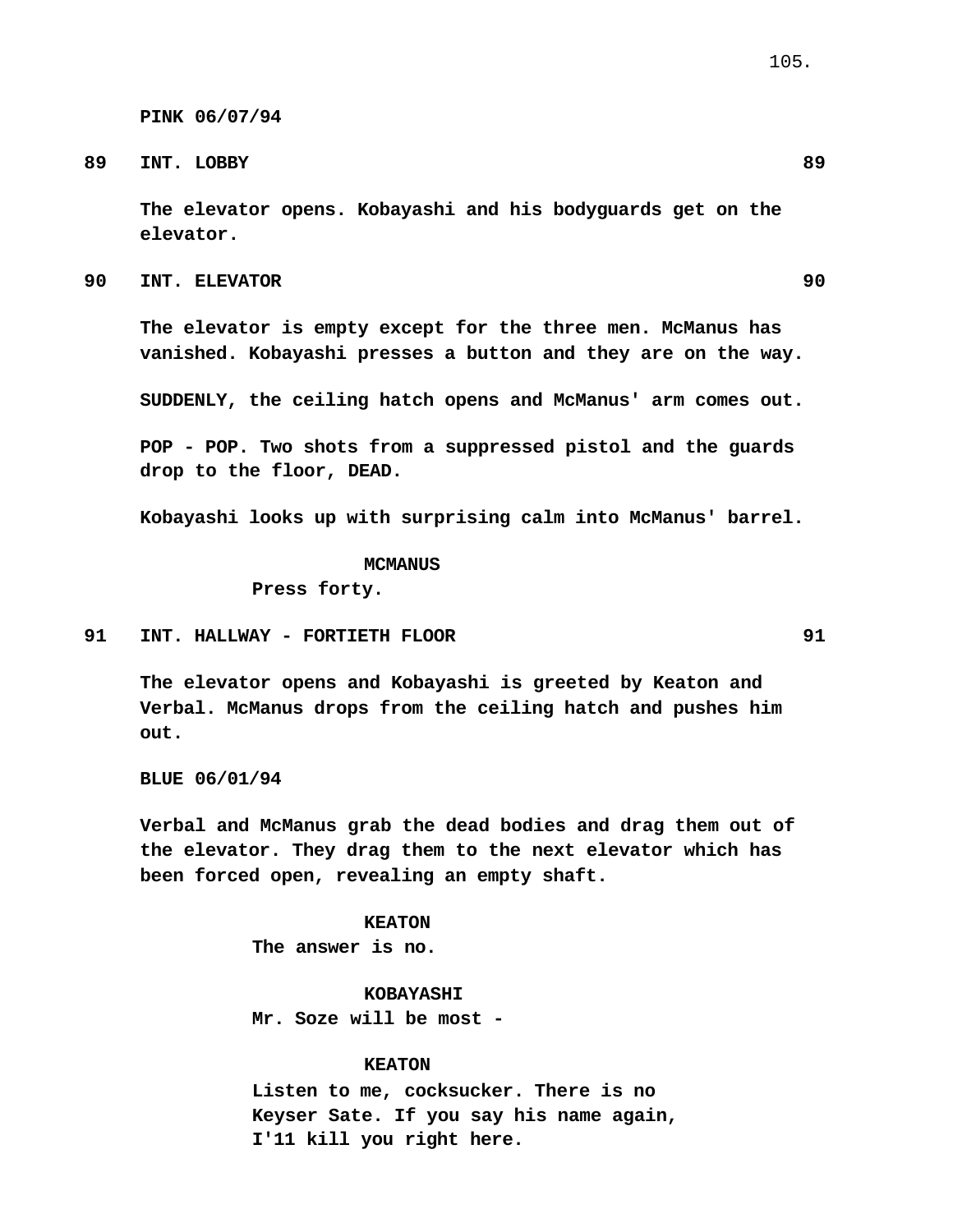## **KOBAYASHI**

**A strange threat. I can only assume you're here to kill me anyway. Pity about Mr. Redfoot.**

## **MCMANUS**

**Fair trade for Fenster.**

**The elevator opens and Hockney steps out.**

### **KOBAYASHI**

**Ahh, Mr. Hockney. Do join us.**

## **KEATON**

**We know you can get to us, and now you know we can get to you. I'm offering you the chance to call this off.**

## **KOBAYASHI**

**Mr. So- My employer has made up his mind. He does not change it.**

## **KEATON**

**Neither do we.**

## **MCMANUS**

**You got Fenster, you may get more, but you won't get us all. Not before one of us gets to you.**

## **KOBAYASHI**

**I believe you, Mr. McManus. I quite sincerely do. You would not have been chosen if you were not so capable, but I cannot make this decision. Whatever you can threaten me with is... ludicrous in comparison to what will be done to me if**

# **BLUE 06/01/94**

## **MCMANUS**

**Just so you know. I'm the guy. I'm the one that's gonna get through to you.**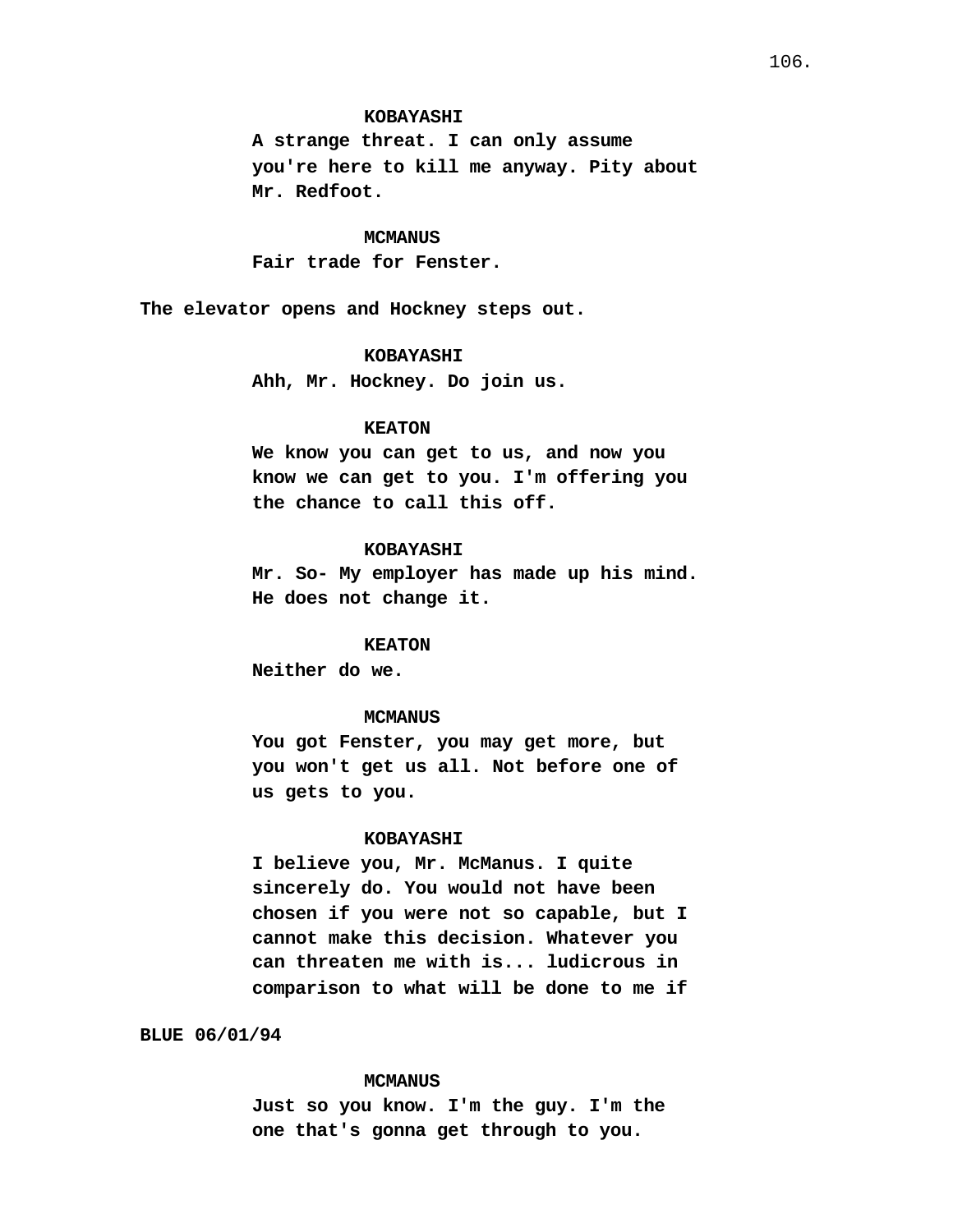**I am sorry, Mr. McManus. (to Keaton) I implore you to believe me, Mr. Keaton. Mr. Soze is very real and very determined.**

### **KEATON**

**We'll see.**

**McManus holds a pistol to Kobayashi's chin. The lawyer's cool eyes never falter'.**

#### **KOBAYASHI**

**Before you do me in, you will let me finish my business with Ms. Finneran first, won't you?**

**SUDDENLY, Keaton grabs McManus' hand and pulls the gun away before he can shoot.**

# **KEATON**

**What did you say?**

# **KOBAYASHI**

**Edie Finneran. She is upstairs in my office for an extradition deposition. I requested she be put on the case personally. She flew out yesterday.**

**Everyone looks at Keaton.**

# **KOBAYASHI**

**No matter. Kill away, Mr. McManus.**

**KEATON**

**You're lying.**

**KOBAYASHI**

**Am I?**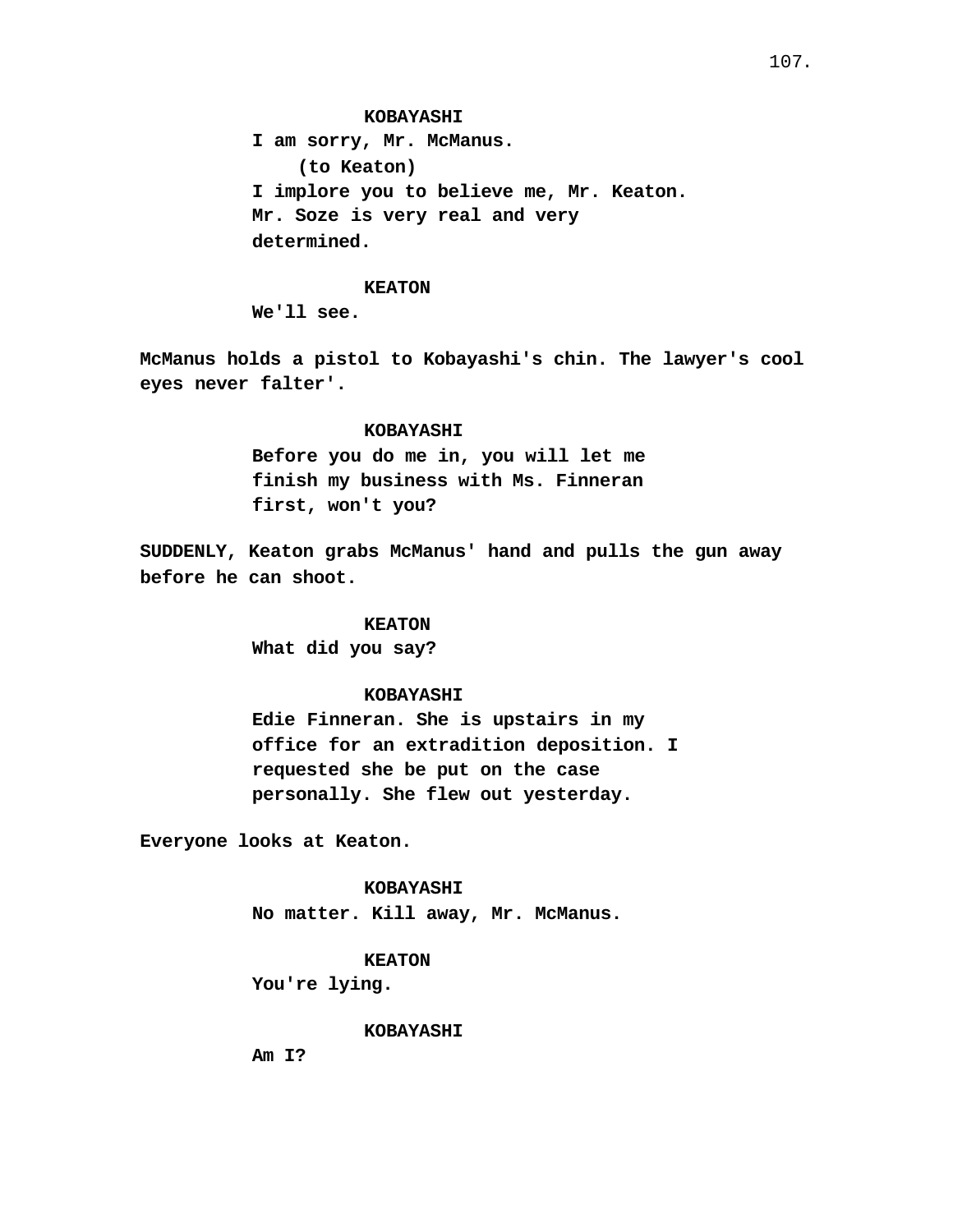# **92 INT. HALLWAY - FIFTIETH FLOOR 92**

**Everyone follows Kobayashi quietly down a dimly lit, oaklined hallway. Verbal holds a small pistol discreetly in the small of Kobayashi's back.**

# **SCRIPT DATE 5/25/94**

**They come to a glass office foyer. Kobayashi gestures and everyone looks through the glass into the lobby beyond.**

**EDIE FINNERAN is talking casually with the receptionist.**

# **93 INT. LOBBY 93**

**Edie glances toward the men in the hall. Keaton turns quickly on his heels, facing the others. From where Edie stands, it looks as though Kobayashi is talking to a group of harmless maintenance men.**

**They see A LARGE MAN dressed very much like the two dead bodies left in the hall downstairs. The man notices Kobayashi and the others. He stands and stares menacingly.**

# **KOBAYASHI**

**Ms. Finneran's escort in Los Angeles. Never leaves her for a moment. I thought you'd like to know she was in good hands.**

**Keaton's mind races for an alternative. He can find none. Verbal lowers his gun without being told.**

# **KOBAYASHI**

**Get your rest, Gentlemen. The boat will be ready for you on Friday. If I see you or your friends before then, or fail to check in every half hour with that unpleasant looking man in there, Ms. Finneran will find herself the victim of a gruesome violation before she dies. As will your father, Mr. Hockney. and your Uncle Randall in Arizona, Mr. Kint.**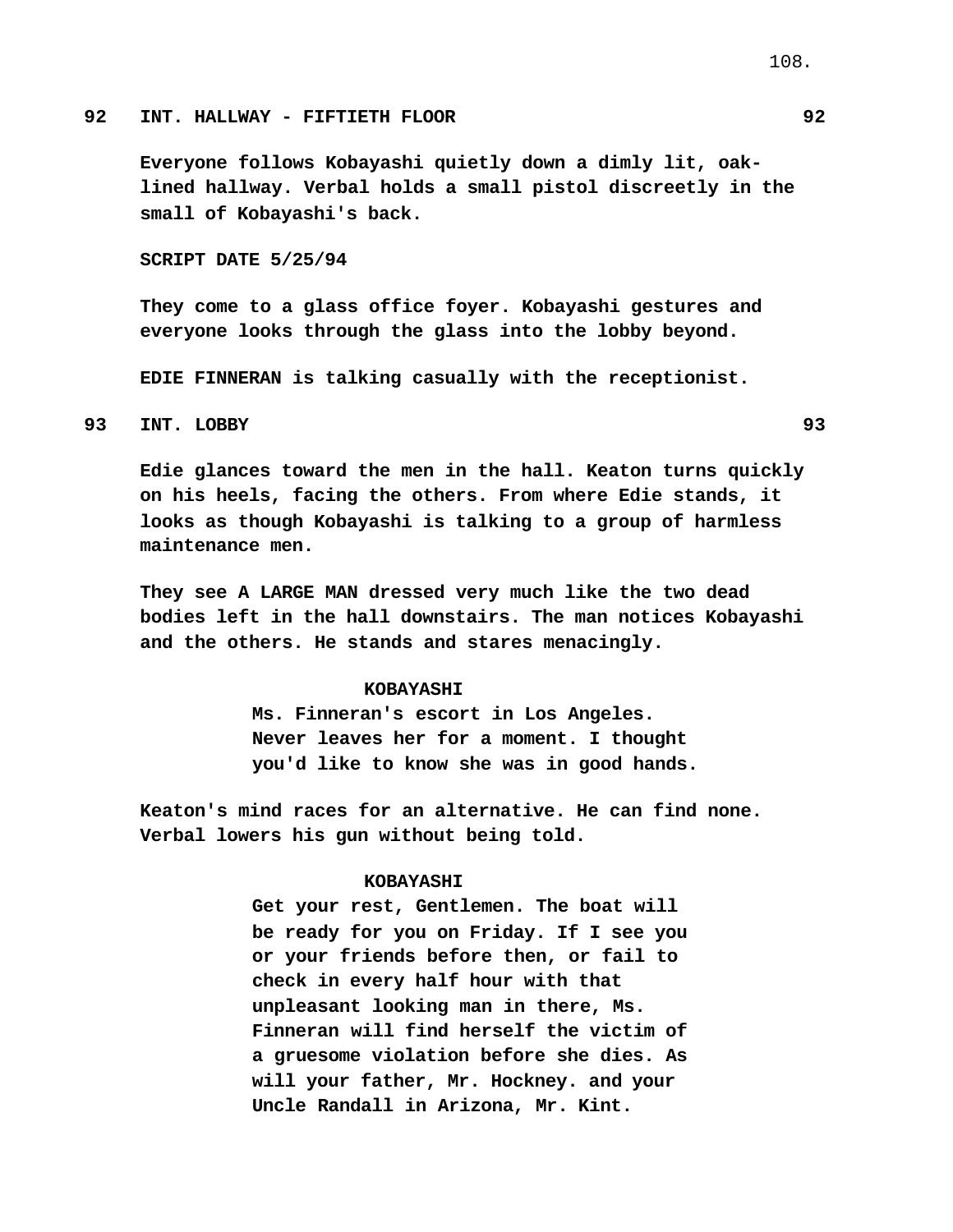**I might only castrate Mr. McManus' nephew, David. Do I make myself clear?**

**All of the men surround Kobayashi, aching to kill him.**

## **KOBAYASHI**

**I'11 take care of the dead men downstairs. We'll add them to the cost of Mr. Fenster. Now if you'll excuse me.**

**Kobayashi walks into the office. Edie turns to greet him. Keaton slowly turns and watches as they shake hands and talk. Kobayashi says something they cannot hear and Edie laughs, her back to the window.**

**SCRIPT DATE 5/25/94**

**Kobayashi smiles over her shoulder at Keaton. All the while, the bodyguard watches Keaton. He nods politely before Keaton and the others leave. Verbal watches for a moment more and follows.**

**94 EXT. HILLSIDE ROAD - DAY 94**

**Keaton, Verbal, Hockney and McManus sit in a rented sedan overlooking San Pedro harbor.**

**Another file from Kobayashi's briefcase is laid out on the dashboard. This has a map and a good fifty pages of information in it.**

# **KEATON**

**It's a logistical nightmare. Close quarters, no advance layout, ten men, maybe twenty.**

# **HOCKNEY**

**Can we stealth these guys?**

## **KEATON**

**Doubtful. With all that coke, they'll be ready - which brings me to sunny spot number two.**

109.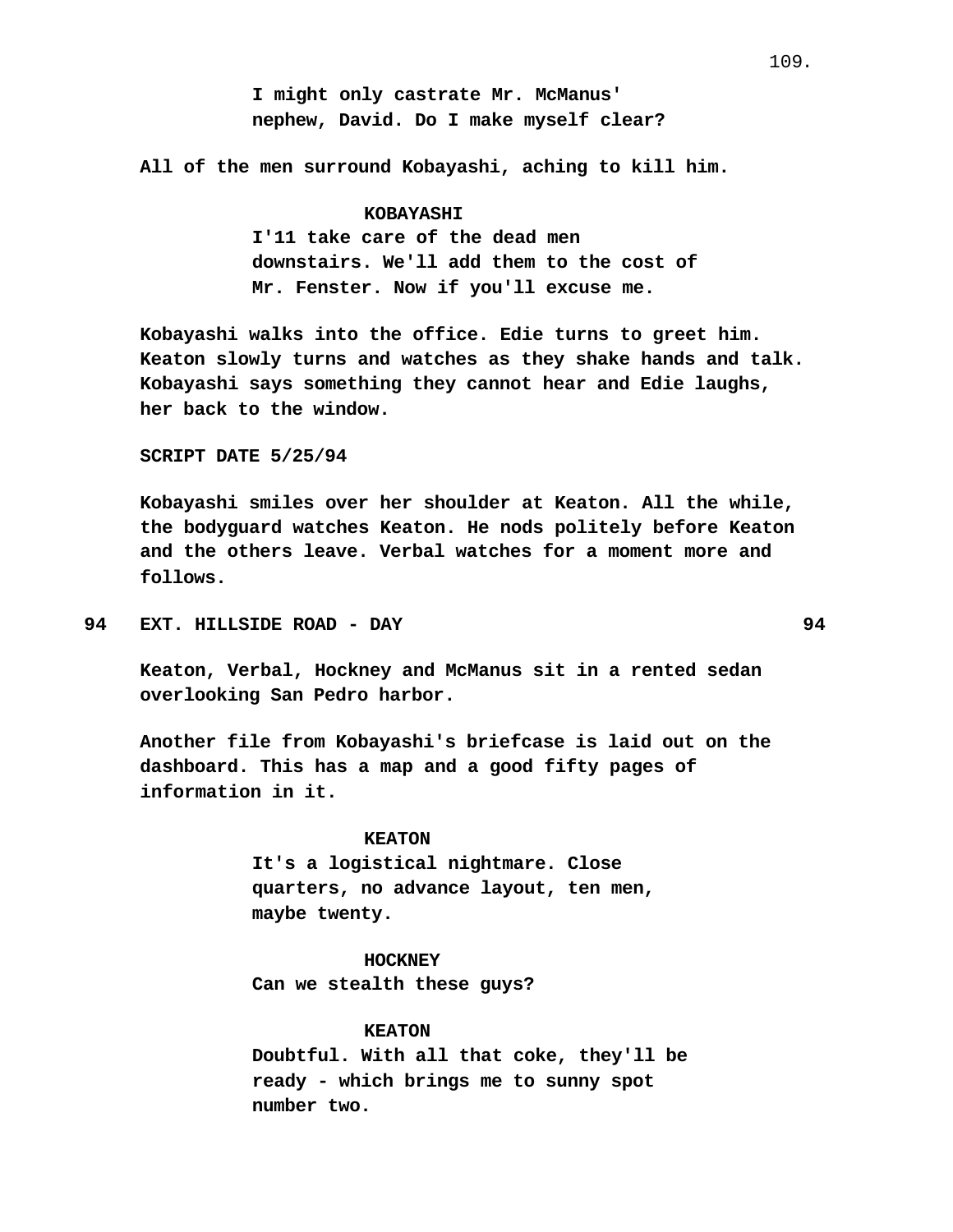**Even if one of us gets through and jacks the boat, we get nothing.**

## **MCMANUS**

**And if we wait for the money?**

# **KEATON**

**Ten more men at least. In my opinion, it can't be done. Anyone who walks into this won't come out alive.**

# **MCMANUS**

**I'm for waiting for the money.**

## **HOCKNEY**

**Me too.**

**VERBAL Did you hear what he just said?**

## **HOCKNEY**

**If I'm going in, I want a stake.**

**YELLOW 06/11/94**

# **MCMANUS**

**So do I.**

**Verbal is shocked by what he is hearing. He looks at Keaton as if to ask him for his decision.**

**Keaton's cold stare is all the answer Verbal needs. He slumps in his seat, resigned to the others.**

# **VERBAL**

**I just can't believe we're just gonna walk into certain death.**

# **PAUSE**

**They all suddenly realize the weight of their situation.**

**FINALLY:**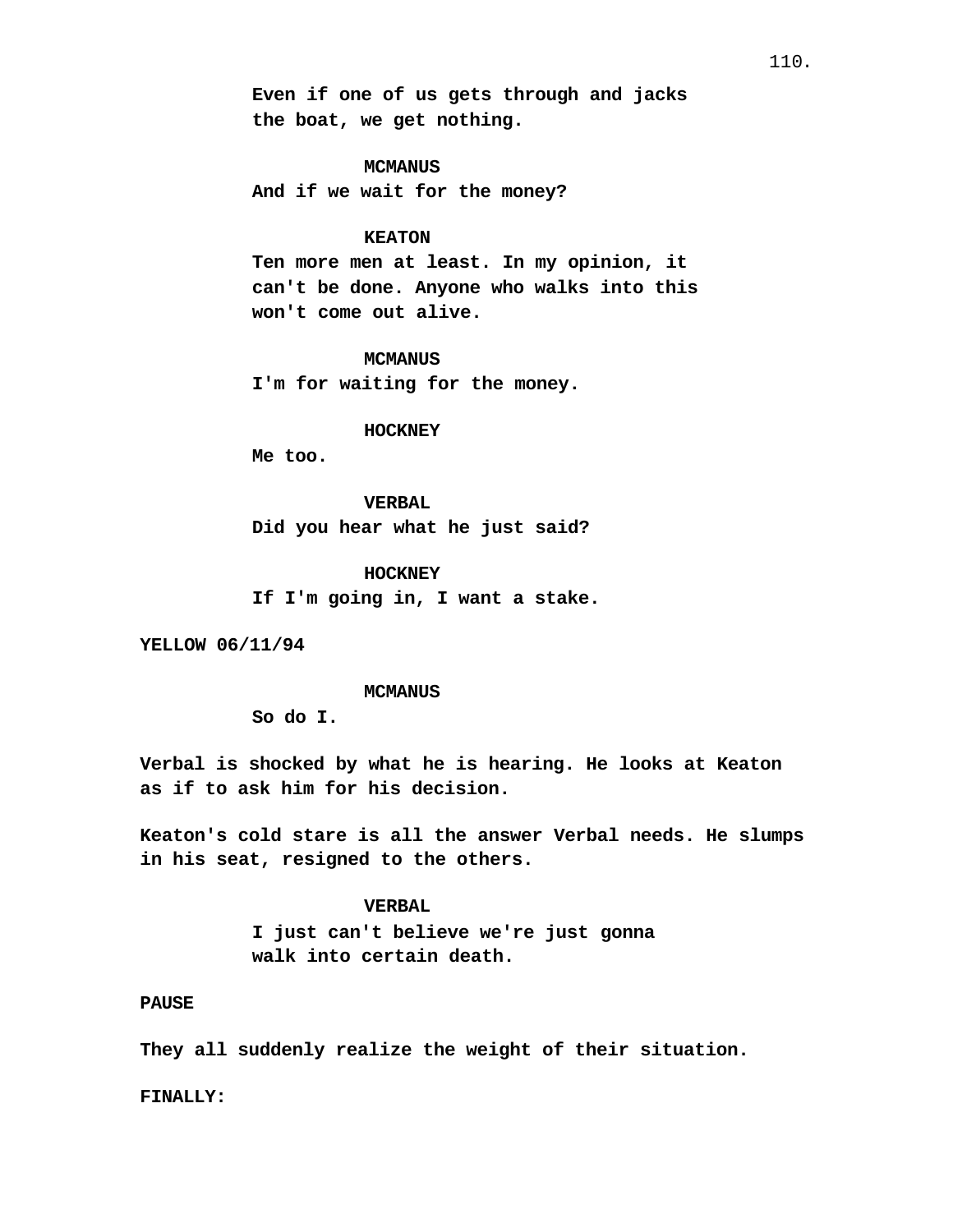## **MCMANUS**

**News said it's raining in New York.**

**No one knows quite how to respond.**

**95 EXT, PIER - SAN PEDRO - NIGHT 95**

**A large boat, sleek and yacht-like, but without finesse. This is a boat for business - heavy and fast. It is moored to the pier.**

**A large crane hoists a pallet of fuel drums from the dock. It swings slowly over the boat. A man on the dock yells in Spanish to the crane operator.**

**96 EXT. BOATHOUSE 96**

**Behind an old and weathered boat in dry-dock, Keaton and Verbal watch the boat from the shadows.**

> **VERBAL What-are they speaking?**

**KEATON Russian, I think. I don't know.**

**VERBAL**

**Hungarian?**

**YELLOW 06/11/94**

## **KEATON**

**Knock it off.**

**DOLLY OVER TO REVEAL:**

**McManus climbing up the side of the boathouse.**

**CONTINUE PAST HIM TO REVEAL:**

**A large boat. A very large boat.**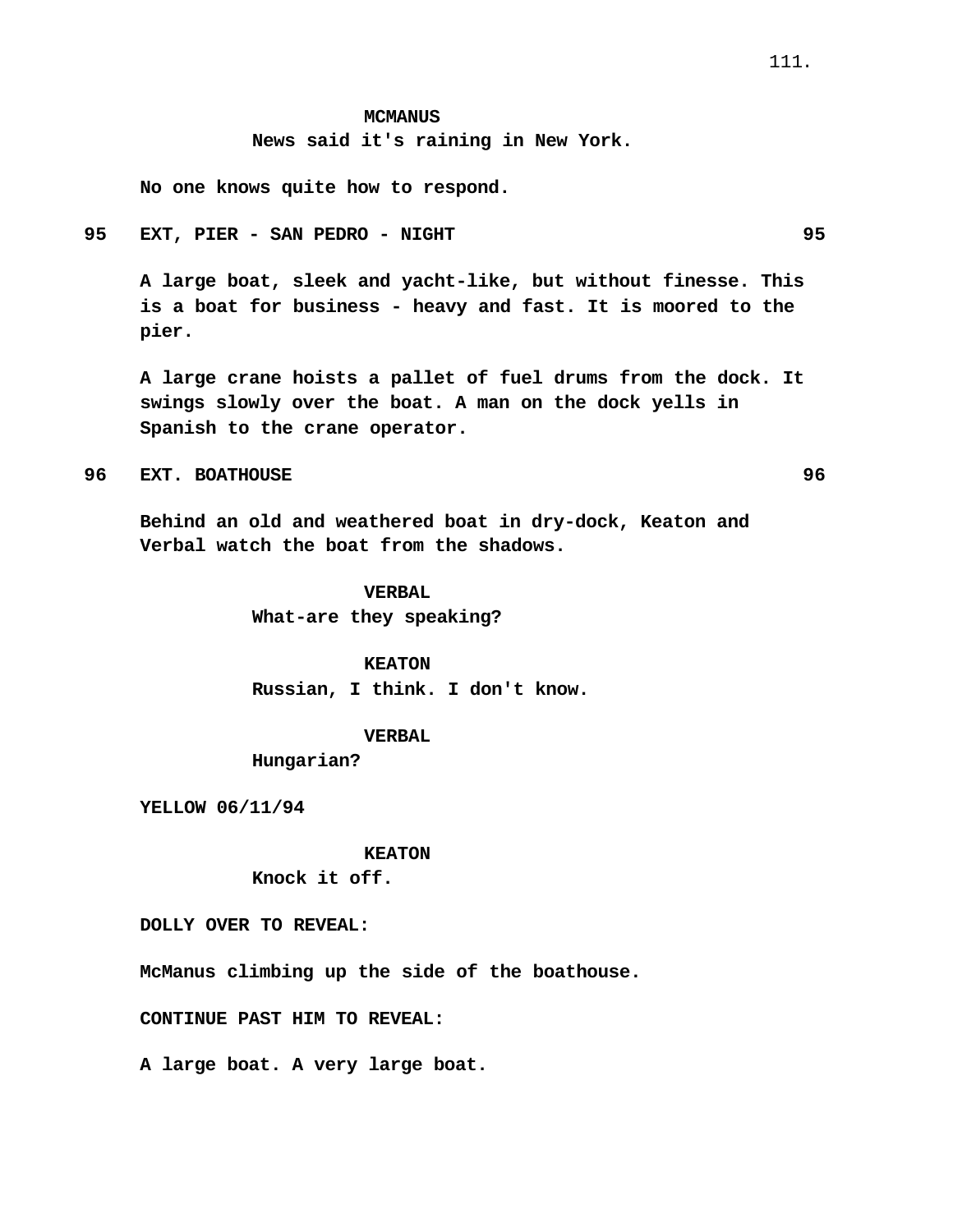**Hockney maneuvers through a mesh of twisted steel, arriving at a vantage point near the stern of the large boat.**

**HOCKNEY'S P.O.V.**

**A black van pulls up and parks near the crane. Four men in suits get out. One remains with the van and the other three walk toward the boat.**

**On the boat, five men come up from below deck. They are tense and cautious around the men in suits. Someone speaks in Spanish and someone else in Russian. It takes a moment before anyone speaks the same tongue. They settle on French for both negotiators.**

**Hockney sits in the van. He handles a large shoulder bag stuffed with plastique. He tests a timer on top. He picks up a walkie-talkie.**

> **HOCKNEY Are we ready, kids?**

**98 SCENE DELETED 98**

| 99 |  | SCENE DELETED/MOVED TO BOTTOM SCENE 97 |  |  |  |  |  |
|----|--|----------------------------------------|--|--|--|--|--|
|----|--|----------------------------------------|--|--|--|--|--|

**100 EXT. BOATHOUSE.-- ROOF 100**

**McManus is positioning himself on the roof of the boathouse. He stops and grabs his radio.**

> **MCMANUS If I didn't have to stop and answer you, I would be.**

**YELLOW 06/11/94**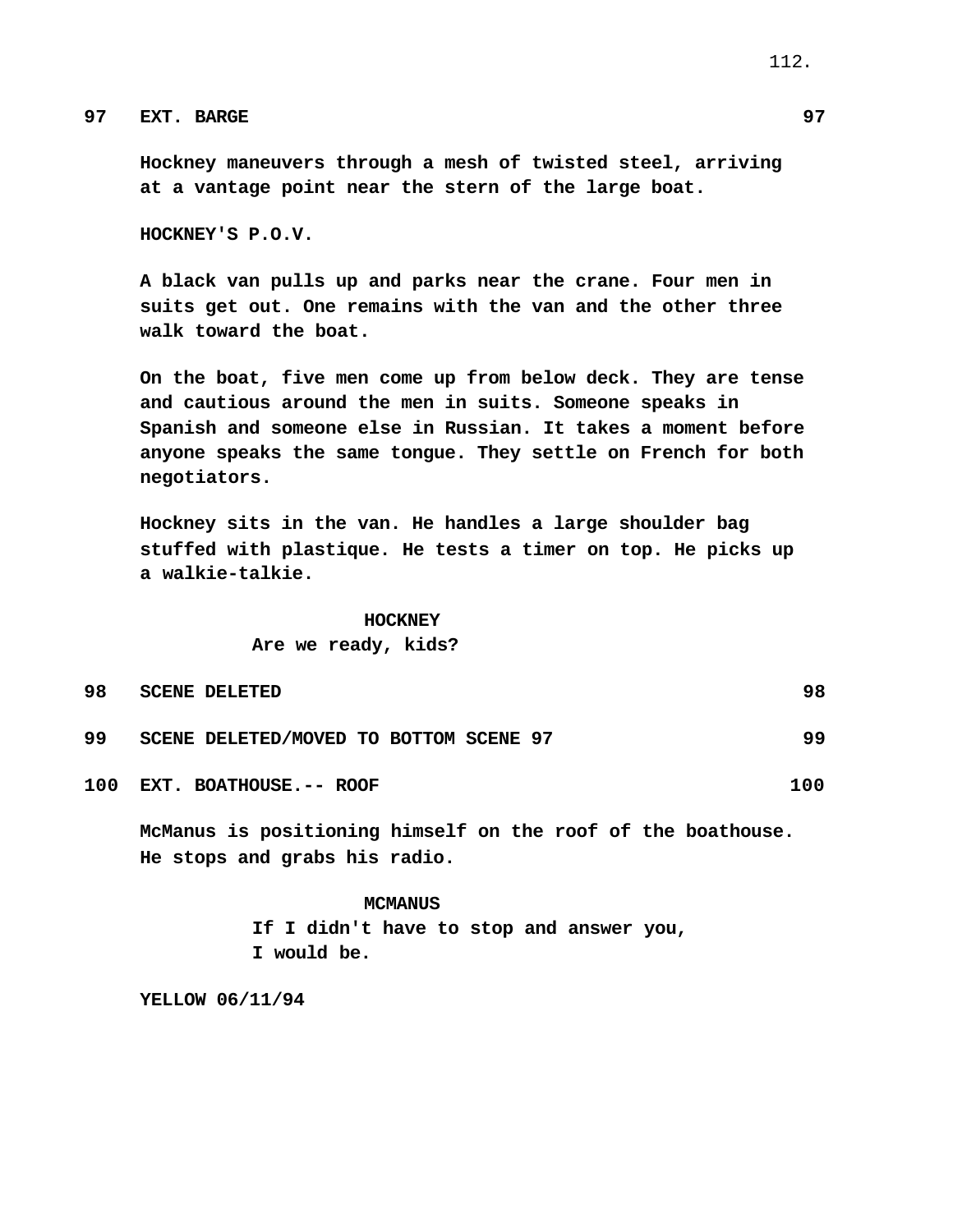# **KEATON**

**(into radio) Everyone shut up. I'm ready. McManus, you better be set up in ten seconds.**

# **MCMANUS**

**(on radio) I'm there.**

**YELLOW 06/11/94**

# **KEATON**

# **(to Verbal)**

**I want you to stay here. Understand?**

# **VERBAL +**

**But I'm supposed to -**

## **KEATON**

**If we don't make it out, I want you to take the money and go.**

# **VERBAL**

**(confused) Keaton, I can't just -**

# **KEATON**

**I want you to find Edie. Both of you find some place safe. Tell her what happened - Everything. She knows people. She'll know what to do. If we can't get Kobayashi my way, she'll get him her way.**

# **VERBAL**

**What if I --**

# **KEATON**

**Just do what I tell you.**

**Keaton turns and takes a few steps. He stops and looks back, his face marked with guilt and agony.**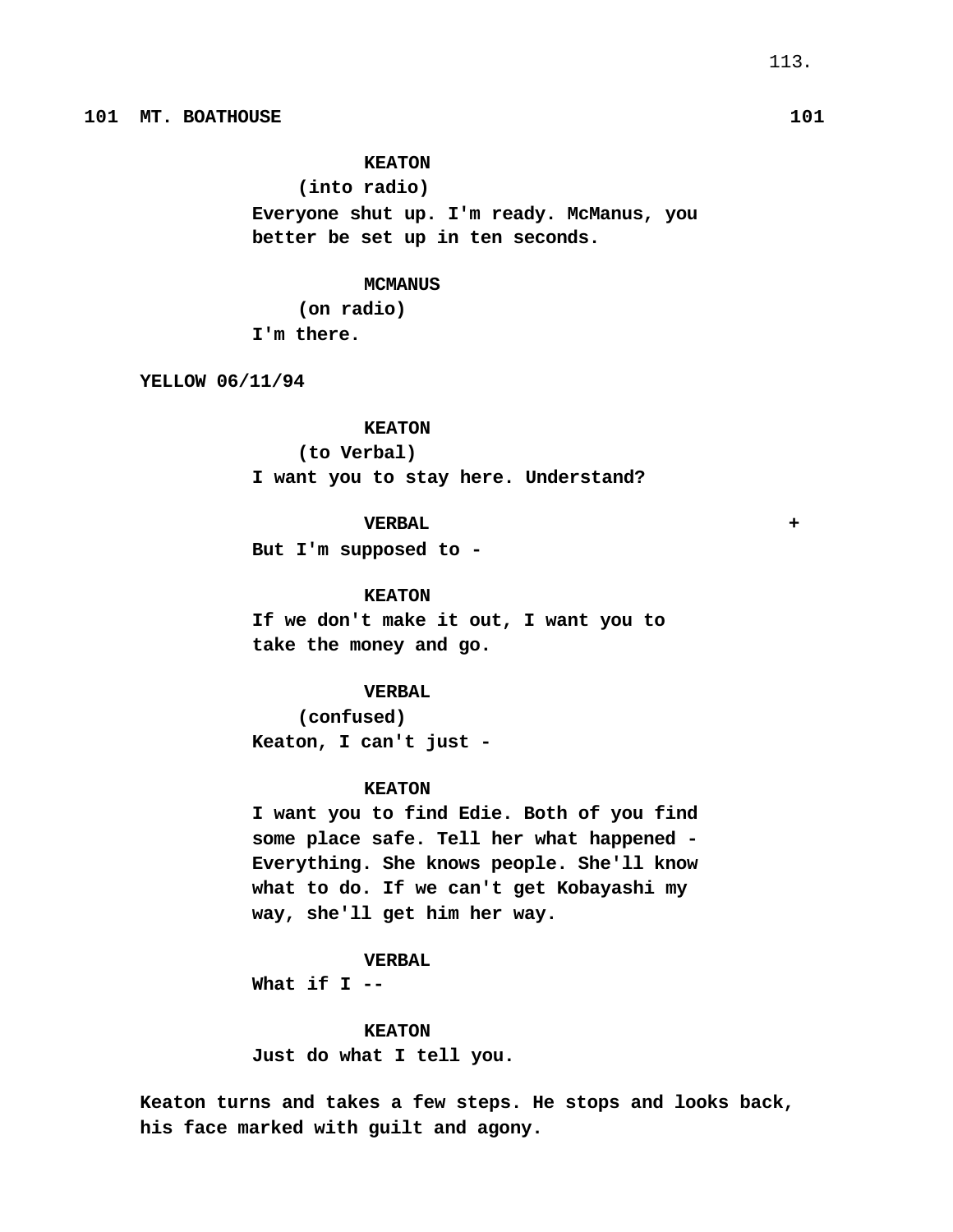**Tell her I... Tell her I tried.**

**Keaton leaves before Verbal can respond. He walks down a ramp toward the boat.**

**He is no more than a few yards out of the shadows before the first man sees him.**

**102 EXT. DOCK 102**

**One of the men in suits starts to yell to the others. Men pull out guns and try to look as cool as they can.**

**Keaton walks right into the face of all of these men, undaunted. His hands are in his pockets.**

**Above him, in the darkness, McManus pokes his head out and**

**YELLOW 06/11/94**

**spies Keaton. He pulls his head back and sticks out the barrel of the rifle.**

**Keaton comes to a stop about twenty feet from fifteen men all together.**

**103 EXT. BOATHOUSE - ROOF 103**

**McMANUS'S P.O.V.**

**McManus stares through the scope of his rifle at the scene. The cross-hairs breeze past Keaton and find a target. A man in a suit.**

# **MCMANUS**

**Pow.**

**He moves to another and then another, picking up speed and mock-shooting the men. He is steady and quick. It is clear he could take all fifteen in a few seconds.**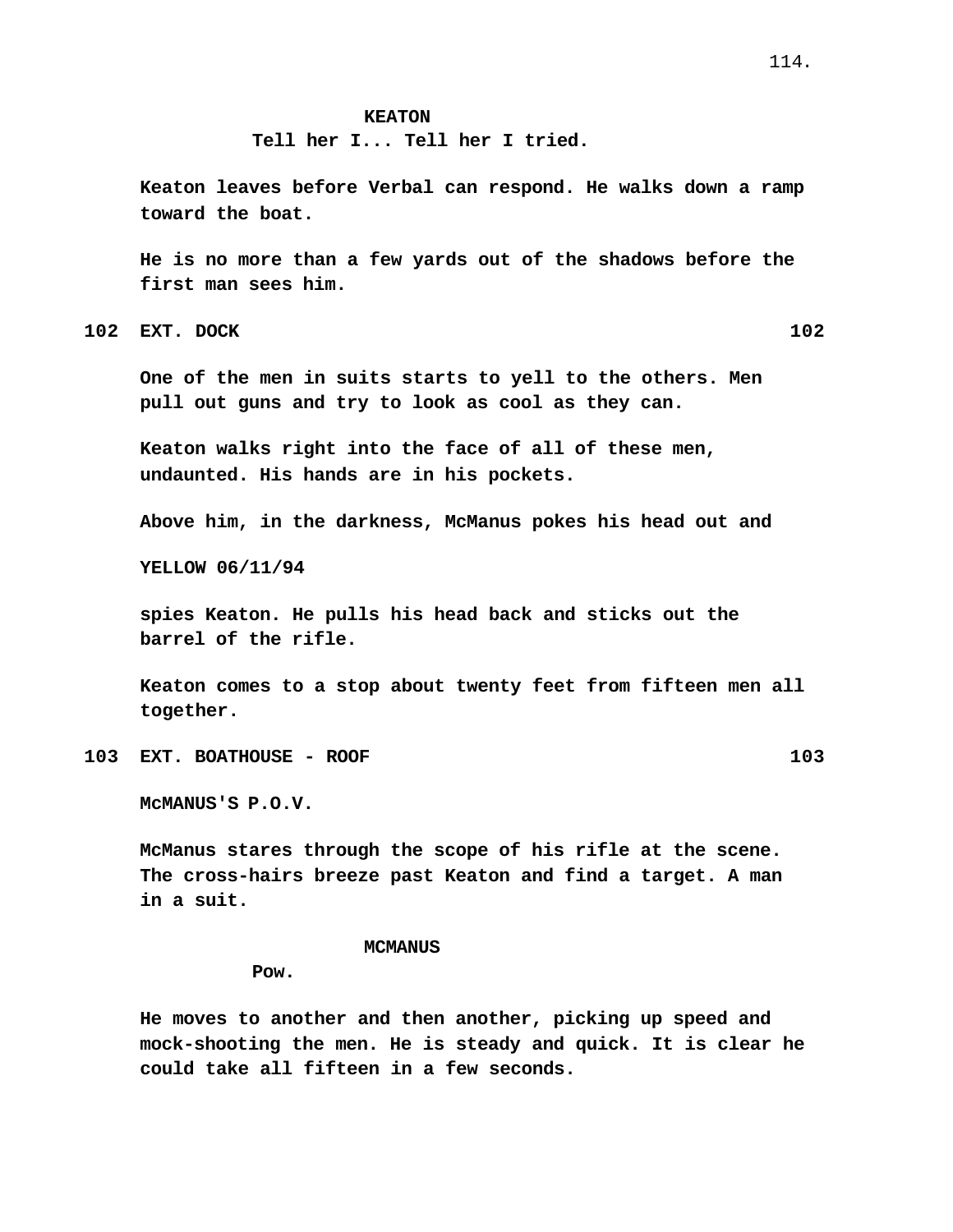## **MCMANUS**

```
Pow-pow-pow-pow-pow-pow . Oswald was a
fag.
```

|     | 104 EXT. DOCK                                                                                      | 104 |
|-----|----------------------------------------------------------------------------------------------------|-----|
|     | The men shout questions at Keaton in a number of languages.                                        |     |
| 105 | <b>EXT. BARGE</b>                                                                                  | 105 |
|     | HOCKNEY'S P.O.V.                                                                                   |     |
|     | A few men standing on the dock near the stern of the large<br>boat, move towards the commotion.    |     |
|     | Hockney bails out and runs quickly and quietly through the<br>shadows, bringing the bomb with him. |     |
|     | 106 EXT. BOATHOUSE                                                                                 | 106 |
|     | Verbal remains in the darkness, looking frightened.                                                |     |
| 107 | INT. BOATHOUSE - ROOF                                                                              | 107 |
|     | McManus still wanders with his scope.                                                              |     |
|     | <b>MCMANUS</b>                                                                                     |     |
|     | Old McDonald had a farm, ee-aye, ee-aye,                                                           |     |

**oh. And on this farm he shot some guys. Ba-da-bip, ba-da-bing, bang-boom.**

**YELLOW 06/11/94**

**108 EXT. DOCK 108**

**Finally two men walk right towards Keaton. The rest train guns on him. They reach for his arms, pointing their guns right at him.**

**At the far end of the dock, Hockney throws his bomb onto the stern of the large boat.**

**IT EXPLODES**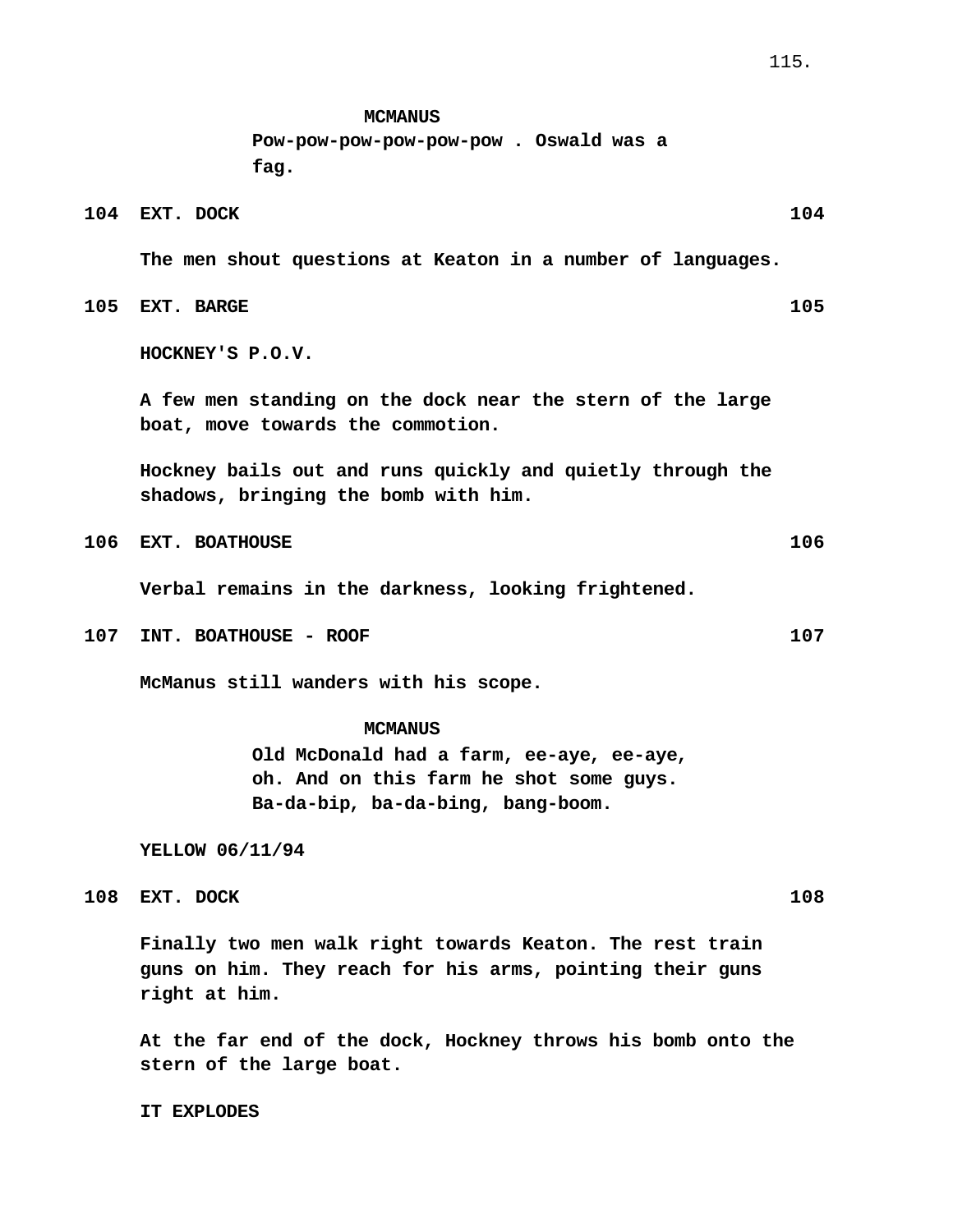**The men surrounding Keaton, are distracted. Keaton pulls a pistol out of each pocket and shoots the two men closest to him.**

**109 EXT. BOATHOUSE - ROOF 109**

## **MCMANUS**

**ELVIS HAS LEFT THE BUILDING.**

**He fires as fast as he can.**

**110 EXT. PIER 110**

**The men from the boat and the men in suits try to peg Keaton, but McManus' sniping has them running.**

**111 INT. CRANE 111**

**The crane operator opens the door to bails out, leaving the crane in motion.**

**112 EXT. BOATHOUSE - ROOF 112**

**McManus runs across the roof of the boathouse and jumps down to the pier. He arrives at a thick mooring cable and climbs across to the boat.**

**MEANWHILE ON THE DOCK:**

**Keaton climbs up onto a small lifeboat hanging from the side of the larger boat. From this he climbs aboard the large boat.**

**YELLOW 06/11/94**

```
113 EXT. DOCK 113
```
**Hockney is firing in all directions. SUDDENLY, he realizes no one is left on the dock.**

**PAUSE**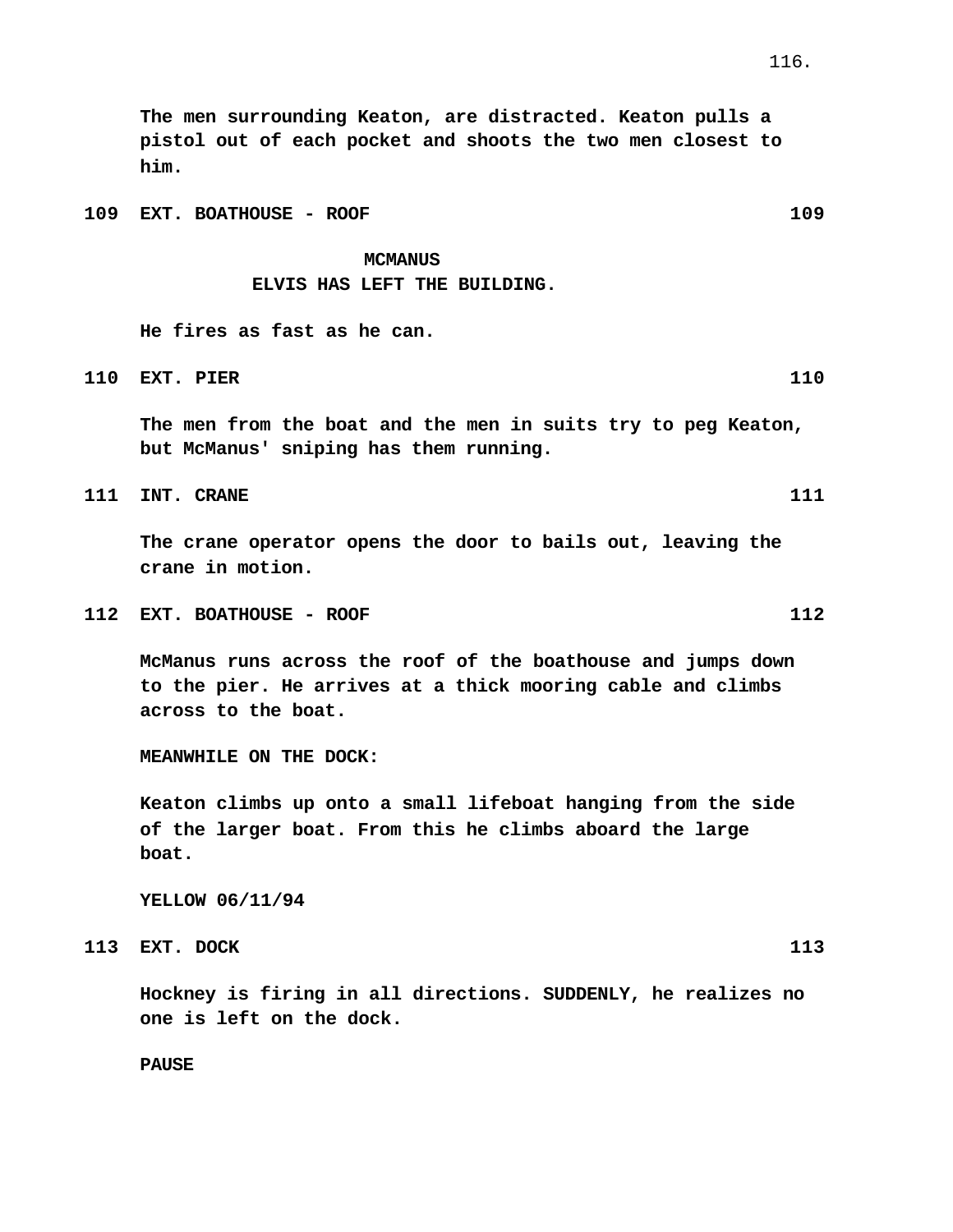**FINALLY, he turns and runs back for the van parked on the pier above. He finds a ramp leading from the dock to the pier.**

**At the van, he finds the one man who has stayed behind to protect it.**

**The man hears Hockney coming and raises his gun. Hockney runs straight at him, screaming frantically.**

#### **HOCKNEY**

**(in Spanish) <<DON'T SHOOT, DON'T SHOOT. LET'S GET THE FUCK OUT OF HERE. EVERYONE IS DEAD.>>**

# **BOOM**

**He shoots the man point blank in the face and runs over his body as it falls.**

**He gets to the back door of the van and yanks it open.**

**The inside is stacked with large wooden crates.**

**114 INT. VAN 114**

**Hockney, suddenly oblivious to the sound of gunfire, opens one of the crates and looks inside.**

**IT IS FILLED WITH MONEY. Cash and negotiable bonds of all kinds. He smiles.**

#### **BOOM**

**BLOOD sprays all over the money. Hockney looks at it, puzzled.**

**Hockney raises a blood-soaked hand from his belly. He turns and stares in horror.**

**YELLOW 06/11/94**

**BOOM - Another shot takes off the top of his head.**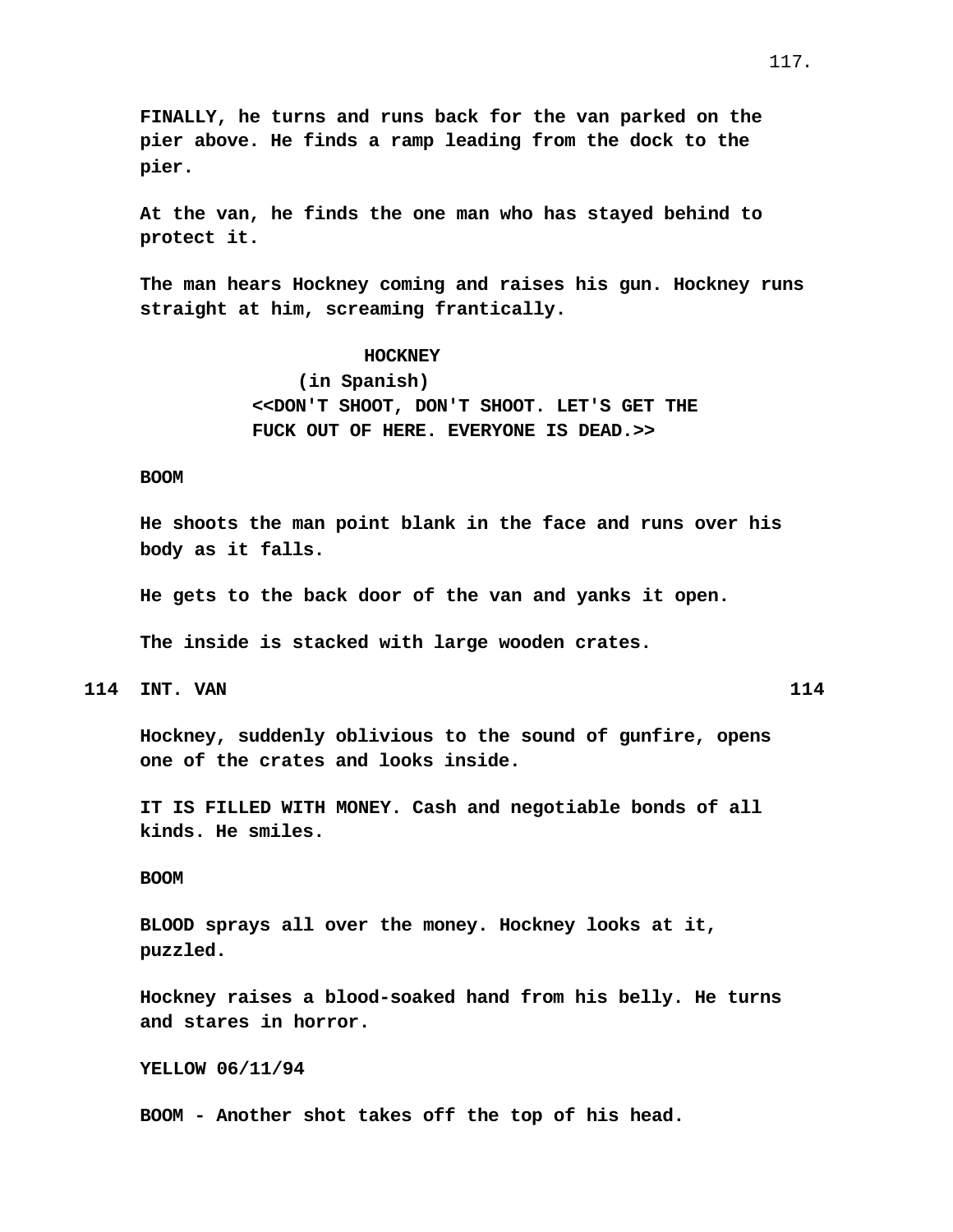**McManus runs like a wild man across the deck, heading for the hatch.**

**He shoots in all directions as though he has eyes in the back of his head. He sees Keaton climbing onto the deck of the boat.**

**YELLOW 06/11/34**

**116 EXT. WAREHOUSE 116**

**Verbal is wrestling with what to do. He finally makes a break for the other side of the boathouse.**

**117 EXT. BOAT DECK 117**

**The crane continues to swing. A single bullet hits one of the barrels on the suspended pellet. Gasoline pours out through the bullet-hole.**

## **118 SCENE DELETED 118**

**119 EXT. BOAT 119**

**Keaton finds the hatch and goes below, shooting a man on his way up the stairs. McManus jumps on board and runs down behind him.**

**120 EXT'. PIER 120**

**Verbal arrives at the top of the ramp leading from the dock to the pier.**

**He ducks down behind a guardrail beside the ramp. He turns and sees Hockney's dead body next to the van. He looks around frantically, frozen in terror. It is quiet, except for the sounds of screaming, far off in the bowels of the boat and the hum of the crane.**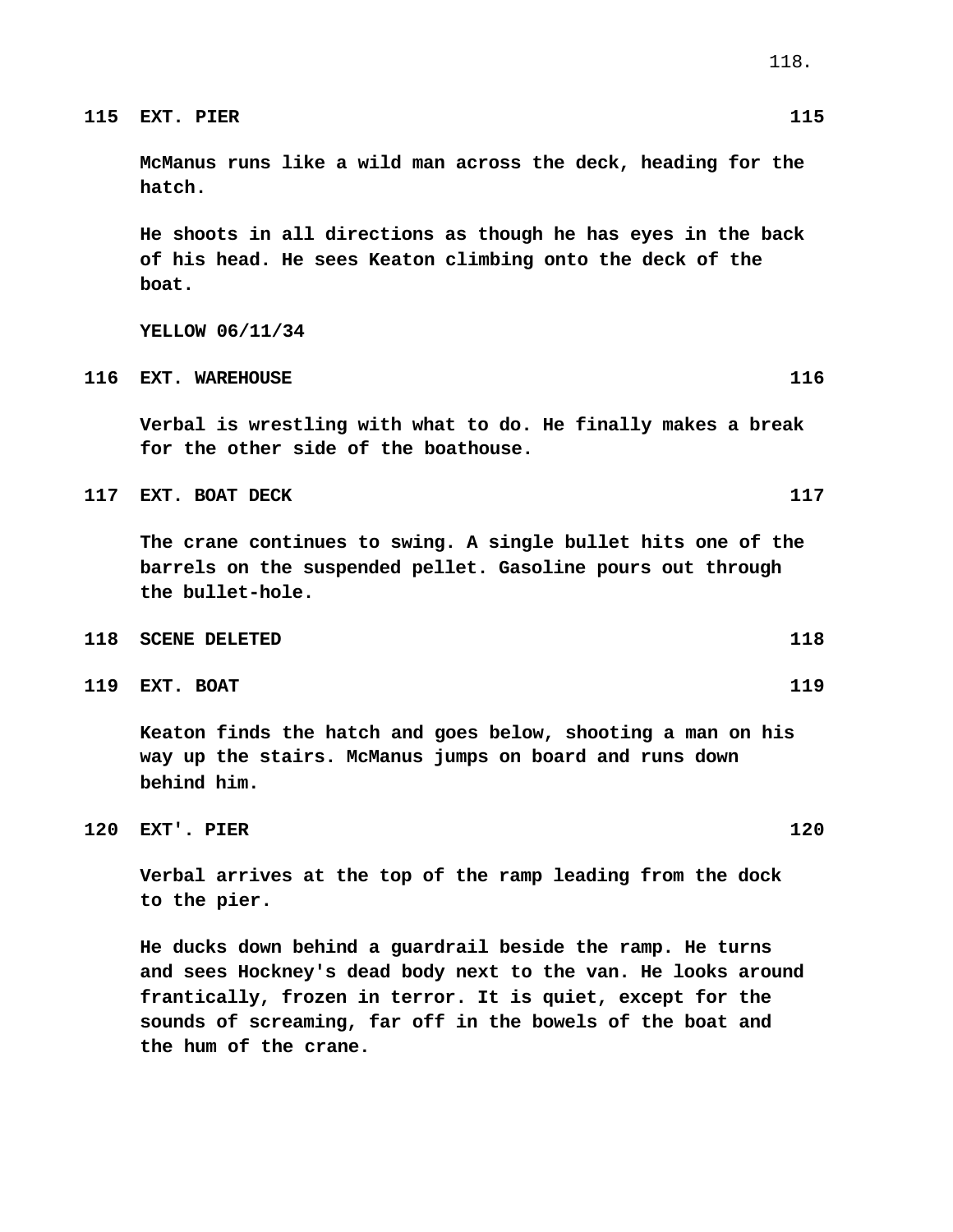**KUJAN**

**Why didn't you run?**

**PINK 06/07/94**

# **VERBAL**

**I froze up. I thought about Fenster and how he looked when we buried him, then I thought about Keaton. It looked like he might pull it off.**

**A KNOCK ON THE DOOR.**

**Rabin steps in and motions for Kujan to come outside.**

**122 INT.HALLWAY 122**

**Rabin and Jack Baer are in the hall. Rabin hands Kujan a thick manila folder. Kujan thumbs through it.**

# **BAER**

**A boy came across a body on the beach this morning. Thrown clear when the boat burned. Shot once in the head. Two guys from the F.B.I. just identified him.**

## **KUJAN**

**And?**

#### **RABIN**

**His name was Arturo Marquez. A petty smuggler out of Argentina. He was arrested in New York last year for trafficking. He escaped to California and got picked up in Long Beach. They were setting up his extradition when he escaped again. Get this - Edie Finneran was called in to advise the proceedings.**

# **KUJAN**

**Kobayashi.**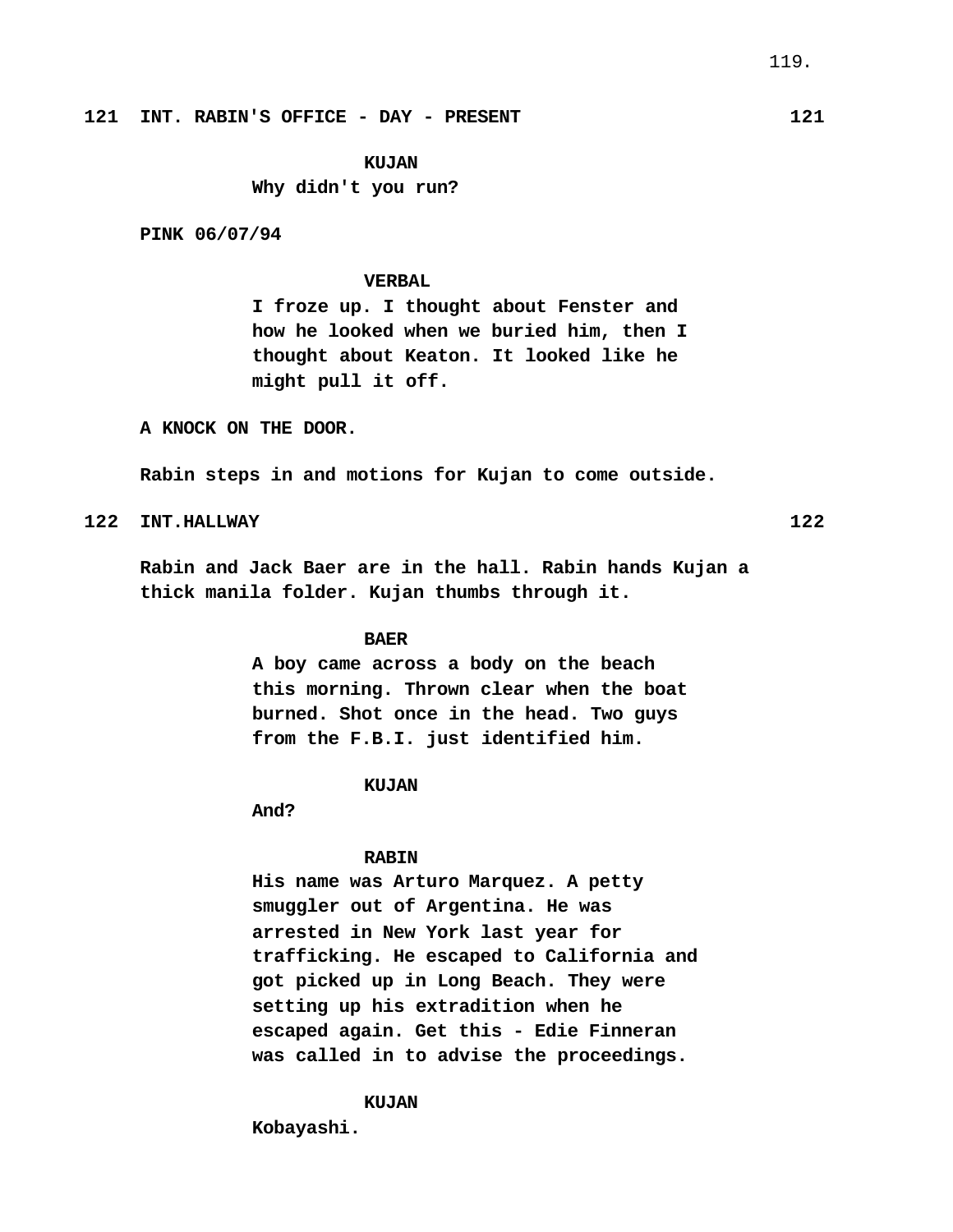# **RAB IN**

**I called New York County and they fared me a copy of Marquez's testimony. He was a rat.**

**Kujan pulls out page after page from the file.**

## **KUJAN**

**A big fucking rat.**

**PINK 06/07/94**

# **RABIN**

**Arturo was strongly opposed 'to going back to prison. So much so that he informed on close to fifty guys. Guess who he names for a finale?**

**Kujan finds one sheet and notices a paragraph is highlighted.**

# **KUJAN**

**Keyser Soze.**

#### **BAER**

**There's more.**

**123 INT. RABIN'S OFFICE - MOMENTS LATER 123**

**Kujan walks in and sits down in front of Verbal. He smiles.**

# **KUJAN**

**I'11 tell you what I know. Stop me when it sounds familiar.**

**Verbal is confused.**

**KUJAN There was no dope on that boat.**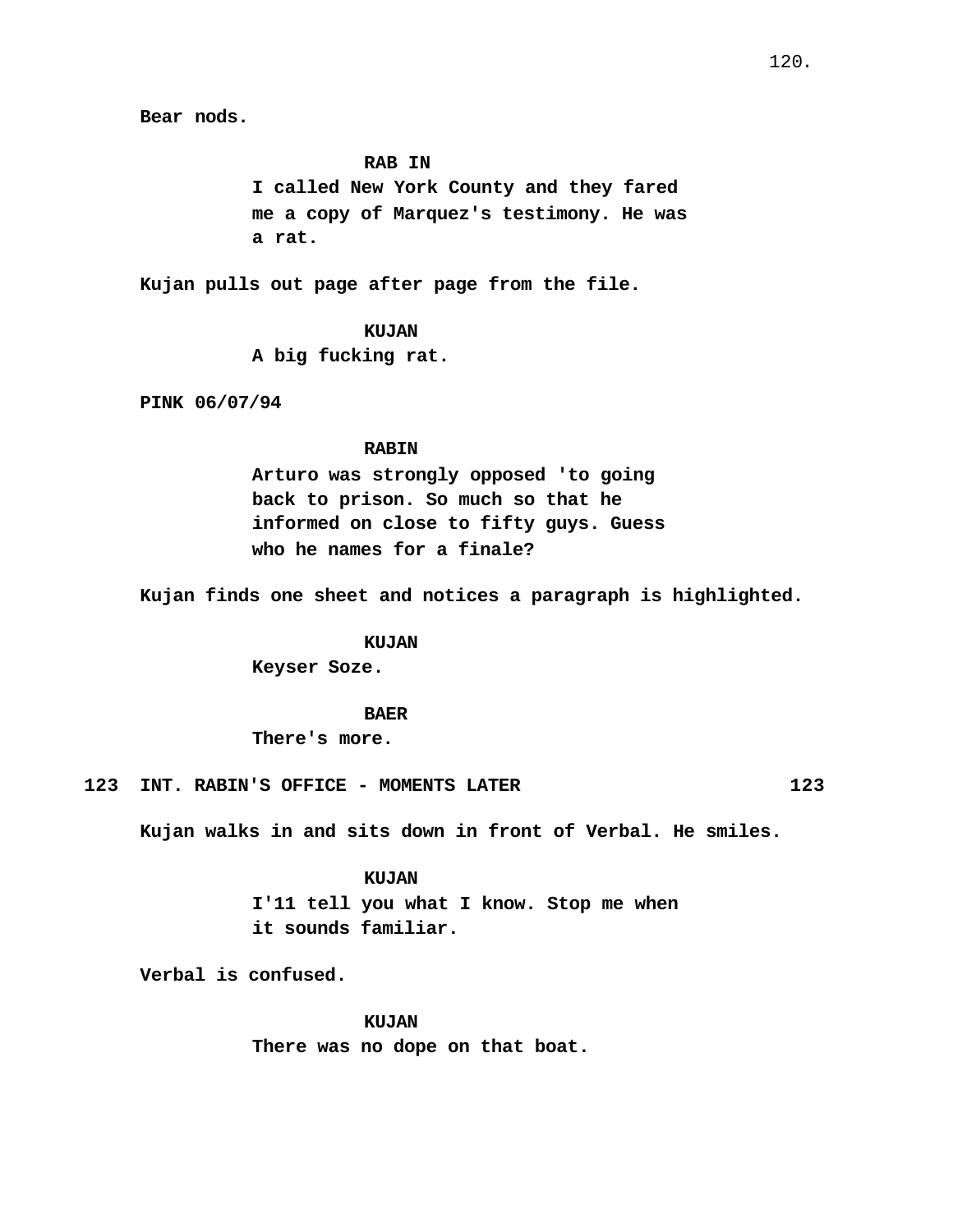#### **124 INT. BOAT - NIGHT - ONE WEEK PRIOR 124**

**Keaton is weaving through tight, low-ceiling corridors, looking in every cabin, working his way towards the bottom of the boat.**

**ELSEWHERE IN THE BOAT, McManus is tearing though the corridors, seemingly less interested in securing the cargo as he is in killing everyone on board.**

**He screams like a lunatic, shooting everything in his path, killing some men with his bare hands, shooting others, stabbing others still with a knife he has brought along.**

**125 INT. CORRIDOR 125**

**JAIME, one of the men from the boat, is half-pushing, halfhelping a thin and sweaty looking MAN IN A CHECKERED BATHROBE towards a cabin at the end of the hall.**

**The man in the robe is trembling. He seems stricken with fear.**

**BLUE 06/01/94**

# **MAN IN ROBE**

**He's here. I saw him on deck.**

**Jaime pushes him inside the cabin and shuts the door.**

**A stereo playing softly in the room mixes with the man's panicked breathing.**

**The man in the robe screams through the closed door, his voice echoing off of the metal bulkheads.**

# **MAN IN ROBE**

**I'M TELLING YOU IT'S KEYSER SOZE.**

**Jaime stands outside the door of the cabin and turns to face down the hall. Off in some other part of the boat, he can hear McManus wailing like a banshee and the ever-less frequent sound of gunshots.**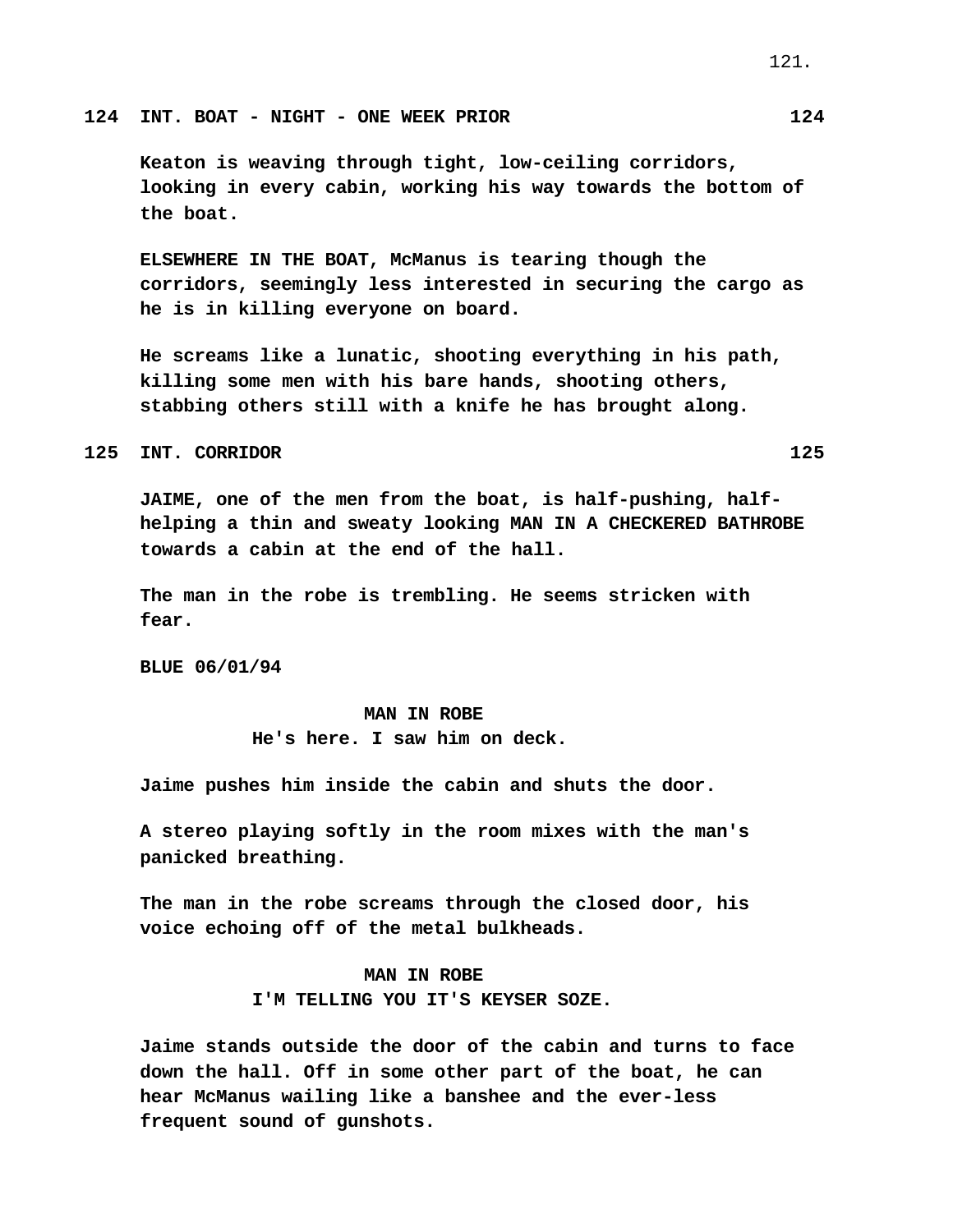**Keaton has come to the four-foot-high door to the hold. The door is open slightly. Keaton finds this strange. He pushes the door open and steps inside. The hold is empty.**

**He hears a noise behind him. He wheels around to fire. He sees McManus in the door. His face is covered with blood.**

# **MCMANUS**

**Did you hear what I heard?**

## **KEATON**

**What happened to you?**

# **MCMANUS**

**Keyser Soze is on the boat.**

# **KEATON**

**What?**

## **MCMANUS**

**I heard somebody screaming his nuts off. He said Keyser Soze was on the boat.**

#### **KEATON**

**Are you alright?**

**McManus rubs some of the blood off with his sleeve.**

**SCRIPT DATE 5/25/94**

#### **MCMANUS**

**Huh? Oh, It's not mine.**

# **KEATON**

**There's no coke.**

**McManus looks around the hold as though he'll see four and a half tons of dope in some corner where Keaton might have missed it.**

**The two men look at one another. There is a long, pregnant silence.**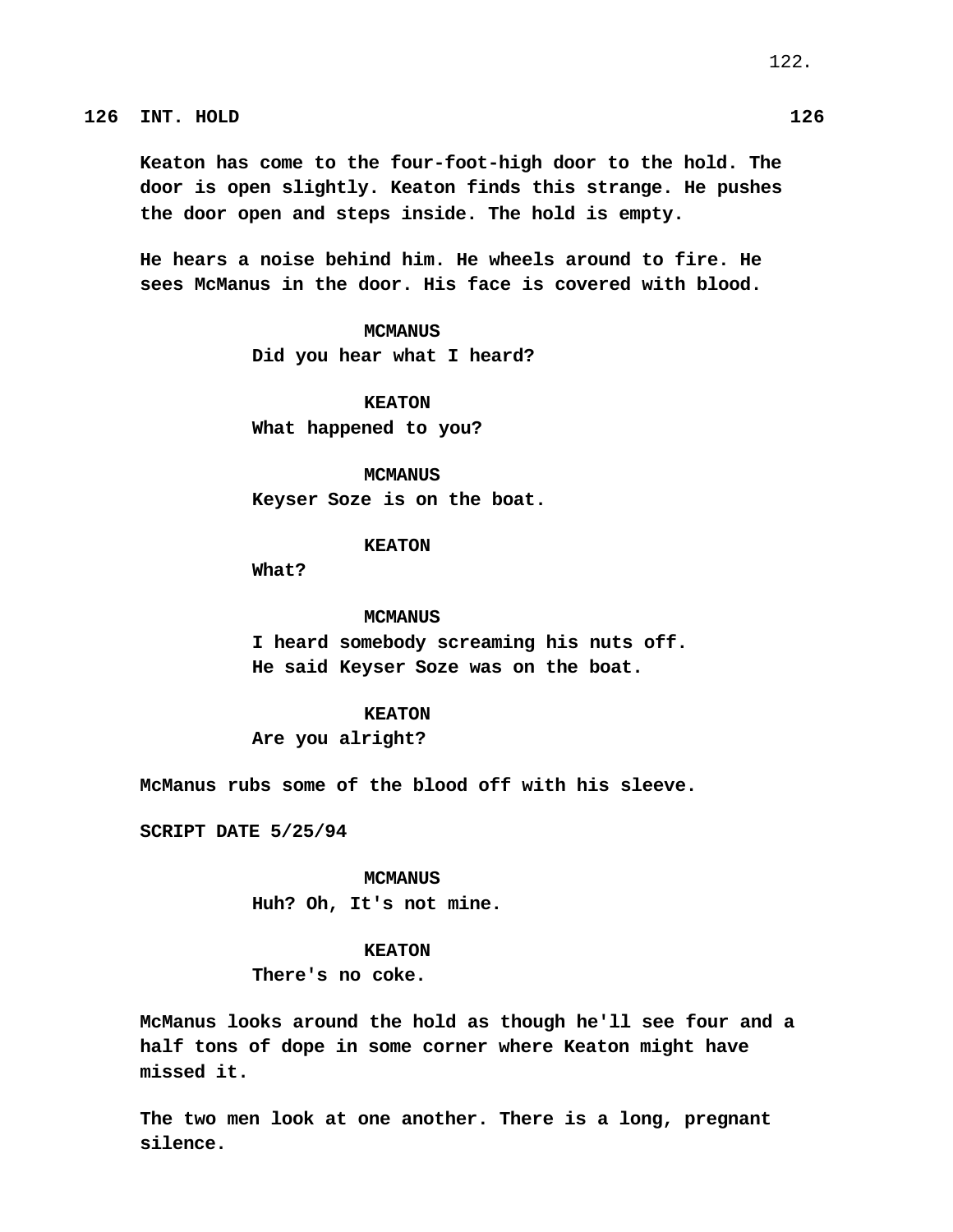# **MCMANUS**

**Let's get the fuck out of here.**

# **KEATON**

# **Right behind you.**

# **127 INT. CORRIDOR 127**

**Keaton and McManus step out of the hold, walking slowly and cautiously back from where they came. They hear the sounds of footsteps running on the deck above and the occasional hollered sentence in Spanish.**

## **KEATON**

**Where's Hockney?**

# **MCMANUS**

**I don't think he made it to the boat.**

**They come to a corner. They can go left or right.**

# **KEATON**

**I can't remember which way.**

### **MCMANUS**

**Right -**

**BOOM - BOOM**

**Gunshots fill the hallway from behind them. They do not stop to turn around. Keaton goes left, McManus goes right. They run in opposite directions with the sound of gunfire right behind them.**

**128 INT. HALLWAY - CABIN 128**

**Jaime squints and cocks his head.**

**YELLOW 06/11/94**

**SOMEONE IS COMING. He raises a pistol and crouches by the door.**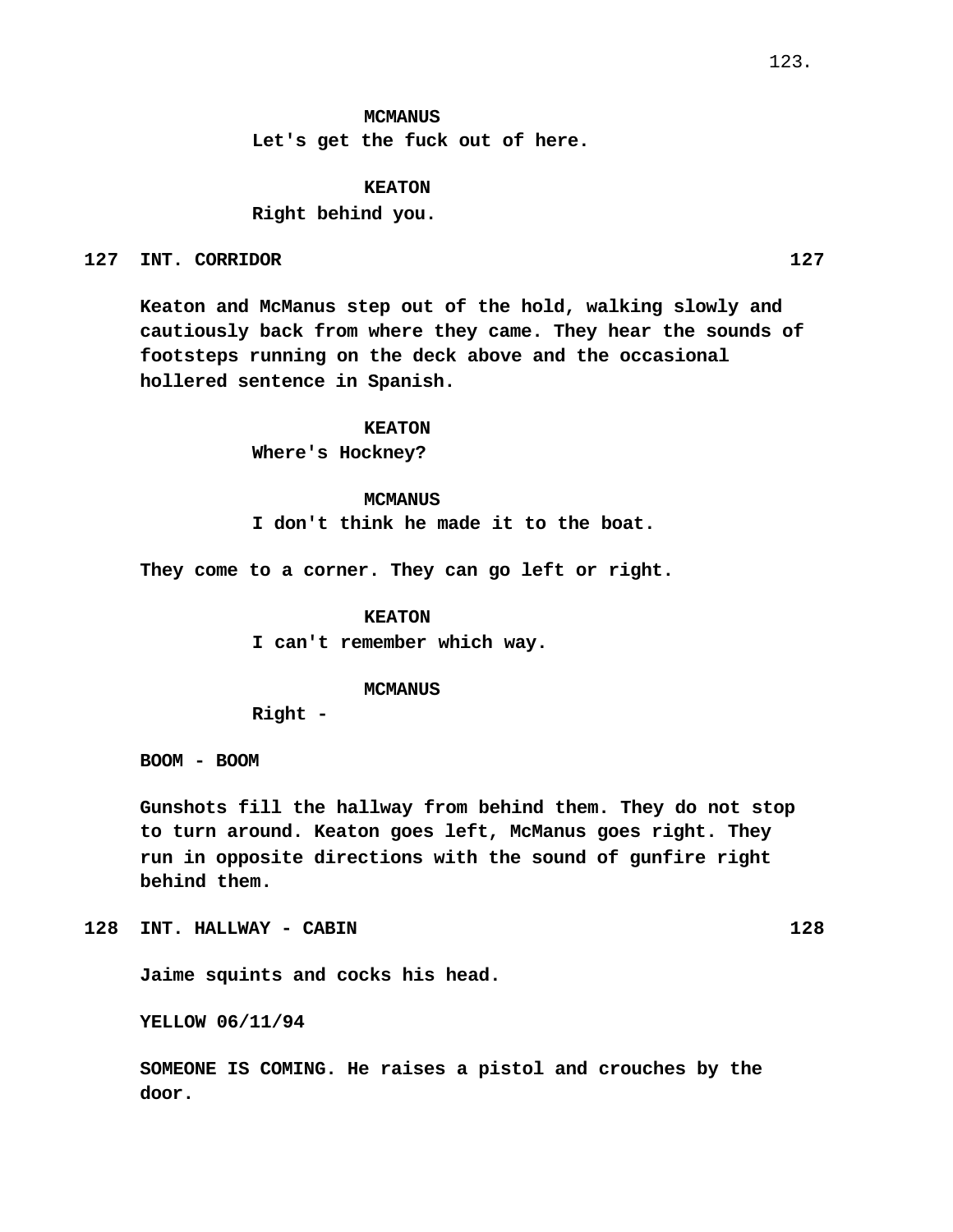**129 INT. CABIN 129**

**The man in the bathrobe sits on the foot of the bed watching the door. He hears the sounds of fighting somewhere not too far away.**

**He crawls over the bed and squeezes between it and the bulkhead. Only the top of his head is visible. He starts to cry.**

**BOOM - BOOM - Two shots just outside in the hall.**

**SUDDENLY, the door bursts open. Jaime collapses in a heap on the floor, a bullet hole in his eye.**

**A FIGURE LOOMS IN THE DOOR**

**The man in the bathrobe looks up at the figure. We cannot see him.**

> **MAN IN ROBE I told them nothing.**

**BOOM**

**The man in the robe falls dead.**

**130 EXT. DECK - MOMENTS LATER 130**

**The boat is quiet now. Keaton walks out onto the deck. He looks out over the pier and sees Verbal standing in the middle of the carnage, frozen. Their eyes meet. Keaton waves at him as if to shoe him away.**

**131 EXT. PIER - TOP OF RAMP 131**

**Verbal hesitates and finally moves towards the van with the money. He looks back over his shoulder and sees Keaton. Keaton sees him looking and waves again, hurrying him along.**

**Verbal turns away and focuses on the van.**

124.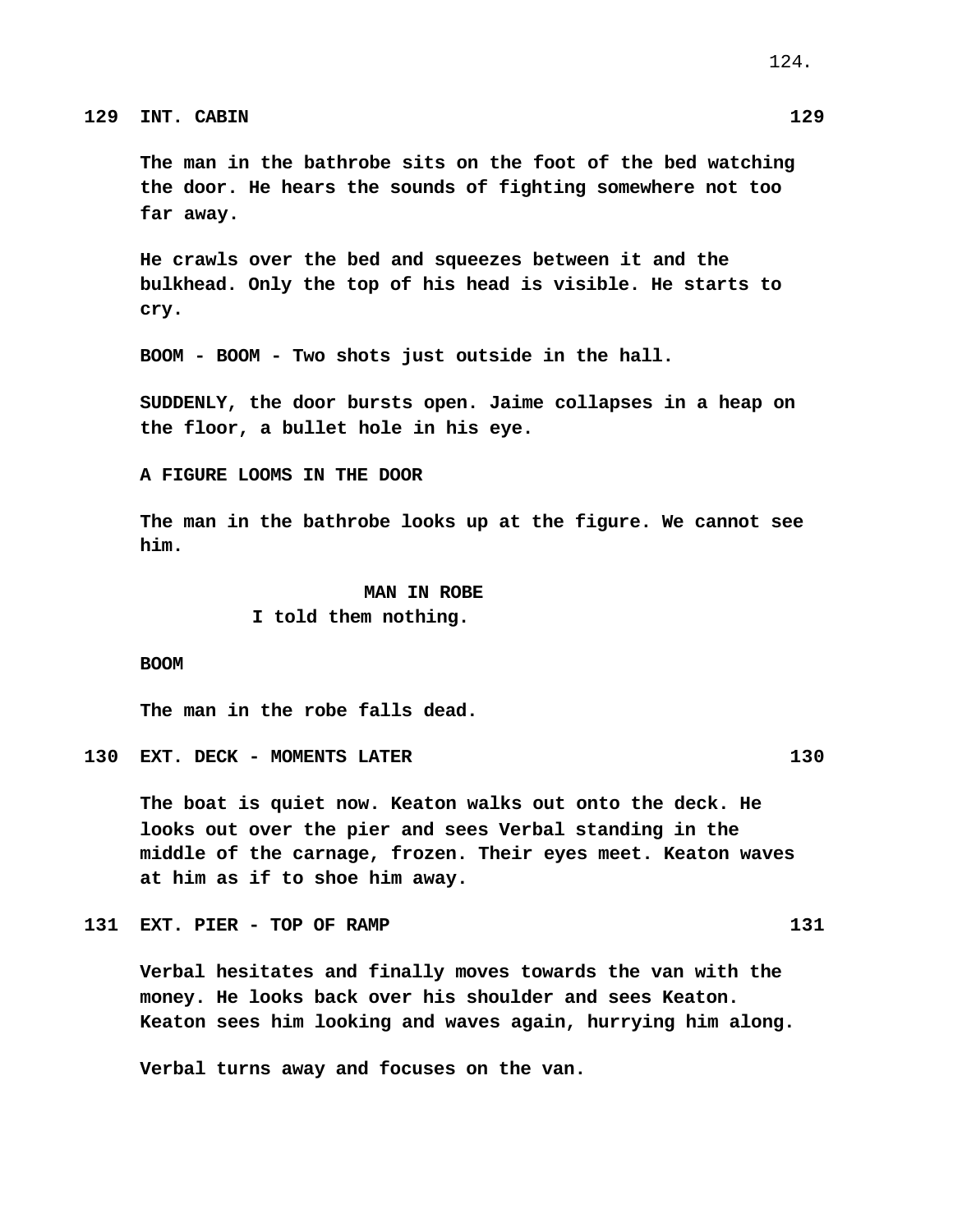**Keaton hears a noise behind him. He swings around and points his gun at McManus again. He puts the gun down.**

**YELLOW 06/11/94**

**McManus smiles. He walks slowly across the deck towards Keaton. Something is not right about him.**

## **MCMANUS**

**Strangest thing...**

**He slumps to the deck. Keaton rushes over to him. He kneels down and sees a pipe sticking out of the back of McManus's neck.**

**133 EXT. PIER 133**

**Verbal approaches the van, stepping over Hockney's body. He closes the back doors of the van.**

**He looks to his left at the huge loading crane. He glances upward along the giant' arm as it swings steadily on.**

**Somewhere, off in the distance, the sound of SIRENS can be heard.**

**Keaton kneels by McManus, trembling with rage. After a moment he stands, looking down at McManus' dead body.**

```
135 EXT. PIER 135
```
**SUDDENLY, Verbal realizes something. He turns and goes to call out a warning to Keaton. He is too late.**

**136 EXT. DECK 136**

**Keaton never sees the crane coming.**

**WHAM**

**<sup>134</sup> EXT. DECK 134**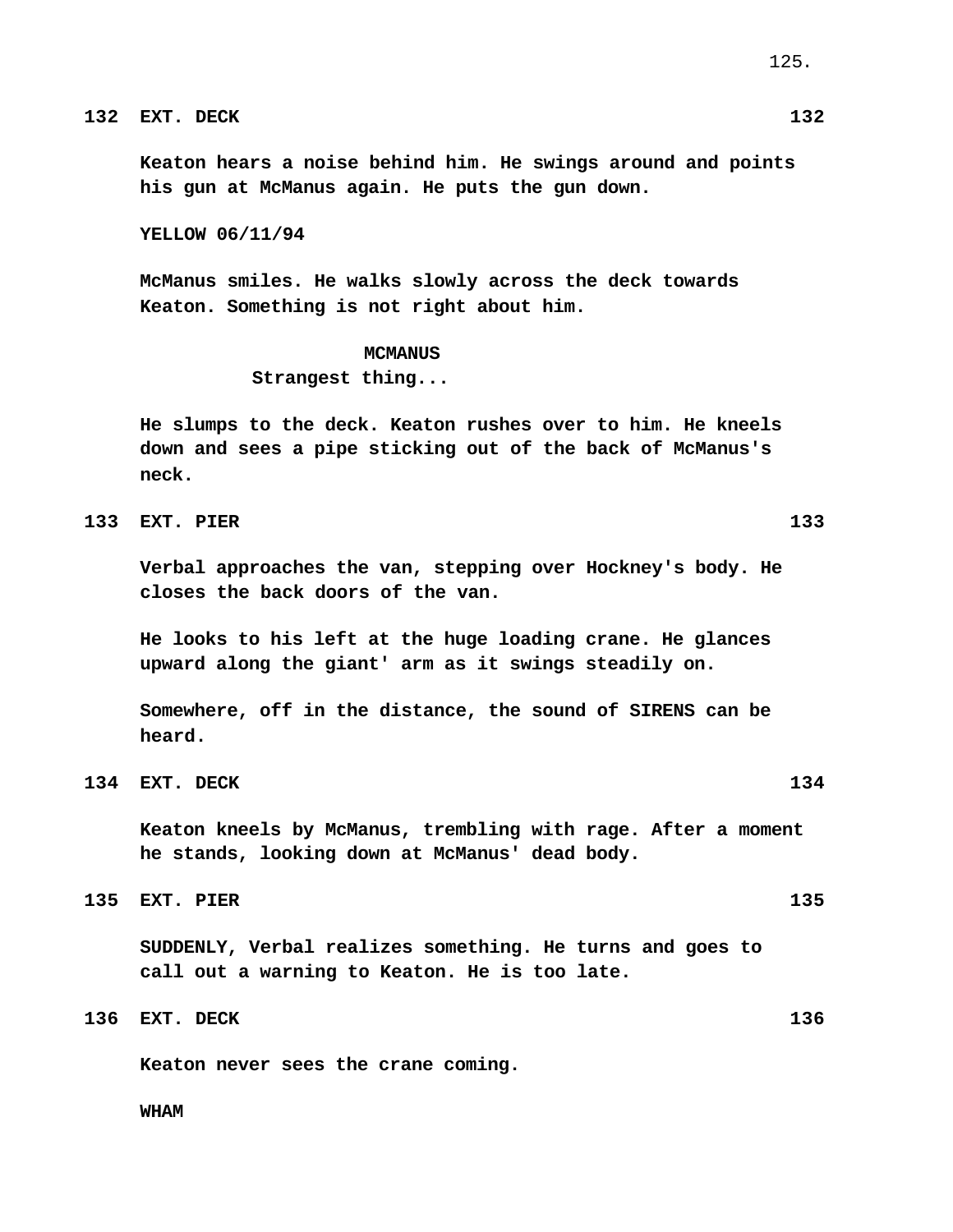**The pellet of barrels hits him square in the back and sends him flying into the wheel house of the boat.**

**Keaton is still for a moment. Finally, he tries to get up, but finds he cannot move his legs.**

**137 EXT. PIER 137**

**Verbal runs down the ramp as fast as he can. He comes to a rope ladder hanging down the side of the boat.**

**SUDDENLY, he stops dead in his tracks, looking up at the boat.**

**YELLOW 06/11/94**

**From where he stands, he can just make out the figure of a TAU, THIN MAN walking along the edge of the deck. He moves quietly and calmly in the shadows towards the crane, looking out of place in his expensive suit.**

**YELLOW 06/11/94**

**Something about this man terrifies him.**

**138 SCENE DELETED 138**

**139 INT. RABIN'S OFFICE - DAY - PRESENT .139**

**KUJAN And that's when you say in your statement that you saw...**

**Kujan picks up his copy of Verbal's statement to the D.A.**

**KUJAN**

**A man in a suit with a slim build. Tall.**

**VERBAL**

**Wait a minute.**

**KUJAN**

**(looking at watch) I don't have a minute.**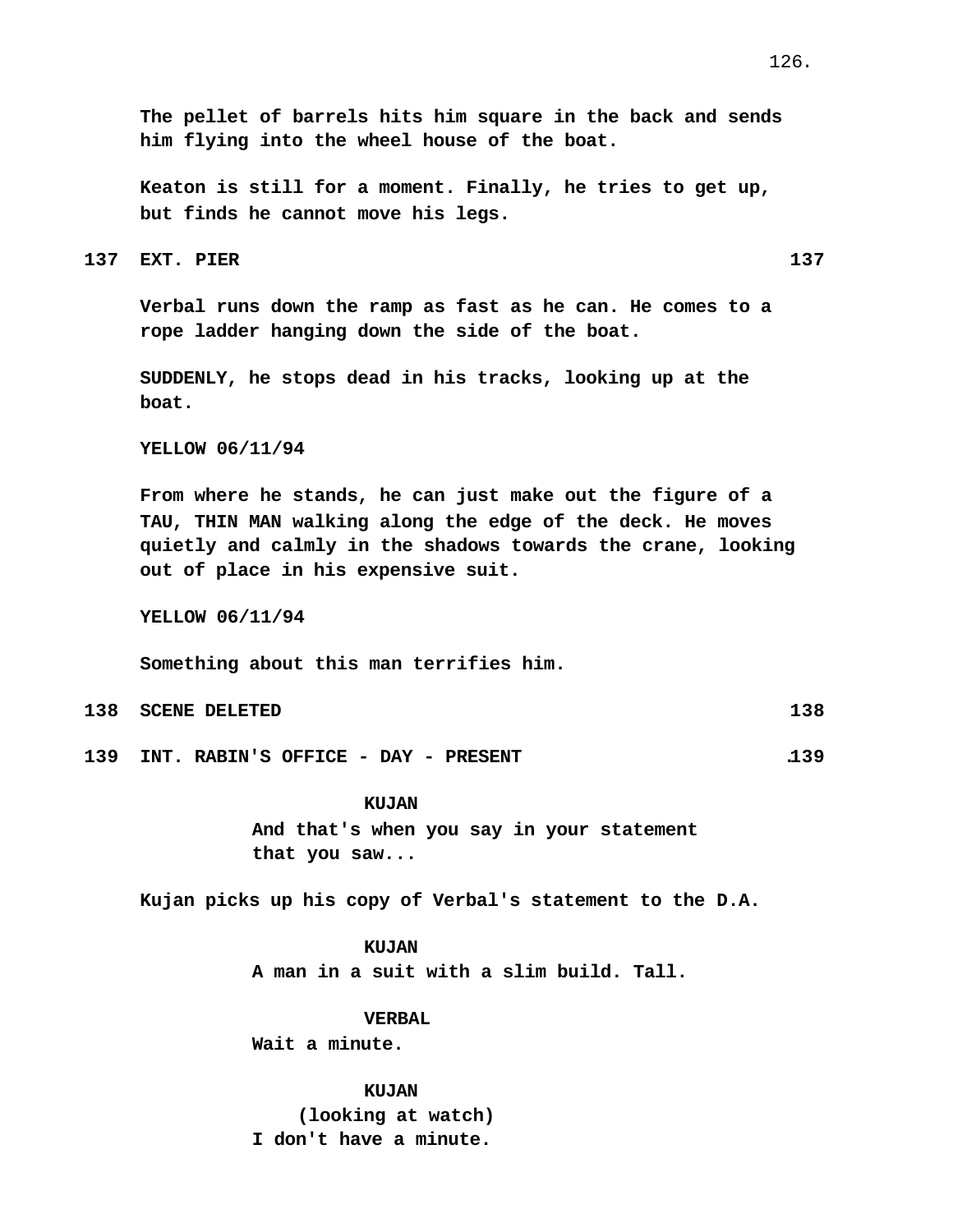**Verbal is drowning in Kujan's interrogation. He looks dazed.**

# **VERBAL**

**I - there had to be dope there.**

**BLUE 06/01/94**

# **KUJAN**

**Don't shine me, Verbal. No more stalling. You know what I'm getting at.**

# **VERBAL**

**I don't.**

## **KUJAN**

**YES YOU DO. YOU KNOW WHAT I'M GETTING AT. THE TRUTH. TRY TO TELL ME YOU DIDN'T KNOW. TRY TO TELL ME YOU SAW SOMEONE KILL KEATON.**

**For the first time, Verbal stands and tries to move away from Kujan, but Kujan stays in his face, backing him into a corner. Verbal shields himself with his hands and shuts his eyes.**

### **KUJAN**

**TRY TO REEF LYING TO ME NOW. I KNOW EVERYTHING.**

**VERBAL**

**I don't know what you're talking about.**

# **KUJAN**

**YOU KNOW. YOU'VE KNOWN THIS WHOLE FUCKING TIME. GIVE IT TO ME.**

**Verbal looks into Kujan's eyes with genuine terror. Kujan's face is red, his body trembles. His locomotive breathing is the only sound in the room.**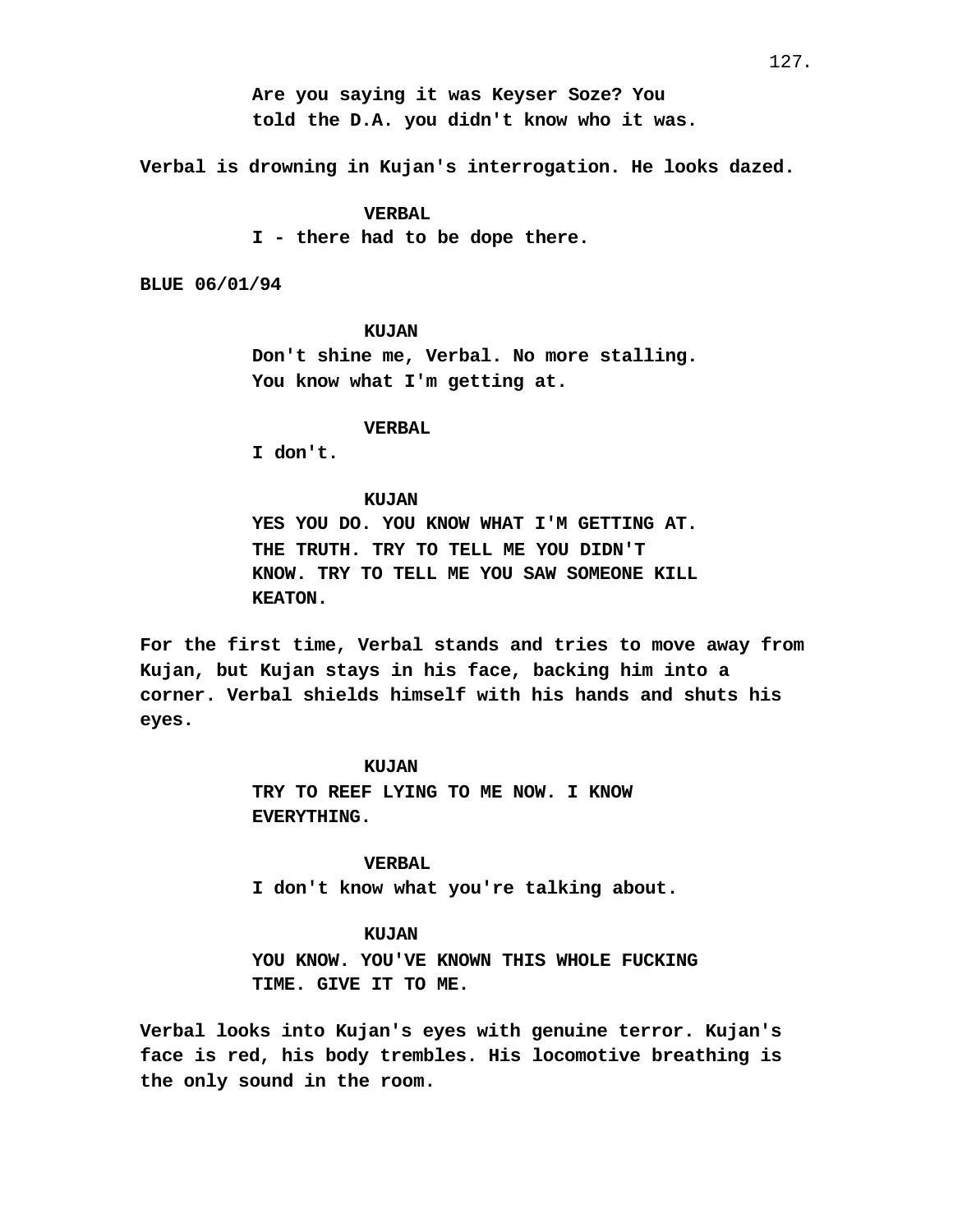## **VERBAL**

**I don't understand what you're saying. I saw Keaton get shot, I swear to you.**

**KUJAN Then why didn't you help him?**

# **VERBAL**

**I WAS AFRAID, OKAY? Somehow, I was sure it was Keyser Soze at that point. I couldn't bring myself to raise my gun to him.**

#### **KUJAN**

**But Keaton...**

## **VERBAL**

**It was Keyser Soze, Agent Kujan. I mean the Devil himself. How do you shoot the Devil in the back?**

**YELLOW 06/11/94**

**Verbal holds up a shaking, twisted hand.**

## **VERBAL**

**What if you miss?**

**140 EXT. BARGE - NIGHT - ONE WEEK PRIOR 140**

**Verbal is hiding in the tangle of girders and cables on the barge.**

**VERBAL'S P.O.V.**

**Keaton's body is completely obscured. The man in a suit strides across the deck over to Keaton, stopping to relieve himself on a small fire on the deck. He walks up and stands over Keaton. The two men exchange words and the man in the suit pulls out a pistol. He points it at Keaton.**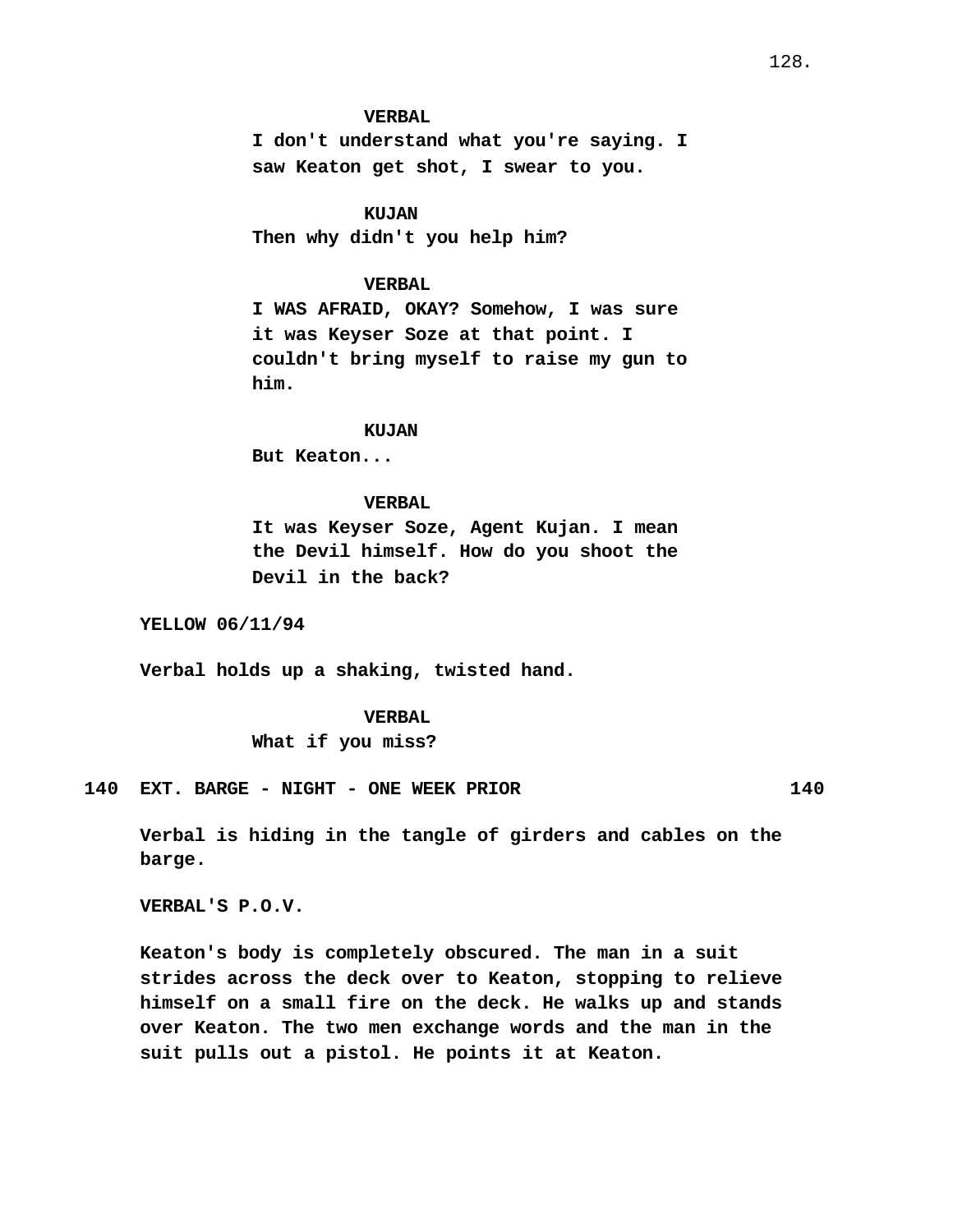**RED AND BLUE LIGHTS FLASH BEHIND VERBAL**

**Verbal turns. He can just make out police cars coming in the distance.**

**BANG**

**Verbal hears a shot from the deck of the boat. He turns in time to see the man in the suit running across the deck toward the gangway.**

**Verbal can barely see the man from where he is now. The man in the suit is covered by shadows and the poor angle from the barge. Verbal strains to see but he cannot.**

**The man in the suit stops long enough to pull out a lighter. He turns and walks back across the deck and out of sight. A moment later flames leap up from on the deck. The mesh of steel and rubber leaves a dark and open cocoon at its base.**

**MOVE INTO THE DARKNESS.**

**Sirens are close now. Almost here. The sound of fire raging out of control.**

**SIRENS BLARING. TIRES SQUEALING. CAR DOORS OPENING. FEETPOUNDING THE PAVEMENT.**

**YELLOW 06/11/94**

**MOVE FURTHER, SLOWER, INTO THE DARKNESS.**

**Voices yelling. New light flickering in the surrounding darkness.**

**BLUE 06/01/94**

**141 INT. RABIN'S OFFICE - DAY - PRESENT 141**

**KUJAN Arturo Marquez. Ever hear of him?**

## **VERBAL**

**Wha- No.**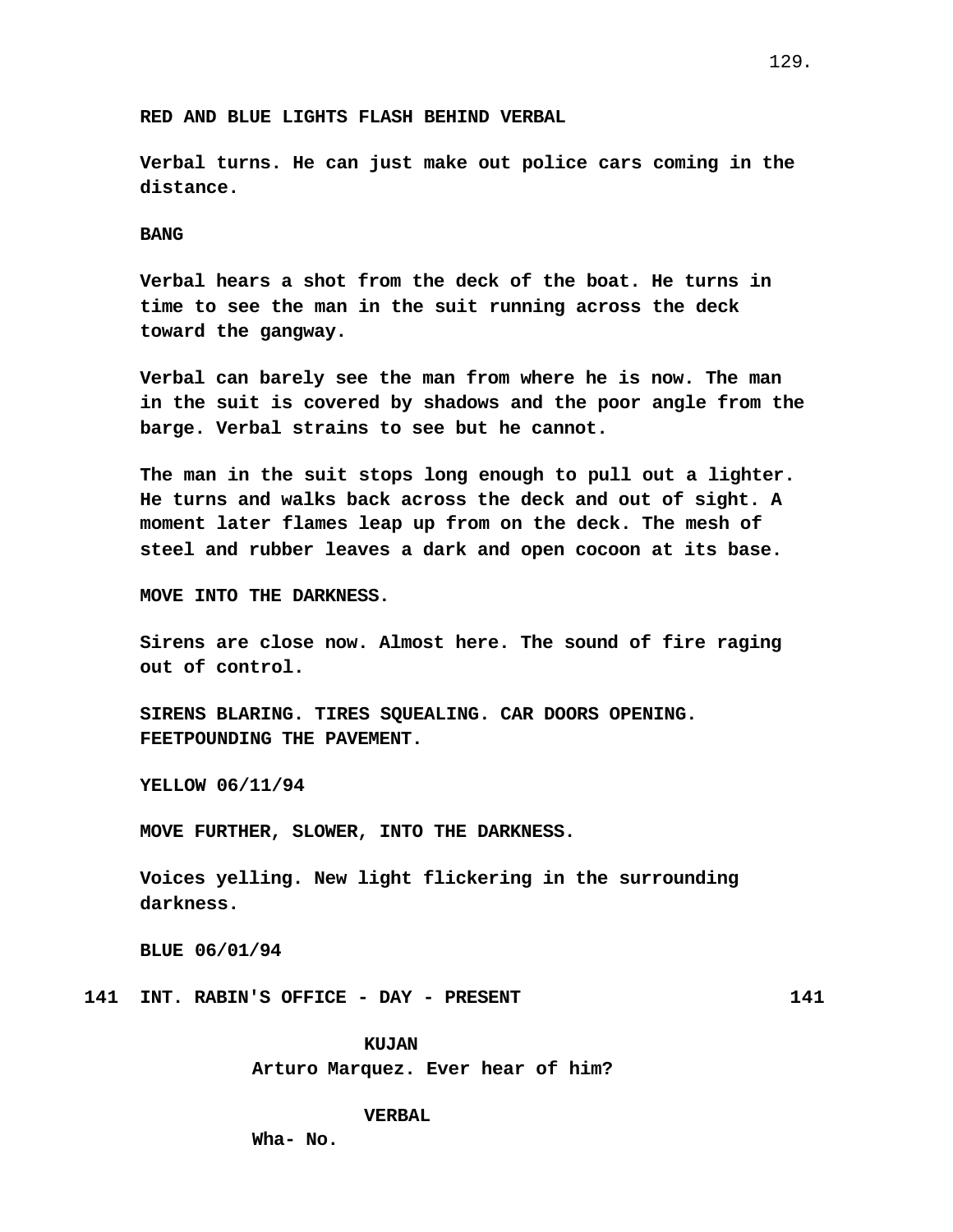## **KUJAN**

**He was a stool pigeon for the Justice Department. He swore out a statement to Federal Marshals that he had seen and could positively identify one Keyser Soze and had intimate knowledge of his business, including, but not exclusive to, drug trafficking and murder.**

# **VERBAL**

**I never heard of him.**

## **KUJAN**

**His own people were selling him to a gang of Hungarians. Most likely the same Hungarians that Sate all but wiped out back in Turkey. The money wasn't there for dope. The Hungarians were going to buy the one guy that could finger Soze for them.**

# **VERBAL**

**I said I never heard of him.**

# **KUJAN**

**But Keaton had. Edie Finneran was his extradition advisor. She knew who he was and what he knew.**

## **VERBAL**

**I don't.**

## **KUJAN**

**There were no drugs on that boat. It was a hit. A suicide mission to whack out the one man that could finger Keyser Soze so Sate had a few thieves put to it. Men he knew he could march into certain death.**

# **VERBAL**

**But how - wait. You're saying SOZE sent us to kill someone?**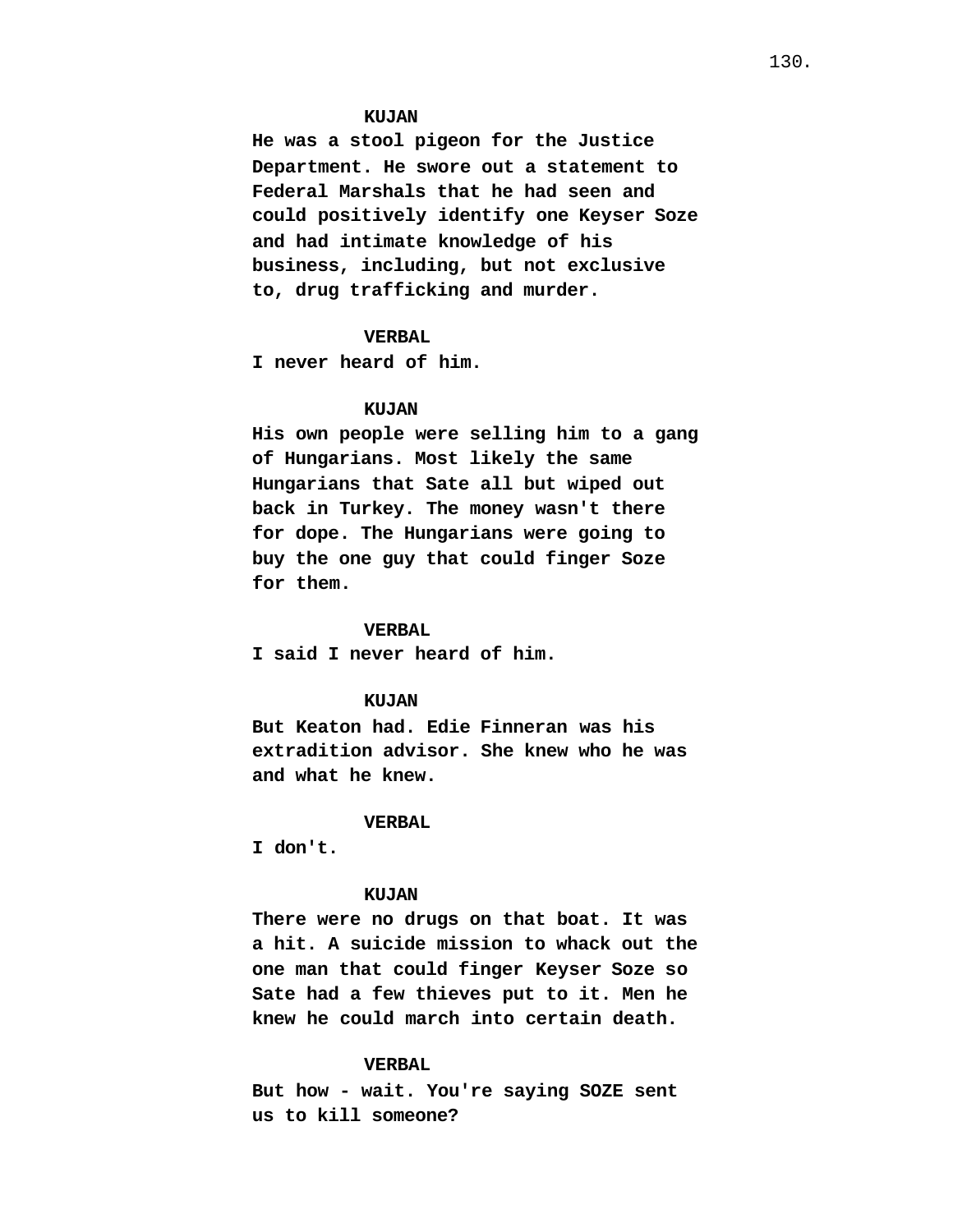**BLUE 06/01/94**

# **KUJAN**

# **I'm saying Keaton did.**

**Verbal cannot grasp this. He squints, trying to understand.**

# **KUJAN**

**Verbal, he left you behind for a reason. If you all knew Soze could find you anywhere, why was he ready to send you off with the money when he could have used you to take the boat?**

# **VERBAL**

**He wanted me to live.**

# **KUJAN**

**Why did he want you to live? A one-time dirty cop without a loyalty in the world finds it in his heart to save a worthless rat-cripple? No, sir. Why'**

# **VERBAL**

**Edie.**

# **KUJAN**

**I don't buy that reform story for a minute. And even if I did, I certainly don't believe he would send you to protect her. So why?**

# **VERBAL**

**Because he was my friend.**

#### **KUJAN**

**No, Verbal. You weren't friends. Keaton didn't have friends. He saved you because he wanted it that way. It was his will.**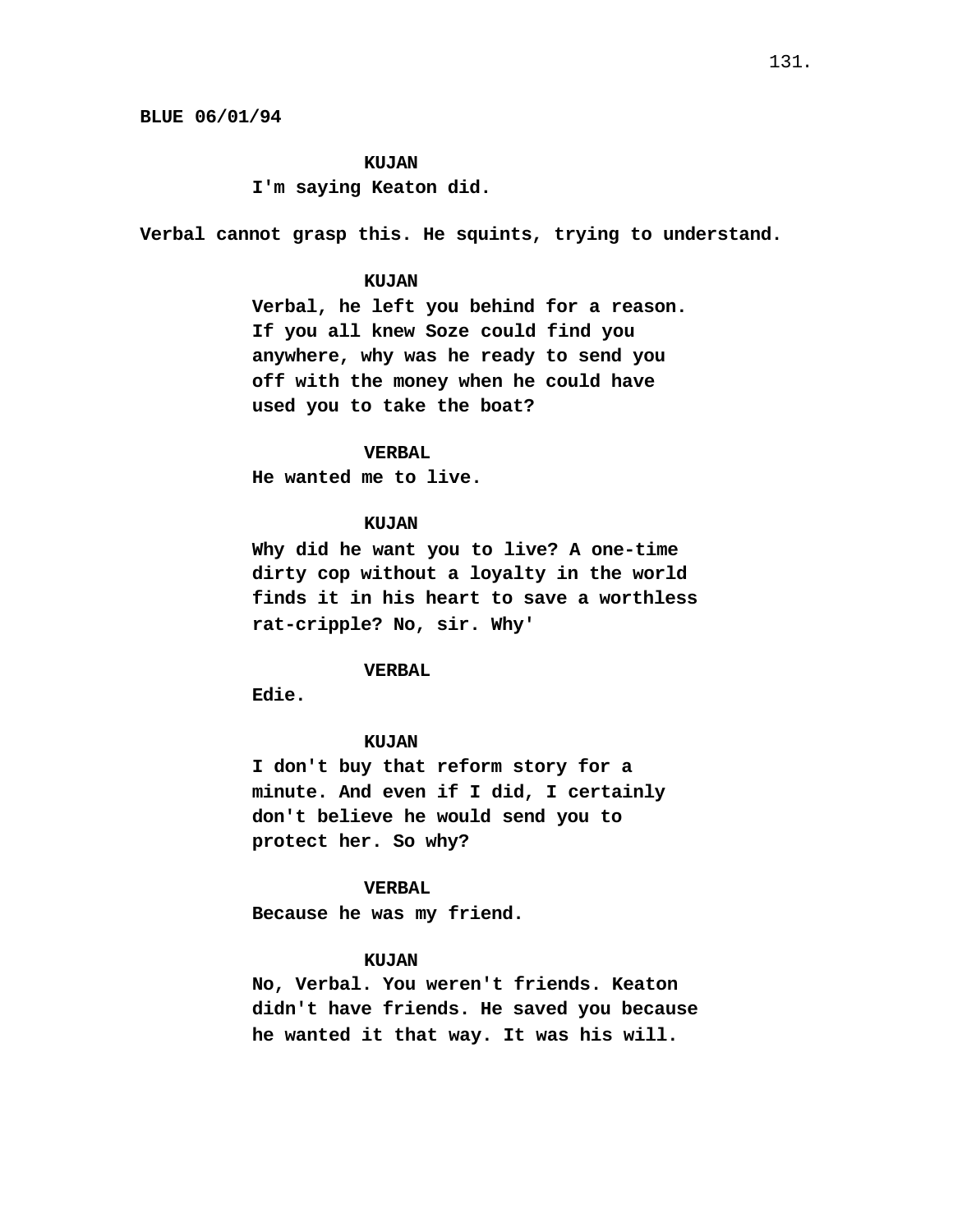**Verbal grinds to a mental halt, trying to grasp the implication .**

# **SUDDENLY:**

# **VERBAL**

**No...**

**KUJAN Keaton was Keyser Soze.**

**VERBAL**

**NO.**

**SCRIPT DATE 5/25/94**

# **KUJAN**

**The kind of guy who could wrangle the wills of men like Hockney and McManus. The kind of man who could engineer a police line-up from all his years of contacts in N.Y.P.D.**

**Verbal stands on wobbly legs, shaking with anger.**

## **VERBAL**

**NO, NO, NO, NO, NO.**

**KUJAN THE KIND OF MAN THAT COULD HAVE KILLED EDIE FINNERAN.**

**A strange look crosses Verbal's face. Shock perhaps, or revelation.**

# **KUJAN**

**They found her yesterday in a hotel in Pennsylvania. Shot twice in the head.**

**It starts to sink in with Verbal. His eyes swell.**

**VERBAL**

**Edie...**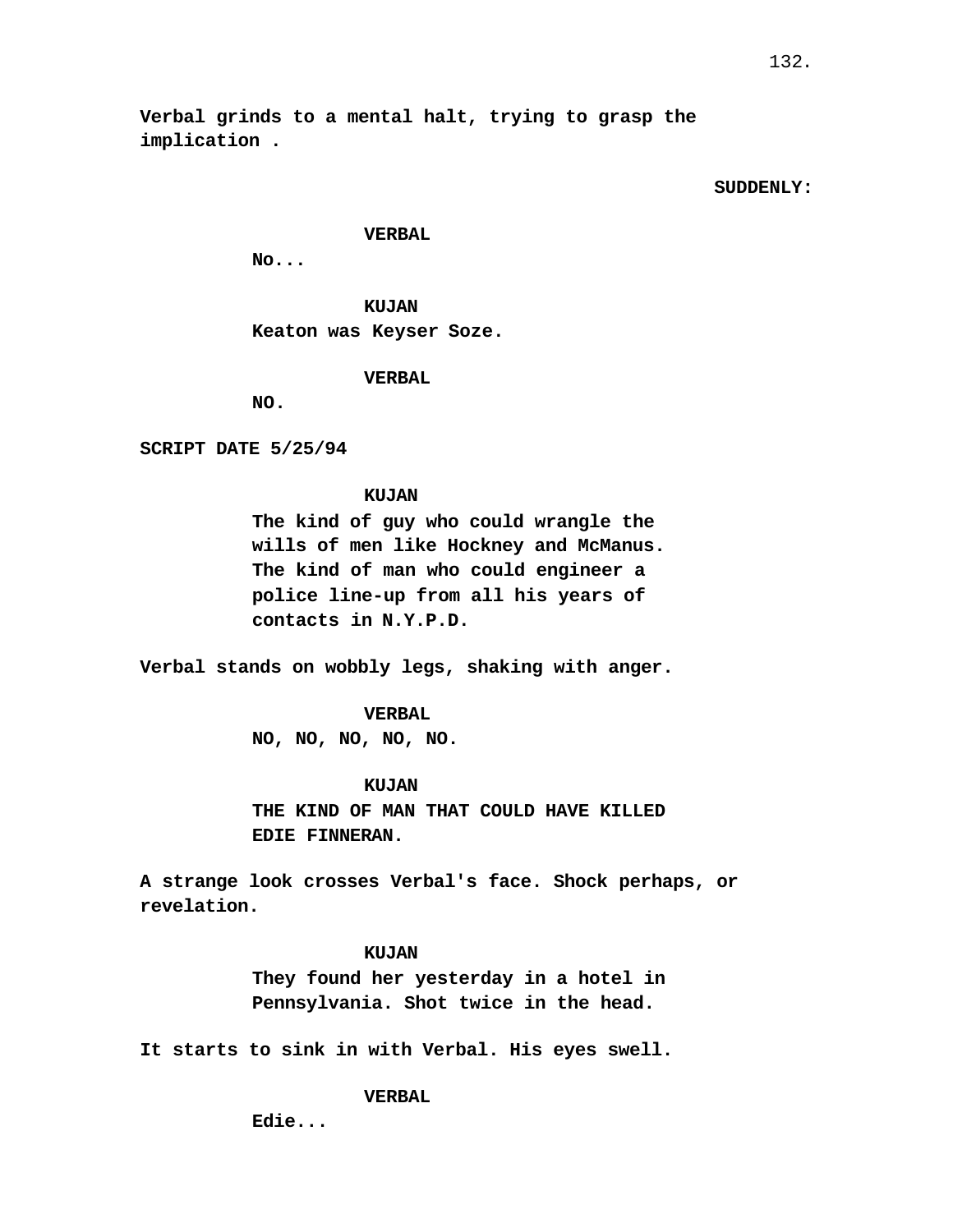## **KUJAN**

**He used all of you to get him on that boat. He couldn't get on alone and he had to pull the trigger himself to make sure he got his man. The one man that could identify him.**

# **VERBAL**

**This is all bullshit.**

# **KUJAN**

**He left you to stay behind and tell us he was dead. You saw him die, right? Or did you? You had to hide when the first police cars showed up. You heard the shot, just before the fire but you didn't see him die.**

# **VERBAL**

**I knew him. He would never -**

# **KUJAN**

**He programmed you to tell us just what he wanted you to. Customs has been**

**SCRIPT DATE 5/25/94**

# **KUJAN**

**investigating him for years. He knew we were close. You said it yourself. Where is the political pressure coming from? Why are you being protected? It's Keaton making sure you tell us what you're supposed to. Immunity is your reward.**

## **VERBAL**

**BUT WHY ME? WHY NOT HOCKNEY OR FENSTER OR McMANUS? I'm a cripple. I'm stupid. Why me?**

**Verbal hears the weight of his words and falls back in his chair, Kujan looks at him with some pity,; but he is too far in to stop.**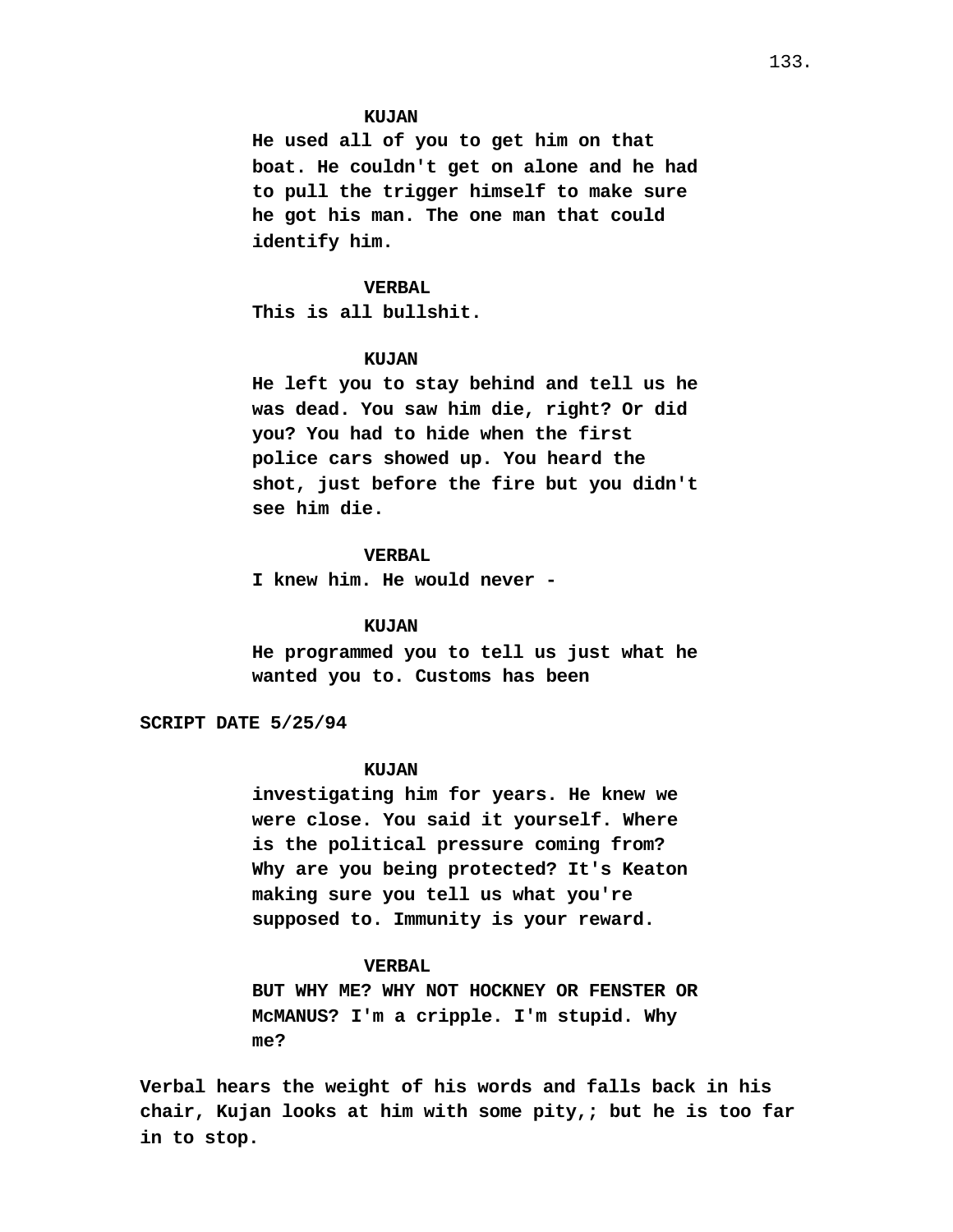#### **KUJAN**

**Because you're a cripple, Verbal. Because you're stupid. Because you were weaker than them. Because you couldn't see far enough into him to know the truth.**

**Verbal is crying now. He shakes his head, eyes closed.**

# **KUJAN**

**If he's dead, Verbal - if what you say is true, then it won't matter. It was his idea to hit the Taxi Service in New York, wasn't it? Tell me the truth.**

# **VERBAL**

**(sobbing) It was all Keaton. We followed him from the beginning.**

**Kujan smiles with triumphant satisfaction.**

# **VERBAL**

**I didn't know. I saw him die. I believe he's dead. Christ.**

## **KUJAN**

**Why lie about everything else, then?**

# **VERBAL**

**You know what it's like, Agent Kujan, to know you'll never be good? Not good like you. You got good all fucked around. I mean a stand up guy. I grew up knowing I was never going to be good at anything 'cause I was a cripple. Shit, I wasn't**

**BLUE 06/01/94**

# **VERBAL**

**even a good thief. But I thought the one thing I could be good at was a keeping my mouth shut - keeping the code.**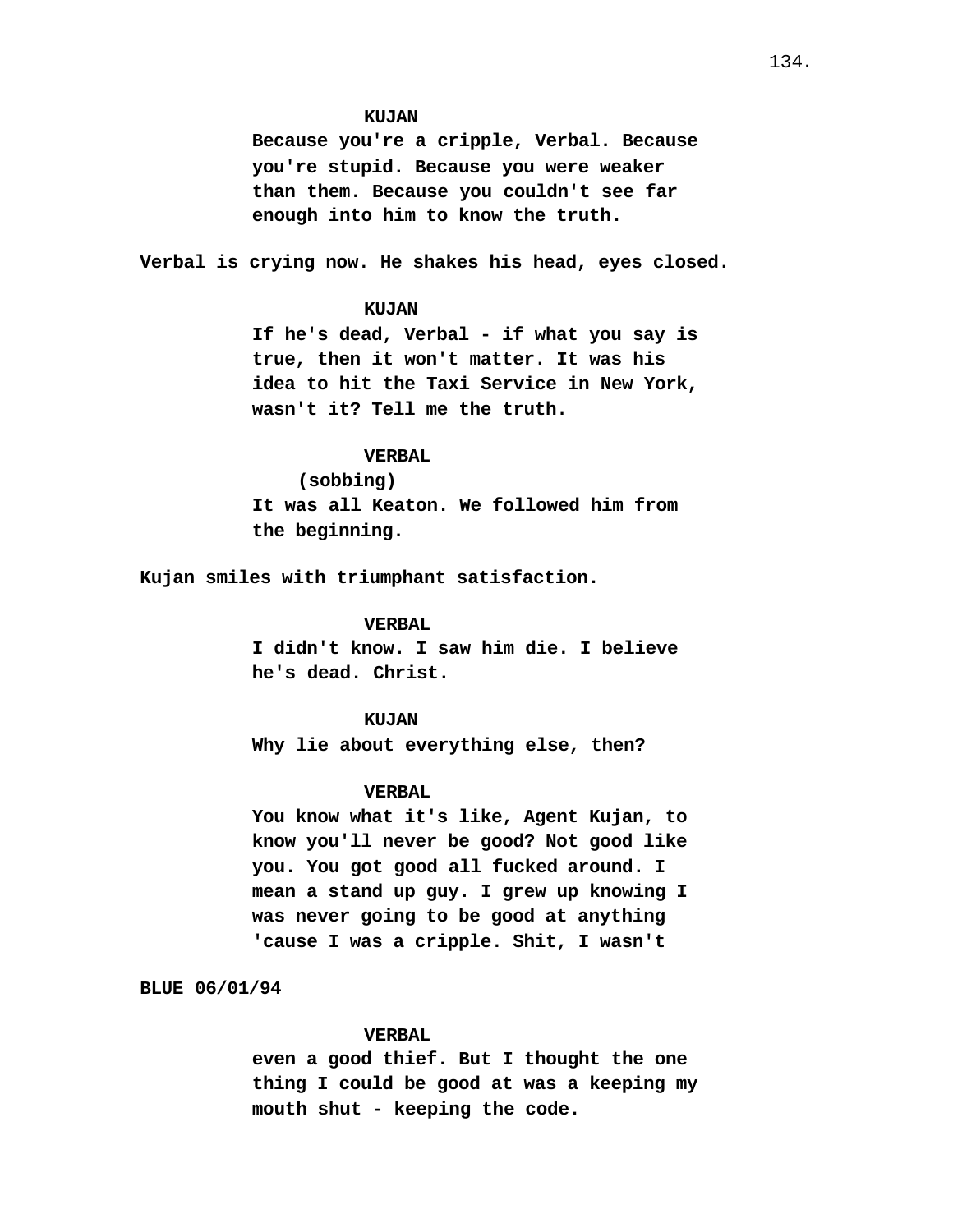**I didn't want to tell you for my dignity, that's all, and you robbed me, Agent Kujan. You robbed me.**

**Kujan pulls the microphone out from under his tie and puts it on the desk. Verbal actually manages to snort a laugh, but only briefly, overcome by an apparent wave of nausea.**

# **KUJAN**

**You're not safe on your own.**

#### **VERBAL**

**You think he's..?**

#### **KUJAN**

**Is he Keyser Soze I don't know, Verbal. It seems to me that Keyser Sate is a shield. Like you said, a spook story, but I know Keaton - and someone out there is pulling strings for you. Stay here and let us protect you.**

## **VERBAL**

**I'm not bait. No way. I post today.**

## **KUJAN**

**You posted twenty minutes ago. Captain Leo wants you out of here a.s.a.p., unless you turn state's.**

# **VERBAL**

**I'11 take my chances, thank you. It's tougher to buy the cheapest bag-man than it is to buy a cop.**

# **KUJAN**

**Where are you going to go, Verbal? You gonna run? Turn states evidence. You might never see trial. If somebody wants to get you, you know They'll get you out there.**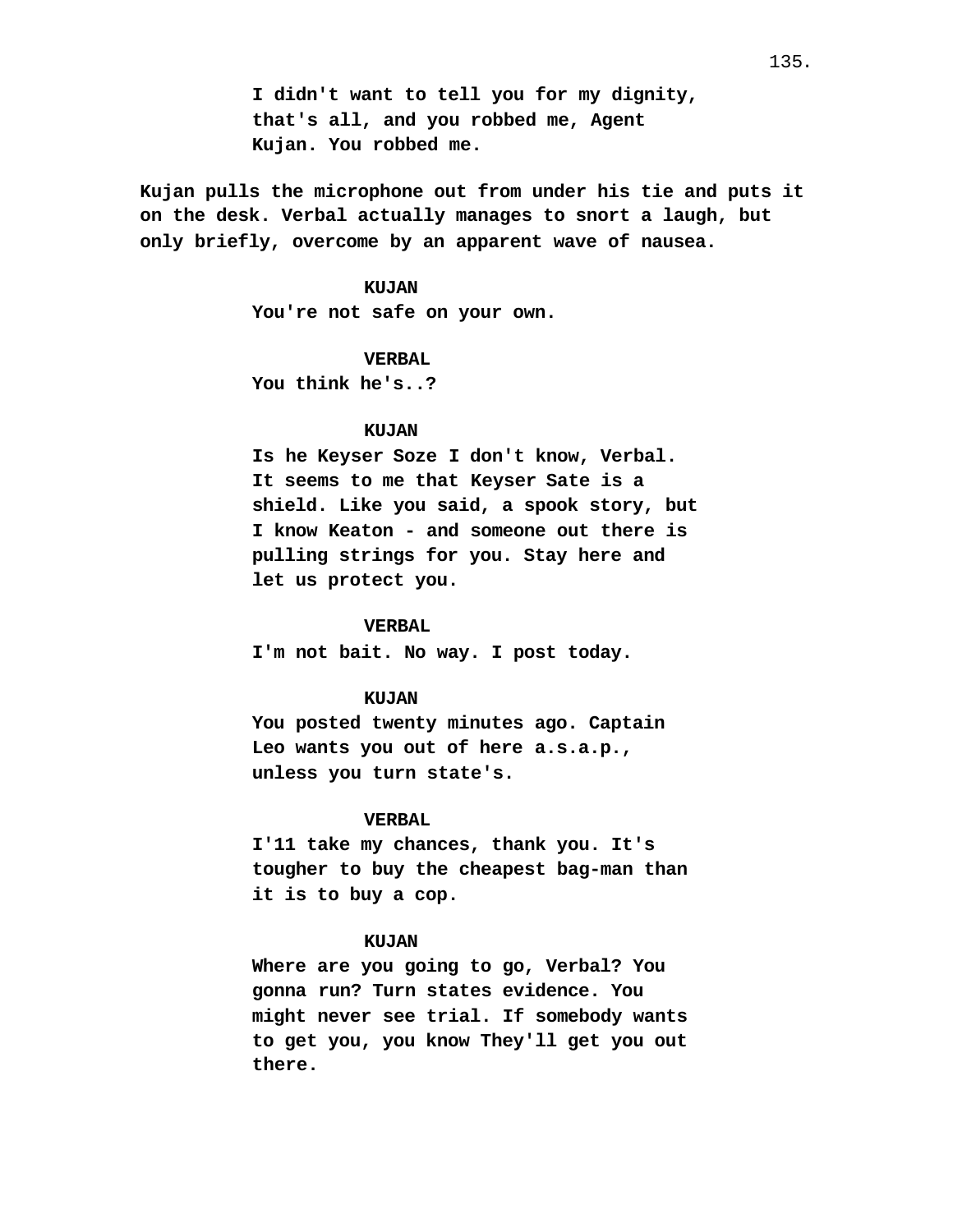#### **VERBAL**

**Maybe so, but I'm no rat, Agent Kujan. You tricked me, that's all. I won't keep my mouth shut 'cause I'm scared. I'11 keep it shut 'cause I let Keaton down by getting caught - Edie Finneran too. And if they kill me, it's**

**YELLOW 06/11/94**

# **VERBAL**

**because they'll hear I dropped dime. They'll probably hear it from you.**

**Verbal stands, mustering his shattered dignity and walks towards the door. Rabin opens it for him from outside.**

**For once Kujan cannot bring himself to look at Verbal. Verbal turns to the door, stopping to look Rabin in the eye.**

## **VERBAL**

**Fuckin' cops.**

**He steps out of the room and into the hall. Rabin follows him.**

**142 INT. HOSPITAL - DAY 142**

**Daniel Metzheiser comes out of Arkosh Kovash's room with a single sheet of 15x20 inch paper in his hand. He inspects the sketch with great interest. He folds the edges of the paper back to make it smaller.**

**143 INT. HOSPITAL RECEPTION ROOM 143**

**Metzheiser walks behind the reception desk without asking the nurse for permission and helps himself to the fax machine.**

**144 INT. DEPOT - LATER 144**

**Verbal is downstairs in the depot of the police station picking up his personal belongings.**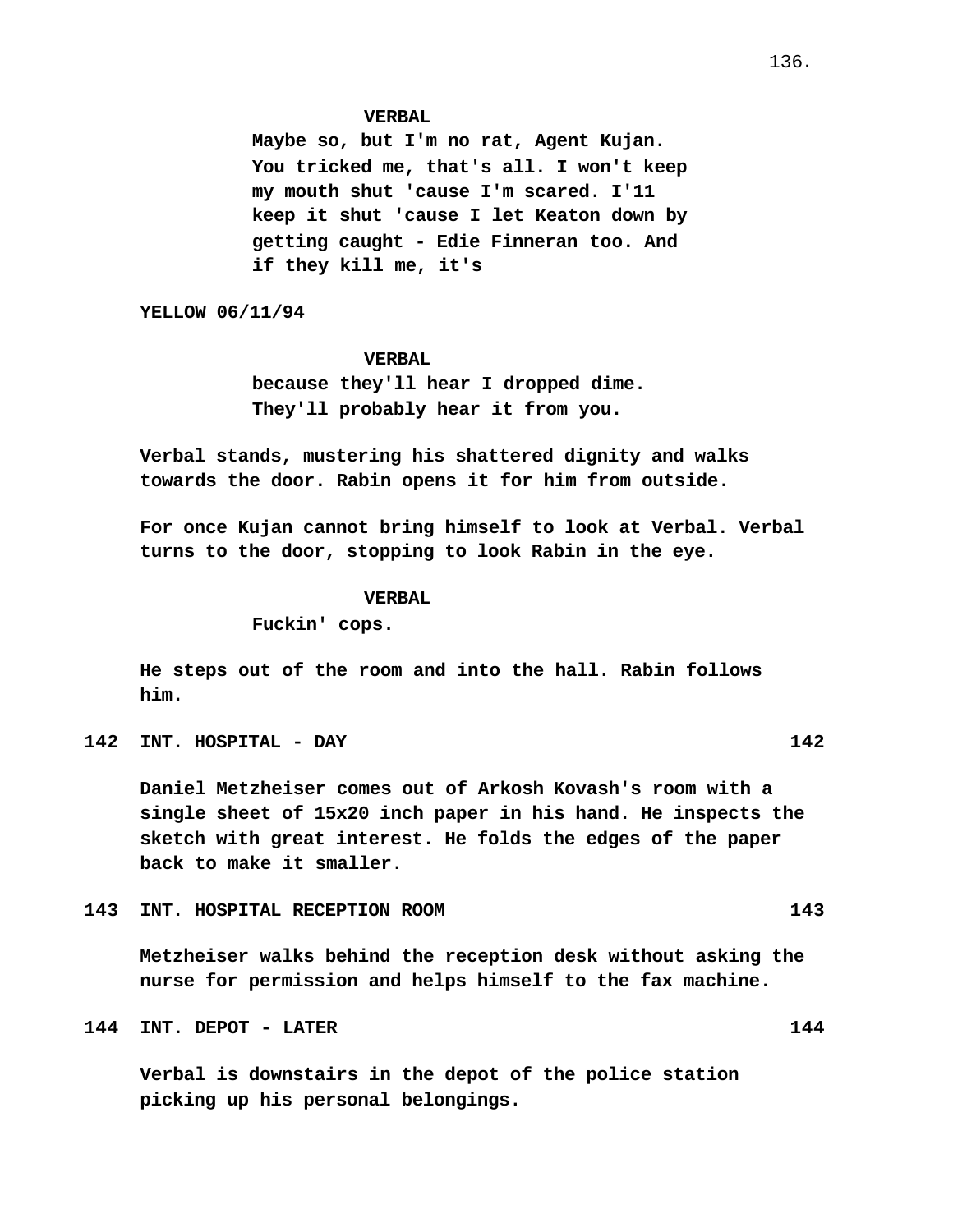**A FAT, WHITE-HAIRED COP is checking off the items as he takes them out of the tray in which they are kept.**

> **COP One watch: gold. One cigarette lighter: gold. One wallet: brown. One pack of cigarettes.**

**Verbal collects his personal items and shuffles on his lame leg toward the exit.**

**145 INT. DISPATCHER'S OFFICE 145**

**Jack Baer stands by a fax machine. A green light comes on next to a digital display.**

**The display reads: RECEIVING**

**BLUE 06/01/94**

**146 INT. RABIN'S OFFICE 146**

**Kujan stares solemnly at the bulletin board, drinking from Rabin's coffee cup. Rabin sits at the desk, sifting through the mound of gapers as though considering organizing them once and for all.**

## **RABIN**

**You still don't know shit.**

**KUJAN I know what I wanted to know about Keaton.**

# **RAB IN**

**Which is shit.**

**KUJAN No matter. He'll have to know how close we came.**

### **RABIN**

**Keyser Sate or not, if Keaton's alive he'll never come up again.**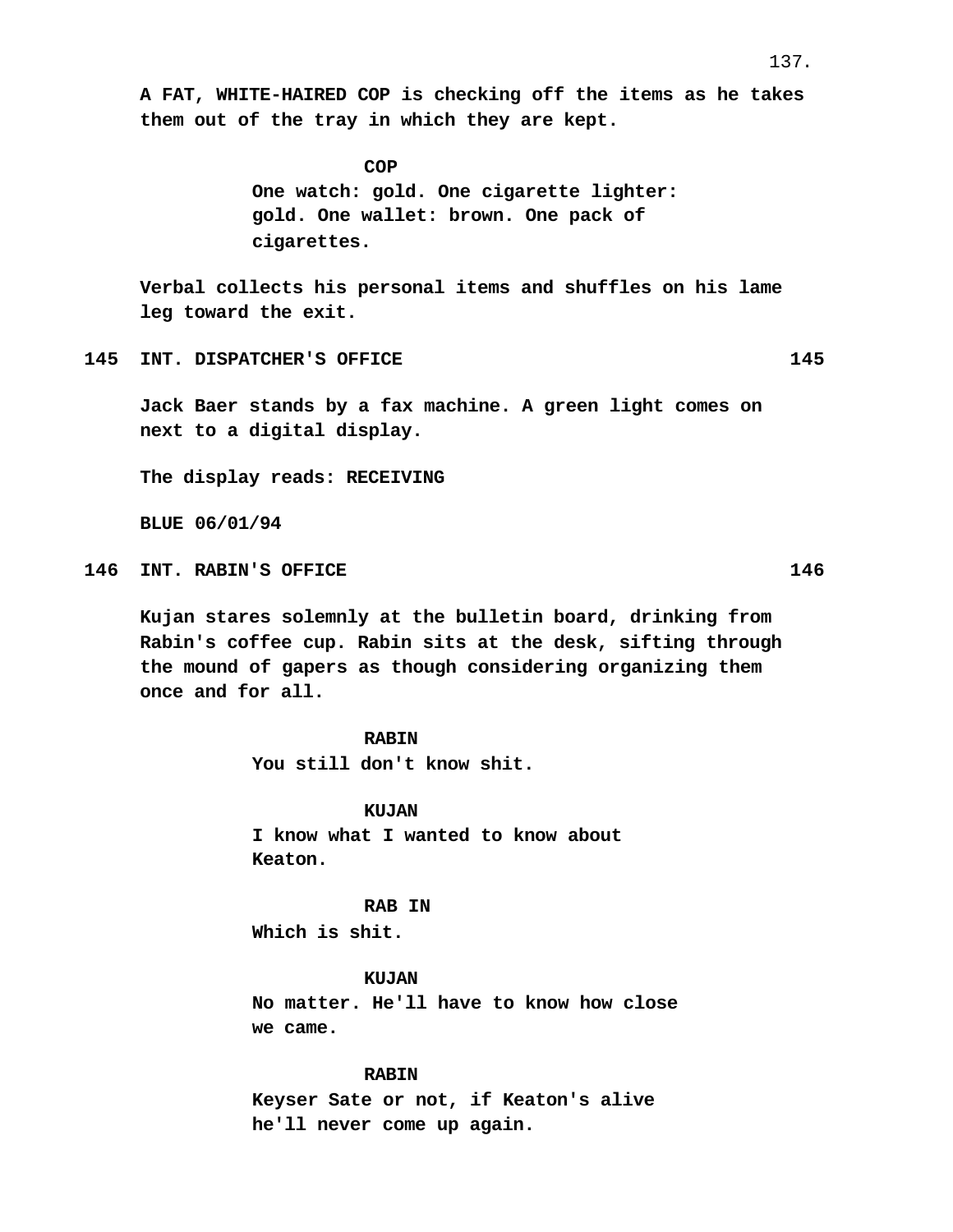**KUJAN**

**I'11 find him.**

**RAB IN**

**Waste of time.**

**KUJAN (to himself) A rumor is not a rumor that doesn't die.**

**RAB IN**

**What?**

**KUJAN Nothing. Something I - forget it.**

**Kujan shakes his head. He gestures to the desk.**

**KUJAN**

**Man, you're a fucking slob.**

**Rabin regards the mess of his office.**

## **RABIN**

**Yeah. It's got its own system though. It all makes sense when you look at it right. You just have to step back from**

**BLUE 06/01/94**

# **RABIN**

**it, you know? You should see my garage, now that's a horror show...**

**Kujan is not listening. He has been staring at the bulletin board, lost in thought, his unfocused eyes drifting across the mess of papers, not looking at anything at all.**

# **147 EXT. STREET 147**

**Verbal steps out into the sunlight, putting on a pair of cheap sunglasses. He looks up and down the crowded street. People on their way to and from lunch, no doubt.**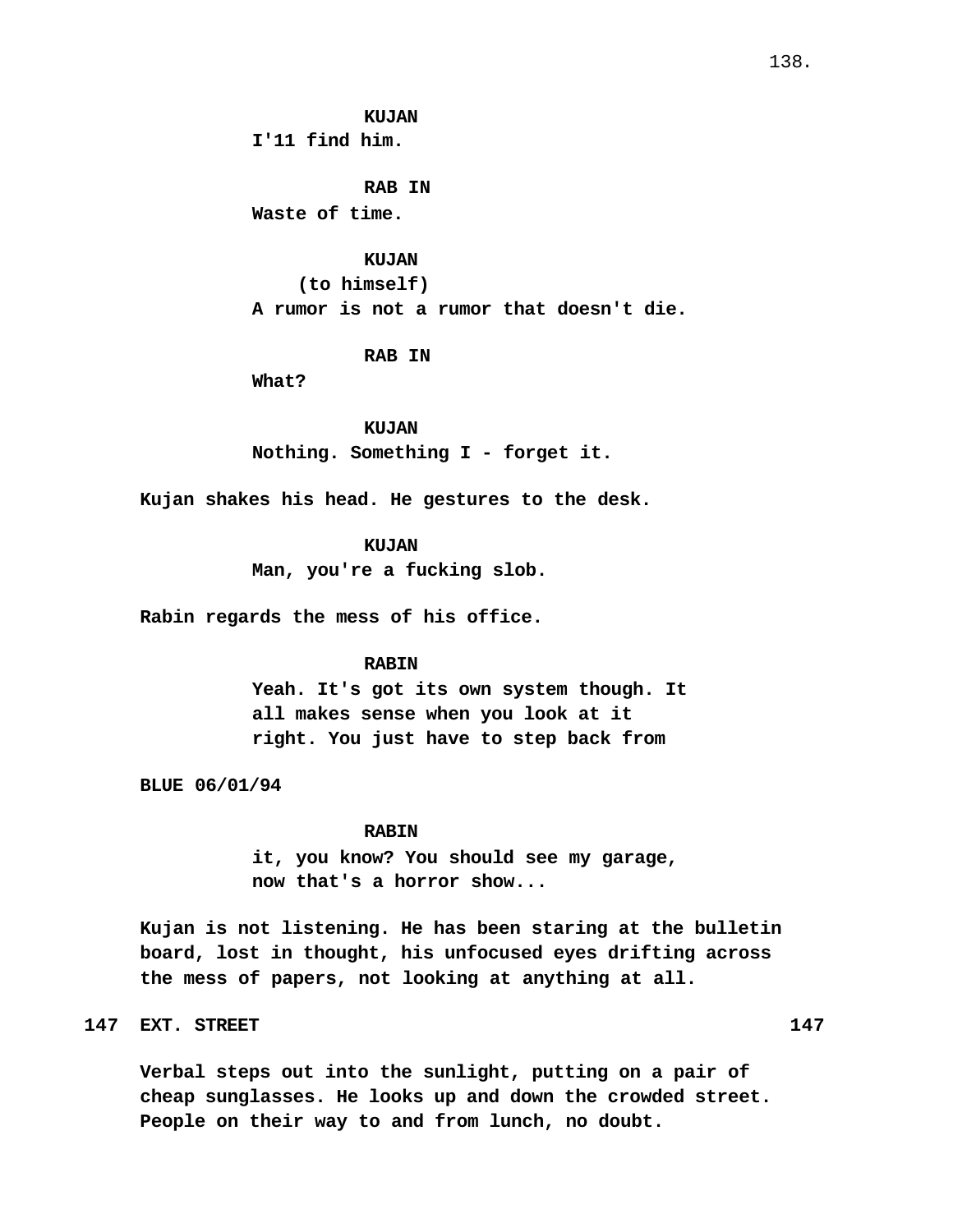**Cars choke the street in front of the police department as they wait for pedestrians to clear the way.**

#### **148** INT. DISPATCHER'S OFFICE **148** 148

**A single sheet of paper comes out of the fax machine, face down.**

**149 INT. RABIN'S OFFICE 149**

**Kujan still stares at the bulletin board.**

**SUDDENLY, Kujan's face changes. He leans in closer to the bulletin board and squints his eyes. His face changes again.**

**First a look of puzzlement, then confusion - finally realization.**

**The coffee cup tumbles from his hand. It hits the floor with the SMASH of cheap porcelain. Coffee splatters everywhere. Rabin snaps out of his droning and looks up in surprise.**

**KUJAN'S P.O.V.**

**Kujan is staring not at what is on the bulletin board, but at the bulletin board itself.**

**His eyes follow the aluminum frame, mounted firmly to the wall. One might note it's sturdy construction and it's convenient size. Big enough to hold a lifetime of forgotten and disregarded notes and facts. Years of police trivia that has been hung and forgotten with the intention of finding a use for it all someday. One might want such a bulletin board for one's self. One would look to see who makes such a bulletin board.**

**Kujan's eyes are locked on a metal plate bearing the manufacturer's name.**

**YELLOW 06/11/94**

**It reads: QUARTET - SKOKIE, ILLINOIS**

**Kujan's eyes flash all over the bulletin board. He finds a picture of Rabin in the far corner.**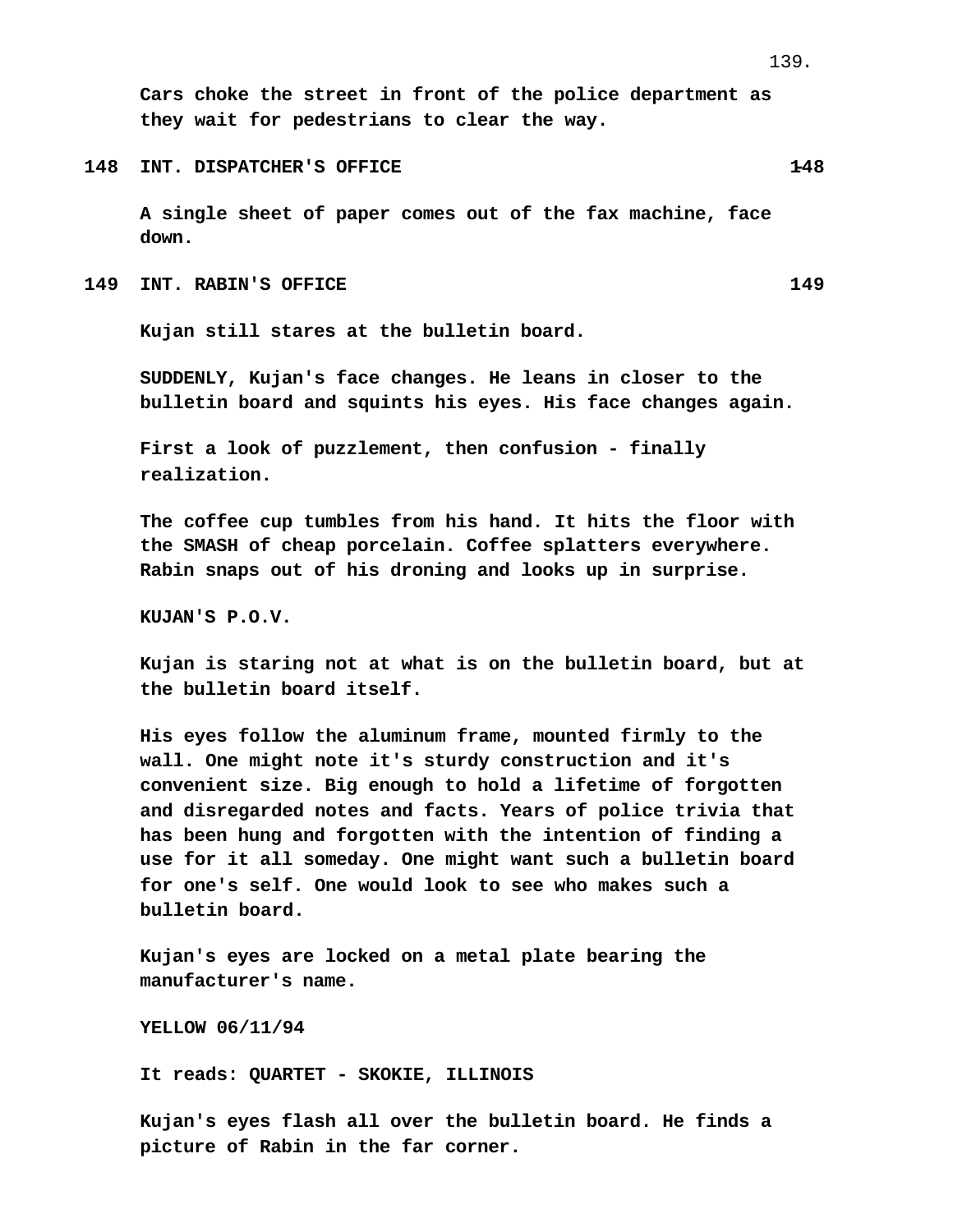**He stands beside a scale in fishing gear. He proudly holds a hand out to his freshly caught marlin. His eyes skim quickly over and stop on an eight and a half by eleven inch fax sheet of what must be a THREE HUNDRED POUND BLACK MAN. Kujan glazes over his name, it is irrelevant. His aliases stand out.**

**Slavin, BRICKS, Shank, REDFOOT, Thee, Rooster...**

**KUJAN'S EYES WIDEN with sudden realization. He runs for the door.**

**His foot crushes the broken pieces of Rabin's coffee cup. The cup that hovered over Verbal's head for two hours.**

**Kujan is in too much of a hurry to notice the two words printed on the jagged piece that had been the bottom of the cheap mug.**

#### **KOBAYASHI PORCELAIN.**

# **150 EXT. HALLWAY 150**

**Kujan is sprinting wildly down the hall for the stairs.**

# **151 EXT. STREET 151**

**Verbal looks behind him and sees ANOTHER COP standing just inside the doorway, lighting a cigarette. The cop notices Verbal and watches him in the way that cops look at people they cannot place in the category of idiot citizen, or stupid criminal.**

**Verbal smiles politely, meekly at the cop and walks down the steps into the moving throng.**

# **152 INT. DEPOT 152**

**Kujan runs up to the desk where Verbal had only moments before picked up his belongings. Rabin is right behind him, a look of absolute confusion on his face.**

> **KUJAN WHERE IS HE? DID YOU SEE HIM?**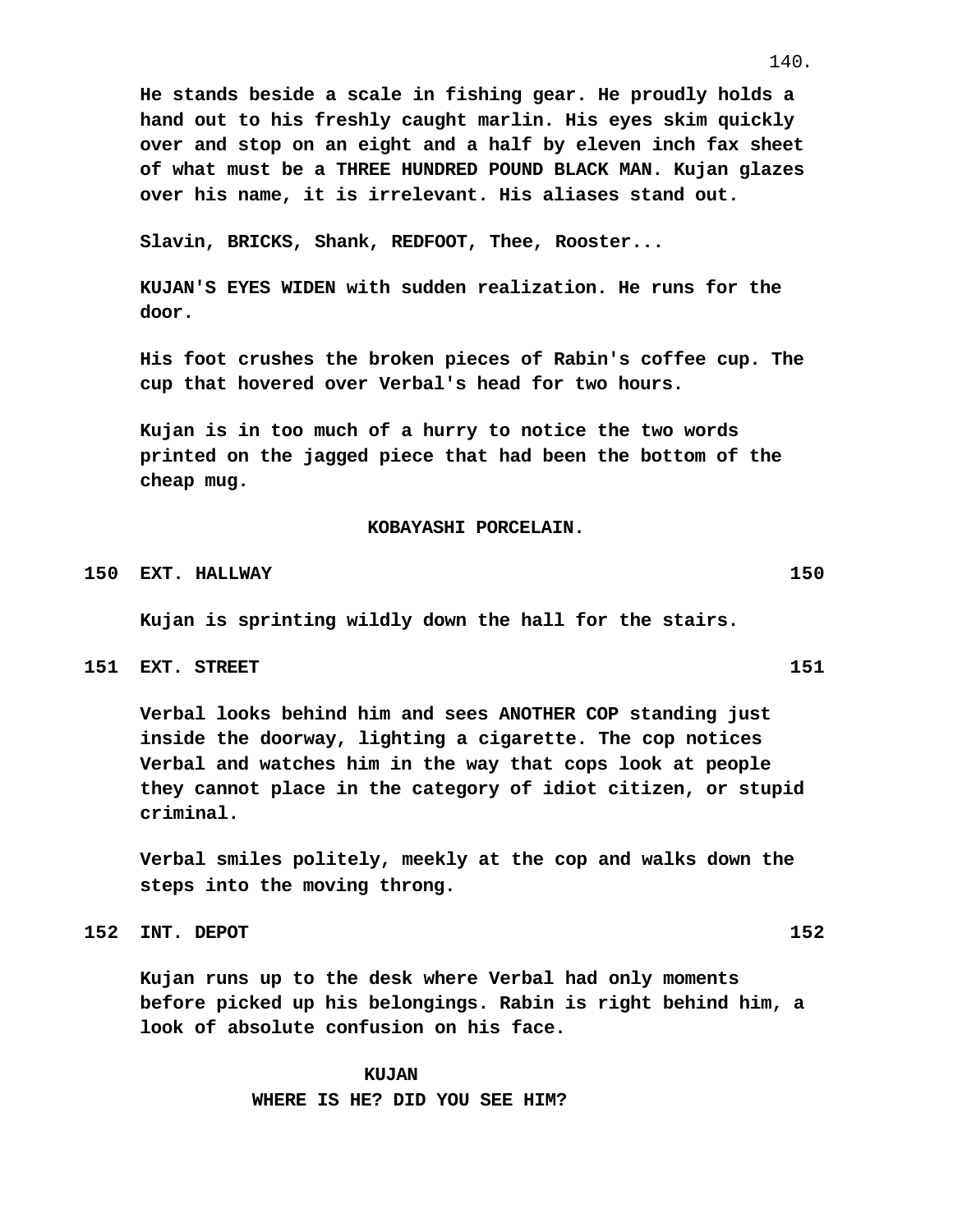# **COP**

**The Cripple? He went that way.**

**YELLOW 06/11/94**

**The cog gestures towards the door.**

**Kujan runs outside looking around frantically.**

**153 SCENE DELETED 153**

**YELLOW 06/11/94**

**154 EXT. SIDEWALK 154**

**Verbal limps his way carefully across the sidewalk, avoiding people as best as he can.**

**He looks over his shoulder, getting farther away from the police station. He can see Rabin and the cop on the steps, looking around with strange, lost expressions on their faces.**

**He does not notice the car creeping along the curb beside him.**

**155 INT. CAR 155**

**DRIVER'S P.O.V.**

**The driver's hands tap the wheel patiently. His eyes follow Verbal as he fumbles through the crowd.**

**156 EXT. SIDEWALK 156**

**Kujan pushes and shoves, looking this way and that.**

**157 EXT. STREET 157**

**LOW ANGLE on the feet of dozens of people. Verbal's feet emerge from the crowd on the far side. They hobble along the curb.**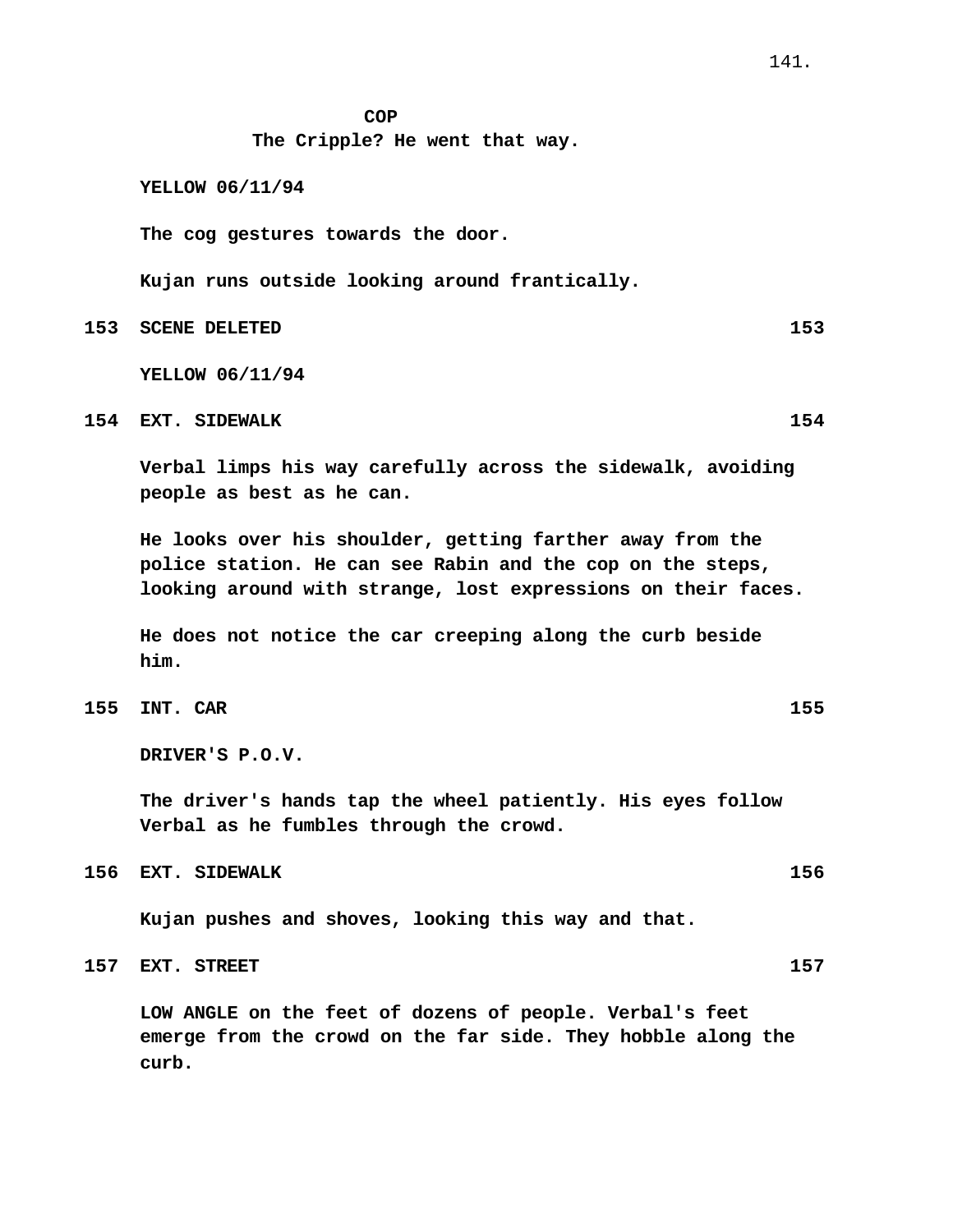**SUDDENLY, the right foot seems to relax a little, the inward angle straightens itself out in a few paces and the limp ceases as though the leg has grown another inch.**

**CRANE UP VERBAL'S BODY**

**Verbal's hands are rummaging around in his pockets. The good left hand comes up with a pack of cigarettes, the bad right hand comes up with a lighter. The right hand flexes with all**

**BLUE 06/01/94**

**of the grace and coordination of a sculptor's, flicking the clasp on the antique lighter with the thumb, striking the flint with the index finger. It is a fluid motion, somewhat showy.**

**Verbal lights a cigarette and smiles to himself. He turns and sees the car running alongside.**

**158 INT. DISPATCHER'S OFFICE 158**

**Jack Beer pulls the sheet out of the fax machine and turns it over, revealing the composite sketch of Keyser SOZE.**

**Though crude and distorted, one cannot help but notice how much it looks like VERBAL KINT.**

**159 EXT. STREET 159**

**The car stops. The driver gets out. IT IS KOBAYASHI, or the man we have come to know as such. He smiles to Verbal. Verbal steps off of the curb, returning the smile as he opens the passenger door and gets in.**

**The man called Kobayashi gets in the driver's seat and pulls away.**

**A moment later, Agent David Kujan of U.S. Customs wanders into the frame, looking around much in the way a child would when lost at the circus.**